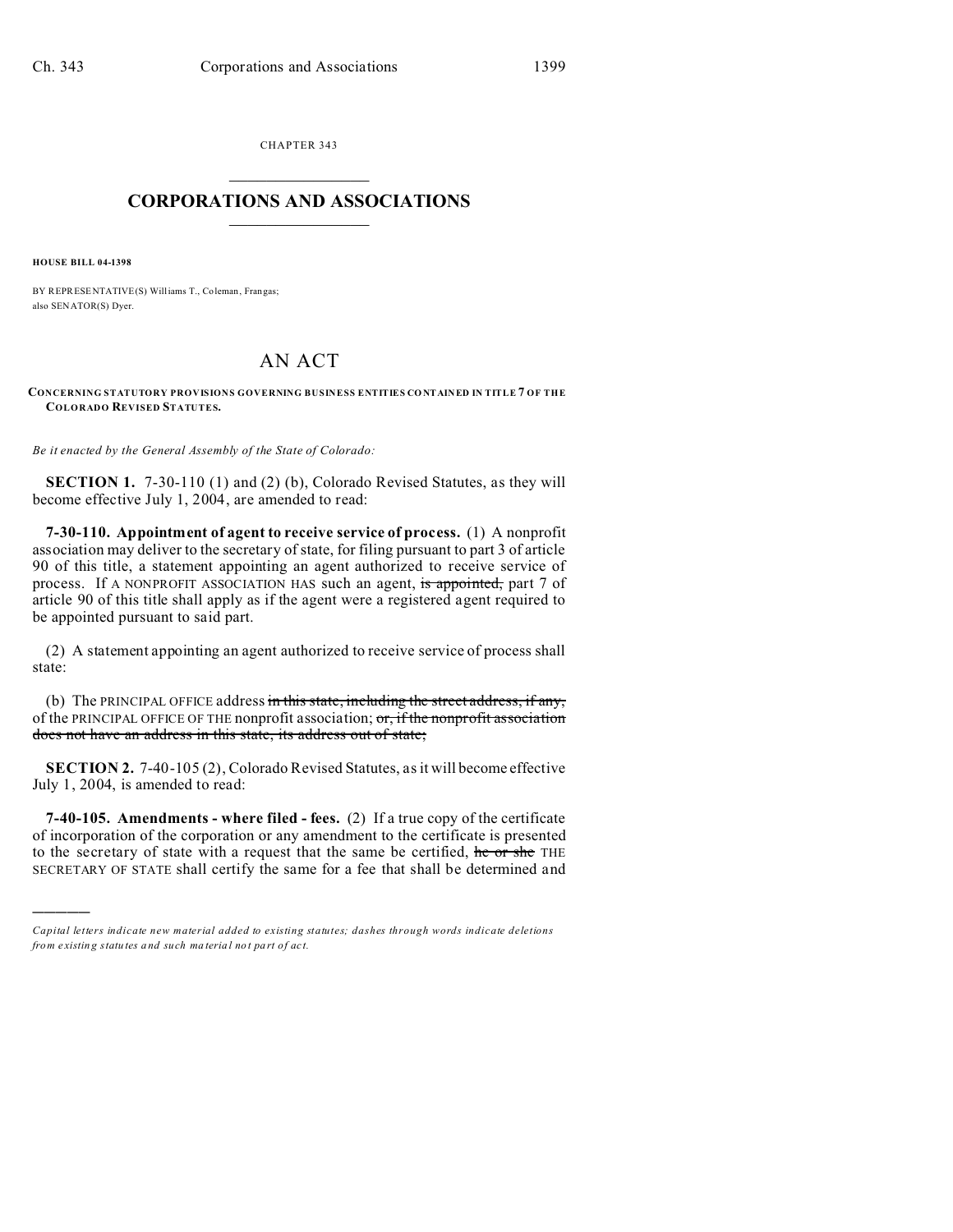collected pursuant to section 24-21-104 (3), C.R.S., which certificate or amendment shall contain in addition to the usual statement, a statement that the same is a true copy of the original certificate or amendment, as the case may be, on file in the records of the secretary of state and a statement as to the date of filing of the original certificate or amendment.

**SECTION 3. Repeal.** 7-40-108, Colorado Revised Statutes, including the introductory portion to 7-40-108 (2) as it will become effective July 1, 2004, is repealed as follows:

**7-40-108. Procedure for merger.** (1) Any two or more domestic corporations not for profit may merge into one of such corporations pursuant to a plan of merger approved in the manner provided in section 7-40-110.

(2) Each corporation shall adopt a plan of merger stating:

(a) The names of the corporations proposing to merge and the name of the corporation into which they propose to merge, which is designated as the "surviving corporation";

(b) The terms and conditions of the proposed merger and such other provisions concerning the same as are deemed necessary or desirable;

(c) The business, objects, or purposes of the surviving corporation and the names of its directors, trustees, or managers and such other provisions deemed necessary or desirable which may lawfully be inserted in a certificate of incorporation of a nonprofit corporation.

**SECTION 4. Repeal.** 7-40-109, Colorado Revised Statutes, including the introductory portion to 7-40-109 (2) as it will become effective July 1, 2004, is repealed as follows:

**7-40-109. Procedure for consolidation.** (1) Any two or more domestic corporations not for profit may consolidate into a new corporation pursuant to a plan of consolidation approved in the manner provided in section 7-40-110.

(2) Each corporation shall adopt a plan of consolidation stating:

(a) The names of the corporations proposing to consolidate and the name of the new corporation into which they propose to consolidate, which is designated as the "new corporation";

(b) The terms and conditions of the proposed consolidation and such other provisions concerning the same as are deemed necessary or desirable;

(c) The business, objects, or purposes of the new corporation and the names of its directors, trustees, or managers and such other provisions deemed necessary or desirable which may lawfully be inserted in a certificate of incorporation of a nonprofit corporation.

**SECTION 5. Repeal.** 7-40-110, Colorado Revised Statutes, including 7-40-110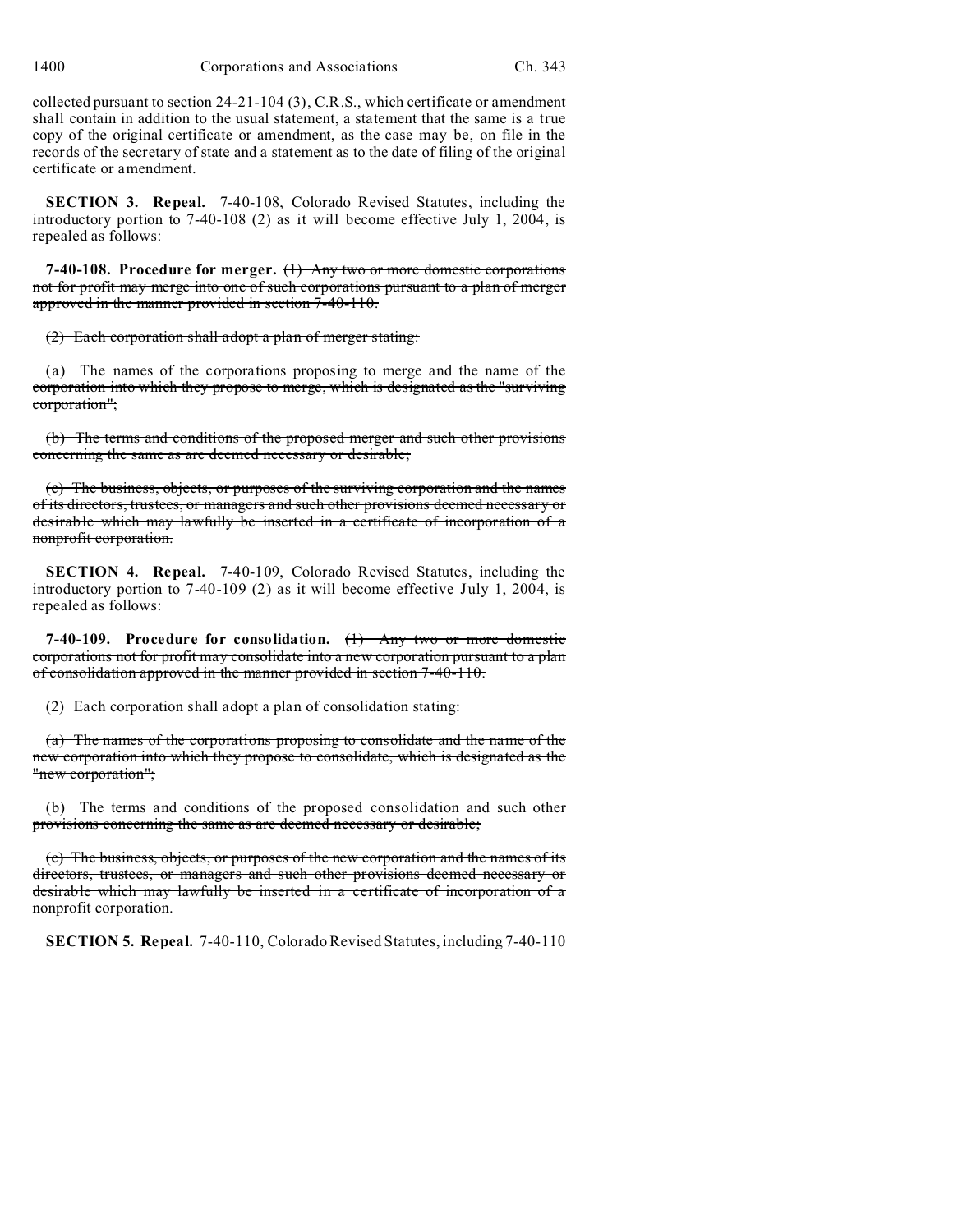(1) (b) and (1) (c) as they will become effective July 1, 2004, is repealed as follows:

**7-40-110. Approval of merger or consolidation.** (1) A plan of merger or consolidation shall be approved and adopted in the following manner:

(a) As provided in the certificate of incorporation or bylaws of the merging or consolidating corporations;

(b) When the certificate of incorporation or bylaws fail to state the procedure for adopting such plan, then it shall be adopted in the same manner provided in the certificate of incorporation or bylaws for amending the certificate of incorporation;

(c) When the certificate of incorporation or bylaws also fail to state the procedure for amending the certificate of incorporation, then the plan shall be adopted by the members, delegates, directors, trustees, or other representatives authorized to vote in the election of directors, trustees, or managers of the corporation at a meeting called for the purpose of adopting such plan and by the number of votes required for the election of such directors, trustees, or managers.

**SECTION 6. Repeal.** 7-40-111, Colorado Revised Statutes, including the introductory portion to 7-40-111 (1) as it will become effective July 1, 2004, is repealed as follows:

**7-40-111. Certificate of merger or consolidation.** (1) Upon approval of a plan of merger or consolidation by each corporation that is a party thereto, a certificate of merger or of consolidation shall be delivered to the secretary of state, for filing pursuant to part 3 of article 90 of this title, stating:

(a) The plan of merger or consolidation;

(b) A concise statement showing that it was duly adopted in compliance with sections 7-40-108 to 7-40-113.

 $(2)$  and  $(3)$  (Deleted by amendment, L. 2002, p. 1810, § 4, effective July 1, 2002; p. 1675, § 2, effective October 1, 2002.)

(4) A certificate of the secretary of state as to the fact of filing of the certificate of merger or consolidation in the records of the secretary of state shall be filed in the recorder's office of each county in which the surviving or new corporation owns real estate.

**SECTION 7. Repeal.** 7-40-112, Colorado Revised Statutes, is repealed as follows:

**7-40-112. Effect of merger or consolidation.** (1) Upon the filing by the secretary of state of a certificate of merger or consolidation, the merger or consolidation shall become effective and the certificate of merger or consolidation shall thereafter constitute the certificate of incorporation of the surviving or new corporation.

(2) When such merger or consolidation becomes effective: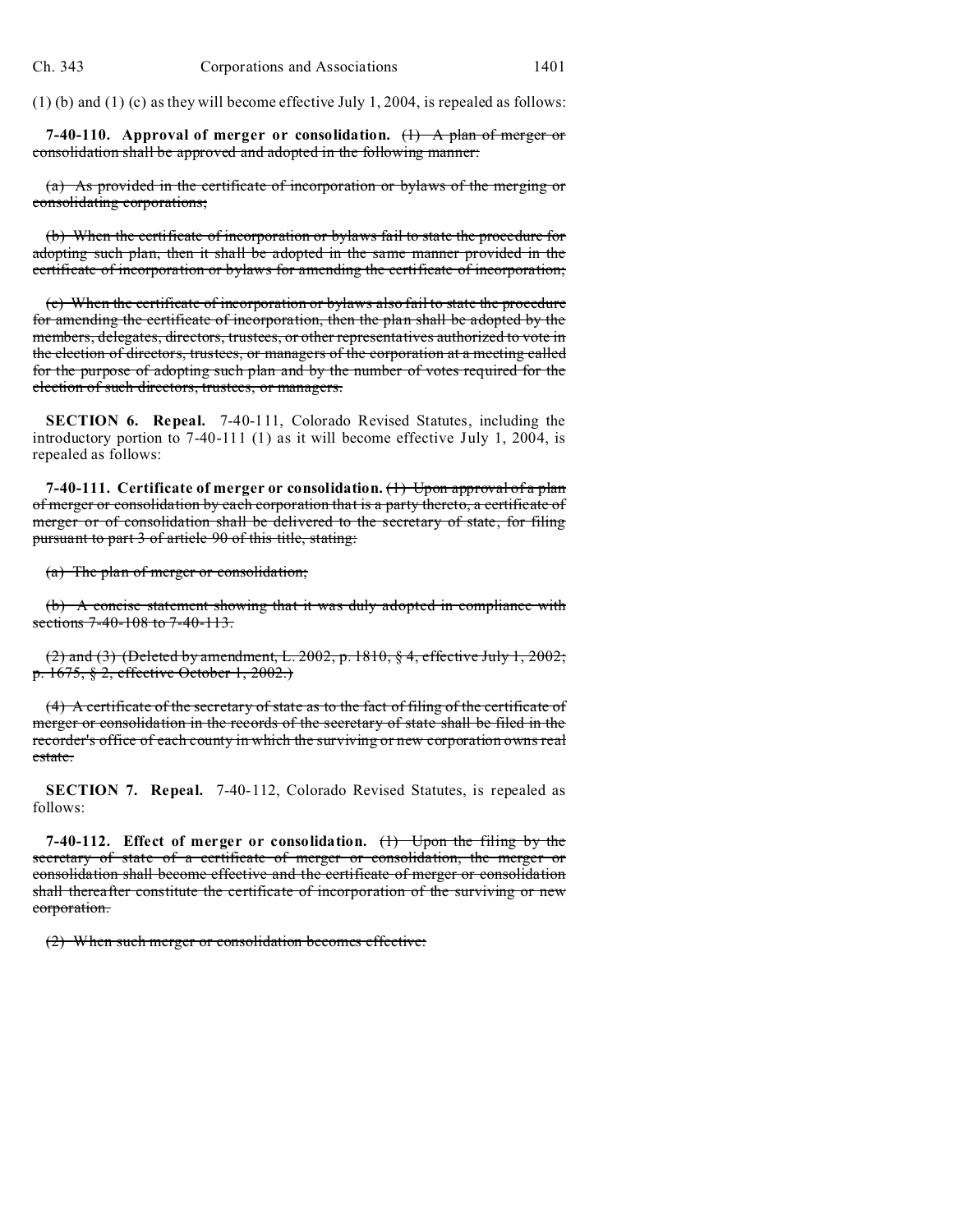(a) The several corporations, parties to the plan of merger or consolidation, shall be a single corporation;

(b) The separate existence of all corporations, parties to the plan of merger or consolidation, except the surviving or new corporation shall cease;

(c) The surviving or new corporation shall have and be vested with title to all property and property rights belonging to each of the corporations, parties to the merger or consolidation, and shall be subject to and liable for all of the debts and obligations of each of the corporations, and shall have and possess all rights, privileges, and immunities of the corporate parties to the merger or consolidation, and no property or property right shall revert or be in any way impaired by reason of the merger or consolidation.

(3) Any devise, bequest, gift, or grant contained in any will or other instrument, in trust or otherwise, made before or after a merger or consolidation to any of the constituent corporations shall inure to the surviving or new corporation.

(4) Sections 7-40-108 to 7-40-113 shall be construed liberally and not as restricting or limiting the powers, rights, or privileges of the surviving or new corporation.

**SECTION 8. Repeal.** 7-40-113, Colorado Revised Statutes, as it will become effective July 1, 2004, is repealed as follows:

**7-40-113. Merger and consolidation with religious, educational, and benevolent societies.** Any one or more corporations formed under article 50 of this title may merge or consolidate with one or more domestic corporations not for profit in the same manner as if all parties to the merger or consolidation were domestic corporations not for profit, providing that the plan of merger or consolidation is adopted by the corporation formed under article 50 of this title at any regular or special meeting of its governing board by a two-thirds vote of said board members present.

**SECTION 9.** 7-42-112 (2), Colorado Revised Statutes, as it will become effective July 1, 2004, is amended to read:

**7-42-112. Procedure to extend term.** (2) The votes shall be taken by ballot and each stockholder shall be entitled to as many votes as he or she THE STOCKHOLDER owns shares of stock in said company or holds proxies therefor. If a majority of the votes cast is in favor of a renewal of the corporation, the president and secretary of said company, under the corporate seal of said company, shall certify the fact, and shall make as many certificates as may be necessary, and the company shall file RECORD one in the office of the recorder of deeds in each county in which the company does business and deliver one to the secretary of state for filing pursuant to part 3 of article 90 of this title. Thereupon the corporate life of said company shall be renewed upon THE RECORDING AND filing OF the declaration, and all stockholders shall have the same rights in the renewed corporation as they had in the company as originally formed.

**SECTION 10.** 7-42-114, Colorado Revised Statutes, is amended to read: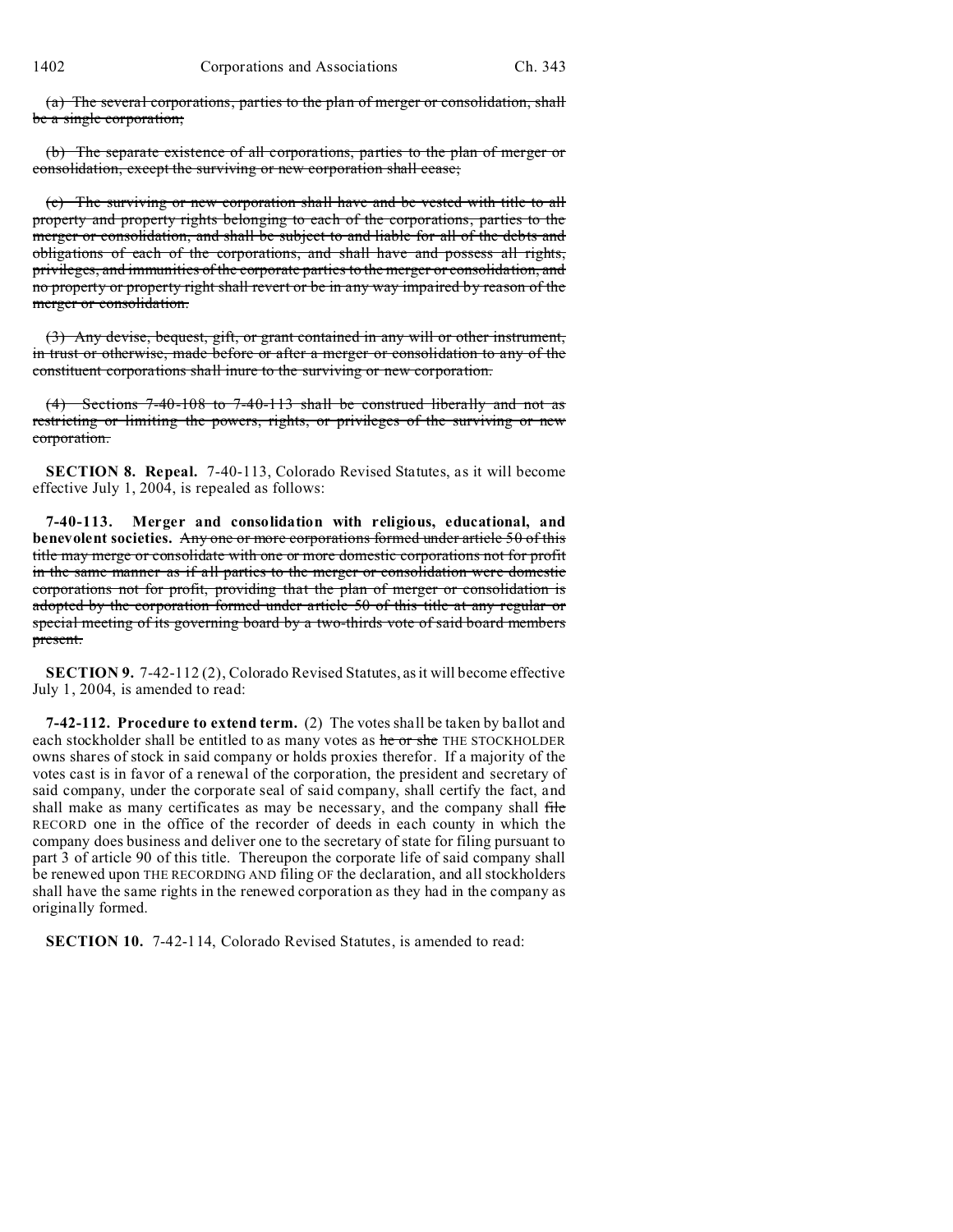**7-42-114. Statement of loss.** If more than three years have elapsed since such A stockholder, legal representative, or assignee has notified the corporation that such A certificate OF CAPITAL STOCK has been lost, mislaid, or destroyed, and such THE stockholder, legal representative, or assignee has paid all assessments levied by such THE corporation against such THE stock since such THE notification, the stockholder or his THE STOCKHOLDER'S legal representative or assignee may file with the secretary of said THE corporation a statement under oath that the certificate of stock has been lost, mislaid, or destroyed and that the certificate is the property of the person making such THE statement and has not been transferred or hypothecated by him THE STOCKHOLDER, and demand the issuance of a duplicate certificate in accordance with THIS SECTION AND sections 7-42-114 7-42-115 to 7-42-117.

**SECTION 11.** 7-42-115, Colorado Revised Statutes, as it will become effective July 1, 2004, is amended to read:

**7-42-115. Publication of notice of demand.** Upon receipt of such A demand PURSUANT TO SECTION 7-42-114, the corporation shall publish, at the expense of the person making such THE demand, at least once a week for five successive weeks, the fifth publication being on the twenty-eighth day after the first publication, in a newspaper of general circulation in the county in which the principal office of the corporation is located or, if there is no newspaper in such county, then in such a newspaper of an adjoining county, a notice that such a demand has been filed with the corporation in accordance with the terms of sections 7-42-114 to 7-42-117, stating such THE demand in full and stating that said THE corporation will issue, on or after a date therein stated, following the last publication of said THE notice by at least thirty days, a duplicate certificate to the registered owner or his or her THE REGISTERED OWNER'S legal representative or assignee unless a contrary claim is filed with said THE corporation prior to the date stated in the notice.

**SECTION 12.** 7-42-116, Colorado Revised Statutes, as it will become effective July 1, 2004, is amended to read:

**7-42-116. Duplicate conclusive against original.** If no claim of interest or ownership other than that made by the person filing such A notice PURSUANT TO SECTION 7-42-114 or his or her SUCH PERSON'S legal representative or assignee is on file in the records of the secretary of the corporation prior to the date stated in the notice, the corporation shall issue, on or after said date, a duplicate certificate to said THE person or his or her THE PERSON'S legal representative or assignee, and all rights under the original certificate shall immediately cease and determine and no person shall at any time thereafter assert any claim or demand against the corporation or any other person on account of such THE original certificate.

**SECTION 13.** 7-42-117, Colorado Revised Statutes, is amended to read:

**7-42-117. Proof of right to certificate.** The corporation may require any legal representative or assignee of a stockholder of record to prove his THE STOCKHOLDER'S legal right to such certificate as a legal representative or assignee of said THE stockholder of record.

**SECTION 14.** 7-48-104, Colorado Revised Statutes, as it will become effective July 1, 2004, is amended to read: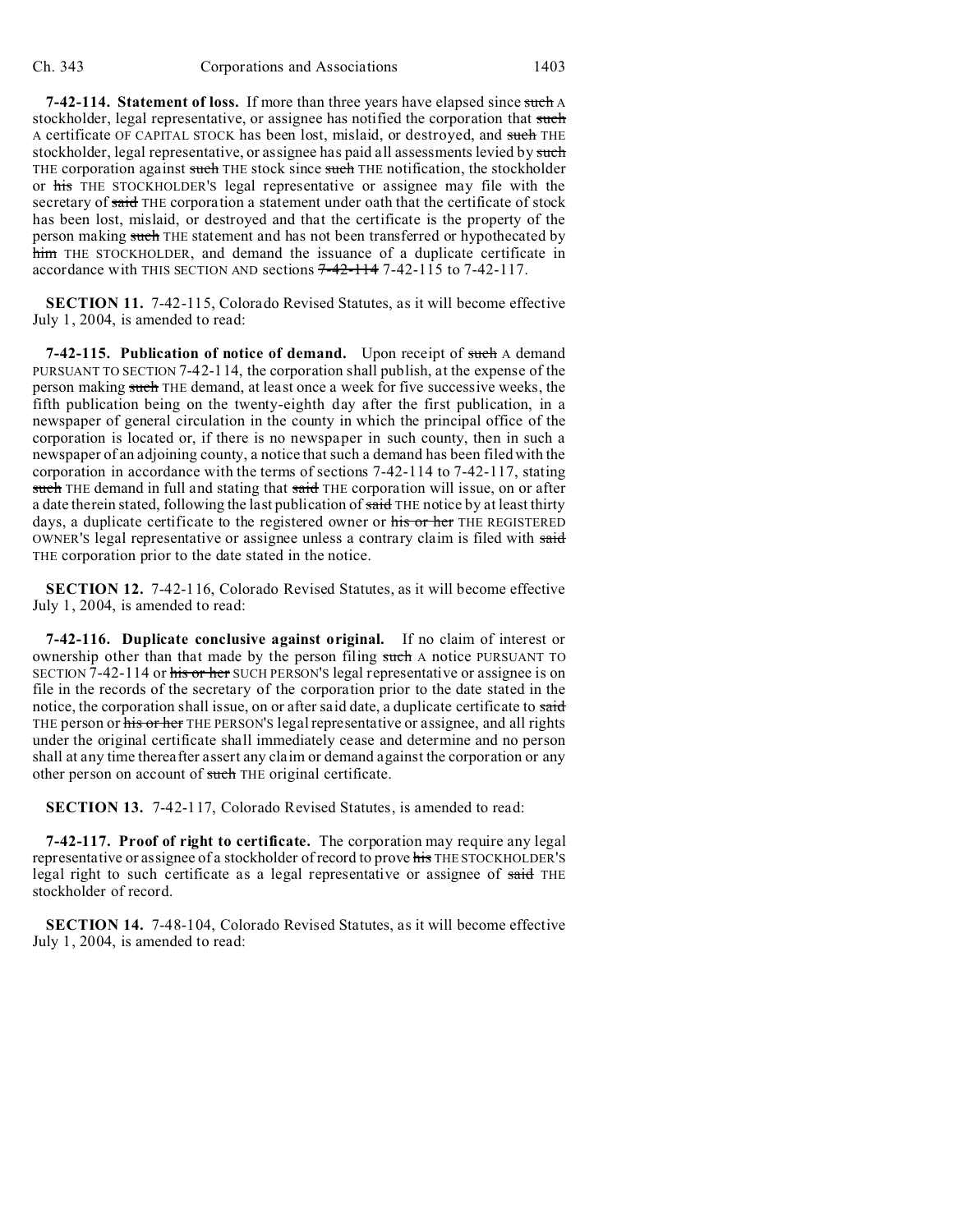**7-48-104. Domestic entity name.** In addition to complying with part 6 of article 90 of this title, providing for entity names, each corporation created under this article shall have as part of its domestic entity name the words "Business Development".

**SECTION 15.** 7-48-105, Colorado Revised Statutes, is amended to read:

**7-48-105. Approval of governor.** The articles of incorporation shall not be filed by the secretary of state unless approved by the governor in writing. This approval shall not be given by the governor until he THE GOVERNOR first has sought the advice of the division of commerce and development.

**SECTION 16.** 7-48-106 (1) (a), Colorado Revised Statutes, is amended to read:

**7-48-106. Restrictions on powers.** (1) The powers of a corporation shall be subject to the following restrictions:

(a) It shall not approve any application for a loan until the applicant shall have shown that he THE APPLICANT has applied to a financial institution that could lawfully lend the amount of money sought and that the said financial institution has refused in writing to make the requested loan.

**SECTION 17.** 7-48-113, Colorado Revised Statutes, is amended to read:

**7-48-113. Members to have rights of stockholders.** The rights given to stockholders under the provisions of sections 7-102-106, 7-103-104, 7-110-203, AND 7-114-102 and 7-114-104 shall apply to members as well as to stockholders of a corporation created under this article.

**SECTION 18.** 7-49-106 (1) (d), Colorado Revised Statutes, is amended to read:

**7-49-106. Election of board of directors.** (1) The business and affairs of the corporation shall be conducted by a board of directors comprised of:

(d) The executive director of the department of local affairs or his THE EXECUTIVE DIRECTOR'S designee, the chairman CHAIRPERSON of the banking board, the commissioner of insurance, the executive director of the Colorado housing and finance authority, and the state treasurer, who shall serve as ex officio voting members of the board of directors.

**SECTION 19.** 7-49-107 (1) (a), Colorado Revised Statutes, is amended to read:

**7-49-107. Restrictions on powers.** (1) The powers of the corporation shall be subject to the following restrictions:

(a) It shall not approve any application for a loan until the applicant has shown that he THE APPLICANT has applied to two or more financial institutions that could lawfully lend the amount of money sought and that the said financial institutions have refused in writing to make the requested loan or would only make such loan under conditions substantially different from the prevailing rates and conditions available to persons borrowing for the purchase or remodeling of newer homes.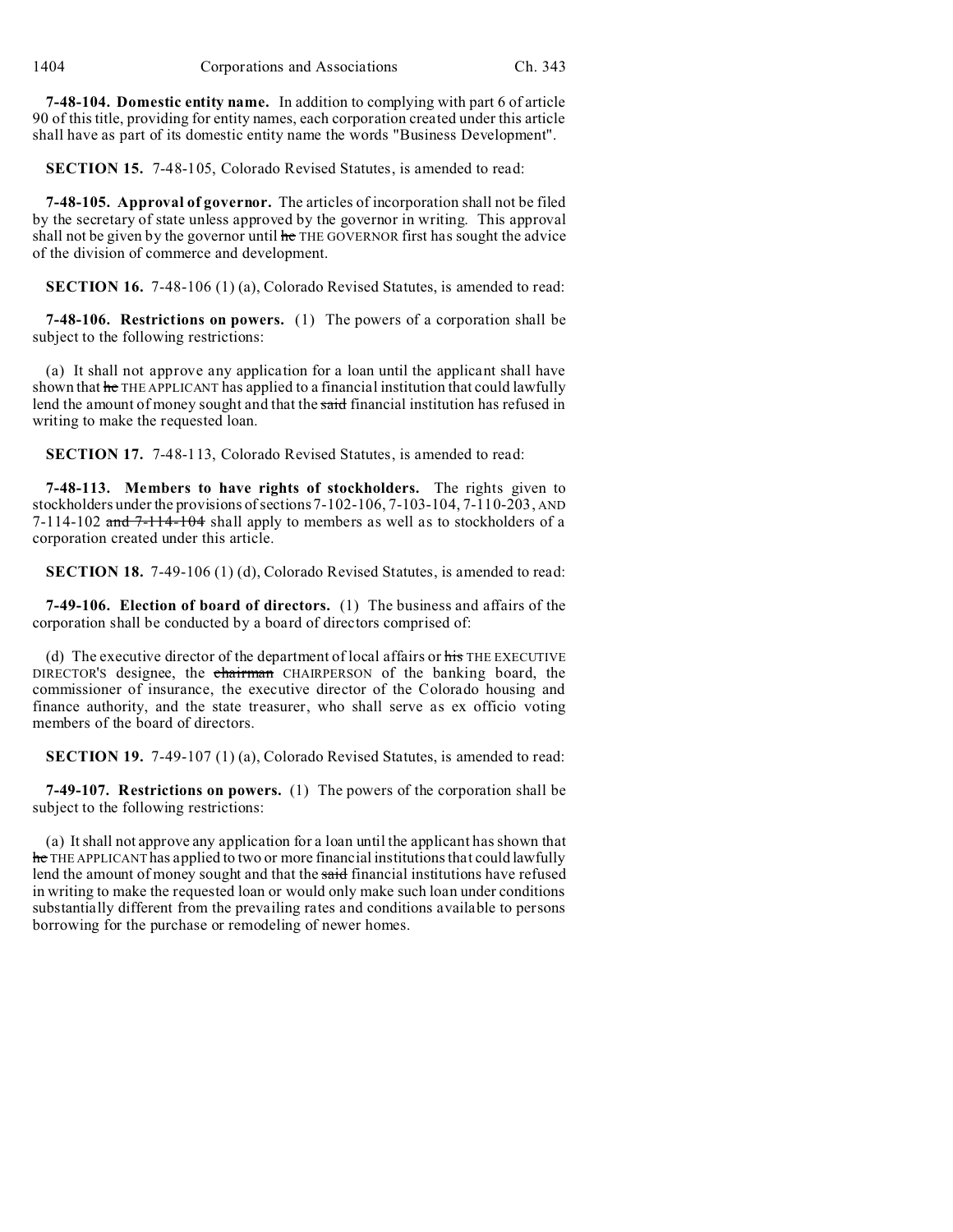**SECTION 20.** 7-49-115 (1) (b), Colorado Revised Statutes, is amended to read:

**7-49-115. Division of housing - assistance.** (1) The division of housing of the department of local affairs is hereby authorized to assist individuals and the corporation as to:

(b) The manner, method, or mode by which the mortgage recipient could undertake all or any portion of the work; himself; and

**SECTION 21.** 7-50-102 (1) and (2), Colorado Revised Statutes, as 7-50-102 (2) will become effective July 1, 2004, are amended to read:

**7-50-102. Affidavit of chairperson.** (1) The chairman CHAIRPERSON or secretary of such meeting, within a reasonable time after the meeting, shall file in the office of the secretary of state an affidavit substantially in the following form:

| <b>STATE OF COLORADO</b> |            |
|--------------------------|------------|
|                          | $\sum$ SS. |
|                          |            |

I do solemnly swear (or affirm) that at a meeting of the members of the (here insert the name used by the church, congregation, or society before the incorporation) held at .........., in the county of .........., and State of Colorado, on the ........ day of ........, A.D. 20...., the following persons (here insert the names) were elected, appointed, or selected as members of the governing board (under whatever title the organization designates said members, whose powers and duties are similar to those of trustees or directors of a corporation organized for profit), adopted as its corporate name (here insert the name), and at said meeting this affiant acted as chairman CHAIRPERSON (or secretary, as the fact may be).

............................................... (Name of affiant)

Subscribed and sworn to before me this .............. day of ........, A.D. 20.....

(2) A fee that shall be determined and collected pursuant to section 24-21-104 (3), C.R.S., shall be charged for filing the affidavit of incorporation. When a true copy of such affidavit is presented to he or she THE SECRETARY OF STATE, THE SECRETARY OF STATE shall certify it for a fee that shall be determined and collected pursuant to section 24-21-104 (3), C.R.S., as a true copy of the original affidavit on file in the office RECORDS of the secretary of state, showing the date the original affidavit was filed.

**SECTION 22.** 7-51-102 (1), Colorado Revised Statutes, is amended to read:

**7-51-102. Affidavit of chairperson - where filed - effect.** (1) The chairman CHAIRPERSON or secretary of the meeting, as soon as may be after such meeting, shall make and file, in the office of the recorder of deeds in the county in which the congregation, church, or society is organized, an affidavit, substantially in the following form: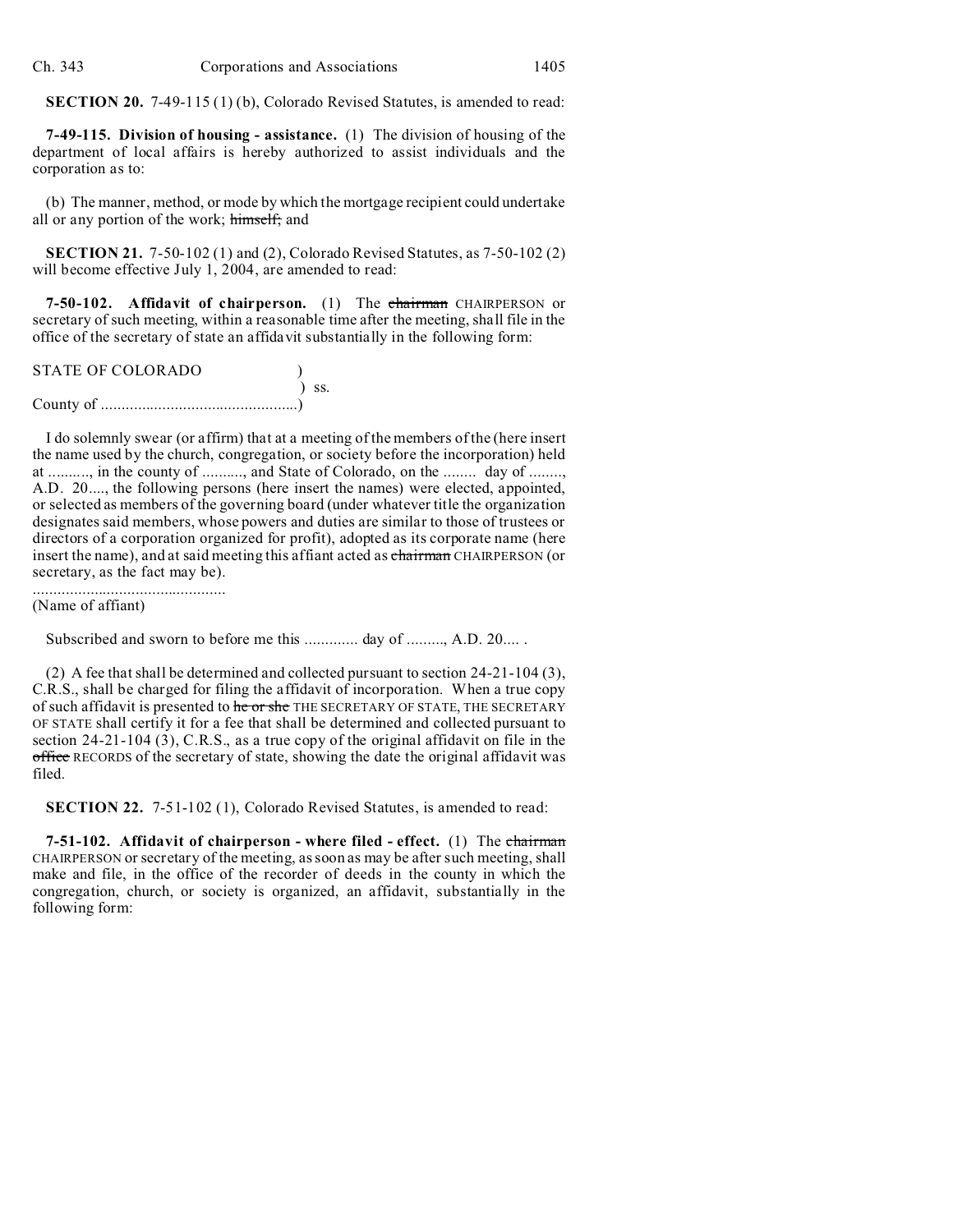1406 Corporations and Associations Ch. 343

| <b>STATE OF COLORADO</b> |            |
|--------------------------|------------|
|                          | $\sum$ SS. |
|                          |            |

I do solemnly swear (or affirm, as the case may be) that at a meeting of the members of the (here insert the name of the society as known before the incorporation), held at .........., in the county of .........., and State of Colorado, on the ........ day of ........, A.D., 20...., for that purpose the following persons were elected (or appointed) trustees (or wardens, vestrymen or other officers of whatever name they choose to adopt), with powers and duties similar to trustees, according to the rules and usages of such society, church, or congregation, viz.: (here insert the names); that at such a meeting, such society, church, or congregation adopted as its corporate name (here insert the name); that the amount of the capital stock of such society, church, or congregation is .......... dollars, divided into .......... shares of ......... dollars each, and that at such meeting this affiant acted as chairman CHAIRPERSON (secretary, as the case may be).

............................................... (Name of affiant)

Subscribed and sworn to before me this ......... day of........., A.D., 20....

**SECTION 23.** 7-51-109, Colorado Revised Statutes, is amended to read:

**7-51-109. Liability of stockholders.** Each stockholder shall be liable for the debts of the corporation to the extent of the amount unpaid upon the stock held by him THE STOCKHOLDER, to be collected in the manner provided in this section. If any action is brought to recover any indebtedness against the corporation, it shall be competent to proceed against any one or more of the stockholders at the same time, to the extent of the balance unpaid by such stockholders upon the stock owned by them respectively, as in cases of garnishment.

**SECTION 24.** 7-52-101, Colorado Revised Statutes, as it will become effective July 1, 2004, is amended to read:

**7-52-101. Execution of articles of incorporation.** The archbishop, bishop, president, trustee in trust, president of stake, president of congregation, overseer, presiding elder, or clergyman of any church or religious society who has been duly chosen, elected, or appointed in conformity with the constitutions, canons, rites, regulations, or discipline of said church or religious society and in whom shall be vested the legal title to the property of such church or religious society may deliver written articles of incorporation to the secretary of state for filing pursuant to part 3 of article 90 of this title. The articles shall contain the name of the corporation, the purpose of the corporation, and the name and title of the person in whom is vested the legal title to the property.

**SECTION 25.** 7-52-102, Colorado Revised Statutes, as it will become effective July 1, 2004, is amended to read:

**7-52-102. Filing articles - corporate existence.** Upon the filing of the articles of incorporation with the secretary of state, the person subscribing the articles and his or her THE PERSON'S successor in office by the name or title stated in the articles is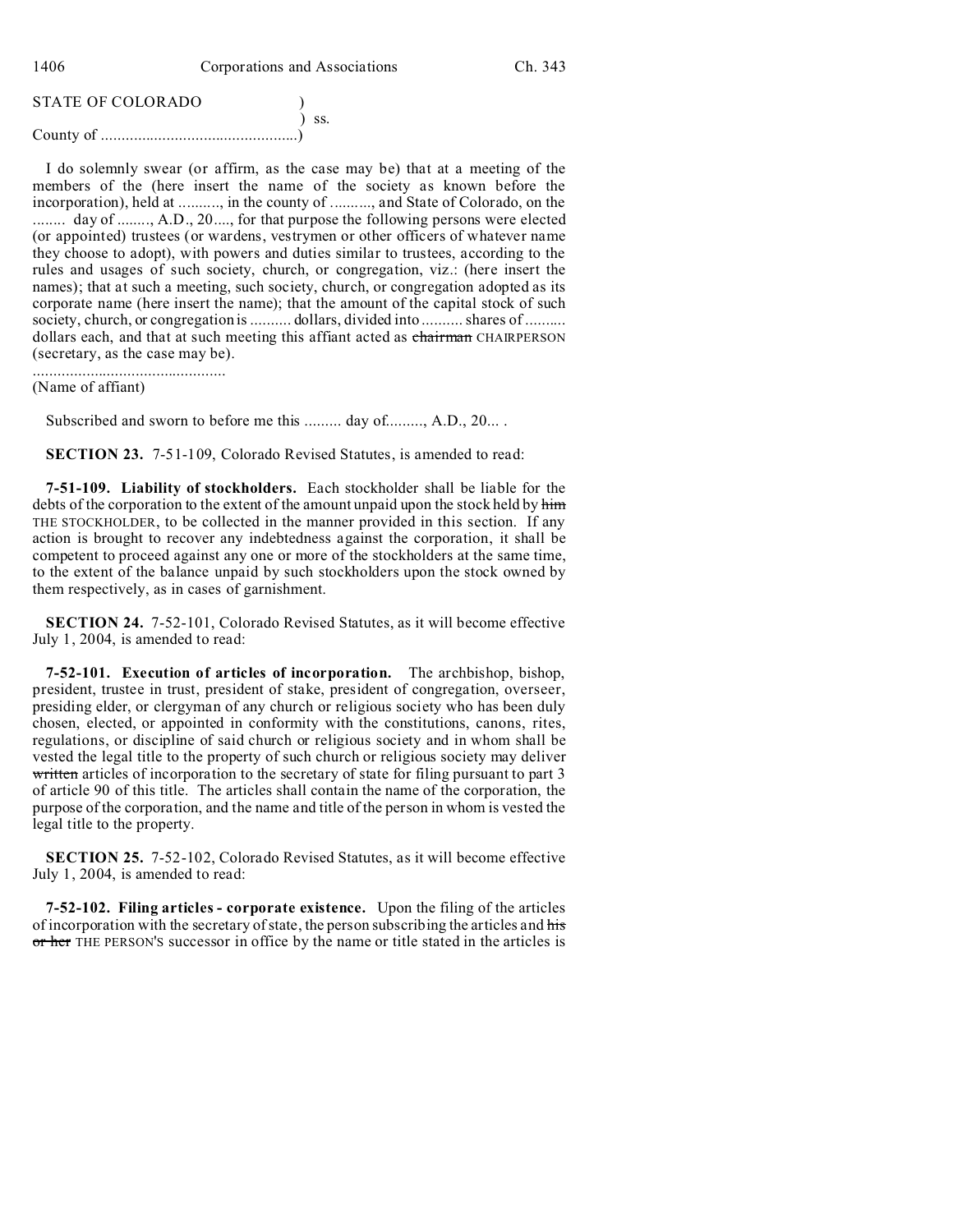a corporation sole, with perpetual succession.

**SECTION 26.** 7-52-103, Colorado Revised Statutes, is amended to read:

**7-52-103. Corporate powers.** A corporation sole may hold and maintain real, personal, and mixed property; contract in the same manner and to the same extent as a natural person AN INDIVIDUAL; sue and be sued; acquire real and personal property by purchase, devise, bequest, gift, or otherwise and hold, own, use, lease, assign, convey, or otherwise dispose of the same in like manner and to the same extent as  $\alpha$ natural person AN INDIVIDUAL; borrow money, issue notes or other negotiable paper, and secure the money borrowed by mortgage or by deed of trust on said real or personal property or any part thereof; borrow money without security; and perform all other acts in furtherance of the objects and purposes of the corporation not inconsistent with the statutes of this state.

**SECTION 27.** 7-52-104, Colorado Revised Statutes, is amended to read:

**7-52-104. Succession to property upon death, resignation, or removal of person incorporated as corporation sole.** In the event of the death or resignation of the archbishop, bishop, president, trustee in trust, president of stake, president of congregation, overseer, presiding elder, or clergyman who has been incorporated as a corporation sole under sections 7-52-101 and 7-52-102, or his SUCH PERSON'S removal from office by the person or body having the authority to remove him, his FOR SUCH REMOVAL, THE PERSON'S successor in office as the corporation sole shall be vested with the title of all property held by his THE SUCCESSOR'S predecessor with the same power and authority over the property, subject to all the legal liabilities and obligations with reference to the property, upon the filing by the secretary of state, pursuant to part 3 of article 90 of this title, of a certificate of his THE SUCCESSOR'S commission or certified copy of his THE SUCCESSOR'S letter of election or appointment. In the interim between the appointment of a successor in office to said THE corporation sole, the person who is charged by said THE church or religious society pursuant to its constitution, canons, rites, regulations, or discipline to administer said THE church or religious society shall be vested with the title to any property held by the corporation sole with like powers and authority over the same, upon the filing by the secretary of state, pursuant to part 3 of article 90 of this title, of a certificate of his THE SUCCESSOR'S commission or certified copy of his THE SUCCESSOR'S letter of appointment as such administrator.

**SECTION 28.** 7-52-105, Colorado Revised Statutes, is amended to read:

**7-52-105. Succession to property on death, resignation, or removal of person not incorporated as corporation sole.** Upon the death, resignation, or removal of an archbishop, bishop, president, trustee in trust, president of stake, president of congregation, overseer, presiding elder, or clergyman who at the time of his death, resignation, or removal was holding the title to trust property for the use or benefit of a church or religious society but was not incorporated under this article as a corporation sole, the title to all such property held by him SUCH PERSON shall not revert to the grantor nor pass to the heirs of the deceased person but shall be held in abeyance until his THE PERSON'S successor is appointed to fill the vacancy. Upon the appointment of the successor, the title of all the property held by his THE predecessor immediately vests in the person appointed to fill the vacancy.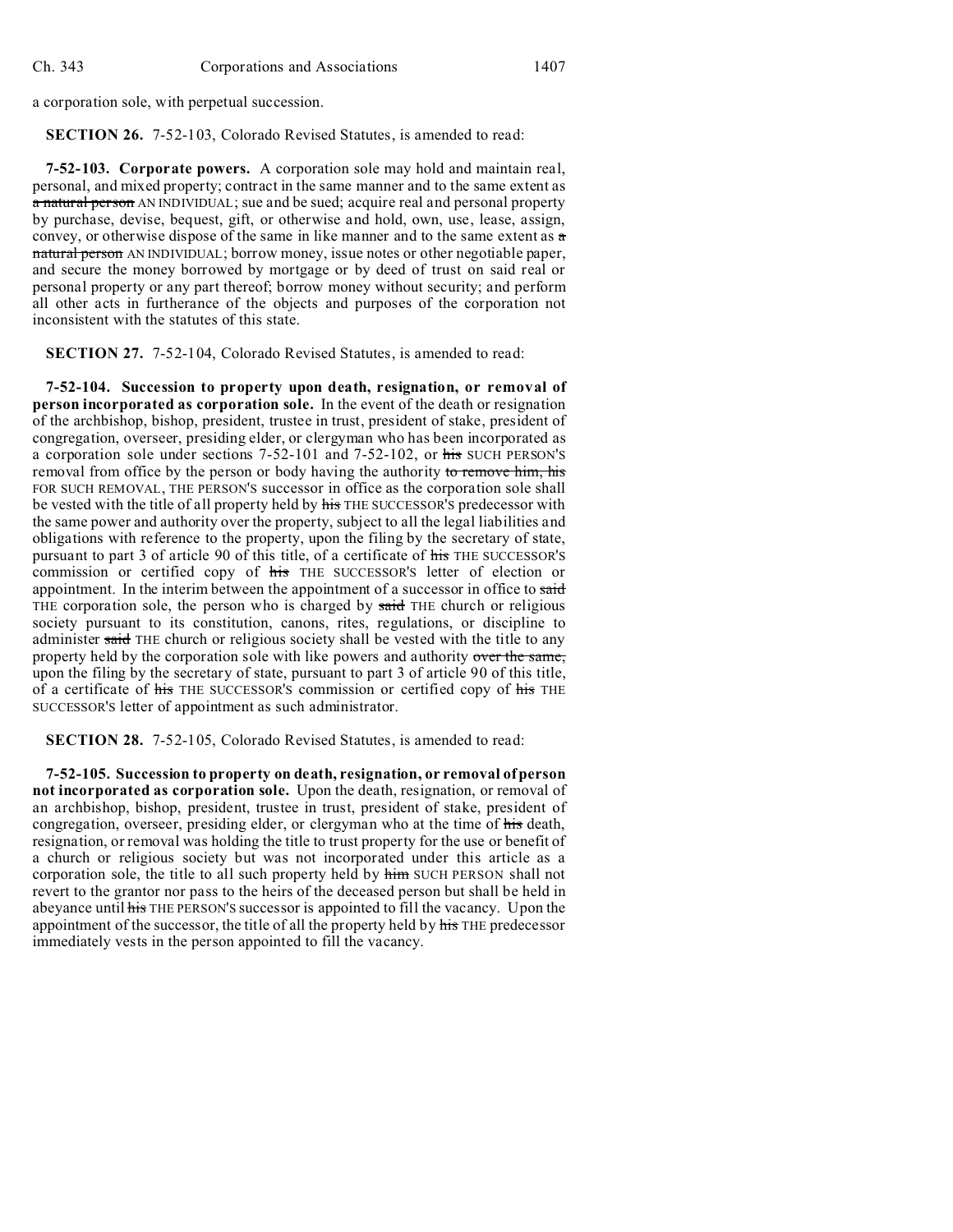**SECTION 29.** The introductory portion to 7-55-101 (1), Colorado Revised Statutes, as it will become effective July 1, 2004, is amended to read:

**7-55-101. Cooperative association defined.** (1) The term TERMS "cooperative association" includes AND "ASSOCIATION" INCLUDE any cooperative organization, association, company, or corporation formed under this article, and may be further defined as follows:

**SECTION 30.** 7-55-102 (1) (c) and (1) (d), Colorado Revised Statutes, as 7-55-102 (1) (c) will become effective July 1, 2004, are amended to read:

**7-55-102. Articles of incorporation - filing.** (1) Five persons or more, except as specified elsewhere in this article, a majority of whom are residents of Colorado, may be associated and incorporated pursuant to this article for the cooperative transaction of any lawful business, except banking. Persons desiring to avail themselves of the provisions of this article shall deliver to the secretary of state, for filing pursuant to part 3 of article 90 of this title, articles of incorporation stating:

(c) The principal office address of the association's  $\frac{1}{10}$  initial principal office;

(d) The term DURATION for which the association is to exist, which may be in perpetuity;

**SECTION 31.** 7-55-103 (1) (1), Colorado Revised Statutes, is amended to read:

**7-55-103. Bylaws.** (1) Each association formed under this article shall, within thirty days after filing its articles of incorporation with the secretary of state, adopt bylaws for the government and management of its affairs that are not inconsistent with this article. Such bylaws may be amended or modified in such manner as the bylaws may provide. Such bylaws may include:

(l) The method of determination of property rights and interests and time by which it shall be paid or delivered to such member or his THE MEMBER'S representative upon withdrawal, expulsion, or death;

**SECTION 32.** 7-55-105, Colorado Revised Statutes, as it will become effective July 1, 2004, is amended to read:

**7-55-105. Election of officers.** The officers of an association formed under this article shall consist of a president, one or more vice-presidents as may be prescribed by the bylaws, a secretary, and a treasurer, each of whom shall be elected by the board of directors at such time and in such manner as may be prescribed by the bylaws, and none of whom are required to be directors of such association unless the bylaws so provide. The bylaws may provide that any of such officers may not be directors of such an association. The bylaws may provide for the election by the board of directors, from among their number, of a chair of the board of directors and one or more vice-chair VICE-CHAIRS. Such other officers and assistant officers and agents as are necessary may be elected or appointed by the board of directors or chosen in such manner as may be prescribed by the bylaws. The board may combine the offices of secretary and treasurer and designate the combined office as secretary-treasurer, or unite both functions and titles in one person. The treasurer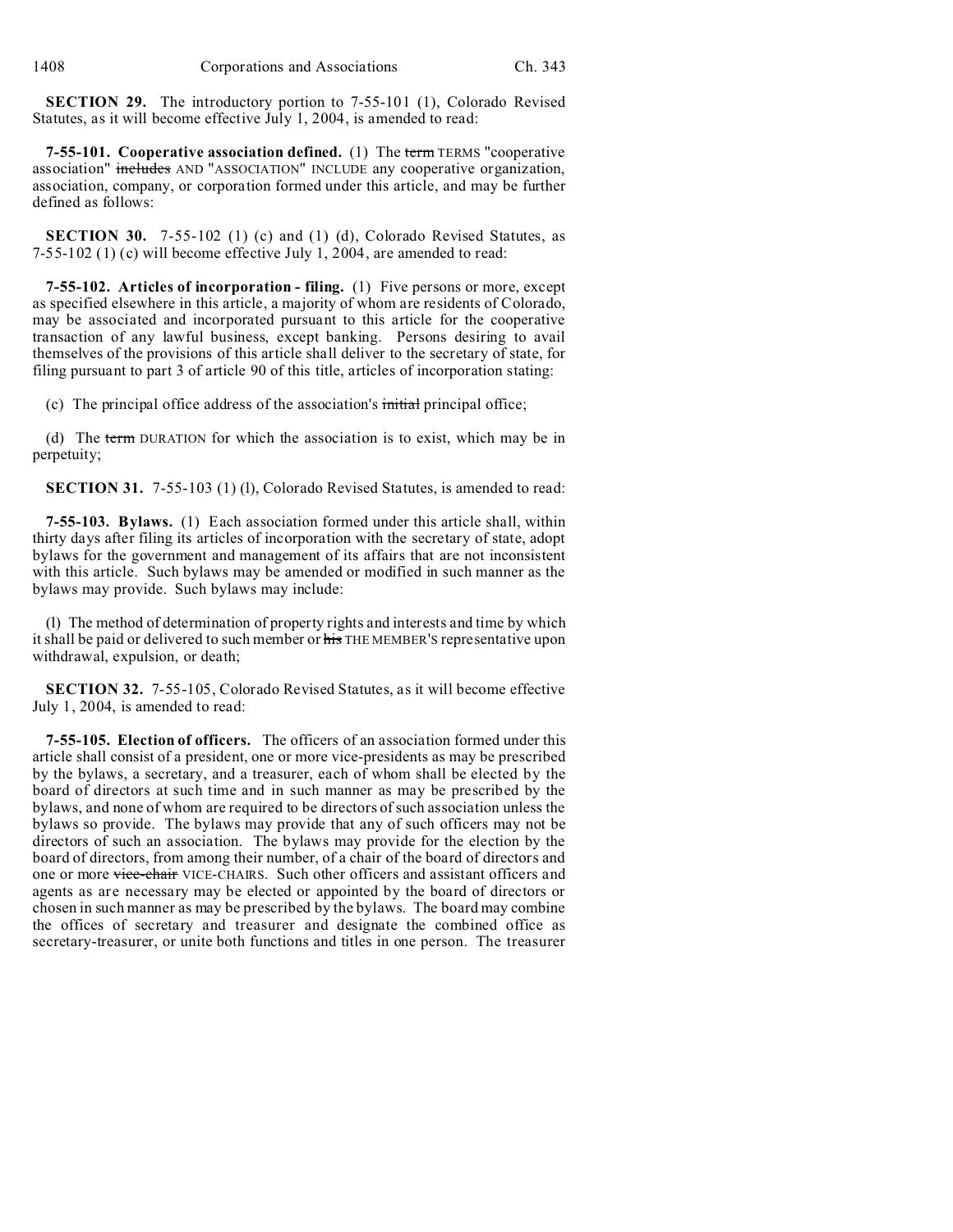may be a bank or any depository, and, as such, shall not be considered as an officer but as a function of the board of directors. In such case, the secretary shall perform the usual accounting duties of the treasurer, except that the funds shall be deposited only as authorized by the board of directors. All officers and agents of the association, as between themselves and the association, shall have such authority and perform such duties in the management of the association as may be provided in the bylaws, or as may be determined by resolution of the board of directors not inconsistent with the bylaws.

**SECTION 33.** 7-55-109, Colorado Revised Statutes, as it will become effective July 1, 2004, is amended to read:

**7-55-109. Amendment of articles.** The articles of incorporation of a cooperative association or corporation may be amended at any regular or special meeting of the stockholders or members of such association. The proposed amendment must be first approved by a two-thirds majority of the directors. The notice of such meeting shall state or have attached thereto the proposed amendment and shall be mailed to each member of record at least ten days prior to the meeting date; except that cooperative associations with less than one hundred members may post notice of such meeting in a conspicuous place at its normal place of business for at least thirty days prior to such meeting. The proposed amendment shall be approved by an affirmative vote of a majority of the stockholders or members present or voting by mail. A certificate stating such amendment and the adoption thereof shall be delivered to the secretary of state in accordance with FOR FILING PURSUANT TO PART 3 OF article 90 of this title.

**SECTION 34.** 7-55-114, Colorado Revised Statutes, as it will become effective July 1, 2004, is amended to read:

**7-55-114. Dissolution of association.** Any association formed under this article may be dissolved and its affairs terminated voluntarily by a two-thirds majority vote of the members present and voting in person or by mail ballot at a regular or special meeting, if the meeting notice, with a mail ballot attached, stated that dissolution would be discussed; except that cooperative associations with less than one hundred members may post notice of such THE discussion of such dissolution in a conspicuous place at their normal place of business for at least thirty days prior to such meeting. The board of directors by a two-thirds majority vote of its members shall first adopt a resolution recommending dissolution and submit it to the members, stating the reasons why the termination of the affairs of the association is deemed advisable, the time by which it should be accomplished, and shall also name three persons who are members of the association to act as trustees in liquidation who shall have full power to do all things necessary in liquidation and termination of the affairs of the association. Upon approval of the resolution to dissolve by the members, the association shall deliver to the secretary of state, for filing pursuant to part 3 of article 90 of this title, a statement of intent to dissolve ARTICLES OF DISSOLUTION. A certified copy of the statement of intent to dissolve ARTICLES OF DISSOLUTION shall be filed with the county clerk in the county in which the principal business is transacted. All power of the directors shall cease and the persons appointed shall proceed to terminate the affairs of the association and realize upon its assets, pay its debts, and divide the remaining money among the members and holders of equity, as stated in the bylaws or, if not stated, in proportion to their property interests. Upon completion of liquidation and termination of the affairs of the association and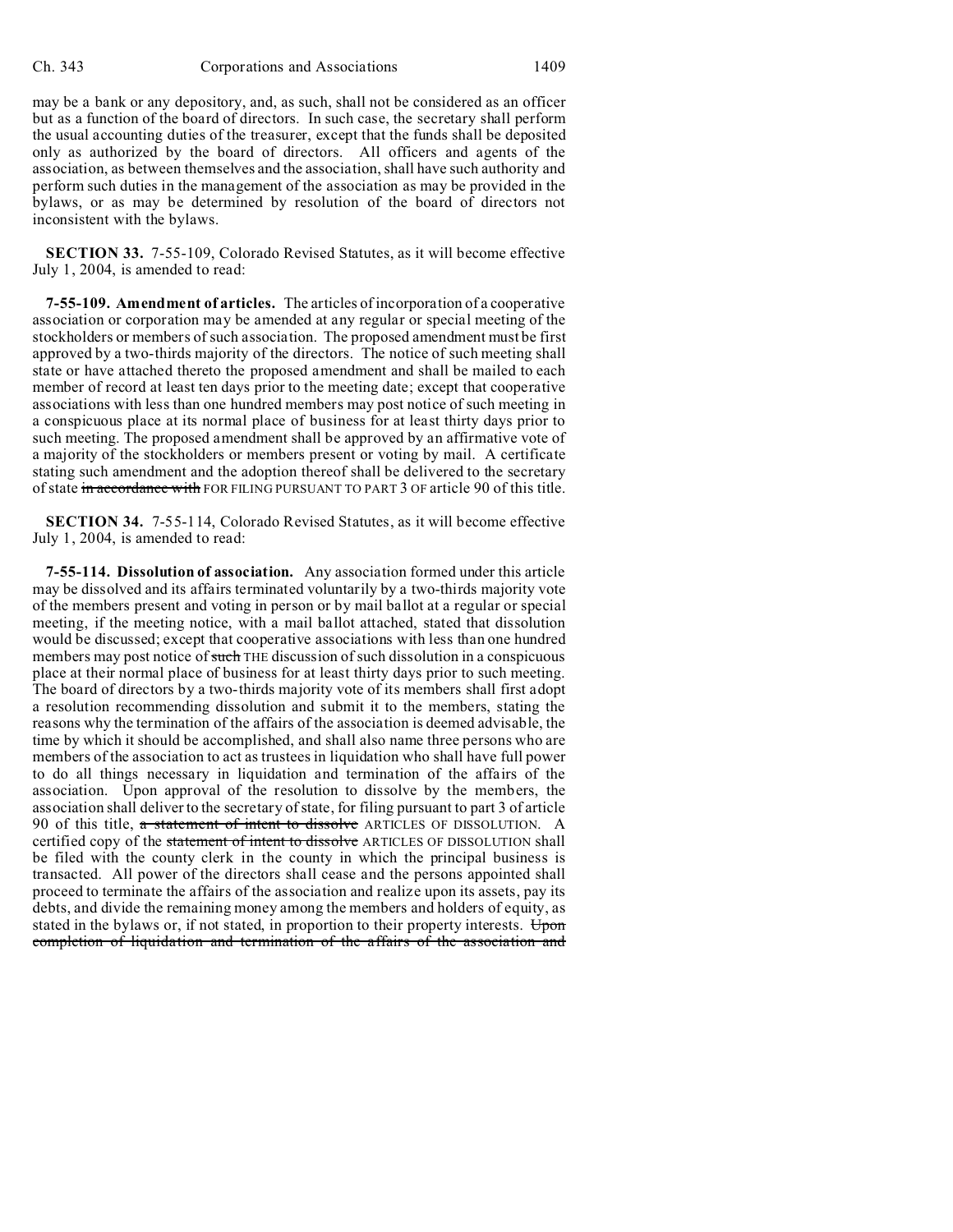distribution of all moneys, the said association shall be deemed dissolved with the filing of articles of dissolution by the secretary of state.

**SECTION 35.** 7-55-118, Colorado Revised Statutes, as it will become effective July 1, 2004, is amended to read:

**7-55-118. Associations of other jurisdictions.** Any cooperative corporation or association formed under generally similar law of another jurisdiction may carry on any proper activities, operations, and functions in this state upon compliance with the general regulations applicable to foreign corporations desiring to transact business or conduct activities in this state PART 8 OF ARTICLE 90 OF THIS TITLE, with all rights of cooperative associations formed pursuant to this article.

**SECTION 36.** 7-56-103 (10), Colorado Revised Statutes, as it will become effective July 1, 2004, is amended to read:

**7-56-103. Definitions.** As used in this article, unless the context otherwise requires:

(10) "Foreign", when referring to a cooperative or other entity, means an entity formed under law other than the laws LAW of this state.

**SECTION 37. Repeal.** 7-56-104 (2), Colorado Revised Statutes, is repealed as follows:

**7-56-104. Filings by the secretary of state.** (2) Except as otherwise provided in this article, the secretary of state may charge a reasonable fee for furnishing or filing any other document in accordance with this article.

**SECTION 38.** 7-56-106 (1) and (3), Colorado Revised Statutes, as they will become effective July 1, 2004, are amended to read:

**7-56-106. Annual and other reports.** (1) Part 5 of article 90 of this title, providing for ANNUAL reports from reporting entities, applies to cooperatives formed under or subject to this article.

(3) Upon the dissolution of an agricultural cooperative formed under this article, the secretary of state COOPERATIVE shall provide a copy of the articles of dissolution of the cooperative to the commissioner of agriculture.

**SECTION 39.** 7-56-201 (1), (2) (b), (2) (d), (2) (g), and (4), Colorado Revised Statutes, as  $7-56-201(1)$ ,  $(2)(b)$ , and  $(2)(d)$  will become effective July 1, 2004, are amended to read:

**7-56-201. Articles of incorporation.** (1) A cooperative may be formed pursuant to this article for the transaction of any lawful business. One or more persons may act as the incorporator or incorporators of a cooperative by delivering articles for the cooperative to the secretary of state for filing pursuant to part 3 of article 90 of this title. An incorporator who is a natural person AN INDIVIDUAL shall be eighteen years of age or older.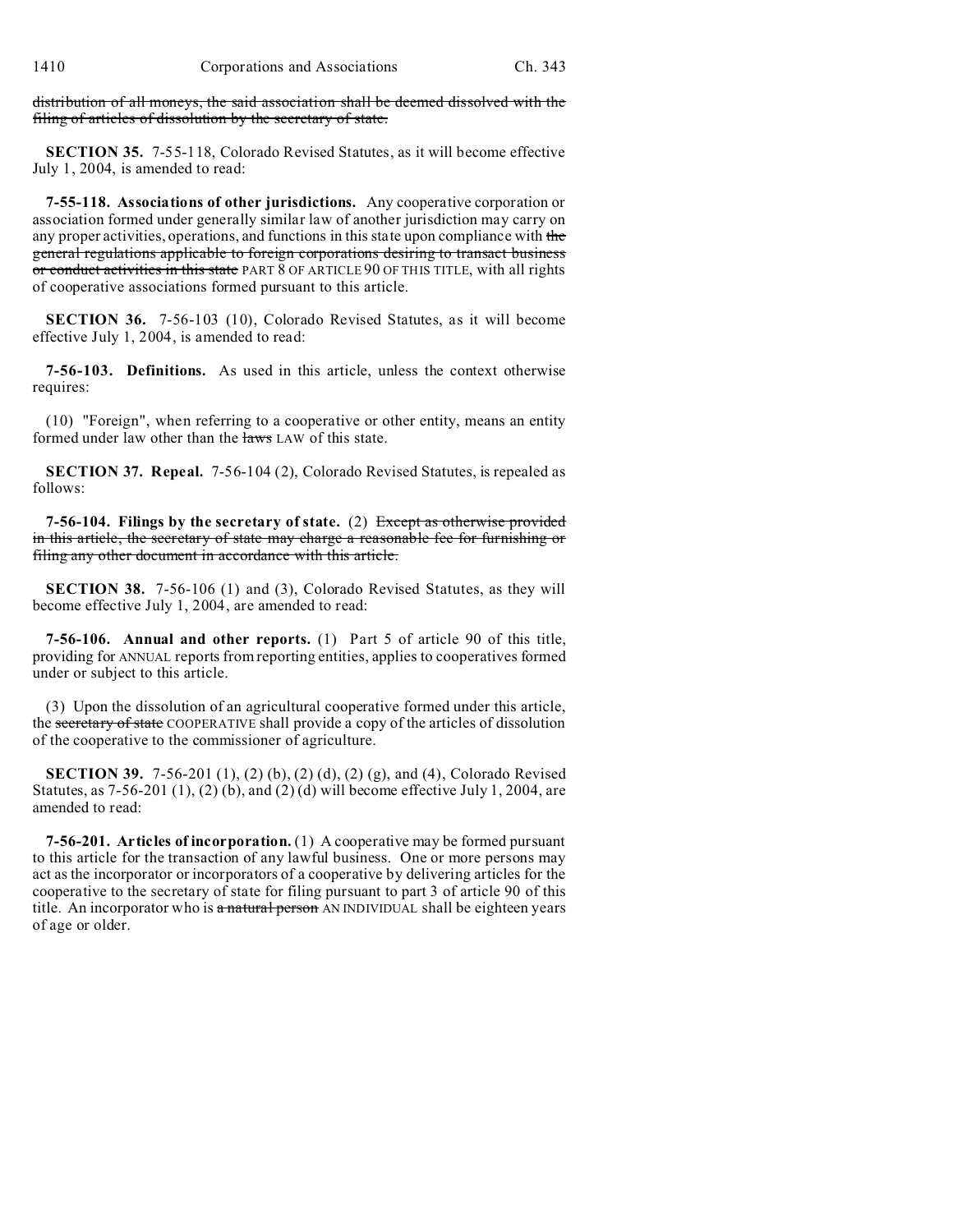(2) The articles shall state:

(b) The principal office address of the cooperative's initial principal office;

(d) The term DURATION for which the cooperative is to exist, which shall be in perpetuity unless otherwise stated in the articles;

(g) The TRUE name and MAILING address of each incorporator.

(4) Except in a proceeding by the state to cancel or revoke the incorporation, the secretary of state's filing of the articles is conclusive, and it shall be incontestable that all conditions precedent to incorporation have been met.

**SECTION 40.** 7-56-202 (3) (b), (3) (d), (4), and (5), Colorado Revised Statutes, as 7-56-202 (3) (b) and (5) will become effective July 1, 2004, Colorado Revised Statutes, are amended, and the said 7-56-202 is further amended BY THE ADDITION OF A NEW SUBSECTION, to read:

**7-56-202. Amendment of articles.** (1.5) IF A COOPERATIVE HAS NOT ISSUED MEMBERSHIPS OR SHARES OF STOCK, ITS BOARD OF DIRECTORS OR, IF NO DIRECTORS HAVE BEEN DESIGNATED OR ELECTED, ITS INCORPORATORS MAY ADOPT ONE OR MORE AMENDMENTS TO THE ARTICLES OF INCORPORATION.

(3) Unless otherwise provided in the articles, the board may adopt, without shareholder action, one or more amendments to the articles to:

(b) Delete the statement of THE registered agent name and registered agent address of the initial registered agent or registered office, if a statement of change is on file in the records of the secretary of state containing the registered agent name and registered agent address of the cooperative's registered agent;

(d) Change the cooperative's domestic entity name by substituting the word "cooperative", "ASSOCIATION", "incorporated", "company", or "limited", or any abbreviation thereof for a similar word or abbreviation in the DOMESTIC ENTITY name, or by adding, deleting, or changing a geographical designation.

(4) If a cooperative has not yet received any persons as members, its initial board may adopt one or more amendments to the articles.

(5) A cooperative amending its articles shall deliver to the secretary of state, for filing pursuant to part 3 of article 90 of this title, articles of amendment stating:

(a) The domestic entity name of the cooperative; AND

(b) The text of each amendment adopted.

(c) If the amendment provides for an exchange, reclassification, or cancellation of issued shares, provisions for implementing the amendment if not contained in the amendment itself;

(d) The date of each amendment's adoption;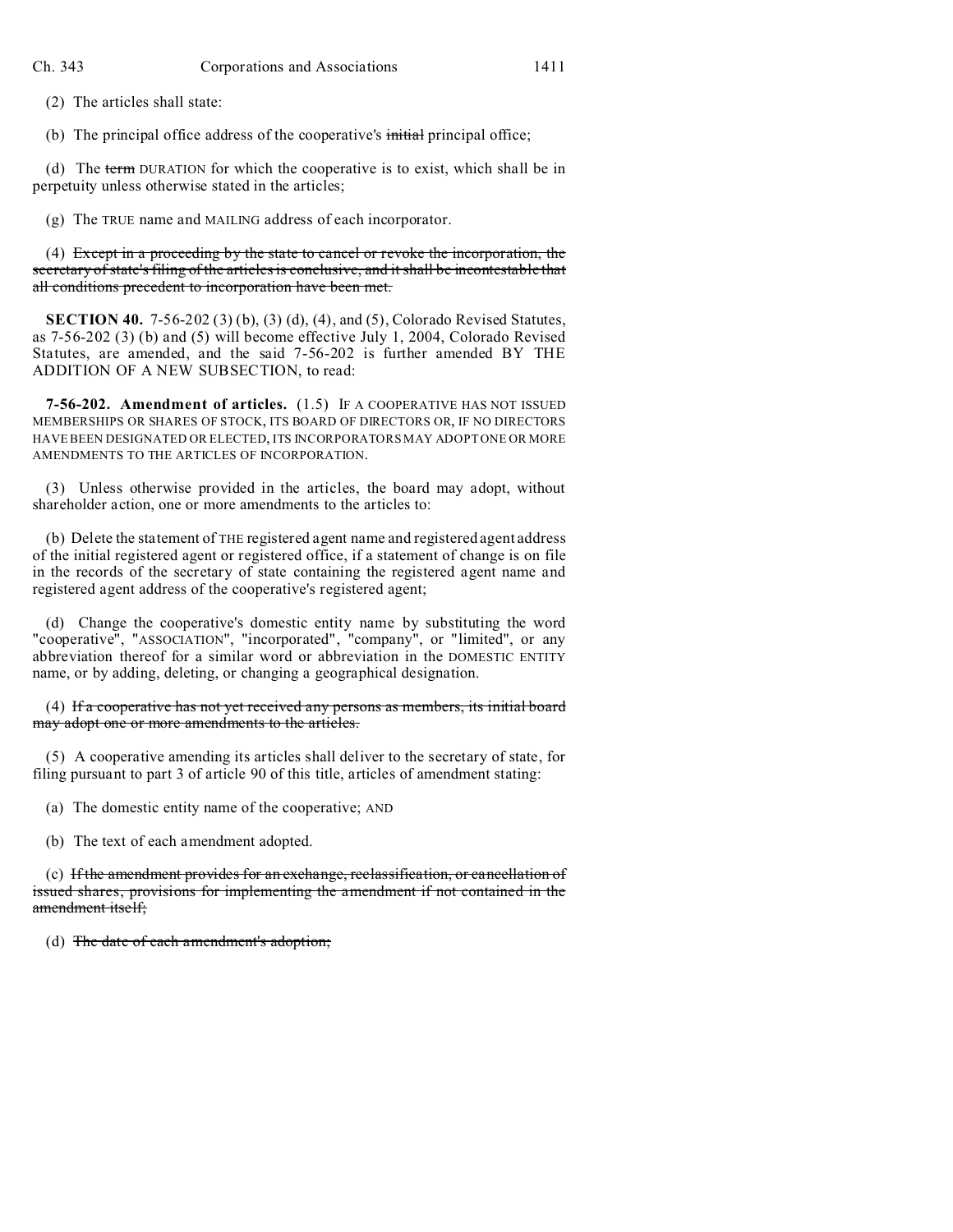(e) If the amendment was adopted by the board without membership action, a statement to that effect and that action by the members was not required; and

(f) If the amendment was adopted by the members, a statement that the number of votes cast for the amendment by the members entitled to vote on the amendment was sufficient for approval by that voting group.

**SECTION 41.** 7-56-203 (4), Colorado Revised Statutes, as it will become effective July 1, 2004, is amended to read:

**7-56-203. Restated articles.** (4) A cooperative restating its articles shall deliver to the secretary of state, for filing pursuant to part 3 of article 90 of this title, articles of restatement stating:

(a) The domestic entity name of the cooperative; AND

(b) The text of the restated articles of incorporation.

(c) The information required by section 7-56-202 (5) (f) if the restatement contains an amendment to the articles that was adopted by the members;

(d) If the restatement was adopted by the board without membership action, a statement to that effect and that action by the members was not required.

(e) (Deleted by amendment, L. 2002, p. 1817, § 20, effective July 1, 2002; p. 1681, § 18, effective October 1, 2002.)

**SECTION 42.** 7-56-205, Colorado Revised Statutes, as it will become effective July 1, 2004, is amended to read:

**7-56-205. Entities formed under other law but subject to this article.** Any domestic entity or foreign entity authorized to transact business or conduct activities in this state and engaged in any of the activities enumerated in this article but formed under any other law may be considered for all purposes as subject to this article by amending its constituent operating document as necessary to conform to this article and delivering  $\alpha$  statement to the secretary of state, for filing pursuant to part 3 of article 90 of this title, A STATEMENT that the entity has determined to accept the benefits of and to be bound by the provisions of this article and has amended its constituent operating document as necessary to conform to this article by amendments adopted in accordance with applicable law and its constituent operating document.

**SECTION 43.** 7-56-207 (2), Colorado Revised Statutes, as it will become effective July 1, 2004, is amended to read:

**7-56-207. Use of the term "cooperative" - penalty for unlawful use.** (2) An entity described in subsection (1) of this section or one or more members of such an entity may, without the necessity of posting a bond, bring an action for an injunction, or for actual damages incurred, or both, as a result of a violation of, or to enforce the provisions of, this section, or both. Upon proof that the word "cooperative" OR AN ABBREVIATION OR DERIVATION OF THAT WORD is used in violation of this section, the court shall enter an order permanently enjoining such use of the word. The prevailing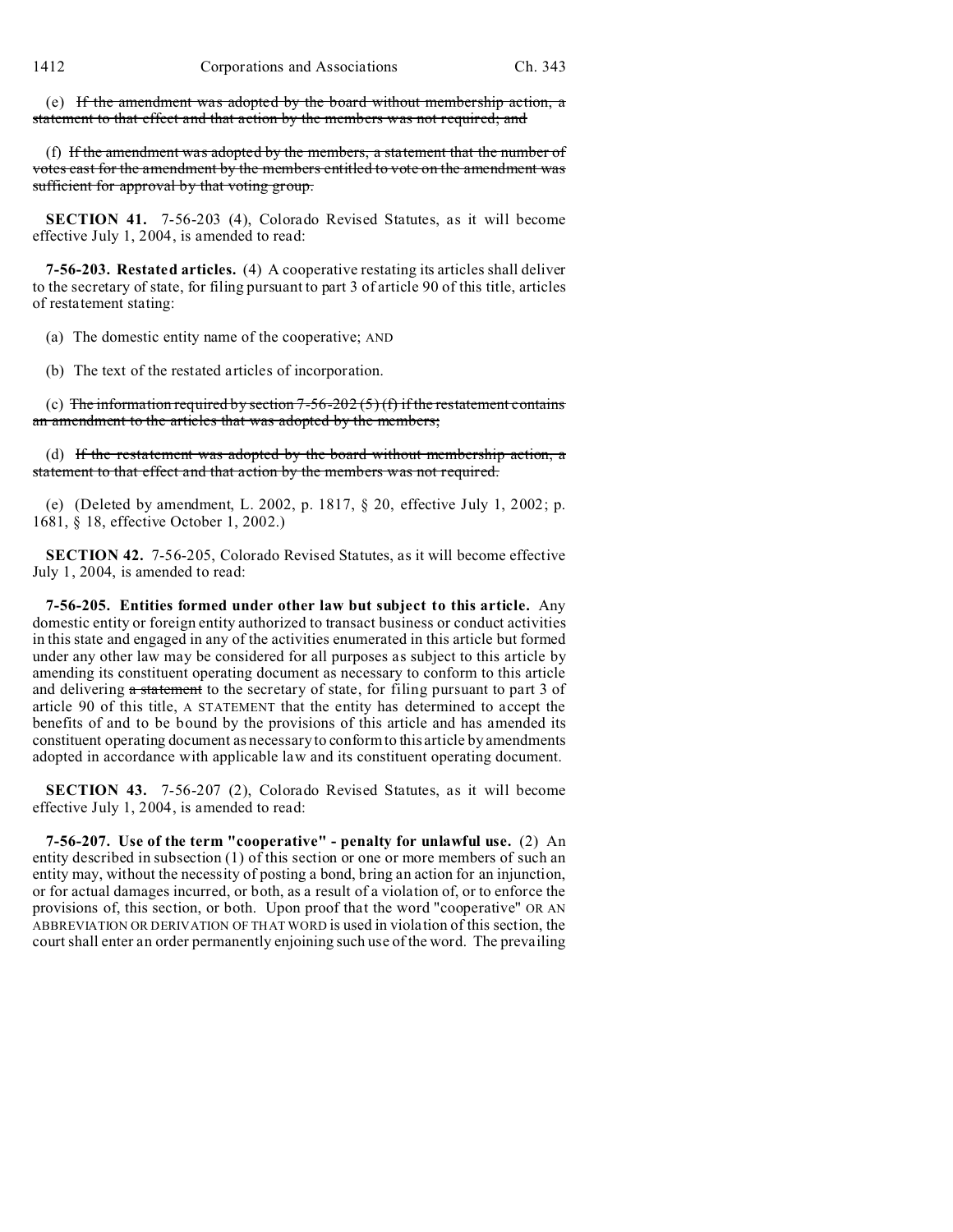party in the action shall be awarded judgment against the other party for the attorney's fees and costs of litigation incurred by the prevailing party in the action. The provisions of this section shall not apply to any person that has been continuously using the word "cooperative" OR AN ABBREVIATION OR DERIVATION OF THAT WORD in the person's business since July 5, 1973, as part of its trade name, business name, trademark, service mark, brand, or designation.

**SECTION 44.** 7-56-301 (9), Colorado Revised Statutes, is amended to read:

**7-56-301. Members.** (9) If a member of a cooperative is other than a natural person AN INDIVIDUAL, such member may be represented by any individual, associate, officer, manager, member, shareholder, or other equity holder thereof duly authorized in writing by the member's board or other governing body having the right to authorize the representation.

**SECTION 45.** 7-56-305 (1) (d), Colorado Revised Statutes, is amended to read:

**7-56-305. Member voting.** (1) (d) Proxy or cumulative voting shall be prohibited except as permitted by the articles or bylaws of organizations incorporated prior to July 6, 1973; except that, where a member is other than  $\alpha$  natural person AN INDIVIDUAL, its vote may be cast by a representative authorized pursuant to this article.

**SECTION 46.** 7-56-401 (1), Colorado Revised Statutes, as it will become effective July 1, 2004, is amended to read:

**7-56-401. Directors - elections - remuneration - vacancy.** (1) The affairs of a cooperative formed under or subject to this article shall be managed by a board of not less than three directors as provided in the articles or bylaws elected by and from the members of the cooperative or designated representatives of members who are not natural persons INDIVIDUALS. If authorized by the articles or the bylaws, up to twenty percent of the board may consist of directors who are neither members nor representatives of members. Directors who are not members of the cooperative or representatives of members may be elected by a vote of two-thirds of the cooperative members present and voting. Nominations for the position of director shall be conducted in a manner provided in the bylaws or in a resolution of the board or of the members.

**SECTION 47.** 7-56-402 (1) (a), Colorado Revised Statutes, is amended to read:

**7-56-402. Officers - titles - election - duties and authority - removal.** (1) (a) The bylaws shall provide for one or more officers and the titles of those officers. The offices may include a board chair, one or more vice-chairs, a president, one or more vice-presidents, a secretary, a treasurer, and assistant officers or other officers. The officers shall be elected by the board or in any other manner prescribed in the bylaws. At least one officer shall be a natural person AN INDIVIDUAL at least eighteen years of age. At least one officer shall be a member of the board. One individual may simultaneously hold more than one office, but may not concurrently hold the offices of president and secretary.

**SECTION 48.** 7-56-403 (4) (c) and (4) (e), Colorado Revised Statutes, are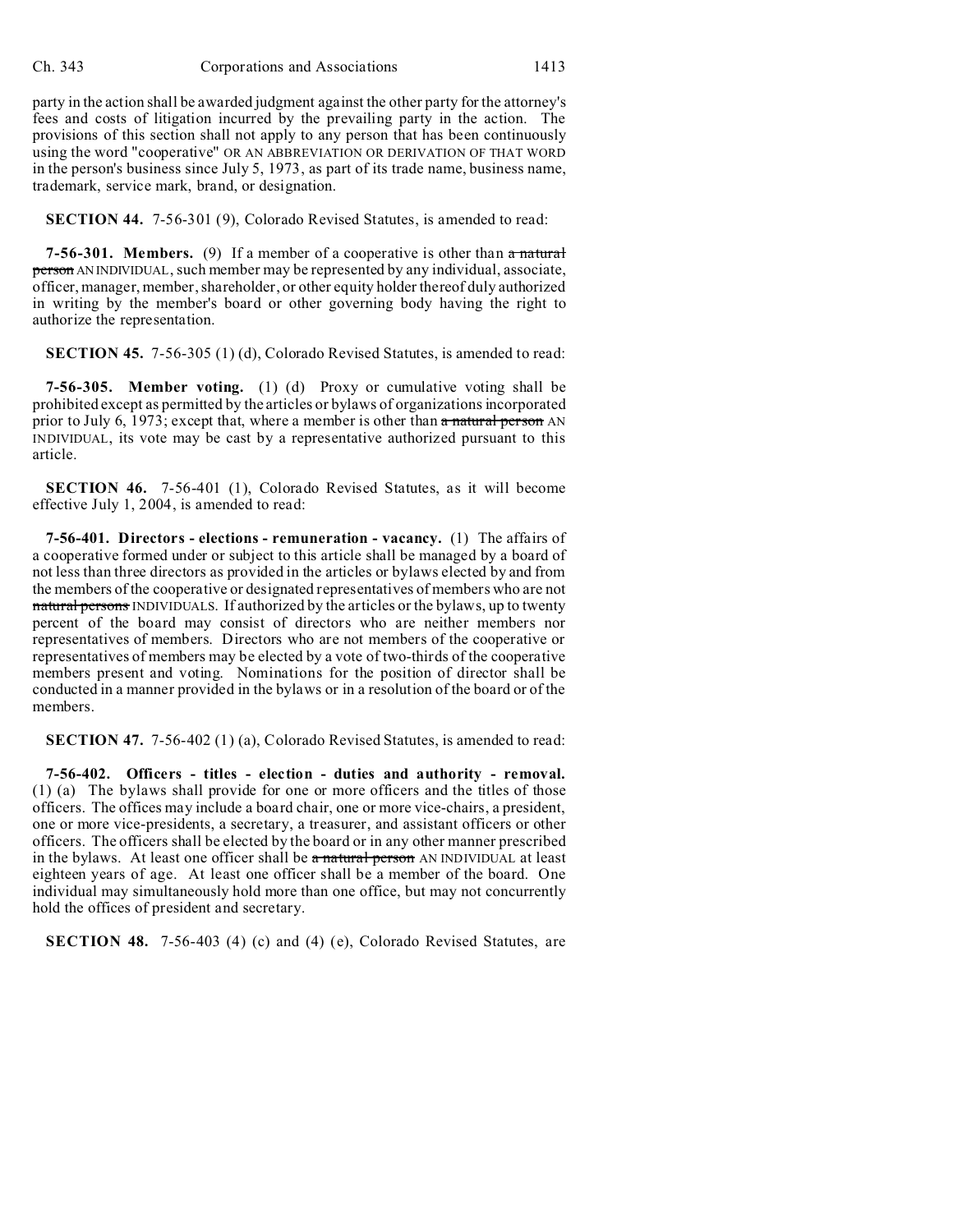amended to read:

**7-56-403. Procedures for meetings of the board of directors.** (4) A director is considered to have assented to an action of the board unless:

(c) The director has his or her CAUSES THE DIRECTOR'S dissent TO BE recorded in the minutes;

(e) The director gives notice of his or her THE DIRECTOR'S objection in writing to the secretary within twenty-four hours after the meeting.

**SECTION 49.** 7-56-405 (1), Colorado Revised Statutes, as it will become effective July 1, 2004, is amended to read:

**7-56-405. Removal of director by judicial proceeding.** (1) A director may be removed by the district court for the county in this state in which THE STREET ADDRESS OF the cooperative's principal office is located or, if the cooperative has no principal office in this state, by the district court for the county in which the street address of its registered agent is located or, if the cooperative has no registered agent, by the district court for the city and county of Denver, in a proceeding commenced either by the cooperative or by at least ten percent of the members, if the court finds that the director engaged in fraudulent or dishonest conduct or gross abuse of authority or discretion with respect to the cooperative, and that removal is in the best interests of the cooperative.

**SECTION 50.** 7-56-406 (2) (e), Colorado Revised Statutes, is amended to read:

**7-56-406. Indemnification and personal liability of directors, officers, employees, and agents.** (2) (e) Unless otherwise provided in the articles or bylaws, each director shall discharge his or her THE duties as a director, including his or her duties as a member of a committee, in accordance with the provisions of section 7-108-401. Unless otherwise provided in the articles or bylaws, each officer with discretionary authority shall discharge his or her SUCH OFFICER'S duties under that authority in accordance with the provisions of section 7-108-401. For purposes of this subsection (2), references to "corporation" and "shareholders" in section 7-108-401 shall be construed as referring to "cooperative" and "members" respectively.

**SECTION 51.** 7-56-504, Colorado Revised Statutes, as it will become effective July 1, 2004, is amended to read:

**7-56-504. Inducing breach of marketing or purchasing contract.** Any person who knowingly induces any member of an agricultural cooperative formed under this article, or under similar statutes of other states ANOTHER JURISDICTION with similar restrictions and rights and operating in this state, to break the member's marketing or purchasing contract or agreement with the cooperative shall be subject to all available civil remedies, including but not limited to injunctive relief.

**SECTION 52.** 7-56-602 (3), Colorado Revised Statutes, is amended to read:

**7-56-602. Merger or consolidation or share or equity capital exchange.**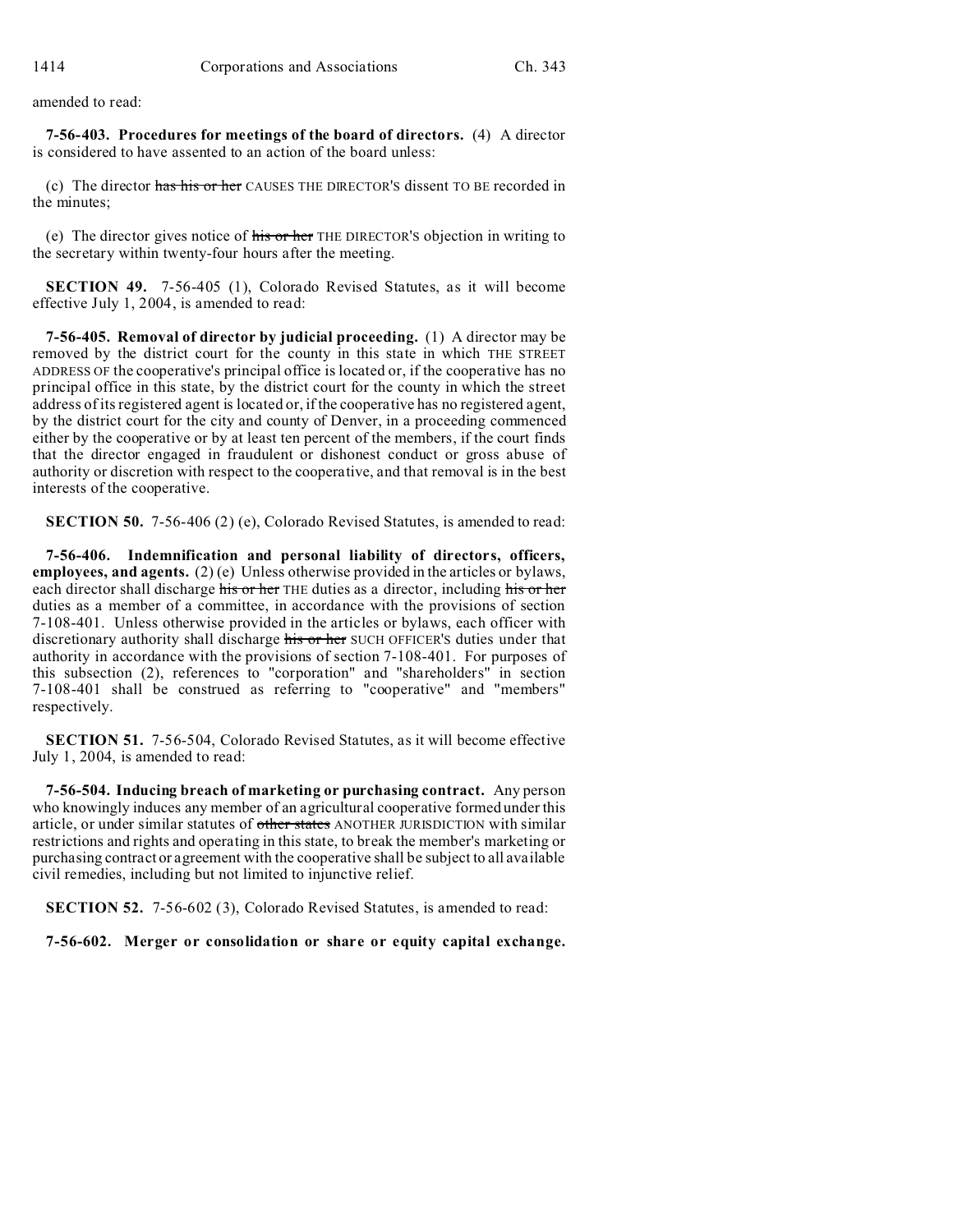(3) The articles of merger, consolidation, or share or equity capital exchange shall be delivered to the secretary of state for filing pursuant to part 3 of article 90 of this title. If a party to the merger, consolidation, or share or equity capital exchange is the owner of real property in the state of Colorado and the merger, consolidation, or share or equity capital exchange would affect the title to the real property, a copy of the articles of merger, consolidation, or share or equity capital exchange, certified by the secretary of state, shall be filed for record in the office of the county clerk and recorder in the county or counties in which the real property is situated.

**SECTION 53.** 7-56-603 (1) (d), Colorado Revised Statutes, as it will become effective July 1, 2004, is RECREATED AND REENACTED, to read:

**7-56-603. Procedure for merger, consolidation, and share or equity capital exchange.** (1) A plan for merger, consolidation, or share or equity capital exchange shall state the following:

(d) ANY AMENDMENTS TO THE ARTICLES OF THE SURVIVING PARTY TO BE EFFECTED BY THE MERGER, CONSOLIDATION, OR SHARE OR EQUITY CAPITAL EXCHANGE; AND

**SECTION 54.** 7-56-604 (2) (a), Colorado Revised Statutes, as it will become effective July 1, 2004, is amended to read:

**7-56-604. Merger of parent and subsidiary.** (2) The boards of the parent cooperative and of the subsidiary shall adopt by resolution, and the members of both the parent cooperative and the subsidiary shall approve, a plan of merger that states the following:

(a) The entity names of the parent cooperative and subsidiary and the ENTITY name of the surviving party;

**SECTION 55.** Part 6 of article 56 of title 7, Colorado Revised Statutes, is amended BY THE ADDITION OF A NEW SECTION to read:

**7-56-604.5. Statement of merger.** AFTER A PLAN OF MERGER IS APPROVED , THE SURVIVING ENTITY SHALL DELIVER TO THE SECRETARY OF STATE, FOR FILING PURSUANT TO PART 3 OF ARTICLE 90 OF THIS TITLE, A STATEMENT OF MERGER PURSUANT TO SECTION 7-90-203 (5). IF THE PLAN OF MERGER PROVIDES FOR AMENDMENTS TO THE ARTICLES OF INCORPORATION OF THE SURVIVING ENTITY, THE SURVIVING ENTITY SHALL DELIVER TO THE SECRETARY OF STATE, FOR FILING PURSUANT TO PART 3 OF ARTICLE 90 OF THIS TITLE, ARTICLES OF AMENDMENT EFFECTING THE AMENDMENTS.

**SECTION 56.** 7-56-605, Colorado Revised Statutes, including the introductory portion to 7-56-605 (2) and 7-56-605 (2) (c), (2) (c.5), and (2) (d) as they will become effective July 1, 2004, is amended to read:

**7-56-605. Statement of consolidation or share or equity capital exchange.** (1) After a plan of merger, consolidation or share or equity capital exchange is approved by all necessary action of all parties, articles of merger, consolidation, or share or equity capital exchange shall be approved by each party to the merger, consolidation, or share or equity capital exchange.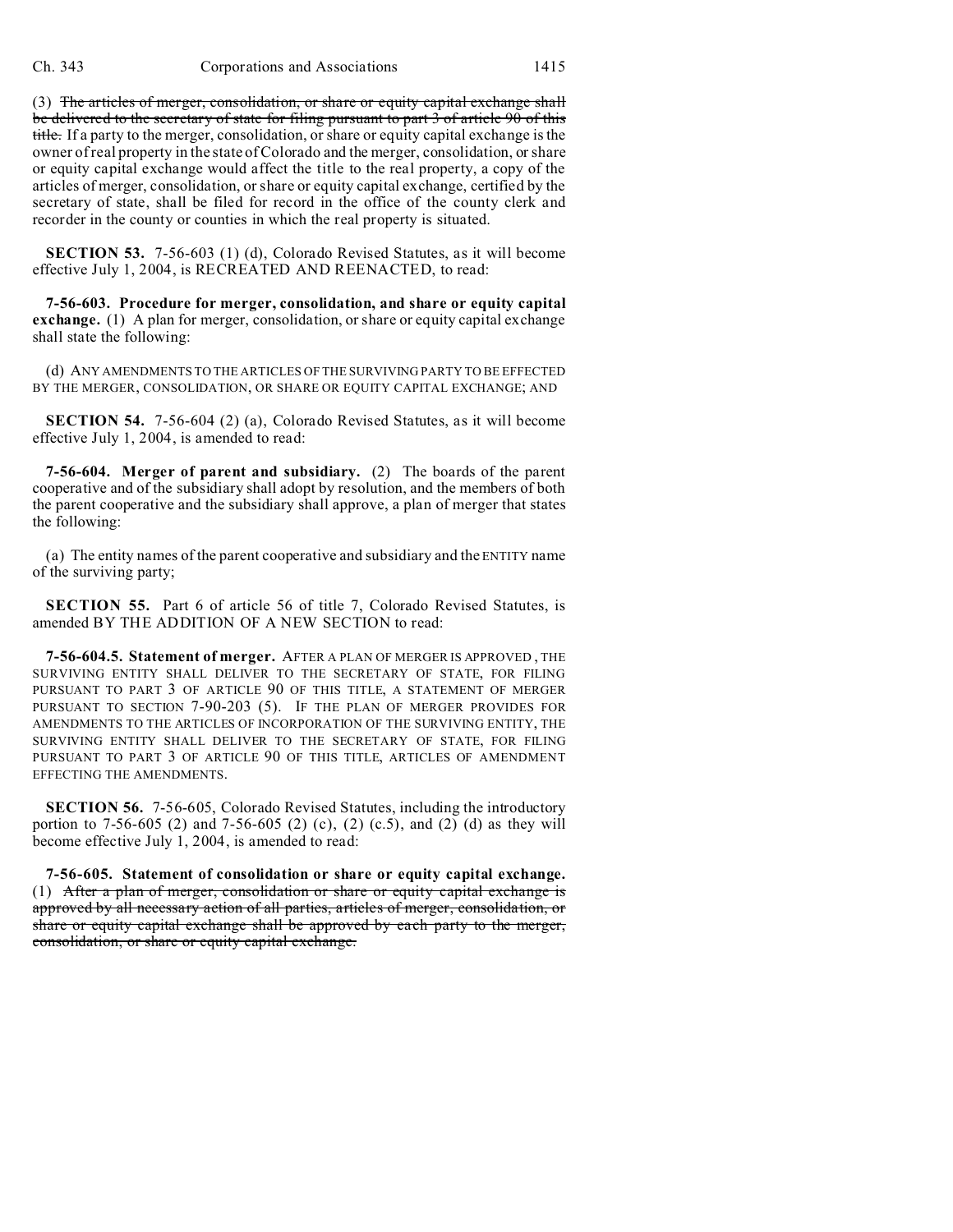(2) The surviving, new, or AFTER A PLAN OF CONSOLIDATION OR SHARE OR EQUITY CAPITAL EXCHANGE IS APPROVED BY ALL NECESSARY ACTION OF ALL PARTIES, THE acquiring entity shall deliver to the secretary of state, for filing pursuant to part 3 of article 90 of this title, the articles of merger, consolidation, or share or equity capital exchange that shall state the following A STATEMENT OF CONSOLIDATION OR A STATEMENT OF SHARE EXCHANGE STATING:

(a) The plan of merger, consolidation, or share or equity capital exchange ENTITY NAME OF EACH ENTITY THAT IS A PARTY TO THE CONSOLIDATION OR THE SHARES OF WHICH WILL BE ACQUIRED AND THE PRINCIPAL OFFICE ADDRESS OF ITS PRINCIPAL OFFICE;

(b) A statement that the number of votes cast for the plan by each voting group entitled to vote separately on the merger, consolidation, or share or equity capital exchange was sufficient for approval by that voting group THE ENTITY NAME OF THE CONSOLIDATED OR ACQUIRING ENTITY AND THE PRINCIPAL OFFICE ADDRESS OF ITS PRINCIPAL OFFICE; AND

(c) The effective date of the merger consolidation or share or equity capital exchange.

(c.5) The principal office address of the principal office of the surviving, new, or acquiring entity; and

(d) The registered agent name and registered agent address of the registered agent of the surviving, new, or acquiring entity.

(3) The merger consolidation or share or equity capital exchange shall be effective as provided in section 7-90-304.

**SECTION 57.** 7-56-606 (1), Colorado Revised Statutes, is amended to read:

**7-56-606. Effect of merger, consolidation, or share or equity capital exchange.** (1) When THE EFFECT OF a merger or IS DETERMINED BY SECTION 7-90-204. WHEN A consolidation takes effect:

(a) Each nonsurviving party to the merger or consolidation merges or consolidates into the surviving party and the separate existence of every party to the merger or consolidation except the surviving party ceases;

(b) The title to all real estate and other property owned by each nonsurviving party is transferred to and vested in the surviving party without reversion or impairment. Such transfer to and vesting in the surviving party shall be deemed to occur by operation of law, and no consent or approval of any other person shall be required in connection with any such transfer or vesting unless such consent or approval is specifically required in the event of merger or consolidation by law or by express provision in any contract, agreement, decree, order, or other instrument to which any of the parties so merged or consolidated is a party or by which it is bound.

(c) The surviving party has all liabilities of each party to the merger or consolidation;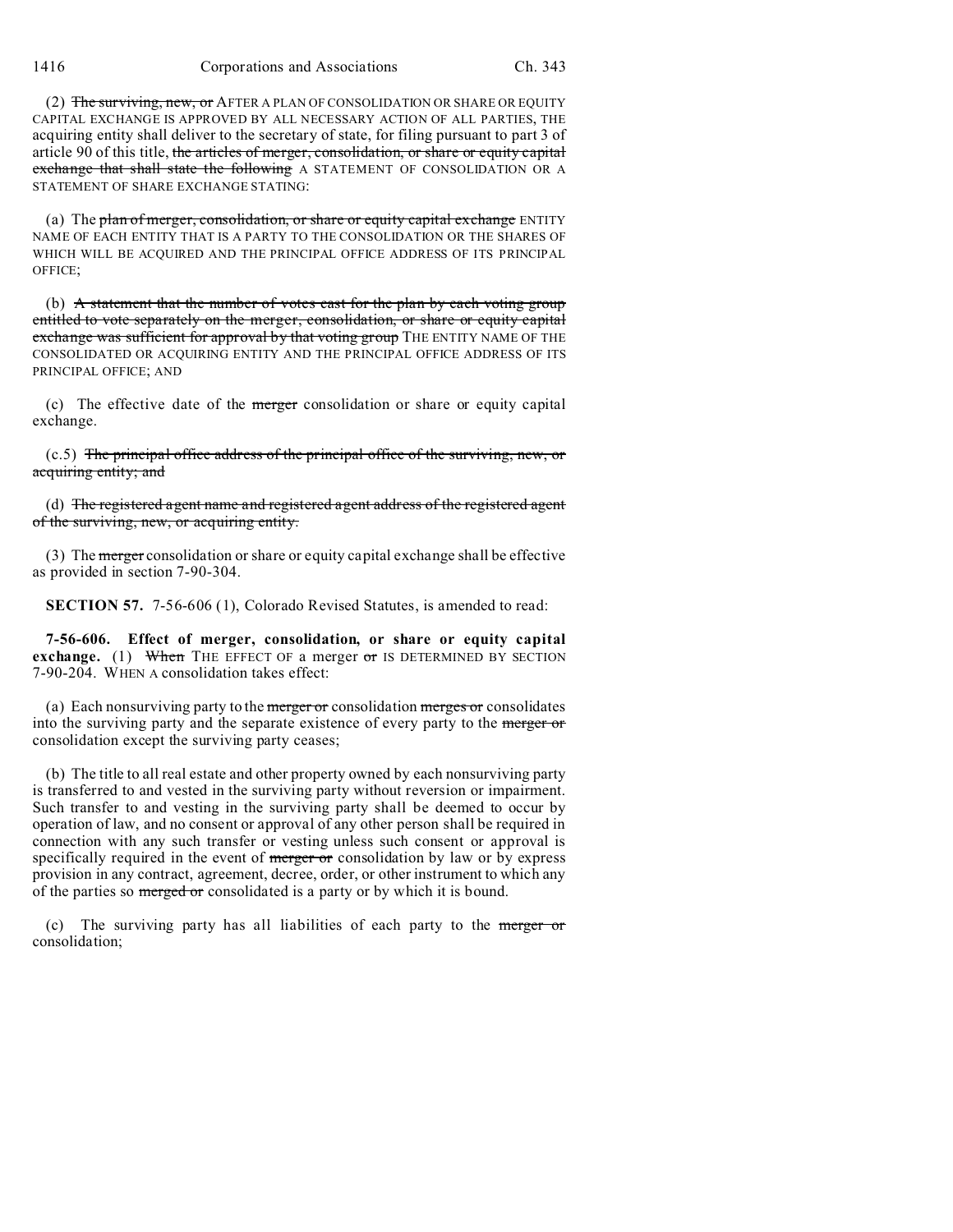(d) A proceeding pending against any party to the merger or consolidation may be continued as if the merger or consolidation did not occur or the surviving party may be substituted in the proceeding for the party whose existence ceased;

(e) The articles of the surviving party are amended to the extent provided in the plan of merger or consolidation; and

(f) The shares of each party to the merger or consolidation that are to be converted into shares, obligations, or other securities of the surviving or any other party or into money or other property are converted, and the former holders of the shares or equity capital are entitled only to the rights provided in the articles STATEMENT of merger or consolidation.

**SECTION 58.** 7-56-607 (1) (c), (1) (d), (2) (a) (II), (3), and (4), Colorado Revised Statutes, as 7-56-607 (2) (a) (II) will become effective July 1, 2004, are amended, and the said 7-56-607 is further amended BY THE ADDITION OF A NEW SUBSECTION, to read:

**7-56-607. Merger, consolidation, or share or equity capital exchange with foreign business.** (1) One or more domestic cooperatives may merge, consolidate, or enter into a share or equity capital exchange with one or more foreign entities if:

(c) The foreign entity complies with the provisions of section  $7-56-605$  7-56-604.5 OR 7-56-605, AS THE CASE MAY BE, if it is the surviving or new entity in a merger or consolidation or acquiring entity  $\sigma f$  IN a share or equity capital exchange; and

(d) If the foreign entity is the surviving entity in the merger or consolidation or acquiring entity of the share or equity capital exchange it complies with section  $7-56-605$  7-56-604.5 OR 7-56-605, AS THE CASE MAY BE.

(1.5) UPON THE MERGER TAKING EFFECT, THE SURVIVING FOREIGN CORPORATION OF A MERGER SHALL COMPLY WITH SECTION 7-90-204.5.

(2) Upon the merger, consolidation or share or equity capital exchange taking effect, the surviving foreign entity of a merger or consolidation and the acquiring foreign entity of a share or equity capital exchange:

### (a) Shall either:

(II) Be deemed to have authorized service of process on it in connection with any such proceeding by registered or certified mail, return receipt requested, to the principal office address of the foreign entity as stated in the articles of merger, consolidation, or share or equity capital exchange or as last changed by a statement of change filed in the records of the secretary of state BY MAILING IN ACCORDANCE WITH SECTION 7-90-704 (2); and

(3) Service of process effected pursuant to subparagraph (II) of paragraph (a) of subsection  $(2)$  of this section is perfected at the earliest of:

(a) The date the foreign entity received the process, notice, or demand;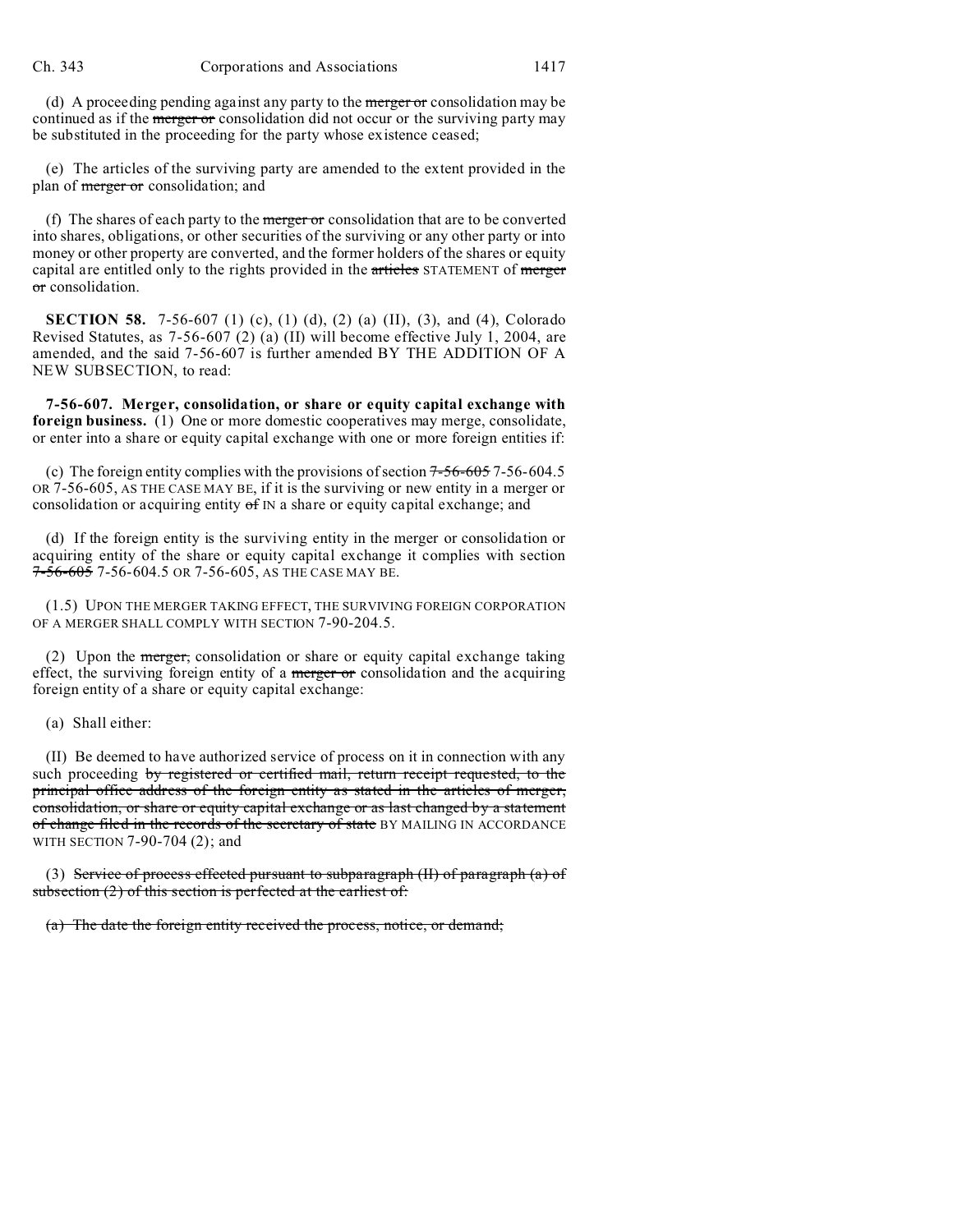(b) The date shown on the return receipt, if signed on behalf of the foreign entity; or

## (c) Five days after mailing.

(4) Subsection (2) of this section does not prescribe the only means, or necessarily the required means, of serving a surviving foreign entity in a merger or consolidation or an acquiring foreign entity in a share or equity capital exchange.

**SECTION 59.** 7-56-703 (1), Colorado Revised Statutes, including 7-56-703 (1) (b) as it will become effective July 1, 2004, is amended to read:

**7-56-703. Articles of dissolution.** (1) At any time after dissolution is authorized, the cooperative may dissolve by delivering to the secretary of state, for filing pursuant to part 3 of article 90 of this title, articles of dissolution stating:

(a) The domestic entity name of the cooperative;

(b) The principal office address of the cooperative's principal office; AND

(c) The date dissolution was authorized; THAT THE COOPERATIVE IS DISSOLVED.

(d) If dissolution was authorized by the directors or the incorporators pursuant to section 7-56-701, a statement to that effect;

(e) If dissolution was approved by the members pursuant to section  $7-56-702$ , a statement that the number of votes cast for the proposal to dissolve by the members was sufficient for approval; and

(f) Such additional information as the secretary of state may require by rule.

**SECTION 60. Repeal.** 7-56-704, Colorado Revised Statutes, including the introductory portion to 7-56-704 (3) and 7-56-704 (3) (a), (4), and (5) as they will become effective July 1, 2004, is repealed as follows:

**7-56-704. Revocation of dissolution.** (1) A cooperative may revoke its dissolution within one hundred twenty days after the effective date of the dissolution.

(2) Revocation of dissolution shall be authorized in the same manner as the dissolution was authorized.

(3) After the revocation of dissolution is authorized, the cooperative may revoke the dissolution by delivering to the secretary of state, for filing pursuant to part 3 of article 90 of this title, within one hundred twenty days after the effective date of dissolution, articles of revocation of dissolution, together with a copy of its articles of dissolution, that state:

(a) The domestic entity name of the cooperative;

(b) The effective date of the dissolution that was revoked;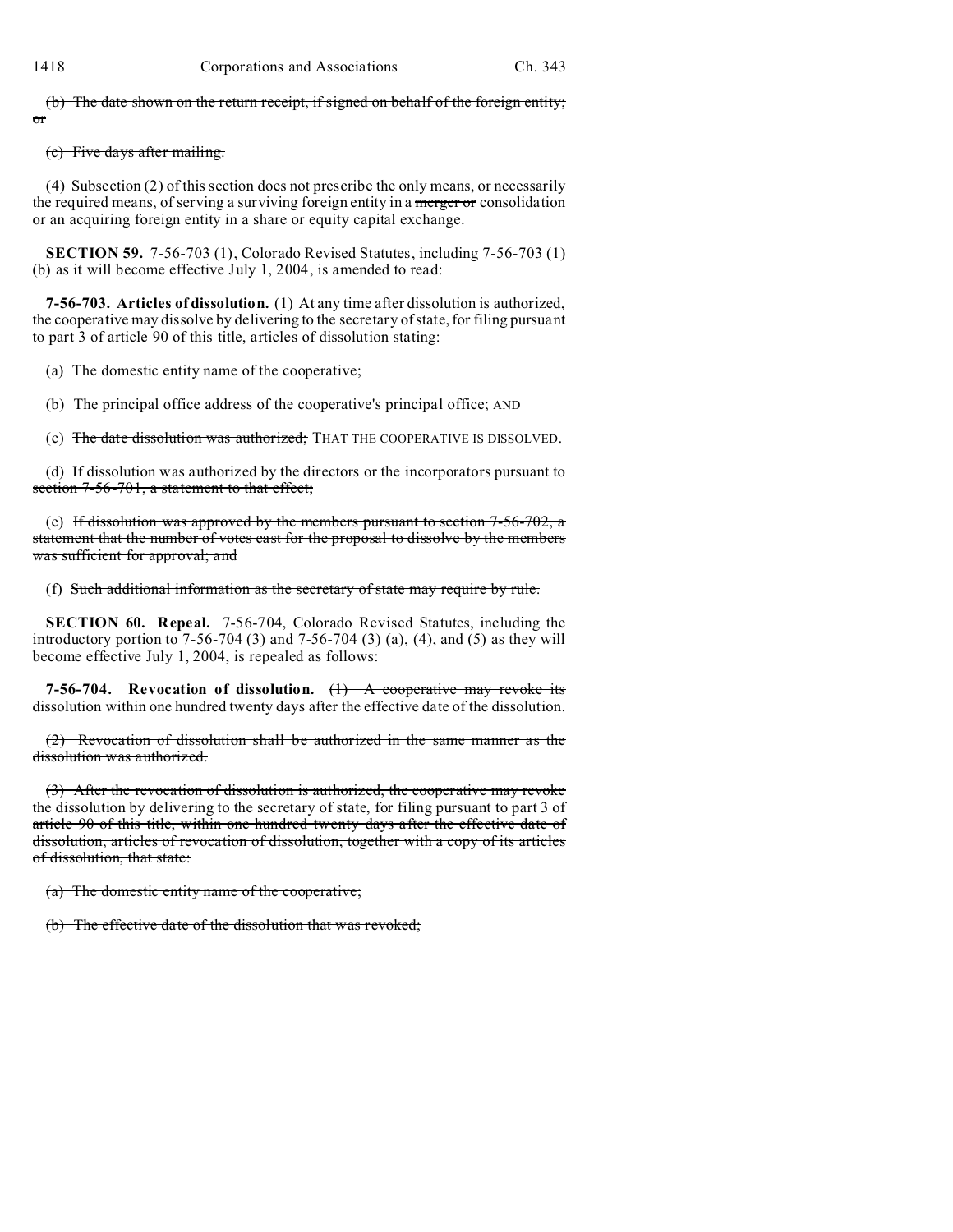(c) The date that the revocation of dissolution was authorized;

(d) If pursuant to subsection (2) of this section the directors or the incorporators revoked a dissolution authorized under section 7-56-701, a statement that the revocation of dissolution was authorized by the directors or the incorporators, as the case may be;

(e) If pursuant to subsection (2) of this section, the directors revoked a dissolution authorized by the members, a statement that the revocation was permitted by action of the directors pursuant to that authorization; and

(f) If the revocation of dissolution was authorized pursuant to subsection  $(2)$  of this section by the members, a statement that the number of votes cast for revocation of dissolution on the proposal to dissolve was sufficient for authorization.

(4) Revocation of dissolution is effective as provided in section 7-90-304, and no delayed effective date may be stated pursuant to section 7-90-304.

(5) When the revocation of dissolution is effective, it relates back to and takes effect as of the effective date of the dissolution, and the corporation may carry on its business and use its domestic entity name as if dissolution had never occurred.

**SECTION 61.** 7-56-710 (1) (b), Colorado Revised Statutes, as it will become effective July 1, 2004, is amended to read:

**7-56-710. Grounds for administrative dissolution.** (1) The secretary of state may commence a proceeding under section 7-56-711 for administrative dissolution of a cooperative if:

(b) The cooperative does not comply with part 5 of article 90 of this title, providing for ANNUAL reports from reporting entities;

**SECTION 62. Repeal.** 7-56-712, Colorado Revised Statutes, is repealed as follows:

**7-56-712.** Reinstatement following administrative dissolution.  $\overline{(1)}$  A cooperative administratively dissolved under section 7-56-711 may apply to the secretary of state for reinstatement within two years after the effective date of dissolution by delivering to the secretary of state, for filing pursuant to part 3 of article 90 of this title, an application for reinstatement that states:

(a) The effective date of its administrative dissolution and its cooperative name on that date;

(b) That the ground or grounds for dissolution either did not exist or have been eliminated;

(c) The name under which the cooperative is being reinstated and that such name satisfies the requirements of part 6 of article 90 of this title;

(d) That all taxes, fees, or penalties imposed by this title have been paid, including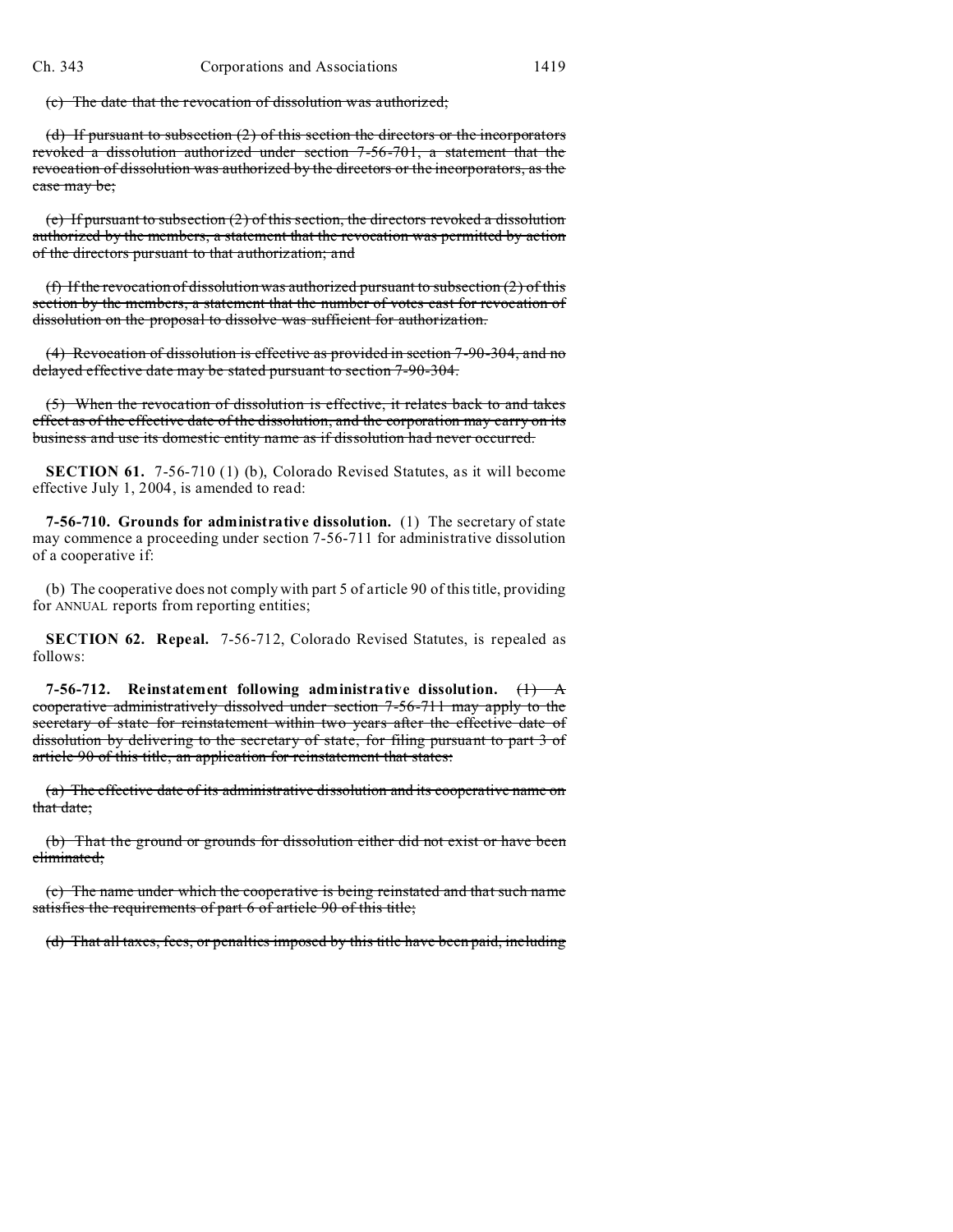those that were or would have been imposed during the period of administrative dissolution that shall be paid prior to reinstatement;

(e) The address of its registered office in this state and the name of its registered agent at that office; and

(f) Such additional information as the secretary of state may require by rule.

(2) (Deleted by amendment, L. 2002, p. 1819, § 31, effective July 1, 2002; p. 1684, § 29, effective October 1, 2002.)

(3) If the secretary of state determines that the application for reinstatement contains the information required by subsection (1) of this section and that the information is correct, the secretary of state shall revoke the administrative dissolution. The secretary of state shall mail written notice of the revocation, stating the effective date of the revocation, to the cooperative.

(4) When the reinstatement is effective, it relates back to and takes effect as of the effective date of the administrative dissolution, and the cooperative may carry on its business, under the name stated pursuant to paragraph (c) of subsection (1) of this section, as if the administrative dissolution had never occurred; except that, if, during the period prior to its reinstatement, another entity shall have lawfully commenced to use the name the cooperative used prior to its administrative dissolution, the cooperative shall be required to take appropriate steps to adopt a new name.

**SECTION 63. Repeal.** 7-56-713, Colorado Revised Statutes, is repealed as follows:

**7-56-713. Appeal from denial of reinstatement.** (1) If the secretary of state denies a cooperative's application for reinstatement following administrative dissolution, the secretary of state shall mail written notice setting forth the reason for such denial.

(2) The cooperative may appeal the denial of reinstatement to the district court of the county where the registered or principal office of the cooperative is located within thirty days after mailing of the notice of denial by petitioning the court to set aside the dissolution and attaching to the petition copies of the secretary of state's notice of dissolution, the cooperative's application for reinstatement, and the secretary of state's notice of denial.

(3) The court may summarily order the secretary of state to reinstate the dissolved cooperative or may take any other action the court considers appropriate.

(4) The court's order or decision may be appealed as in other civil proceedings.

**SECTION 64.** 7-56-714 (4) (b), Colorado Revised Statutes, is amended to read:

**7-56-714. Grounds for judicial dissolution.** (4) (b) As used in sections 7-56-715 to 7-56-717, a "judicial "proceeding to dissolve the cooperative" includes a proceeding brought under this subsection (4), and a "decree of dissolution" includes an order of court entered in a proceeding under this subsection (4) that directs that the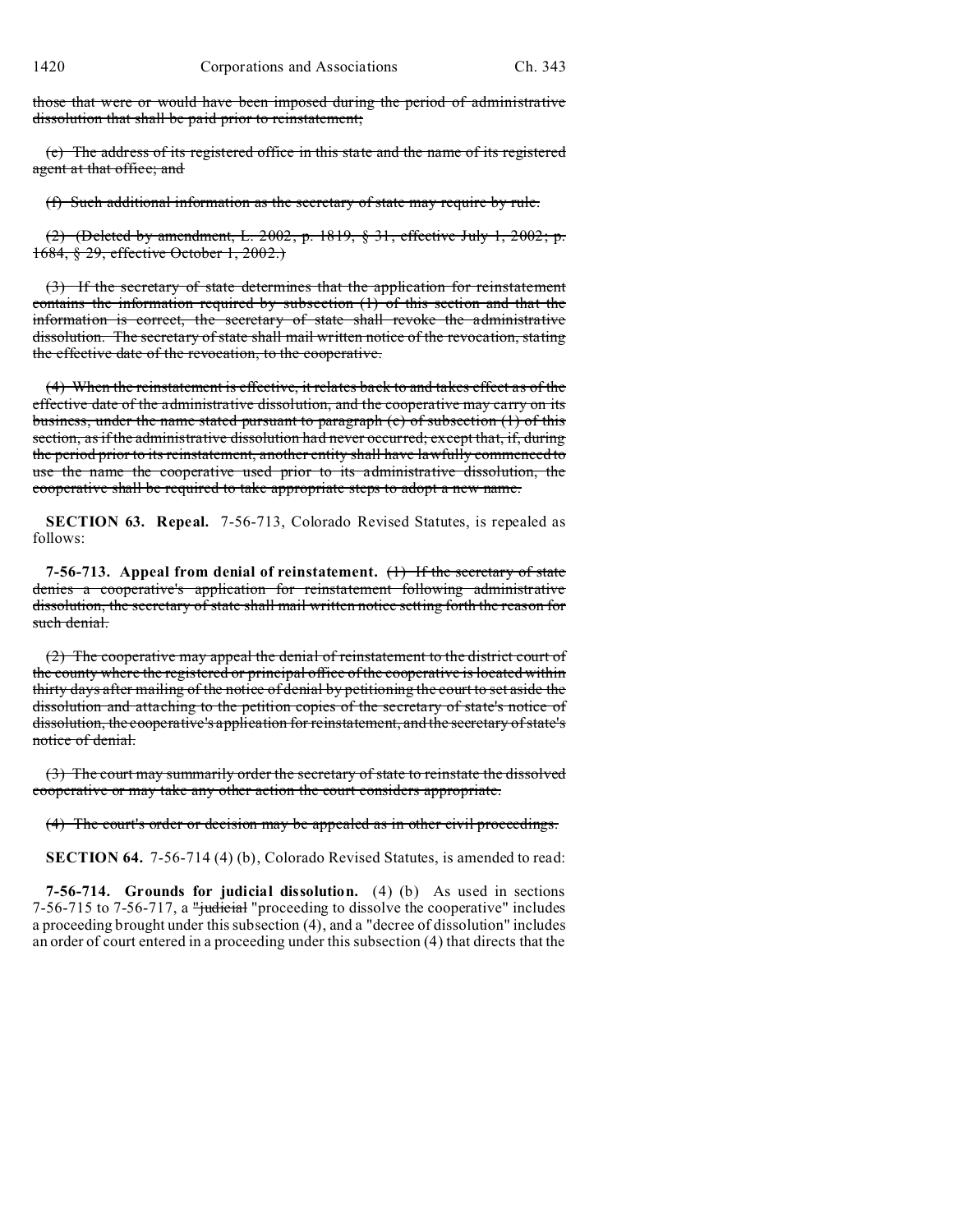business and affairs of a cooperative be wound up and liquidated under judicial supervision.

**SECTION 65.** 7-56-715 (1), Colorado Revised Statutes, as it will become effective July 1, 2004, is amended to read:

**7-56-715. Procedure for judicial dissolution.** (1) A judicial proceeding to dissolve a cooperative brought by the attorney general shall be brought in the district court for the county in this state in which the street address of the cooperative's principal office is located or, if the cooperative has no principal office in this state, in the district court for the county in which the street address of its registered agent is located or, if the cooperative has no registered agent, in the district court for the city and county of Denver. A proceeding brought by any other party named in section 7-56-714 shall be brought in the district court for the county in this state in which the street address of the cooperative's principal office is located or, if the cooperative has no principal office in this state, in the district court for the county in which the street address of its registered agent is located or, if the cooperative has no registered agent, in the district court for the city and county of Denver.

**SECTION 66.** 7-56-716 (1), Colorado Revised Statutes, as it will become effective July 1, 2004, is amended to read:

**7-56-716. Receivership or custodianship.** (1) A court in a judicial proceeding to dissolve a cooperative may appoint one or more receivers to wind up and liquidate, or one or more custodians to manage the business and affairs, of the cooperative. The court shall hold a hearing, after giving notice to all parties to the proceeding and any interested persons designated by the court, before appointing a receiver or custodian pursuant to this section. The court appointing a receiver or custodian has exclusive jurisdiction over the cooperative and all of its property, wherever located.

**SECTION 67.** 7-60-102 (7), Colorado Revised Statutes, is amended, and the said 7-60-102 is further amended BY THE ADDITION OF A NEW SUBSECTION, to read:

**7-60-102. Definition of terms - repeal.** As used in this article, unless the context otherwise requires:

(4.7) "LIMITED LIABILITY PARTNERSHIP" MEANS A PARTNERSHIP THAT HAS REGISTERED UNDER SECTION 7-60-144.

(7) "Registered limited liability partnership" means a partnership that has registered under section 7-60-144. The term includes a partnership that so registers at the time of its formation.

**SECTION 68.** 7-60-103 (1) and (2) (b), Colorado Revised Statutes, are amended to read:

**7-60-103. Knowledge and notice.** (1) A person has "knowledge" of a fact within the meaning of this article not only when he THE PERSON has actual knowledge thereof but also when he THE PERSON has knowledge of such other facts as in the circumstances show bad faith.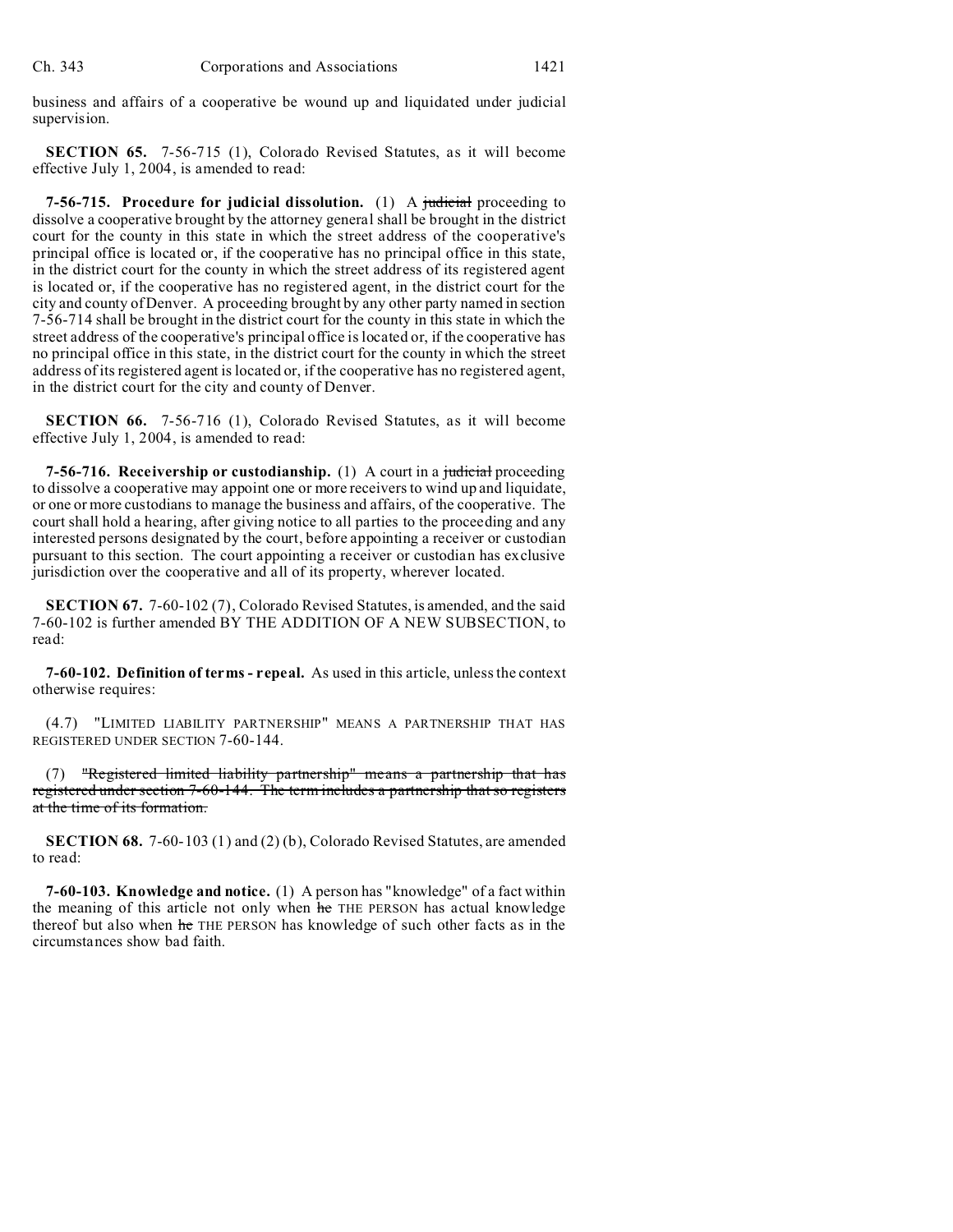(2) A person has "notice" of a fact within the meaning of this article when the person who claims the benefit of the notice:

(b) Delivers through the mail or by other means of communication a written statement of the facts to such person or to a proper person at his SUCH PERSON OR RECIPIENT'S place of business or residence.

**SECTION 69.** 7-60-106 (1), Colorado Revised Statutes, is amended to read:

**7-60-106. Partnership defined.** (1) A partnership is an association of two or more persons to carry on, as co-owners, a business for profit and includes, without limitation, a registered limited liability partnership.

**SECTION 70.** The introductory portion to 7-60-107 (1) (d), Colorado Revised Statutes, is amended to read:

**7-60-107. Partnership determined - how.** (1) In determining whether a partnership exists these rules shall apply:

(d) The receipt by a person of a share of the profits of a business is prima facie evidence that he THE PERSON is a partner in the business, but no such inference shall be drawn if such profits were received in payment:

**SECTION 71.** 7-60-109 (1), Colorado Revised Statutes, is amended to read:

**7-60-109. Partner agent of partnership.** (1) SUBJECT TO THE EFFECT OF A STATEMENT OF PARTNERSHIP AUTHORITY UNDER SECTION 7-64-303, every partner is an agent of the partnership for the purpose of its business, and the act of every partner, including the execution in the partnership name of any instrument for apparently carrying on in the usual way the business of the partnership of which he THE PARTNER is a member, binds the partnership, unless the partner so acting has in fact no authority to act for the partnership in the particular matter and the person with whom he THE PARTNER is dealing has knowledge of the fact that he THE PARTNER has no such authority.

**SECTION 72.** 7-60-110 (1), (2), (3), and (4), Colorado Revised Statutes, are amended to read:

**7-60-110. Conveyance of real property.** (1) SUBJECT TO THE EFFECT OF A STATEMENT OF PARTNERSHIP AUTHORITY UNDER SECTION 7-64-303, where title to real property is in the partnership name, any partner may convey title to such property by a conveyance executed in the partnership name; but EXCEPT THAT the partnership may recover such property unless the partner's act binds the partnership under the provisions of section 7-60-109 (1) or unless such property has been conveyed by the grantee or a person claiming through such grantee to a holder for value without knowledge that the partner, in making the conveyance, has exceeded his THE PARTNER'S authority.

(2) Where title to real property is in the name of the partnership, a conveyance executed by a partner in his THE PARTNER'S own name passes the equitable interest of the partnership if the act is one within the authority of the partner under the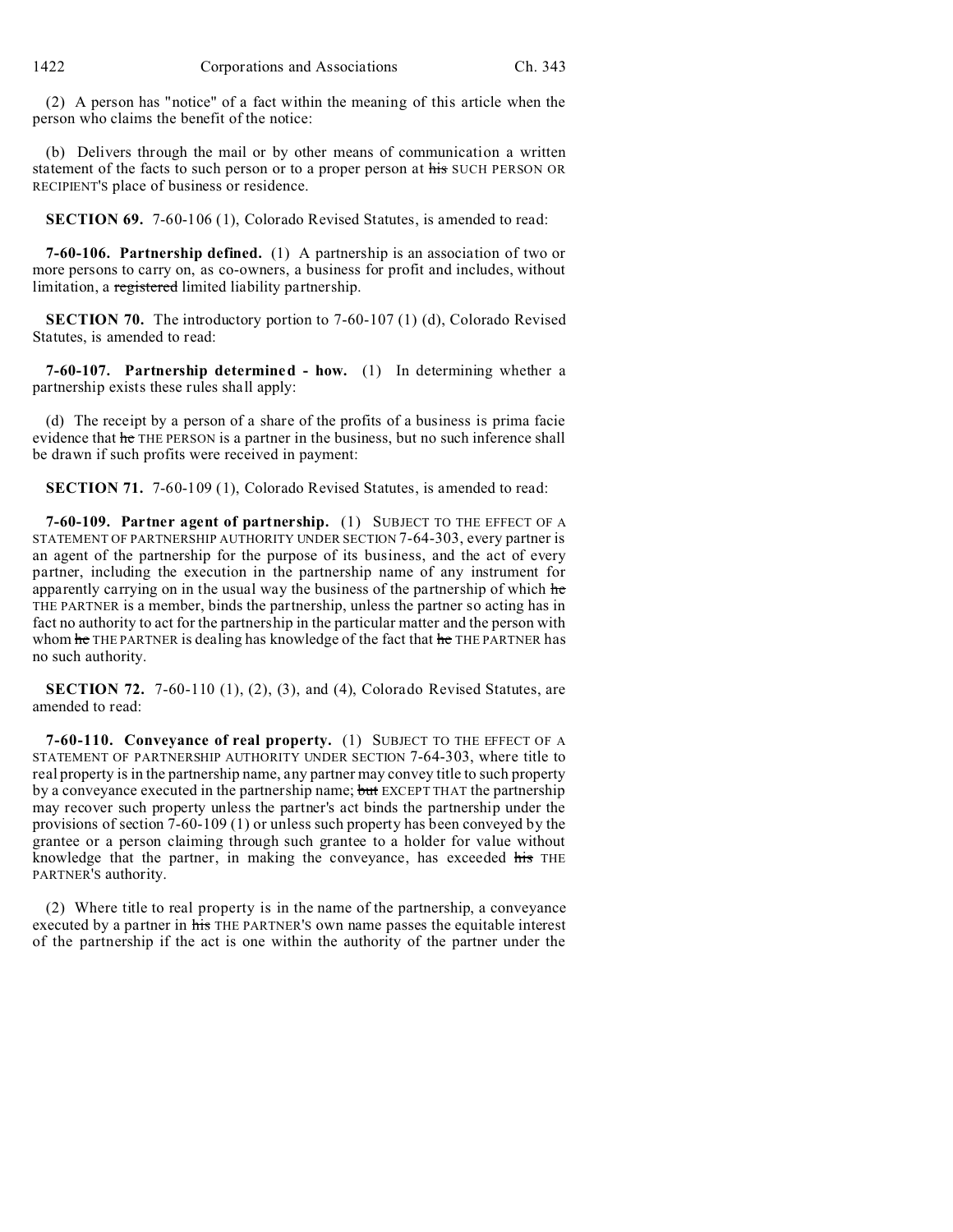provisions of section 7-60-109 (1).

(3) Where title to real property is in the name of one or more but not all the partners and the record does not disclose the right of the partnership, the partners in whose name the title stands may convey title to such property, but the partnership may recover such property if the partner's act does not bind the partnership under the provisions of section 7-60-109 (1), unless the purchaser or his THE PURCHASER'S assignee is a holder for value, without knowledge.

(4) Where the title to real property is in the name of one or more or all the partners or in a third person in trust for the partnership, a conveyance executed by a partner in the partnership name or in his THE PARTNER'S own name passes the equitable interest of the partnership if the act is one within the authority of the partner under the provisions of section 7-60-109 (1).

**SECTION 73.** 7-60-111, Colorado Revised Statutes, is amended to read:

**7-60-111. Admission of partner binds partnership.** An admission or representation made by any partner concerning partnership affairs within the scope of his THE PARTNER'S authority as conferred by this article is evidence against the partnership.

**SECTION 74.** 7-60-112, Colorado Revised Statutes, is amended to read:

**7-60-112. Notice to partner - effect.** Notice to any partner of any matter relating to partnership affairs and the knowledge of the partner acting in the particular matter acquired while a partner or then present to his THE PARTNER'S mind and the knowledge of any other partner who reasonably could and should have communicated it to the acting partner operate as notice to or knowledge of the partnership, except in the case of a fraud on the partnership committed by or with the consent of that partner.

**SECTION 75.** 7-60-113, Colorado Revised Statutes, is amended to read:

**7-60-113. Partner's wrongful acts - liability.** Where, by any wrongful act or omission of any partner acting in the ordinary course of the business of the partnership or with the authority of his THE OTHER partners, loss or injury is caused to any person, not being a partner in the partnership, or any penalty is incurred, the partnership is liable therefor to the same intent as the partner so acting or omitting to act.

**SECTION 76.** 7-60-114 (1) (a), Colorado Revised Statutes, is amended to read:

**7-60-114. Partner's breach of trust - liability.** (1) The partnership is bound to make good the loss:

(a) Where one partner acting within the scope of his SUCH PARTNER'S apparent authority receives money or property of a third person and misapplies it; and

**SECTION 77.** 7-60-115 (2), Colorado Revised Statutes, is amended to read: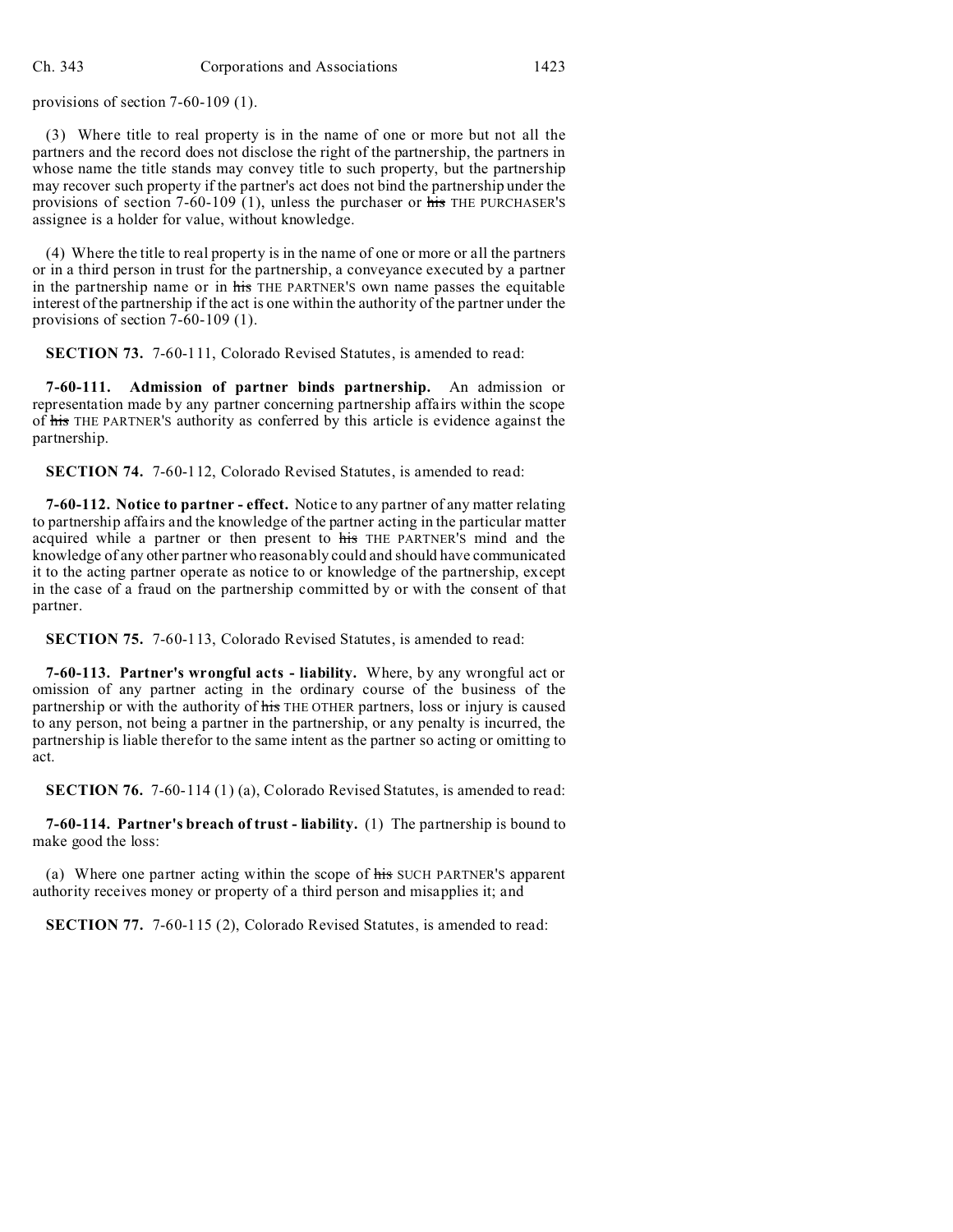**7-60-115. Nature of partner's liability.** (2) (a) Except as otherwise provided in the partnership agreement, partners in a registered limited liability partnership are not liable directly or indirectly, including by way of indemnification, contribution, or otherwise, under a judgment, decree, or order of a court, or in any other manner, for a debt, obligation, or liability of or chargeable to the partnership while it is a registered limited liability partnership; except that this subsection (2) shall not affect the liability of a partner in a registered limited liability partnership for such partner's own negligence, wrongful acts, or misconduct.

(b) Partners in a registered limited liability partnership do not become liable, directly or indirectly, for debts, obligations, or liabilities incurred while the partnership was a registered limited liability partnership merely because the partnership ceases to be a registered limited liability partnership.

**SECTION 78.** 7-60-116 (1), (2), and (4), Colorado Revised Statutes, are amended to read:

**7-60-116. Liability of purported partner.** (1) When IF a person, by words spoken or written or by OR conduct, represents himself PURPORTS TO BE A PARTNER or consents to BEING REPRESENTED BY another representing him to anyone as a partner, in an existing A partnership or with one or more persons not actual partners, he THE PURPORTED PARTNER is liable to any such A person to whom such THE representation has been made who has, on the faith of such IS MADE, IF THAT PERSON, RELYING ON THE representation, given credit to ENTERS INTO A TRANSACTION WITH the actual or apparent PURPORTED partnership. and if he has made such IF THE representation, or consented to its being EITHER BY THE PURPORTED PARTNER OR BY A PERSON WITH THE PURPORTED PARTNER'S CONSENT, IS made in a public manner, he THE PURPORTED PARTNER is liable to such person whether the representation has or has not been made or communicated to such person so giving credit by or with the knowledge of the apparent A PERSON WHO RELIES UPON THE PURPORTED PARTNERSHIP EVEN IF THE PURPORTED PARTNER IS NOT AWARE OF BEING HELD OUT AS A PARTNER TO THE CLAIMANT. IF A PARTNERSHIP OBLIGATION RESULTS, THE PURPORTED partner making the representation or consenting to its being made IS LIABLE WITH RESPECT TO THAT OBLIGATION AS IF THE PURPORTED PARTNER WERE A PARTNER IN THE PARTNERSHIP, AND, IF THE PARTNERSHIP IS A LIMITED LIABILITY PARTNERSHIP, THE PURPORTED PARTNER'S LIABILITY IS SUBJECT TO SECTION 7-60-115 (2) AS IF THE PURPORTED PARTNER WERE A PARTNER IN THE LIMITED LIABILITY PARTNERSHIP. IF NO PARTNERSHIP OBLIGATION RESULTS, THE PURPORTED PARTNER IS LIABLE WITH RESPECT TO THAT LIABILITY JOINTLY AND SEVERALLY WITH ANY OTHER PERSON CONSENTING TO THE REPRESENTATION.

(2) When a partnership liability results, such person is liable as though the person were an actual member of the partnership; except that, in the case of a registered limited liability partnership, the person's liability is subject to section 7-60-115 (2).

(4) When a person has been thus represented to be a partner in an existing partnership or with one or more persons not actual partners, he THE PURPORTED PARTNER is an agent of the persons consenting to such representation to bind them to the same extent and in the same manner as though he THE PURPORTED PARTNER were a partner in fact with respect to persons who rely upon the representation. Where all the members of the existing partnership consent to the representation, a partnership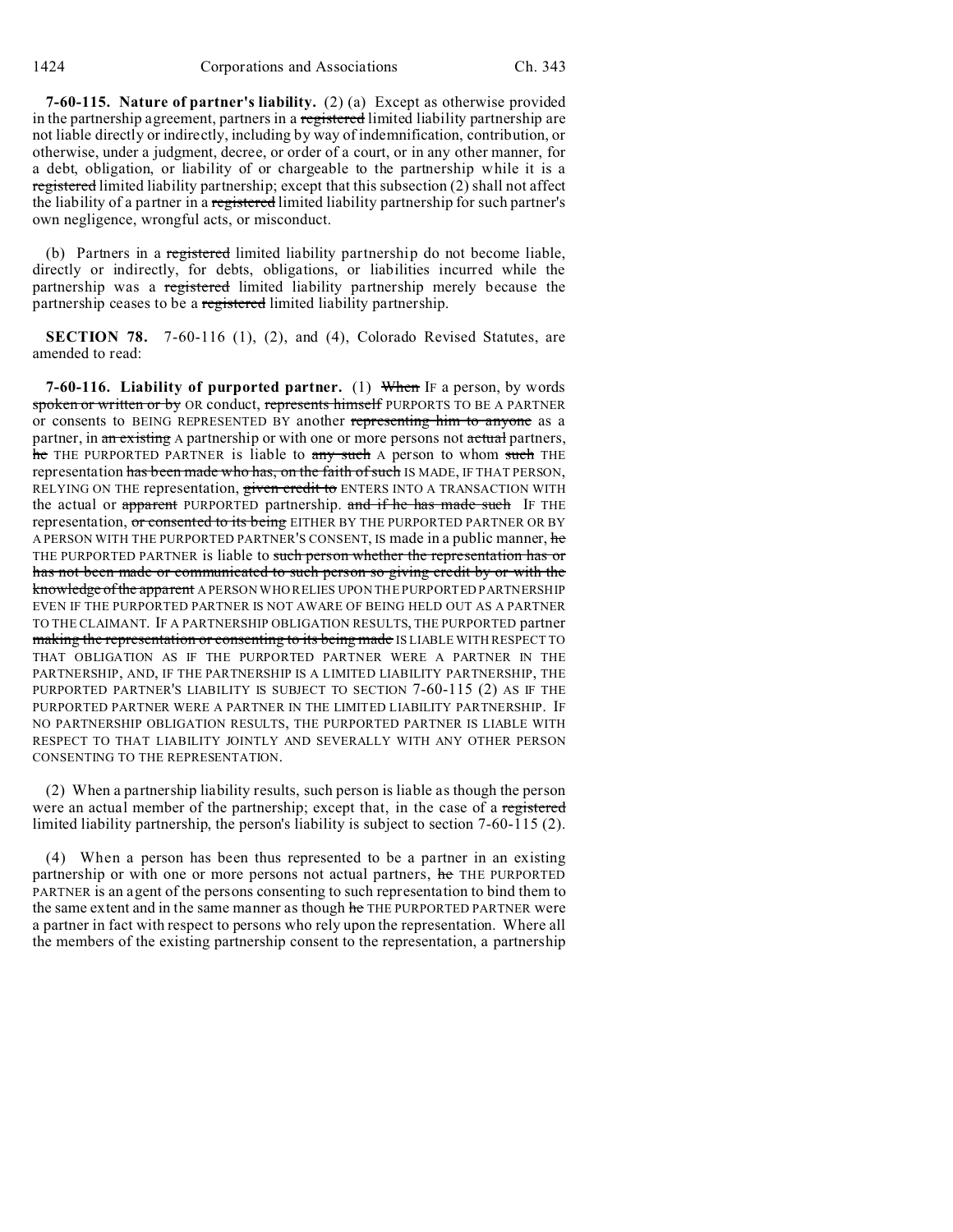act or obligation results; but in all other cases it is the joint act or obligation of the person acting and the persons consenting to the representation.

**SECTION 79.** 7-60-117, Colorado Revised Statutes, is amended to read:

**7-60-117. Liability of incoming partner.** A person admitted as a partner into an existing partnership is liable for all the obligations of the partnership arising before his SUCH admission as though he THE PERSON had been a partner when such obligations were incurred; except that this liability shall be satisfied only out of partnership property.

**SECTION 80.** The introductory portion to 7-60-118 (1) (a) and 7-60-118 (1) (b), (1) (c), (1) (d), and (1) (f), Colorado Revised Statutes, are amended to read:

**7-60-118. Rights and duties of partners.** (1) The rights and duties of the partners in relation to the partnership shall be determined, subject to any agreement between them, by the following rules:

(a) Each partner shall be repaid such partner's contributions, whether by way of capital or advances to the partnership property and share equally in the profits and surplus remaining after all liabilities, including those to partners, are satisfied and shall contribute toward the losses whether of capital or otherwise sustained by the partnership according to such partner's share in the profits; except that a partner in a registered limited liability partnership shall not be obligated to contribute to partnership losses in excess of the partner's interest in the partnership beyond the extent:

(b) The partnership shall indemnify every partner in respect of payments made and personal liabilities reasonably incurred by him THE PARTNER in the ordinary and proper conduct of its business or for the preservation of its business or property.

(c) A partner who in aid of the partnership makes any payment or advance beyond the amount of capital which he THAT THE PARTNER agreed to contribute shall be paid interest from the date of the payment or advance.

(d) A partner shall receive interest on the capital contributed by  $\frac{1}{n}$  THE PARTNER only from the date when repayment should be made.

(f) No partner is entitled to remuneration for acting in the partnership business, but a surviving partner is entitled to reasonable compensation for his THE PARTNER'S services in winding up the partnership affairs.

**SECTION 81.** 7-60-121 (1), Colorado Revised Statutes, is amended to read:

**7-60-121. Accountable as a fiduciary.** (1) Every partner must SHALL account to the partnership for any benefit and hold as trustee for it any profits derived by him SUCH PARTNER without the consent of the other partners from any transaction connected with the formation, conduct, or liquidation of the partnership or from any use by him SUCH PARTNER of its property.

**SECTION 82.** 7-60-122 (1) (a), Colorado Revised Statutes, is amended to read: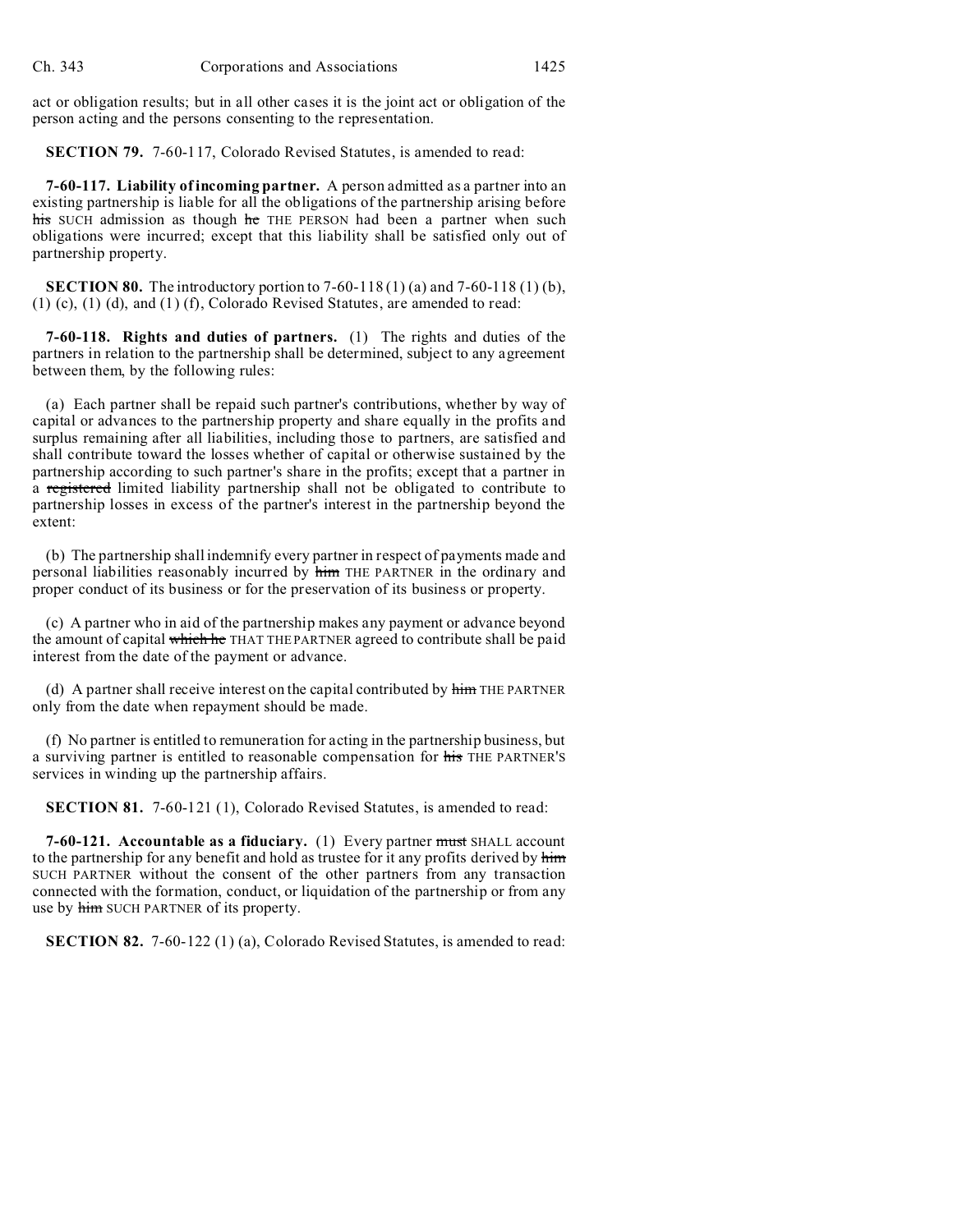**7-60-122. Right to an account.** (1) Any partner shall have the right to a formal account as to partnership affairs:

(a) If he THE PARTNER is wrongfully excluded from the partnership business or possession of its property by his THE OTHER partners;

**SECTION 83.** 7-60-124, Colorado Revised Statutes, is amended to read:

**7-60-124. Property rights of a partner.** (1) The property rights of a partner are:

(a) His SUCH PARTNER'S rights in specific partnership property;

(b) His SUCH PARTNER'S interest in the partnership; and

(c) His SUCH PARTNER'S right to participate in the management.

**SECTION 84.** 7-60-125 (1), (2) (a), and (2) (d), Colorado Revised Statutes, are amended to read:

**7-60-125. Right in specific property.** (1) A partner is co-owner with his THE OTHER partners of specific partnership property holding as a tenant in partnership.

(2) The incidents of tenancy in partnership are such that:

(a) A partner, subject to the provisions of this article and to any agreement between the partners, has an equal right with his THE OTHER partners to possess specific partnership property for partnership purposes; but he EXCEPT THAT A PARTNER has no right to possess such property for any other purpose without the consent of his THE OTHER partners;

(d) On the death of a partner, his THE DECEASED PARTNER'S right in specific partnership property vests in the surviving partner or partners, except where the deceased PARTNER was the last surviving partner, when his THE right in such property vests in his THE DECEASED PARTNER'S legal representative. The surviving partner or partners, or the legal representative of the last surviving partner has no right to possess the partnership property for any but a partnership purpose.

**SECTION 85.** 7-60-126, Colorado Revised Statutes, is amended to read:

**7-60-126. Nature of partner's interest.** A partner's interest in the partnership is his THE PARTNER'S share of the profits and surplus, and the same is personal property.

**SECTION 86.** 7-60-127, Colorado Revised Statutes, is amended to read:

**7-60-127. Assignment of partner's interest.** (1) A conveyance by a partner of his THE PARTNER's interest in the partnership does not of itself dissolve the partnership, nor, as against the other partners in the absence of agreement, entitle the assignee, during the continuance of the partnership, to interfere in the management or administration of the partnership business or affairs, to require any information or account of partnership transactions, or to inspect the partnership books; but it merely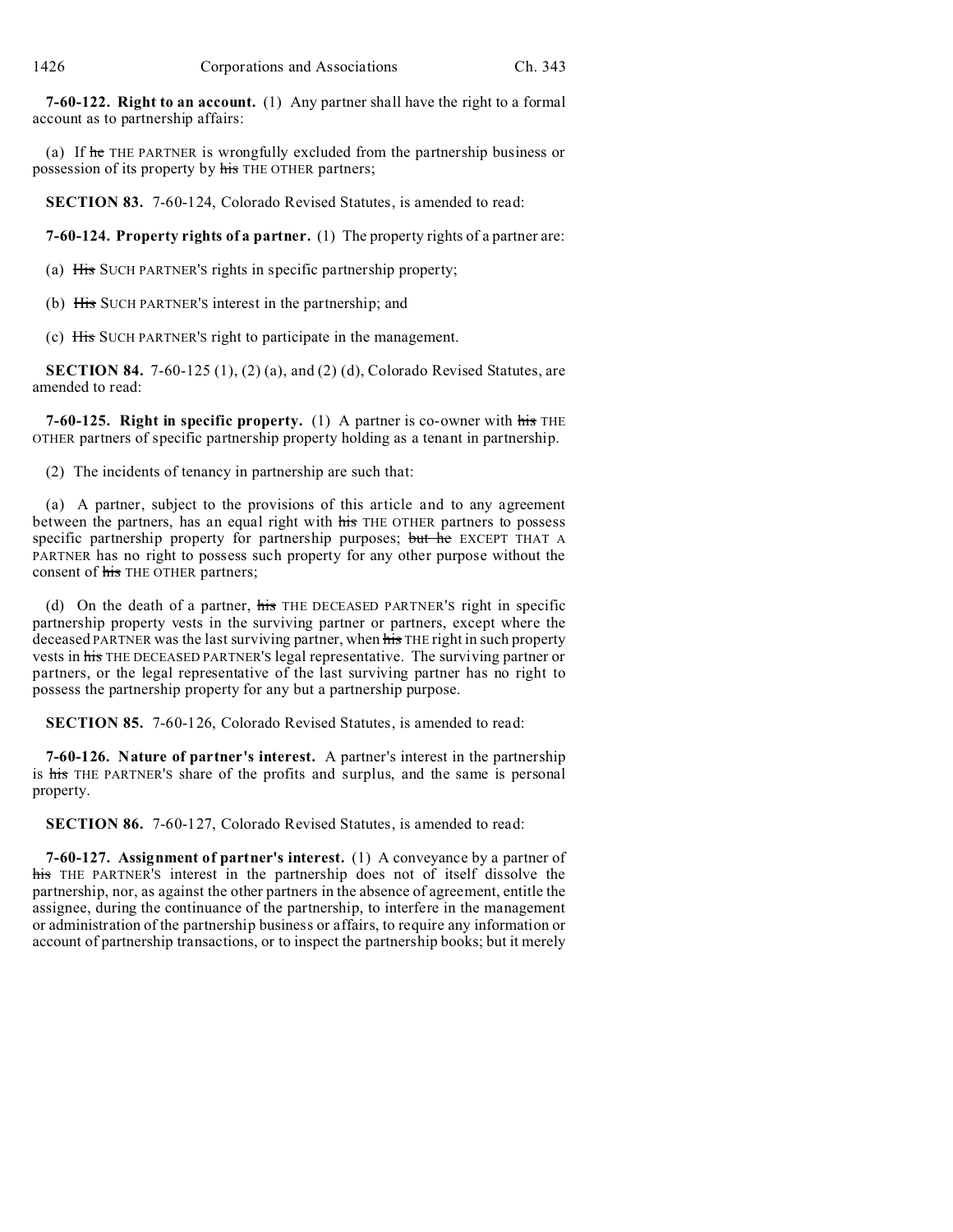entitles the assignee to receive in accordance with his THE ASSIGNEE'S contract the profits to which the assigning partner would otherwise be entitled.

(2) In a dissolution of the partnership, the assignee is entitled to receive  $\frac{1}{115}$  THE assignor's interest and may require an account only from the date of the last account agreed to by all the partners.

**SECTION 87.** 7-60-128 (1) and (3), Colorado Revised Statutes, are amended to read:

**7-60-128. Interest subject to charging order.** (1) On due application to a court of competent jurisdiction by any judgment creditor of a partner, the court which THAT entered the judgment, order, or decree, or any other court, may charge the interest of the debtor partner with payment of the unsatisfied amount of the judgment with interest thereon; and may then or later appoint a receiver of his THE DEBTOR PARTNER'S share of the profits and of any other money due or to fall due to him THE DEBTOR PARTNER in respect of the partnership and make all other orders, directions, accounts, and inquiries which THAT the debtor partner might have made, or which THAT the circumstances of the case may require.

(3) Nothing in this article shall be held to deprive a partner of his THE PARTNER'S right, if any, under the exemption laws, as regards his THE PARTNER'S interest in the partnership.

**SECTION 88.** 7-60-132 (1) (a), (1) (b), and (1) (d), Colorado Revised Statutes, are amended to read:

**7-60-132. Dissolution by decree of court.** (1) On application by or for a partner, the court shall decree a dissolution if:

(a) A partner has been determined by the court to be mentally incompetent to such a degree that he THE PARTNER is incapable of performing his THE PARTNER'S part of the partnership contract or a court of competent jurisdiction has made such a finding pursuant to part 3 or part 4 of article 14 of title 15 or section 27-10-109 (4) or 27-10-125, C.R.S.;

(b) A partner becomes in any other way incapable of performing his THE PARTNER'S part of the partnership contract;

(d) A partner willfully or persistently commits a breach of the partnership agreement or otherwise so conducts himself ACTS in matters relating to the partnership business that it is not reasonably practicable to carry on the business in partnership with him THE PARTNER;

**SECTION 89.** The introductory portion to 7-60-134 (2), Colorado Revised Statutes, is amended to read:

**7-60-134. Right of partner to contribution.** (2) A partner in a registered limited liability partnership shall not be liable to the other partners except to the extent that: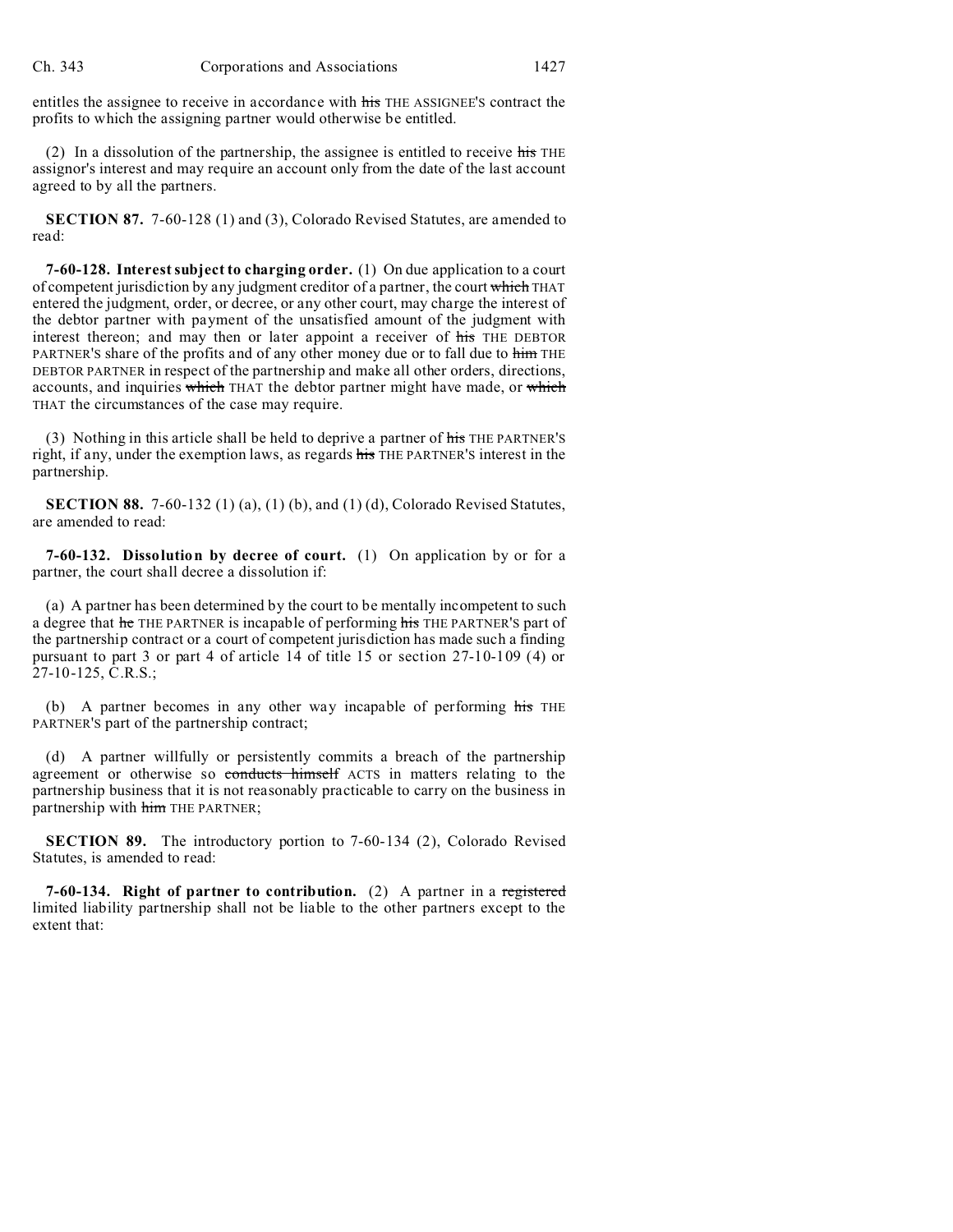**SECTION 90.** 7-60-135 (1) (b) (II), (2) (b), (3) (c) (I), (3) (c) (II), and (4), Colorado Revised Statutes, are amended to read:

**7-60-135. Power of partner to bind partnership after dissolution.** (1) After dissolution, a partner can bind the partnership, except as provided in subsection (3) of this section:

(b) By any transaction which would bind the partnership if dissolution had not taken place, if the other party to the transaction:

(II) Though he THE OTHER PARTY had not so extended credit, had nevertheless known of the partnership prior to dissolution, and had no knowledge or notice of dissolution, the fact of dissolution having not been advertised in a newspaper of general circulation in the place, or in each place if more than one, at which the partnership business was regularly carried on.

(2) The liability of a partner under subsection (1) (b) of this section shall be satisfied out of partnership assets alone when such partner had been, prior to dissolution:

(b) So far unknown and inactive in partnership affairs that the business reputation of the partnership could not be said to have been in any degree due to his THE PARTNER'S connection with it.

(3) The partnership is in no case bound by any act of a partner after dissolution:

(c) Where the partner has no authority to wind up partnership affairs except by transaction with one who:

(I) Had extended credit to the partnership prior to dissolution and had no knowledge or notice of his THE PARTNER'S want of authority; or

(II) Had not extended credit to the partnership prior to dissolution, and had no knowledge or notice of his THE PARTNER'S want of authority, the fact of his THE PARTNER'S want of authority having not been advertised in the manner provided for advertising the fact of dissolution in subsection (1) (b) (II) of this section.

(4) Nothing in this section shall affect the liability under section 7-60-116 of any person who, after dissolution, represents himself PURPORTS TO BE A PARTNER or consents to BEING REPRESENTED BY another representing him, as a partner in a partnership engaged in carrying on business.

**SECTION 91.** 7-60-136 (2), (3), and (4), Colorado Revised Statutes, are amended to read:

**7-60-136. Effect of dissolution on existing liability.** (2) A partner is discharged from any existing liability upon dissolution of the partnership by an agreement to that effect between himself SUCH PARTNER, the partnership creditor, and the person or partnership continuing the business; and such agreement may be inferred from the course of dealing between the creditor having knowledge of the dissolution and the person or partnership continuing the business.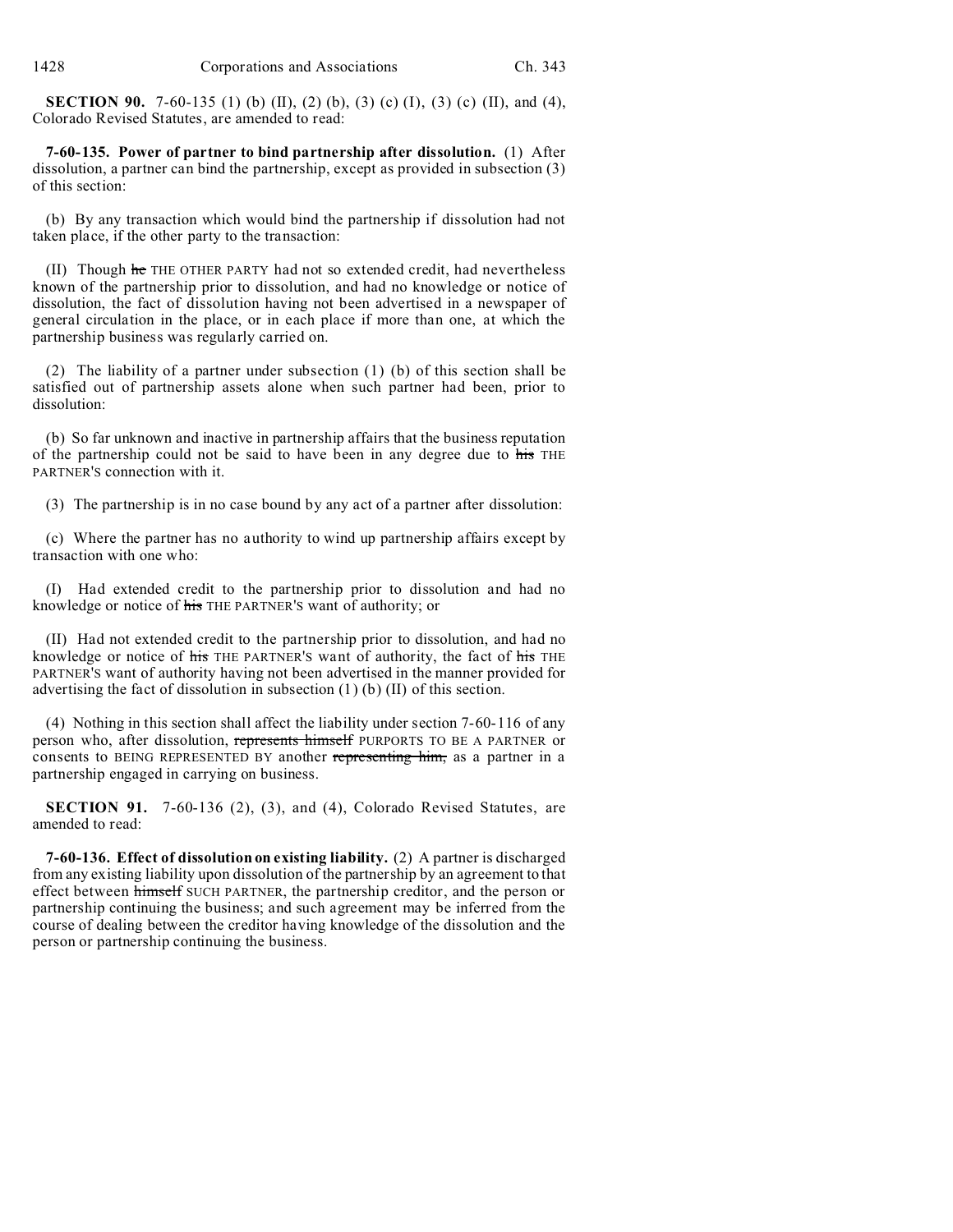(3) Where a person agrees to assume the existing obligations of a dissolved partnership, the partners whose obligations have been assumed shall be discharged from any liability to any creditor of the partnership who, knowing of the agreement, consents to a material alteration in the nature or time of payment of his THE CREDITOR'S obligations.

(4) The individual property of a deceased person who was a partner shall be liable, to the extent the deceased person was or would have been liable under section 7-60-115, 7-60-118, or 7-60-134, for all obligations of the partnership incurred while the DECEASED person was a partner but subject to the prior payment of his or her THE DECEASED PERSON'S separate debts.

**SECTION 92.** 7-60-137, Colorado Revised Statutes, is amended to read:

**7-60-137. Right to wind up.** Unless otherwise agreed, the partners who have not wrongfully dissolved the partnership or the legal representative of the last surviving partner, not bankrupt, has the right to wind up the partnership affairs; but EXCEPT THAT any partner or his ANY PARTNER'S legal representative or assignee, upon cause shown, may obtain winding up by the court.

**SECTION 93.** 7-60-138 (1), (2) (b), and (2) (c) (II), Colorado Revised Statutes, are amended to read:

**7-60-138. Application of partnership property.** (1) When dissolution is caused in any way, except in contravention of the partnership agreement, each partner as against his THE OTHER partners and all persons claiming through them in respect of their interests in the partnership, unless otherwise agreed, may have the partnership property applied to discharge its liabilities and the surplus applied to pay in cash the net amount owing to the respective partners. But if dissolution is caused by expulsion of a partner, bona fide under the partnership agreement, and if the expelled partner is discharged from all partnership liabilities, either by payment or agreement under section 7-60-136 (2), he THE EXPELLED PARTNER shall receive in cash only the net amount due him THE EXPELLED PARTNER from the partnership.

(2) When dissolution is caused in contravention of the partnership agreement, the rights of the partners shall be as follows:

(b) The partners who have not caused the dissolution wrongfully, if they all desire to continue the business in the same name either by themselves or jointly with others, may do so during the agreed term of the partnership and for that purpose may possess the partnership property, if they secure the payment by bond approved by the court or pay to any partner who has caused the dissolution wrongfully the value of his SUCH PARTNER'S interest in the partnership at the dissolution, less any damages recoverable under SUBPARAGRAPH (II) OF paragraph (a)  $(H)$  of this subsection (2), and in like manner indemnify him SUCH PARTNER against all present or future partnership liabilities.

(c) A partner who has caused the dissolution wrongfully shall have:

(II) If the business is continued under paragraph (b) of this subsection (2), the right as against his THE OTHER partners and all claiming through them, in respect of their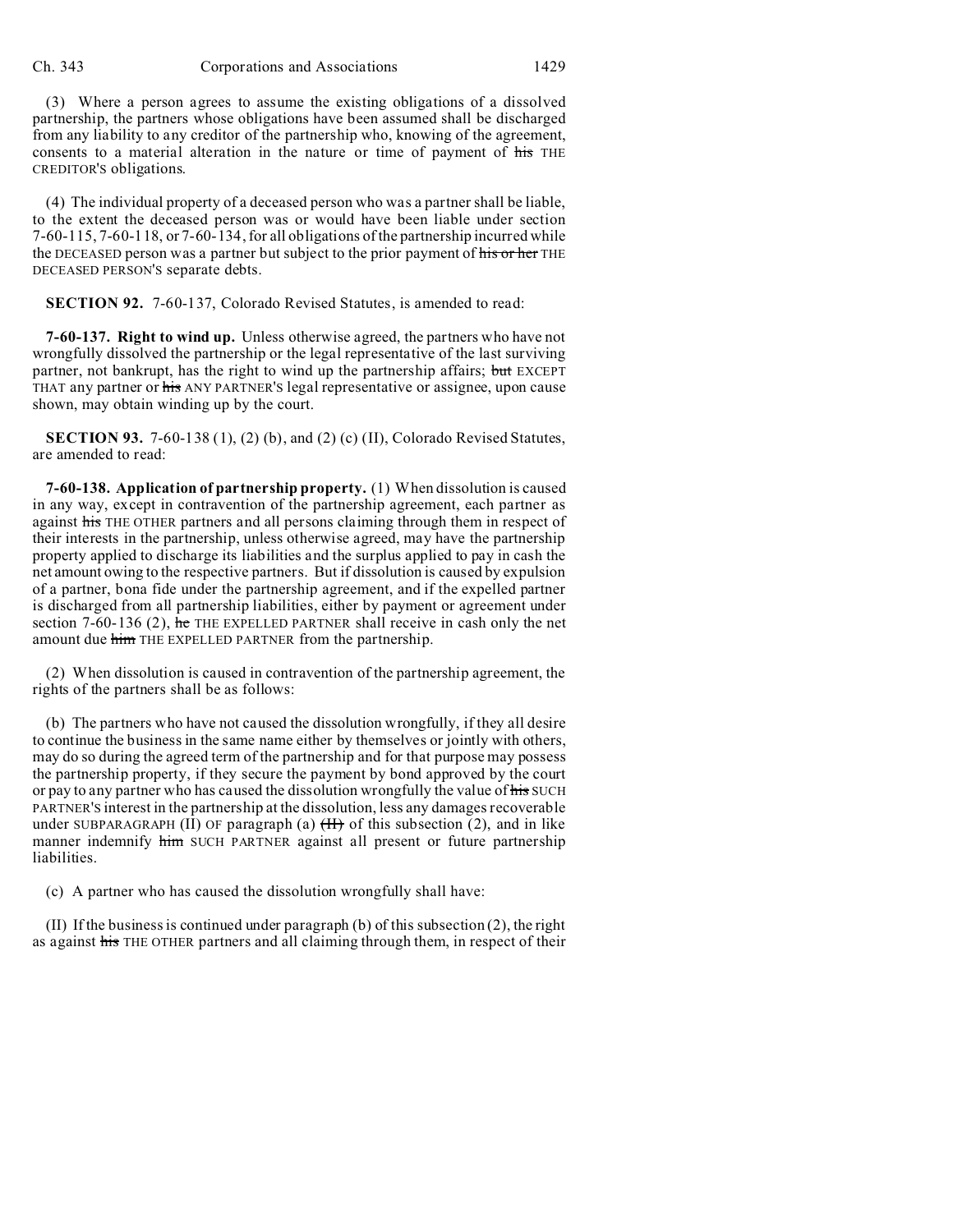interests in the partnership, to have the value of his SUCH PARTNER'S interest in the partnership, less any damages caused to his THE OTHER partners by the dissolution, ascertained and paid to him SUCH PARTNER in cash or the payment secured by bond approved by the court, and to be released from all existing liabilities of the partnership; but EXCEPT THAT, in ascertaining the value of the SUCH partner's interest, the value of the goodwill of the business shall not be considered.

**SECTION 94.** 7-60-139 (1) (a) and (1) (b), Colorado Revised Statutes, are amended to read:

**7-60-139. Rights dissolved for fraud.** (1) Where a partnership contract is rescinded on the ground of fraud or misrepresentation of one of the parties, the party entitled to rescind is, without prejudice to any other right, entitled:

(a) To a lien on or right of retention of the surplus of the partnership property after satisfying the partnership liabilities to third persons for any sum of money paid by him SUCH PARTY for the purchase of an interest in the partnership and for any capital or advances contributed by him SUCH PARTY; and

(b) To stand, after all liabilities to third persons have been satisfied, in the place of the creditors of the partnership for any payments made by him or her SUCH PARTY in respect of the partnership liabilities, subject to the limitations in section 7-60-115, if the partnership was a registered limited liability partnership at the time of its dissolution; and

**SECTION 95.** 7-60-140 (1) (f) and the introductory portion to 7-60-140 (1) (i), Colorado Revised Statutes, are amended to read:

**7-60-140. Rules for distribution.** (1) In settling accounts between the partners after dissolution, the following rules shall be observed, subject to any agreement to the contrary:

(f) Any partner or his legal representative OF A PARTNER shall have the right to enforce the contributions specified in paragraph (d) of this subsection (1), to the extent of the amount which he THAT THE PARTNER has paid in excess of his THE PARTNER'S share of the liability.

(i) Where a partner has become bankrupt or  $\overline{h}$  and  $\overline{h}$  are proposent  $\overline{h}$  are  $\overline{h}$  and  $\overline{h}$  are  $\overline{h}$  are  $\overline{h}$  are  $\overline{h}$  are  $\overline{h}$  are  $\overline{h}$  are  $\overline{h}$  are  $\overline{h}$  are  $\overline{h}$  are insolvent, the claims against his THE PARTNER'S separate property shall rank in the following order:

**SECTION 96.** 7-60-141 (1), (2), (3), (8), and (11), Colorado Revised Statutes, are amended to read:

**7-60-141. Liability of persons continuing business.** (1) When any new partner is admitted into an existing partnership, or when any partner retires and assigns or the representative of the deceased partner assigns his THE DECEASED PARTNER'S right in partnership property to two or more of the partners or to one or more of the partners and one or more third persons, if the business is continued without liquidation of the partnership affairs, creditors of the first or dissolved partnership are also creditors of the partnership so continuing the business.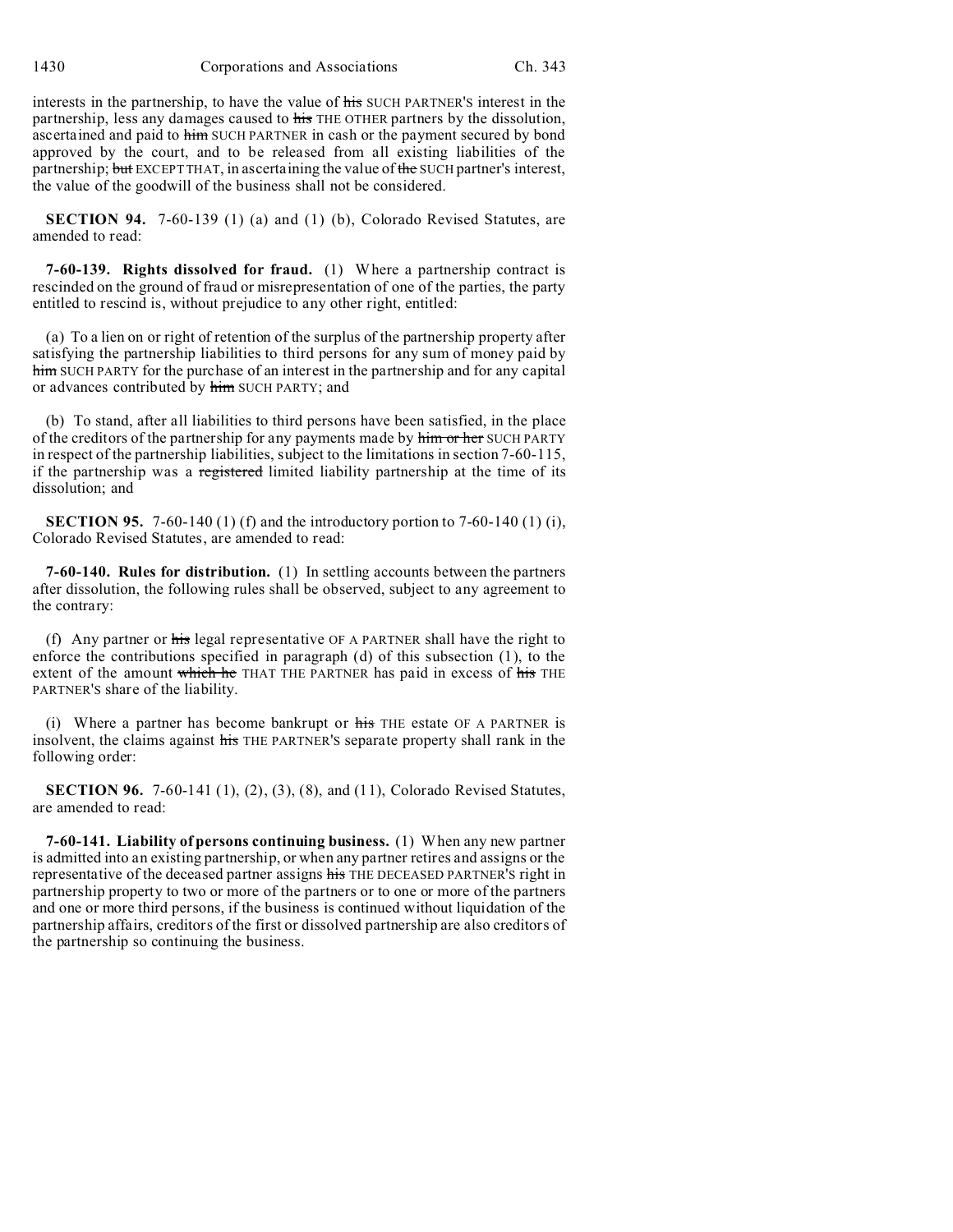(2) When all but one partner retire and assign or the representative of a deceased partner assigns his THE DECEASED PARTNER'S rights in the partnership property to the remaining partner who continues the business without liquidation of partnership affairs, either alone or with others, creditors of the dissolved partnership are also creditors of the person or partnership so continuing the business.

(3) When any partner retires or dies and the business of the dissolved partnership is continued, as set forth in subsections (1) and (2) of this section, with the consent of the retired partners PARTNER or the representative of the deceased partner but without any assignment of his SUCH PARTNER'S right in partnership property, rights of creditors of the dissolved partnership and of the creditors of the person or partnership continuing the business shall be as if such assignment had been made.

(8) When the business of a partnership after dissolution is continued under any conditions set forth in this section, the creditors of the dissolved partnership, as against the separate creditors of the retiring or deceased partner or the representative of the deceased partner, have a prior right to any claim of the retired partner or the representative of the deceased partner against the person or partnership continuing the business on account of the retired or deceased partner's interest in the dissolved partnership or on account of any consideration promised for such interest or for his THE RETIRED OR DECEASED PARTNER'S right in partnership property.

(11) If the business of a registered limited liability partnership is continued after the death, retirement, or expulsion of a partner or the admission of a new partner, the partnership continuing the business is a registered limited liability partnership.

**SECTION 97.** 7-60-142, Colorado Revised Statutes, is amended to read:

**7-60-142. Rights of retiring partner.** When any partner retires or dies and the business is continued under any of the conditions set forth in subsections  $(1)$  to  $(3)$ ,  $(5)$ , and  $(6)$  of section 7-60-141  $(1)$ ,  $(2)$ ,  $(3)$ ,  $(5)$ , AND  $(6)$ , or in section 7-60-138  $(2)$ (b), without any settlement of accounts as between him THE PARTNER or his THE PARTNER'S estate and the person or partnership continuing the business, unless otherwise agreed, he THE PARTNER or his THE PARTNER'S legal representative as against such persons or partnership may have the value of his THE PARTNER'S interest at the date of dissolution ascertained and shall receive as an ordinary creditor an amount equal to the SUCH value of his interest in the dissolved partnership with interest, or, at his THE PARTNER'S option or at the option of his THE PARTNER'S legal representative in lieu of interest, the profits attributable to the use of his THE PARTNER'S right in the property of the dissolved partnership; except that the creditors of the dissolved partnership as against the separate creditors, or the representative of the retired or deceased partner, shall have priority on any claim arising under this section as provided by section 7-60-141 (8).

**SECTION 98.** 7-60-143, Colorado Revised Statutes, is amended to read:

**7-60-143. Accrual of actions.** The right to an account of his THE PARTNER'S interest shall accrue to any partner or his ANY PARTNER'S legal representative, as against the winding up partners, the surviving partners, or the person or partnership continuing the business at the date of dissolution, in the absence of any agreement to the contrary.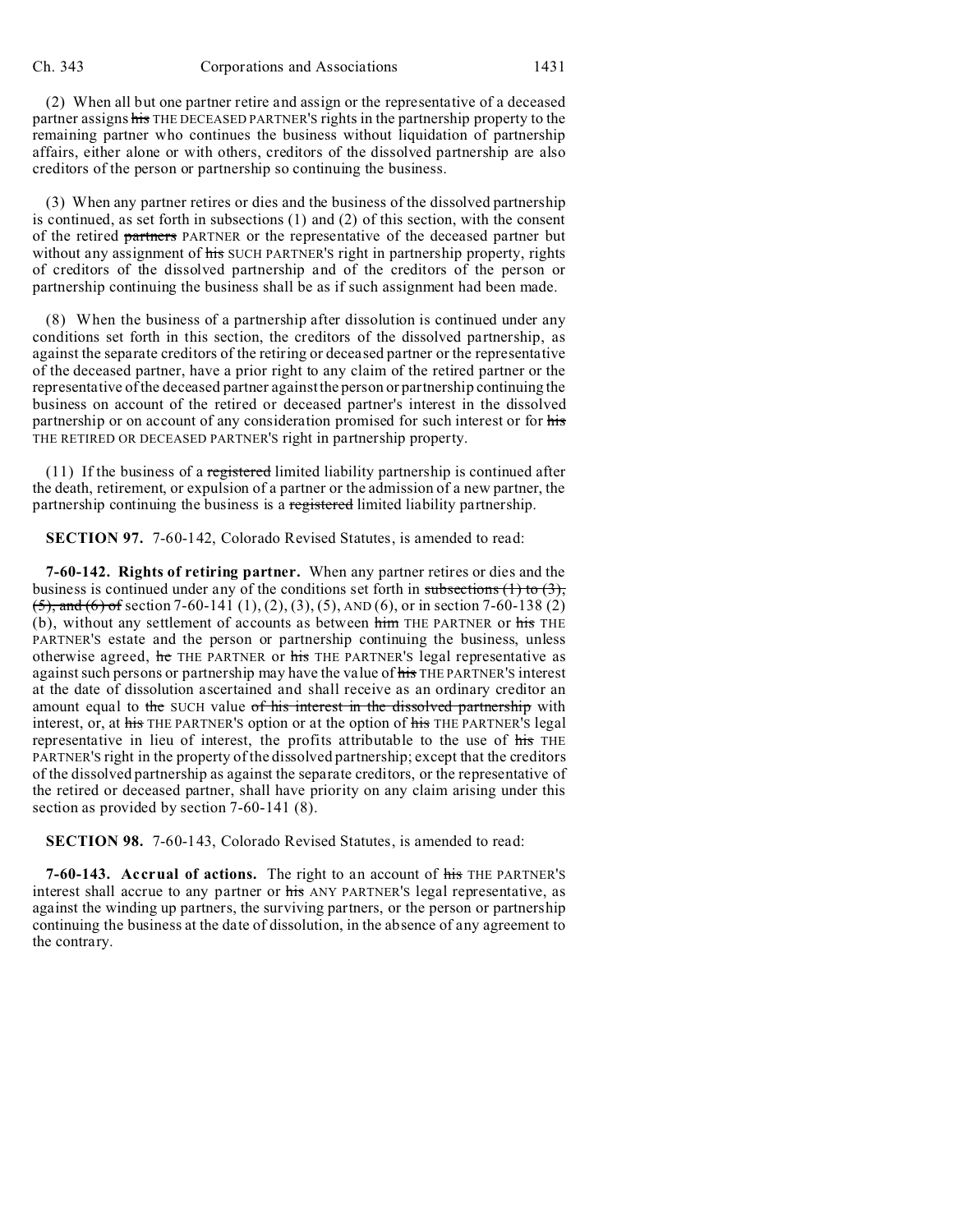**SECTION 99.** 7-60-144 (1), (3), (5), and (6), Colorado Revised Statutes, as 7-60-144 (1), (3), and (6) will become effective July 1, 2004, are amended, and the said 7-60-144 is further amended BY THE ADDITION OF THE FOLLOWING NEW SUBSECTIONS, to read:

**7-60-144. Registration of partnerships.** (1) A partnership governed by this article may register as a registered limited liability partnership, and a limited partnership that has not made the election provided for in section 7-61-129 or 7-62-1104 may register as a registered limited liability limited partnership, by delivering to the secretary of state, for filing pursuant to part 3 of article 90 of this title, a statement of registration. IF A CERTIFICATE OF LIMITED PARTNERSHIP IS BEING FILED, THE STATEMENT OF REGISTRATION MAY BE INCLUDED IN THE CERTIFICATE OF LIMITED PARTNERSHIP. The statement of registration shall be approved in the manner provided in the partnership agreement or, if not so provided, shall be approved by all of the general partners. The statement of registration shall state:

(a) The NAME THAT HAS BEEN THE true name of the partnership or limited partnership and if different, the NAME THAT WILL BE THE domestic entity name of the partnership or limited partnership, which domestic entity name shall comply with part 6 of article 90 of this title;

(b) The principal office address of its principal office; AND

(c) The registered agent name and registered agent address of its registered agent.

(d) Any other matter relating to the partnership or limited partnership or to the statement of registration that the partnership or limited partnership determines to include.

(3) A withdrawal of statement of registration shall be approved in the manner provided in the partnership agreement or, if not so provided, shall be approved by all of the general partners.

(4.5) A LIMITED LIABILITY PARTNERSHIP OR A LIMITED LIABILITY LIMITED PARTNERSHIP MAY CEASE TO BE A LIMITED LIABILITY PARTNERSHIP OR A LIMITED LIABILITY LIMITED PARTNERSHIP BY DELIVERING TO THE SECRETARY OF STATE, FOR FILING PURSUANT TO PART 3 OF ARTICLE 90 OF THIS TITLE, A STATEMENT OF WITHDRAWAL OF REGISTRATION. THESTATEMENT OF WITHDRAWAL OF REGISTRATION SHALL BE APPROVED IN THE MANNER PROVIDED IN THE PARTNERSHIP AGREEMENT OR, IF NOT SO PROVIDED, SHALL BE APPROVED BY ALL OF THE GENERAL PARTNERS. THE WITHDRAWAL OF REGISTRATION SHALL BE EFFECTIVE UPON THE EFFECTIVE DATE OF THE STATEMENT OF WITHDRAWAL OF REGISTRATION.

(5) A partnership or A limited partnership that has been registered under this article is for all purposes the same entity that existed before it registered. A PARTNERSHIP OR A LIMITED PARTNERSHIP THAT WITHDRAWS ITS REGISTRATION AS A LIMITED LIABILITY PARTNERSHIP OR A LIMITED LIABILITY LIMITED PARTNERSHIP IS FOR ALL PURPOSES THE SAME ENTITY THAT EXISTED BEFORE IT WITHDREW ITS REGISTRATION.

(6) Unless the partnership agreement otherwise provides, registration of a partnership shall require the unanimous consent of the general partners in the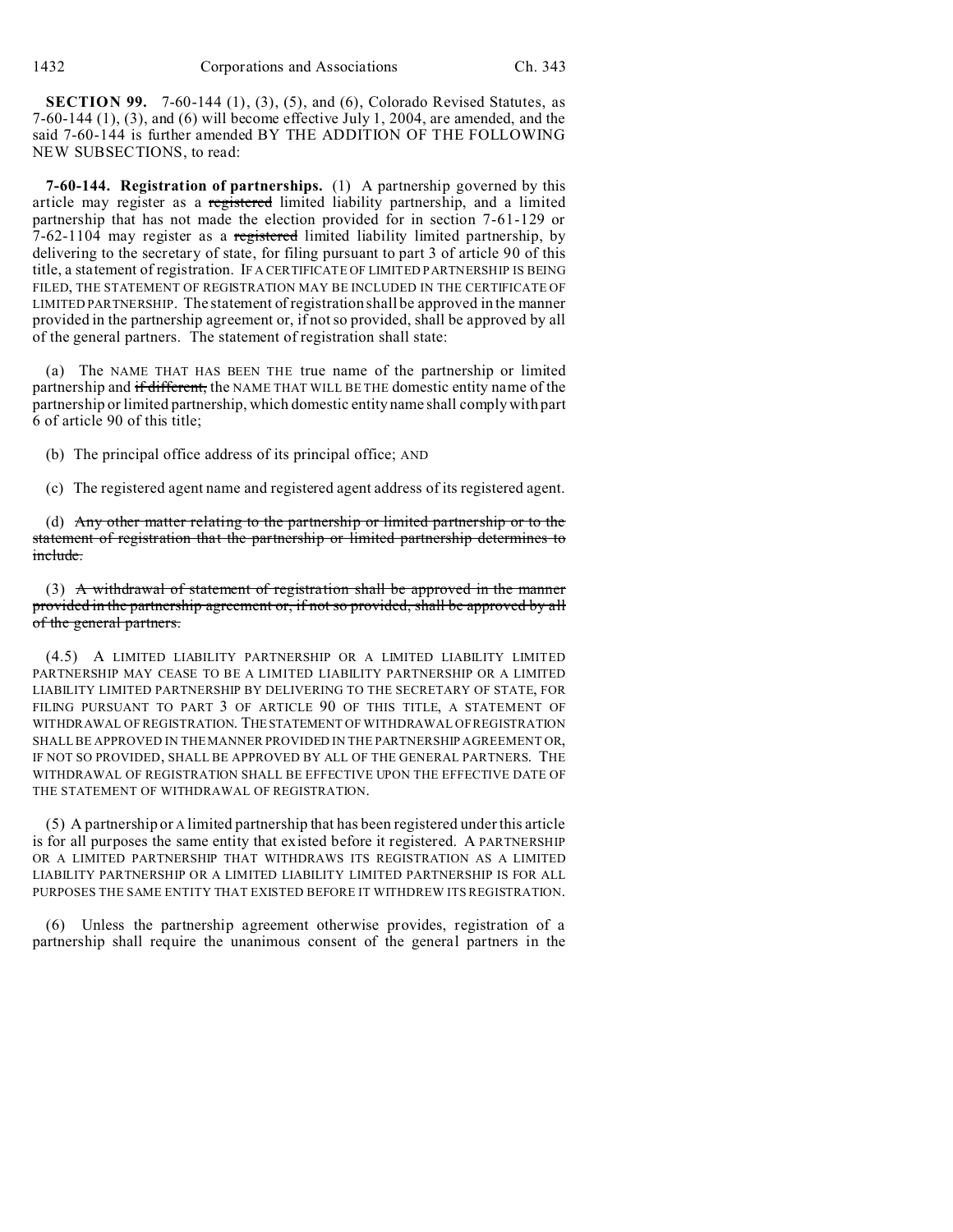partnership at the time the statement of registration is delivered to the secretary of state for filing pursuant to part 3 of article 90 of this title. The filing of a statement of registration shall be conclusive as to third parties and shall be incontestable by third parties that all conditions precedent to registering as a registered limited liability partnership or registered limited liability limited partnership, as the case may be, have been met.

(7) EXCEPT AS TO PERSONS WHO WERE PARTNERS AT THE TIME OF FILING, THE FILING OF A STATEMENT OF REGISTRATION SHALL BE CONCLUSIVE THAT ALL CONDITIONS PRECEDENT TO REGISTRATION UNDER THIS SECTION HAVE BEEN MET.

**SECTION 100.** Article 60 of title 7, Colorado Revised Statutes, is amended BY THE ADDITION OF A NEW SECTION to read:

**7-60-144.5. Statement of partnership authority or statement of denial.** WITH RESPECT TO A PARTNERSHIP GOVERNED BY THIS ARTICLE OR A LIMITED PARTNERSHIP THAT HAS NOT MADE THE ELECTION PROVIDED FOR IN SECTION 7-61-129 (1) (a) OR 7-62-1104 (1) (a), A STATEMENT OF PARTNERSHIP AUTHORITY MAY BE DELIVERED TO THE SECRETARY OF STATE PURSUANT TO SECTION 7-64-303, AND A STATEMENT OF DENIAL MAY BE DELIVERED TO THE SECRETARY OF STATE PURSUANT TO SECTION 7-64-304, AS IF THE PARTNERSHIP WERE GOVERNED BY ARTICLE 64 OF THIS TITLE OR THE LIMITED PARTNERSHIP HAD MADE THE ELECTION. SUCH STATEMENTS SHALL HAVE THE EFFECTS SPECIFIED IN SECTIONS 7-64-303 AND 7-64-304, RESPECTIVELY.

**SECTION 101.** 7-60-146, Colorado Revised Statutes, is amended to read:

**7-60-146. Limitations on distribution from limited liability partnerships.** A partner may not receive a distribution from a registered limited liability partnership to the extent that, after giving effect to the distribution, all liabilities of the registered limited liability partnership that are subject to the limitations set forth in section 7-60-115 (2) exceed the fair value of the partnership assets; except that the reasonable compensation to the partners for their participation as employees in the business of the partnership regularly or customarily paid to partners or their estates in the normal course of the partnership business shall be exempt from the provisions of this section and of section 7-60-147.

**SECTION 102.** 7-60-147, Colorado Revised Statutes, is amended to read:

**7-60-147. Liability of partner in limited liability partnership upon return of contribution.** (1) If a partner in a registered limited liability partnership has received the return of all or any part of that partner's contribution in violation of the partnership agreement or of this article, such partner is liable to the registered limited liability partnership for a period of six years thereafter for the amount of the contribution wrongfully returned.

(2) A partner receives a return of his or her THE PARTNER'S contribution to the extent that a distribution to the partner reduces the partner's share of the fair value of the net assets of the registered limited partnership below the value, as of the date of distribution, of the partner's contribution which THAT has not been distributed to the partner.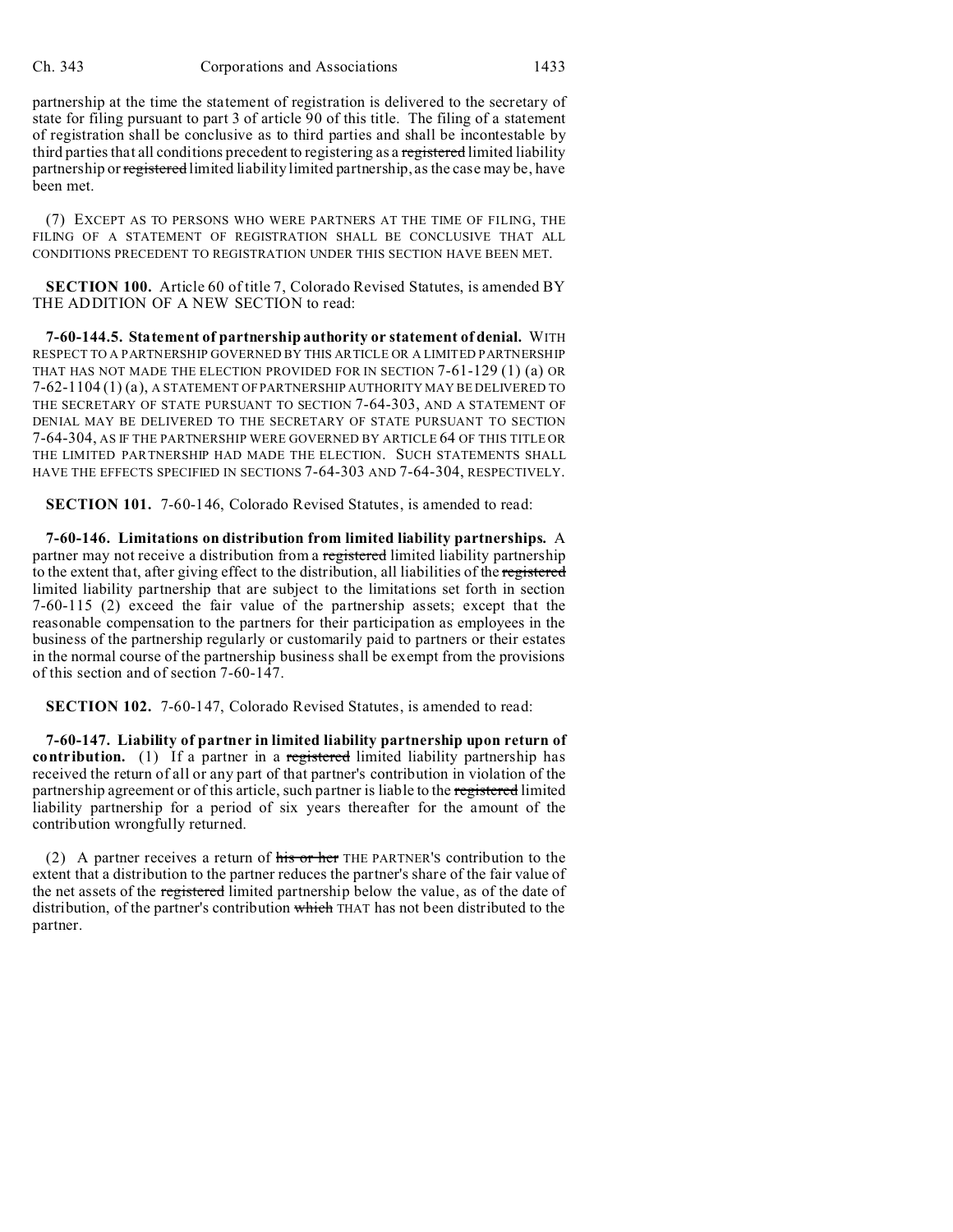**SECTION 103.** 7-60-149, Colorado Revised Statutes, as it will become effective July 1, 2004, is amended to read:

**7-60-149. Limited liability partnership annual reports.** Part 5 of article 90 of this title, providing for annual reports from reporting entities, applies to registered limited liability partnerships subject to this article.

**SECTION 104.** The introductory portion to 7-60-152 (1), 7-60-152 (1) (a), and the introductory portion to 7-60-152 (4), Colorado Revised Statutes, as they will become effective July 1, 2004, are amended to read:

**7-60-152. Failure of limited liability partnerships to comply with part 5 of article 90 of this title.** (1) If any registered limited liability partnership or registered limited liability limited partnership has failed to comply with part 5 of article 90 of this title, the secretary of state shall deliver notice to the registered limited liability partnership or limited liability limited partnership of such failure. Any such registered limited liability partnership or limited liability limited partnership that has not complied with part 5 of article 90 of this title within sixty days after the delivery of such notice by the secretary of state shall continue to be a registered limited liability partnership or a registered limited liability limited partnership but shall not be permitted to maintain a proceeding in any court in this state FOR THE COLLECTION OF ITS DEBTS until it has:

(a) Delivered a current ANNUAL report pursuant to part 5 of article 90 of this title and paid the fee due upon filing such report for the current year; and

(4) For each registered limited liability partnership or registered limited liability limited partnership, the statement of registration of which was revoked by operation of law under the law in effect prior to July 1, 2004, the statement of registration shall, from July 1, 2004, be deemed not to have been revoked. Such registered limited liability partnership or registered limited liability limited partnership shall be a registered limited liability partnership or a registered limited liability limited partnership from July 1, 2004, but shall not be permitted to maintain a proceeding in any court in this state FOR THE COLLECTION OF ITS DEBTS until it has:

**SECTION 105.** Article 60 of title 7, Colorado Revised Statutes, is amended BY THE ADDITION OF A NEW SECTION to read:

**7-60-152.5. Registered agent - service of process.** PART 7 OF ARTICLE 90 OF THIS TITLE, PROVIDING FOR REGISTERED AGENTS AND SERVICE OF PROCESS, SHALL APPLY TO LIMITED LIABILITY PARTNERSHIPS AND LIMITED LIABILITY LIMITED PARTNERSHIPS AND TO FOREIGN LIMITED LIABILITY PARTNERSHIPS AND FOREIGN LIMITED LIABILITY LIMITED PARTNERSHIPS THAT ARE AUTHORIZED TO TRANSACT BUSINESS OR CONDUCT ACTIVITIES IN THIS STATE PURSUANT TO PART 8 OF ARTICLE 90 OF THIS TITLE.

**SECTION 106.** 7-60-153, Colorado Revised Statutes, is amended to read:

**7-60-153. Application of corporation case law to set aside limited liability.** (1) In any case in which a party seeks to hold the partners of a registered limited liability partnership or registered limited liability limited partnership personally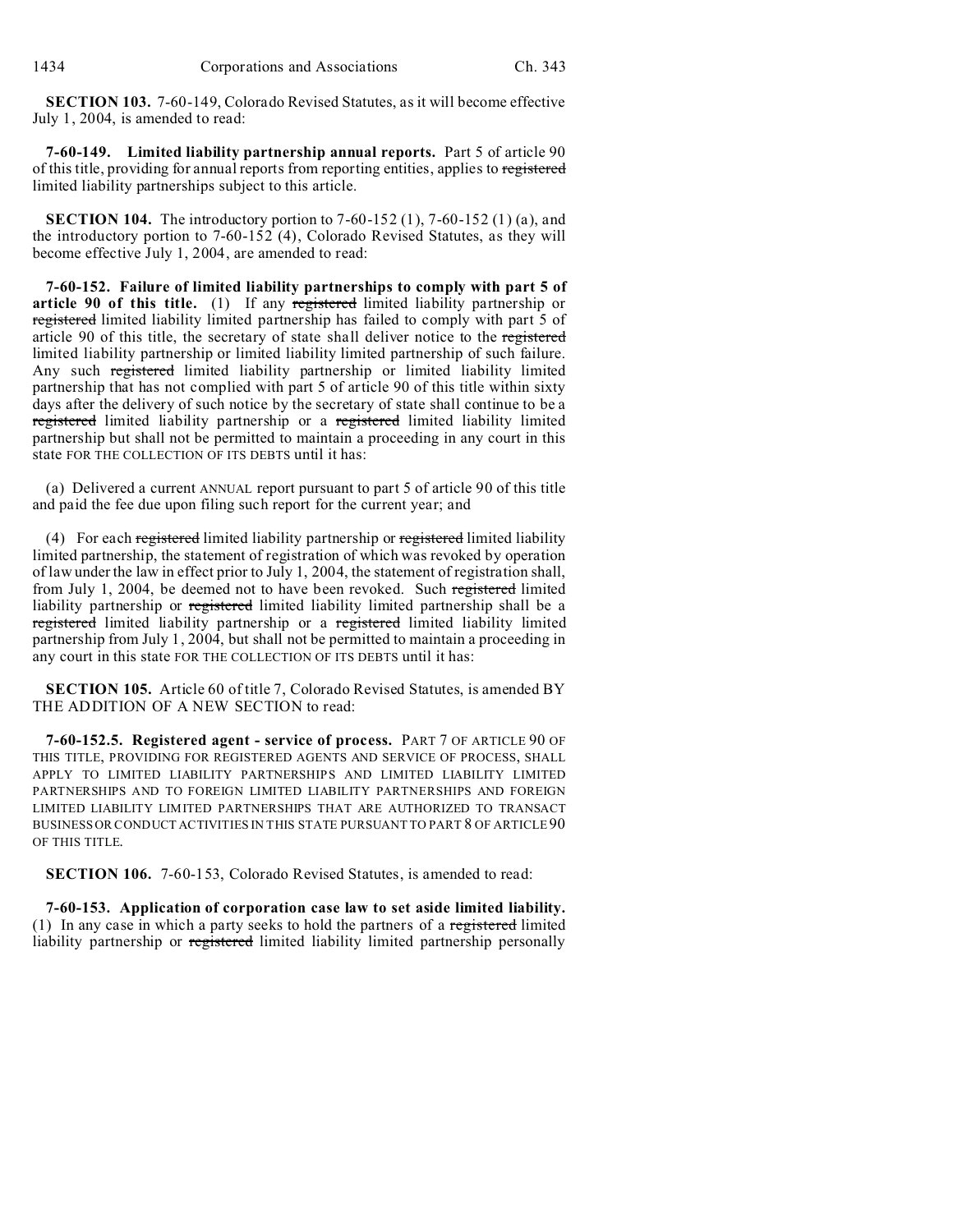responsible for the alleged improper actions of the registered limited liability partnership or registered limited liability limited partnership, the court shall apply the case law which THAT interprets the conditions and circumstances under which the corporate veil of a corporation may be pierced under Colorado law.

(2) For purposes of this section, the failure of a registered limited liability partnership or registered limited liability limited partnership to observe the formalities or requirements relating to the management of its business and affairs is not in itself a ground for imposing personal liability on the partners for liabilities of the registered limited liability partnership or registered limited liability limited partnership.

**SECTION 107.** 7-60-154, Colorado Revised Statutes, including 7-60-154 (2) as it will become effective July 1, 2004, is amended to read:

**7-60-154. Scope of article - choice of law - application to professions and occupations.** (1) A partnership, including a registered limited liability partnership or registered limited liability limited partnership, may conduct its business, carry on its operations, and exercise the powers granted by this article within and without the state.

 $(2)$  (a) It is the intent of the general assembly that the legal existence of registered limited liability partnerships and registered limited liability limited partnerships be recognized outside the boundaries of this state and that the law of this state governing the registered limited liability partnership or registered limited liability limited partnership transacting business outside this state be granted the protection of full faith and credit under section 1 of article IV of the constitution of the United States.

(b) It is the intent of the general assembly that the internal affairs of a registered limited liability partnership or registered limited liability limited partnership formed in this state be subject to and governed by the law of this state, including the provisions governing liability of partners for debts, obligations, and liabilities chargeable to partnerships.

(3) Nothing in this article shall be construed to permit a registered limited liability partnership to engage in a profession or occupation as described in title 12, C.R.S., for which there is a specific statutory provision applicable to the practice of such profession or occupation by a corporation or professional corporation in this state unless authorized under applicable provisions of title 12, C.R.S.

**SECTION 108.** 7-61-102, Colorado Revised Statutes, is amended to read:

**7-61-102. Definitions.** AS USED IN THIS ARTICLE, UNLESS THE CONTEXT OTHERWISE REQUIRES:

(1)  $\mathbf{A}$  "Limited partnership" is MEANS a partnership formed by two or more persons, under the provisions of section 7-61-103, having as members one or more general partners and one or more limited partners. The limited partners as such shall not be bound by the obligations of the partnership.

(2) "MEMBER" MEANS A GENERAL PARTNER OR A LIMITED PARTNER.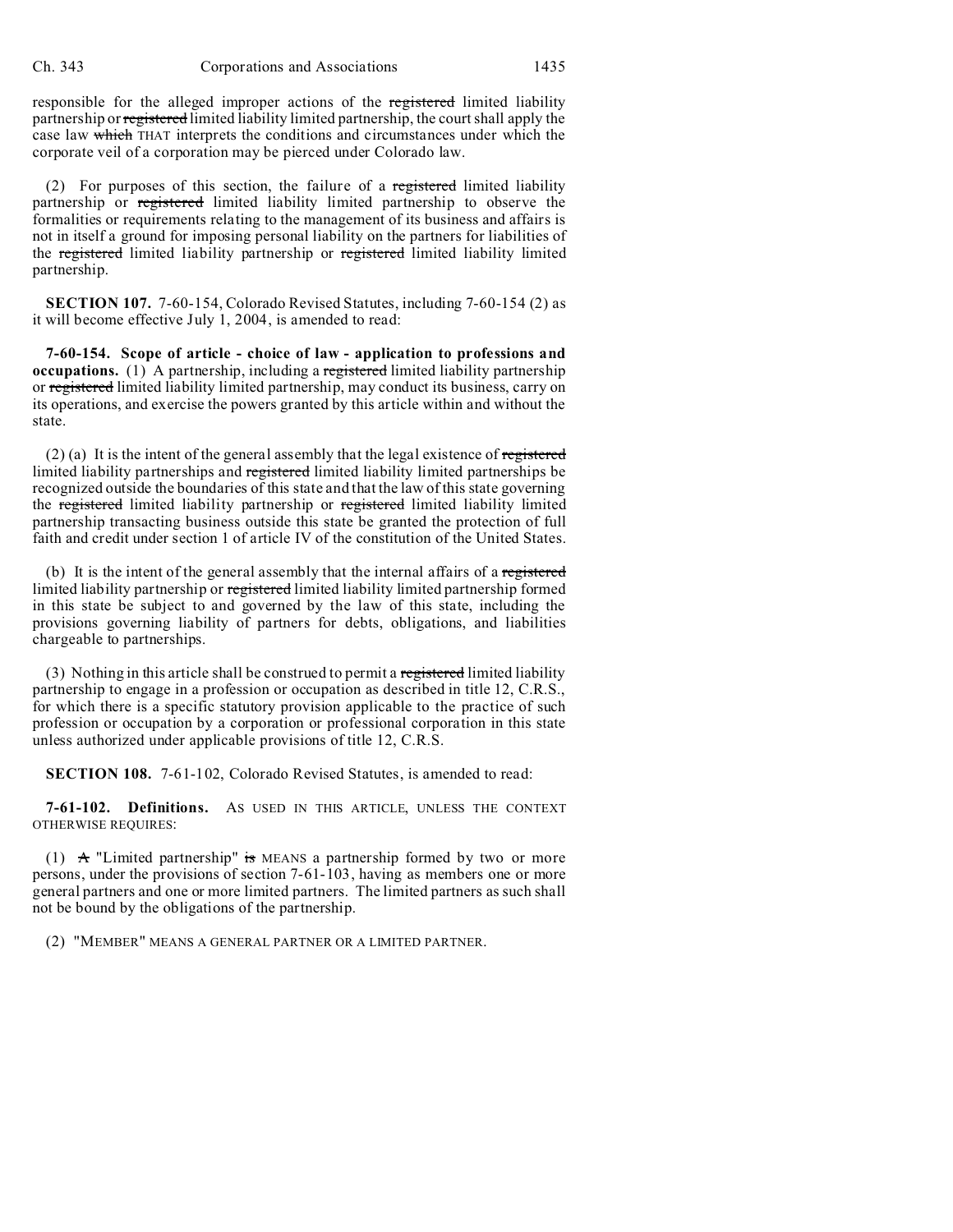**SECTION 109.** 7-61-103 (1) (a) (V), (1) (a) (IX), (1) (a) (X), and (1) (a) (XIV), Colorado Revised Statutes, are amended to read:

**7-61-103. Formation.** (1) Two or more persons desiring to form a limited partnership shall:

(a) Sign and swear to a certificate which shall state:

(V) The term DURATION for which the partnership is to exist;

 $(IX)$  The share of the profits or the other compensation by way of income which THAT each limited partner shall receive by reason of his THE LIMITED PARTNER'S contribution;

(X) The right, if given, of a limited partner to substitute an assignee as contributor in his THE place OF THE LIMITED PARTNER and the terms and conditions of the substitution;

(XIV) The right, if given, of a limited partner to demand and receive property other than cash in return for his THE LIMITED PARTNER'S contribution.

**SECTION 110.** 7-61-106 (1) (b) and (2), Colorado Revised Statutes, are amended to read:

**7-61-106. Name not to contain surname of limited partner - exceptions.** (1) The surname of a limited partner shall not appear in the partnership name, unless:

(b) Prior to the time when the limited partner became such, the business had been carried on under a name in which his THE LIMITED PARTNER'S surname appeared.

(2) A limited partner whose name appears in a partnership name contrary to the provisions of subsection (1) of this section is liable as a general partner to partnership creditors who extend credit to the partnership without actual knowledge that he THE LIMITED PARTNER is not a general partner.

**SECTION 111.** 7-61-107, Colorado Revised Statutes, is amended to read:

**7-61-107. Liability for false statement in certificate.** (1) If the certificate contains a false statement, one who suffers loss by reliance on such statement may hold liable any party to the certificate who knew the statement to be false:

(a) At the time he SUCH PARTY signed the certificate; or

(b) Subsequently but within a sufficient time before the statement was relied upon to enable he SUCH PARTY to cancel or amend the certificate or to file a petition for its cancellation or amendment as provided in section 7-61-126 (3).

**SECTION 112.** 7-61-108, Colorado Revised Statutes, is amended to read:

**7-61-108. Limited partner not liable to creditors - when.** A limited partner shall not become liable as a general partner unless, in addition to the exercise of his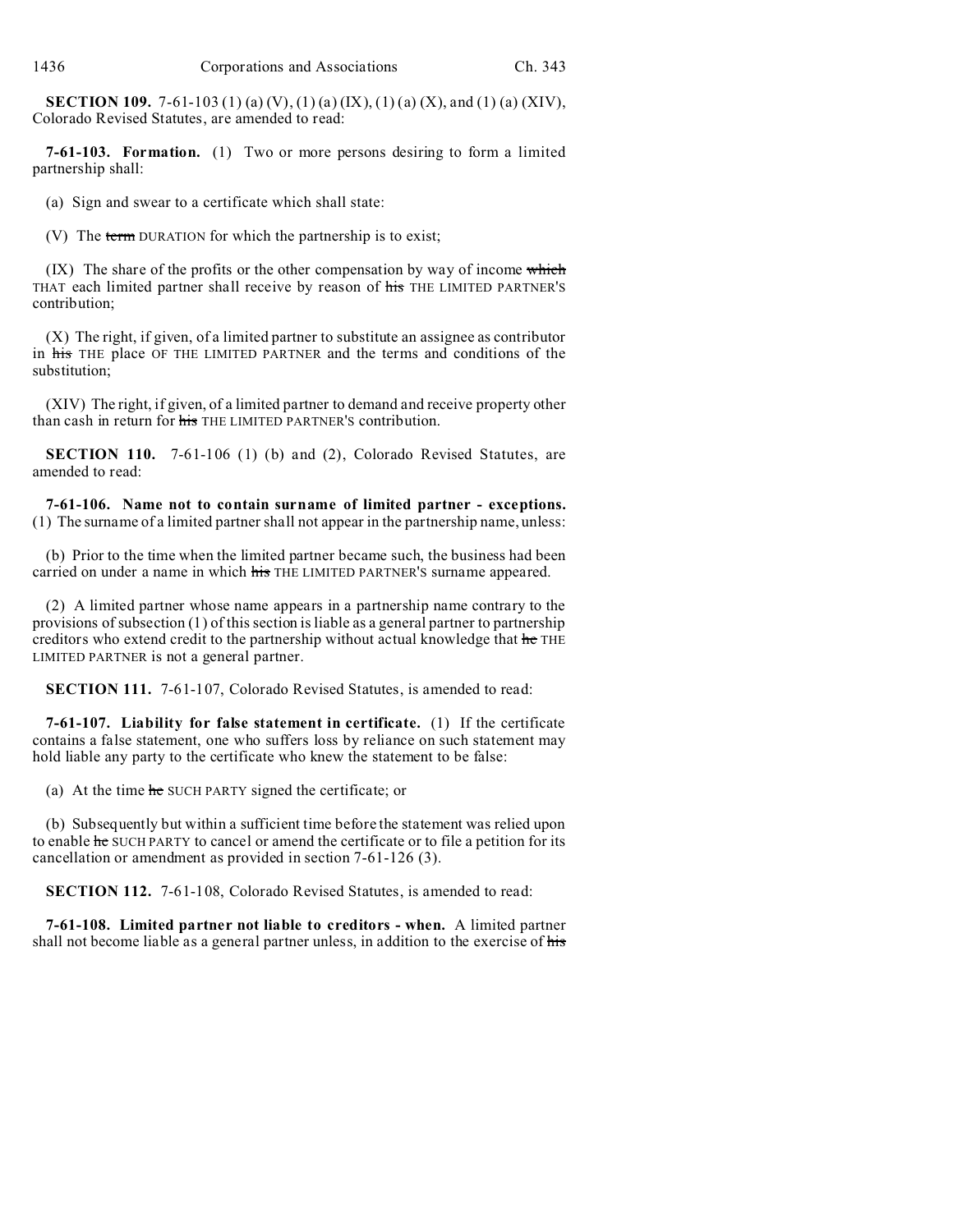THE LIMITED PARTNER'S rights and powers as a limited partner, he THE LIMITED PARTNER takes part in the control of the business.

**SECTION 113.** 7-61-111 (2), Colorado Revised Statutes, is amended to read:

**7-61-111. Rights of a limited partner.** (2) A limited partner shall have the right to receive a share of the profits or other compensation by way of income and to the return of his THE LIMITED PARTNER'S contribution as provided in sections 7-61-116 and 7-61-117.

**SECTION 114.** 7-61-112, Colorado Revised Statutes, is amended to read:

**7-61-112. Status of person erroneously believing self to be a limited partner.** A person who has contributed to the capital of a business conducted by a person or partnership erroneously believing that he THE PERSON has become a limited partner in a limited partnership is not, by reason of his THE PERSON'S exercise of the rights of a limited partner, a general partner with the person or in the partnership carrying on the business or bound by the obligations of such person or partnership if, on ascertaining the mistake, he THE PERSON promptly renounces his THE PERSON'S interest in the profits of the business or other compensation by way of income.

**SECTION 115.** 7-61-113 (2), Colorado Revised Statutes, is amended to read:

**7-61-113. One person both general and limited partner.** (2) A person who is a general partner and at the same time a limited partner shall have all the rights and powers and be subject to all the restrictions of a general partner; except that, in respect to his SUCH PERSON'S contribution, he THE PERSON shall have the rights against the other members which he THAT THE PERSON would have had if he THE PERSON were not also a general partner.

**SECTION 116.** 7-61-114 (1), Colorado Revised Statutes, is amended to read:

**7-61-114. Transactions with limited partner.** (1) A limited partner also may loan money to and transact other business with the partnership and, unless he THE LIMITED PARTNER is also a general partner, receive, on account of resulting claims against the partnership, a pro rata share of the assets with general creditors.

**SECTION 117.** The introductory portions to 7-61-117 (1) and (2) and 7-61-117 (2) (c), (3), and (4), Colorado Revised Statutes, as  $7-61-117$  (2) (c) will become effective July 1, 2004, are amended to read:

**7-61-117. Withdrawal or reduction of limited partner's contribution.** (1) A limited partner shall not receive from a general partner or out of partnership property any part of his THE LIMITED PARTNER'S contributions until:

(2) Subject to the provisions of subsection (1) of this section, a limited partner may rightfully demand the return of his THE LIMITED PARTNER'S contribution:

(c) After he or she THE LIMITED PARTNER has given six months' notice in writing to all other members if no time is stated in the certificate either for the return of the contribution or for the dissolution of the partnership.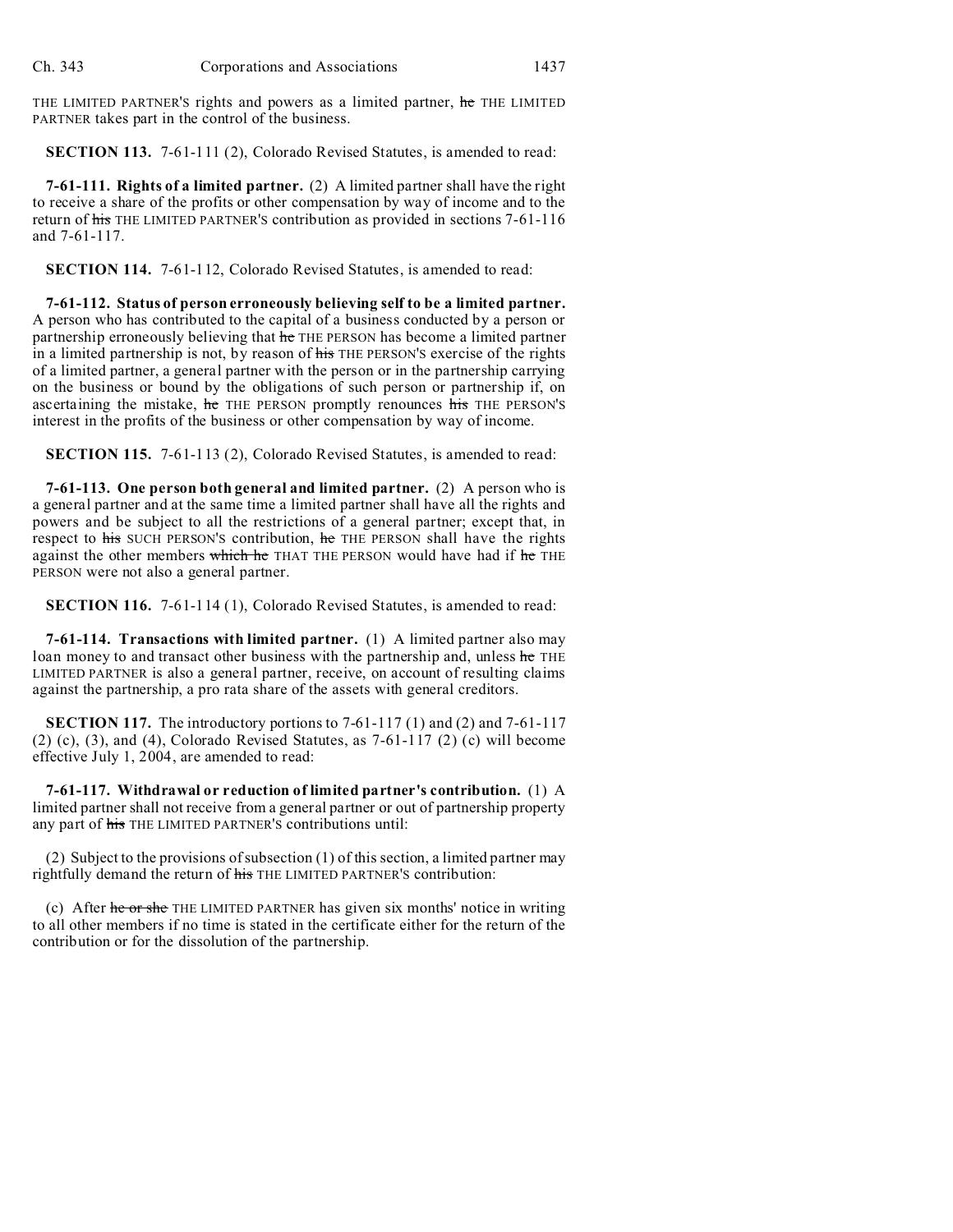1438 Corporations and Associations Ch. 343

(3) In the absence of any statement in the certificate to the contrary or the consent of all members, a limited partner, irrespective of the nature of his THE LIMITED PARTNER'S contribution, has only the right to demand and receive cash in return for his SUCH contribution.

(4) A limited partner may have the partnership dissolved and its affairs wound up when:

(a) He THE LIMITED PARTNER rightfully but unsuccessfully demands the return of his THE LIMITED PARTNER'S contribution; or

(b) The other liabilities of the partnership have not been paid or the partnership property is insufficient for their payment as required by subsection (1) (a) of this section and the limited partner would otherwise be entitled to the return of his THE LIMITED PARTNER'S contribution.

**SECTION 118.** 7-61-118 (1), (2), and (4), Colorado Revised Statutes, are amended to read:

**7-61-118. Liability of limited partner to partnership.** (1) A limited partner is liable to the partnership:

(a) For the difference between his THE contribution as actually made BY THE LIMITED PARTNER and that stated in the certificate as having been made; and

(b) For any unpaid contribution which he THAT THE LIMITED PARTNER agreed in the certificate to make in the future, at the time and on the conditions stated in the certificate.

(2) A limited partner holds as trustee for the partnership:

(a) Specific property stated in the certificate as contributed by him THE LIMITED PARTNER but which THAT was not contributed or which THAT has been wrongfully returned; and

(b) Money or other property wrongfully paid or conveyed to him THE LIMITED PARTNER on account of his THE LIMITED PARTNER'S contribution.

(4) When a contributor has rightfully received the return in whole or in part of the capital of his THE CONTRIBUTOR'S contribution, he THE CONTRIBUTOR is nevertheless liable to the partnership for any sum, not in excess of such return with interest, necessary to discharge its liabilities to all creditors who extended credit or whose claims arose before such return.

**SECTION 119.** 7-61-120 (2), (3), and (6), Colorado Revised Statutes, are amended to read:

**7-61-120. Assignment of limited partner's interest.** (2) A substituted limited partner is a person admitted to all the rights of a limited partner who has died or has assigned his THE LIMITED PARTNER'S interest in a partnership.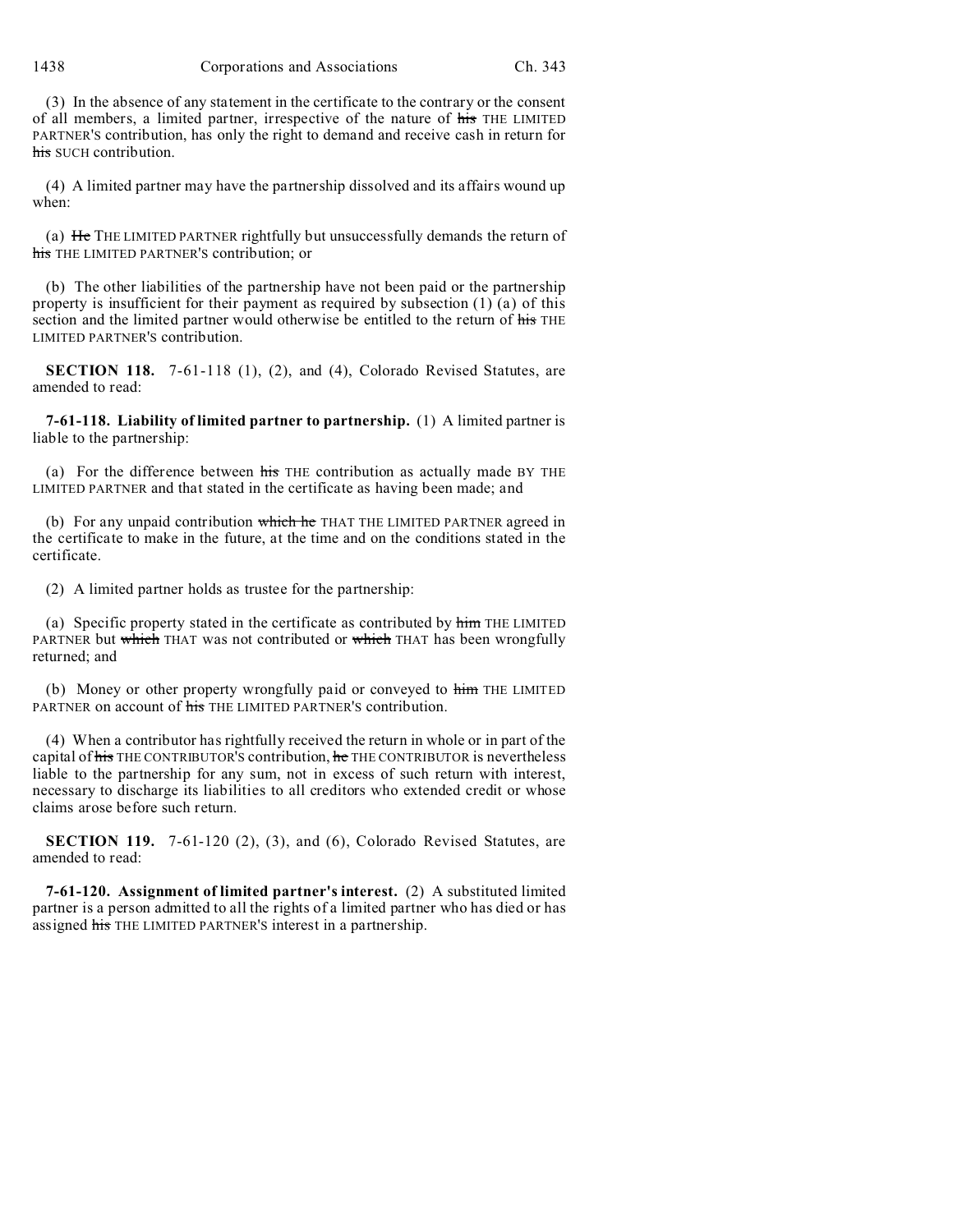(3) An assignee who does not become a substituted limited partner has no right to require any information or accounting of the partnership transactions or to inspect the partnership books. He THE ASSIGNEE is only entitled to receive the share of the profits or other compensation by way of income or the return of his THE contribution to which his THE ASSIGNEE'S assignor would otherwise be entitled.

(6) The substituted limited partner has all the rights and powers and is subject to all the restrictions and liabilities of his THE SUBSTITUTED LIMITED PARTNER'S assignor, except those liabilities of which he THE SUBSTITUTED LIMITED PARTNER was ignorant at the time he THE SUBSTITUTED LIMITED PARTNER became a limited partner and which THAT could not be ascertained from the certificate.

**SECTION 120.** 7-61-122, Colorado Revised Statutes, is amended to read:

**7-61-122. Death of limited partner.** (1) On the death of a limited partner, his THE DECEASED LIMITED PARTNER'S executor or administrator shall have all the rights of a limited partner for the purpose of settling his THE DECEASED LIMITED PARTNER'S estate and such power as the deceased LIMITED PARTNER had to constitute his THE DECEASED LIMITED PARTNER'S assignee a substituted limited partner.

(2) The estate of a deceased limited partner shall be liable for all  $\overline{h}$  for THE liabilities OF THE DECEASED LIMITED PARTNER as a limited partner.

**SECTION 121.** 7-61-123 (4), Colorado Revised Statutes, is amended to read:

**7-61-123. Rights of creditors of limited partner.** (4) Nothing in this article shall be held to deprive a limited partner of his THE LIMITED PARTNER'S statutory exemption.

**SECTION 122.** 7-61-127, Colorado Revised Statutes, is amended to read:

**7-61-127. Parties to actions.** A contributor, unless he THE CONTRIBUTOR is a general partner, is not a proper party to proceedings by or against a partnership except where the object is to enforce a limited partner's right against or liability to the partnership.

**SECTION 123.** 7-62-101 (2), (5.5), (7), and (12), Colorado Revised Statutes, as 7-62-101 (7) and (12) will become effective July 1, 2004, are amended to read:

**7-62-101. Definitions.** As used in this article, unless the context otherwise requires:

(2) "Contribution" means any cash, property, services rendered, or a promissory note or other binding obligation to contribute cash or property or to perform services which THAT a partner contributes to a limited partnership in his THE PARTNER'S capacity as a partner.

(5.5) "Limited liability partnership" means a registered limited liability partnership as defined in section 7-60-102  $(7)$   $(4.7)$  or SECTION 7-64-101 (13).

(7) "Limited partnership" or "domestic limited partnership" means a partnership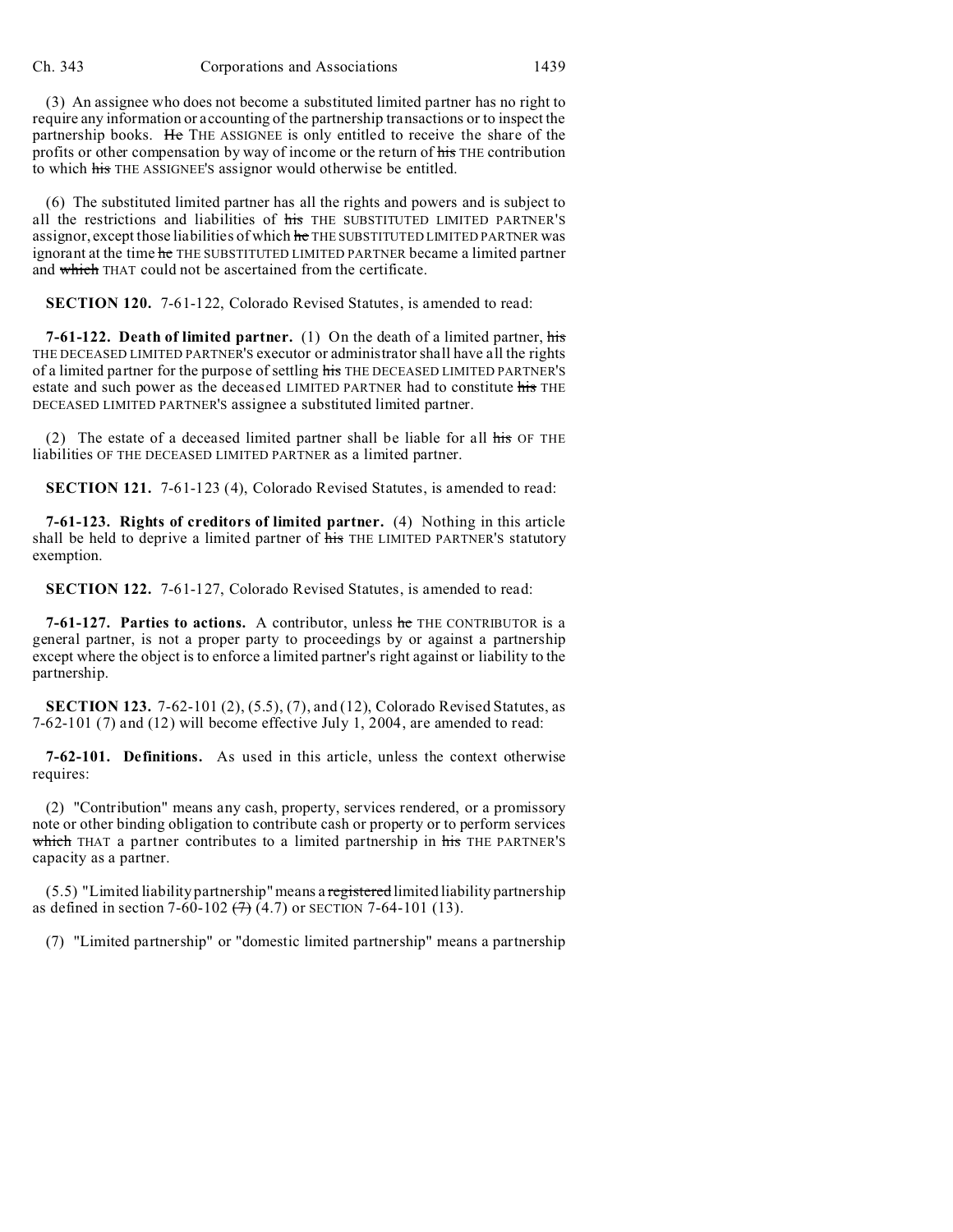formed by two or more persons under the law of this state and having one or more general partners and one or more limited partners. The term includes a limited partnership that is a registered limited liability limited partnership.

(12) "Registered "Limited liability limited partnership" means a domestic limited partnership that has registered under section 7-60-144 or section 7-64-1002.

**SECTION 124.** 7-62-105 (1) (a) and (1) (e) (III), Colorado Revised Statutes, as 7-62-105 (1) (a) will become effective July 1, 2004, are amended to read:

**7-62-105. Records.** (1) Each limited partnership shall keep at an office stated in the manner provided in the partnership agreement or, if no such provision is made, at the street address of the principal office, if any, of the limited partnership or, if none, at the street address of the registered agent, the following:

(a) A current list of the full name and last-known business, residence, or mailing address of each partner, stating separately the general partners and the limited partners, state STATED in alphabetical order;

(e) Unless contained in a written partnership agreement or in a writing permitted or required under section 7-62-502 (2) and (3), a statement prepared and certified as accurate by the general partners which describes:

(III) If agreed upon, the time at which or the events on the happening of which a partner may terminate his THE PARTNER'S membership in the limited partnership and the amount of, or the method of determining, the distribution to which he THE PARTNER may be entitled respecting his THE PARTNER'S partnership interest and the terms and conditions of the termination and distribution;

**SECTION 125.** The introductory portion to 7-62-201 (1) and 7-62-201 (1) (c), Colorado Revised Statutes, as they will become effective July 1, 2004, are amended to read:

**7-62-201. Certificates - contents - filing with secretary of state.** (1) In order to form a limited partnership, a certificate of limited partnership shall be delivered to the secretary of state for filing pursuant to part 3 of article 90 of this title. The certificate OF LIMITED PARTNERSHIP shall state:

(c) The TRUE name and address of each general partner;

**SECTION 126.** The introductory portion to 7-62-202 (1) and 7-62-202 (1) (a) and (1) (b), Colorado Revised Statutes, as the introductory portion to 7-62-202 (1) and 7-62-202 (1) (a) will become effective July 1, 2004, are amended to read:

**7-62-202. Amendment to certificate.** (1) A LIMITED PARTNERSHIP MAY AMEND ITS certificate of limited partnership is amended by filing a certificate of amendment thereto in the records of the secretary of state. The certificate shall state BY DELIVERING A CERTIFICATE OF AMENDMENT TO THE SECRETARY OF STATE, FOR FILING PURSUANT TO PART 3 OF ARTICLE 90 OF THIS TITLE, STATING:

(a) The DOMESTIC ENTITY name of the limited partnership; AND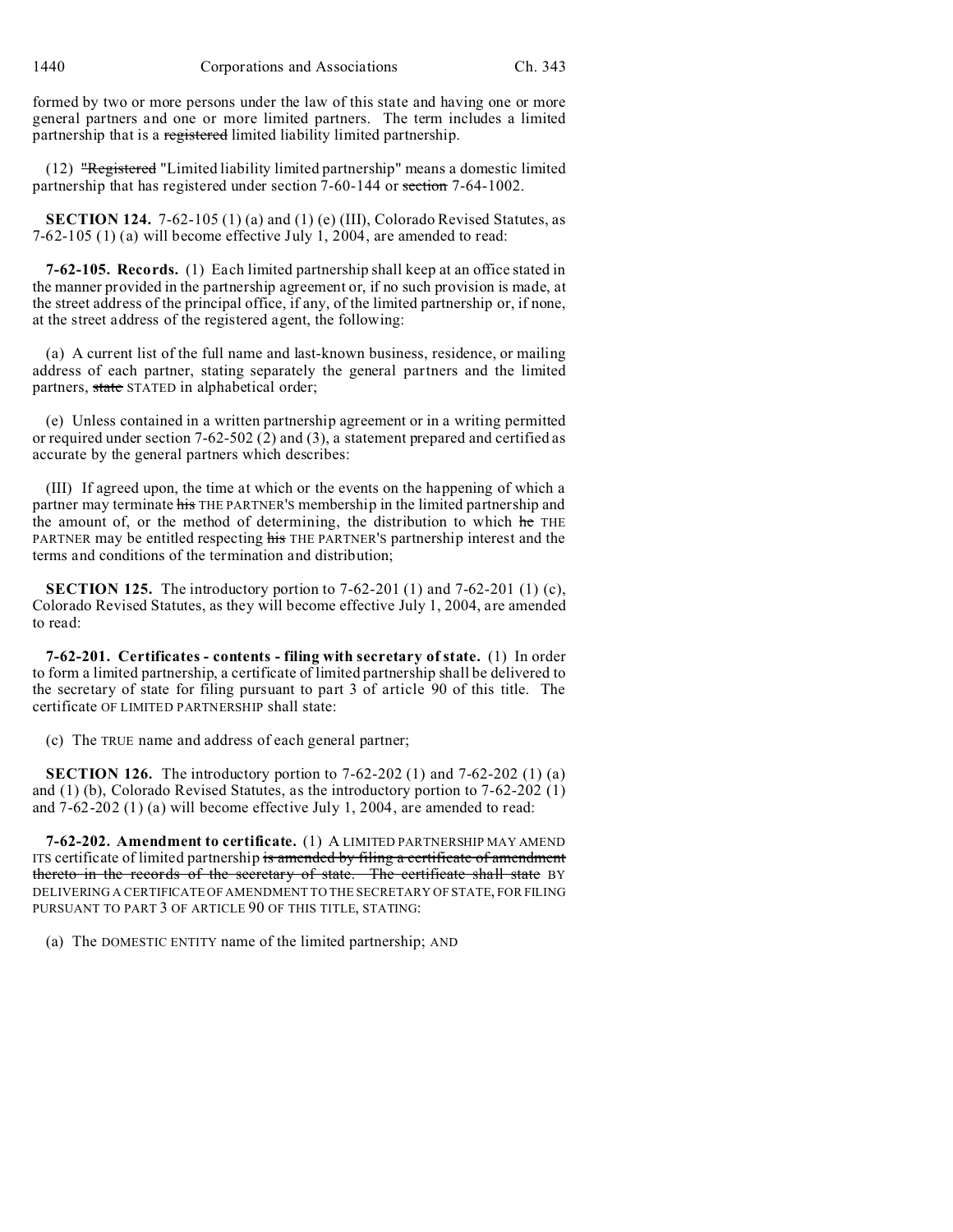(b) The date of filing of the original certificate; and

**SECTION 127.** 7-62-203 (1) (c), (1) (d), and (1) (e), Colorado Revised Statutes, as they will become effective July 1, 2004, are amended, and the said 7-62-203 (1) is further amended BY THE ADDITION OF A NEW PARAGRAPH, to read:

**7-62-203. Statement of dissolution.** (1) Upon the dissolution of the partnership or at any time there are no limited partners, the partnership shall deliver to the secretary of state, for filing pursuant to part 3 of article 90 of this title, a statement of dissolution stating:

(b.5) THE PRINCIPAL OFFICE ADDRESS OF THE LIMITED PARTNERSHIP'S PRINCIPAL OFFICE; AND

(c) A statement That the partnership is dissolved.

(d) The effective date of the dissolution; and

(e) Any other matters relating to the partnership or the statement of dissolution the partnership determines to include therein.

**SECTION 128.** 7-62-207 (1) (a) and (1) (b), Colorado Revised Statutes, as 7-62-207 (1) (b) will become effective July 1, 2004, are amended to read:

**7-62-207. Liability for false statement in certificate.** (1) If any certificate of limited partnership, certificate of amendment, or statement of dissolution containing a false statement is delivered to the secretary of state for filing pursuant to part 3 of article 90 of this title, one who suffers loss by reliance on the statement may recover damages for the loss from:

(a) Any general partner who knew or should have known the CERTIFICATE OF LIMITED PARTNERSHIP, CERTIFICATE OF AMENDMENT, OR statement OF DISSOLUTION to be false at the time the certificate SAME was approved; and

(b) Any general partner who thereafter knows or should have known that any arrangement or other fact stated STATEMENT in the certificate OF LIMITED PARTNERSHIP, CERTIFICATE OF AMENDMENT, OR STATEMENT OF DISSOLUTION has changed, making the statement SAME inaccurate in any respect within a sufficient time before the CERTIFICATE OF LIMITED PARTNERSHIP, CERTIFICATE OF AMENDMENT, OR statement OF DISSOLUTION was relied upon reasonably to have enabled that general partner to correct the inaccurate statement INACCURACY or to file a petition for its correction under section  $7-62-205$  7-90-313.

**SECTION 129.** 7-62-208, Colorado Revised Statutes, as it will become effective July 1, 2004, is amended to read:

**7-62-208. Notice of existence of limited partnership.** The fact that a certificate of limited partnership is on file in the office RECORDS of the secretary of state is notice that the partnership is a limited partnership and is notice of all other facts stated therein that are required to be stated in a certificate of limited partnership by section 7-62-201 (1) (a), (1) (b), and (1) (c).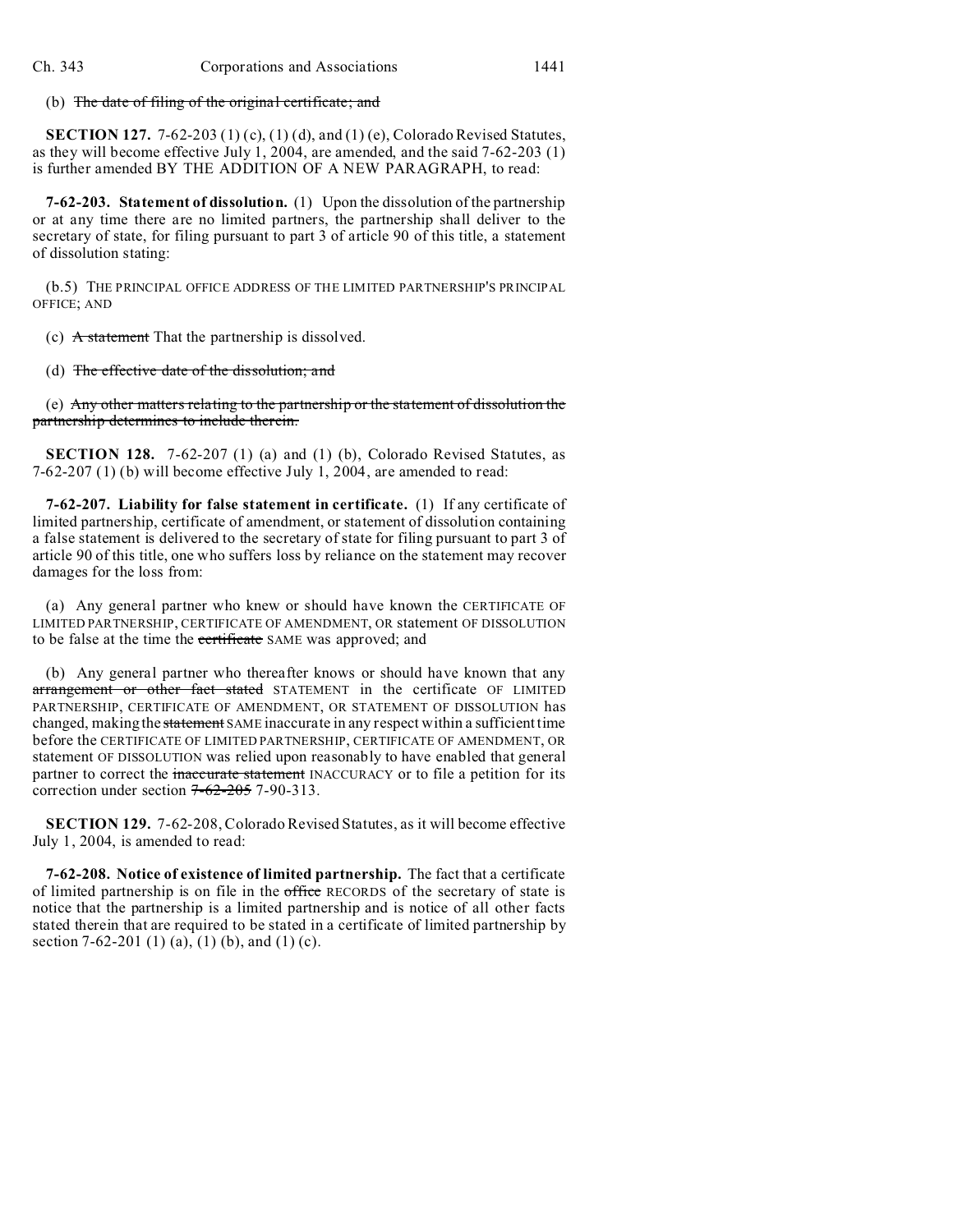**SECTION 130.** 7-62-303 (1) (a), (1) (b), and (3), Colorado Revised Statutes, as 7-62-303 (1) (a) will become effective July 1, 2004, are amended to read:

**7-62-303. Liability to third parties.** (1) (a) A limited partner is not liable for the obligations of a limited partnership incurred while it is not a registered limited liability limited partnership unless the limited partner is also a general partner or, in addition to the exercise of the limited partner's rights and powers as a limited partner, the limited partner participates in the control of the business. However, if the limited partner participates in the control of the business at the time such liability is incurred, the limited partner is liable only to persons who transact business or conduct activities with the limited partnership reasonably believing, notwithstanding the fact that the limited partner is not designated as a general partner in the certificate of limited partnership, based upon the limited partner's conduct, that the limited partner is a general partner at the time such liability is incurred.

(b) A limited partner of a registered limited liability limited partnership is not liable for the obligations of the partnership incurred while it is a registered limited liability limited partnership.

(3) The enumeration in subsection (2) of this section does not mean that the possession or exercise of any other powers by a limited partner constitutes participation by him THE LIMITED PARTNER in the business of the limited partnership.

**SECTION 131.** 7-62-304, Colorado Revised Statutes, as it will become effective July 1, 2004, is amended to read:

**7-62-304. Person erroneously believing self to be a limited partner.** (1) Except as provided in subsection (2) of this section, a person who makes a contribution to a business enterprise and erroneously, but in good faith, believes that he or she THE PERSON has become a limited partner in the enterprise is not a general partner in the enterprise and is not bound by its obligations by reason of making the contribution, receiving distributions from the enterprise, or exercising any rights of a limited partner, if, on ascertaining the mistake, he or she THE PERSON causes an appropriate certificate of limited partnership or a certificate of amendment TO BE delivered to the secretary of state, for filing pursuant to part 3 of article 90 of this title.

(2) A person who makes a contribution of the kind described in subsection (1) of this section is liable as a general partner to any third party who transacts business with the enterprise before an appropriate certificate is filed in the records of the secretary of state to show that he or she THE PERSON is not a general partner, but only if the third party actually believed in good faith that the person was a general partner at the time of the transaction.

**SECTION 132.** 7-62-402 (1) (d) (IV), (1) (d) (V), (1) (d) (VI), (1) (e), and (1) (f), Colorado Revised Statutes, are amended to read:

**7-62-402. Events of withdrawal.** (1) A person ceases to be a general partner of a limited partnership upon the happening of any of the following events:

(d) Unless otherwise provided in writing in the partnership agreement or unless all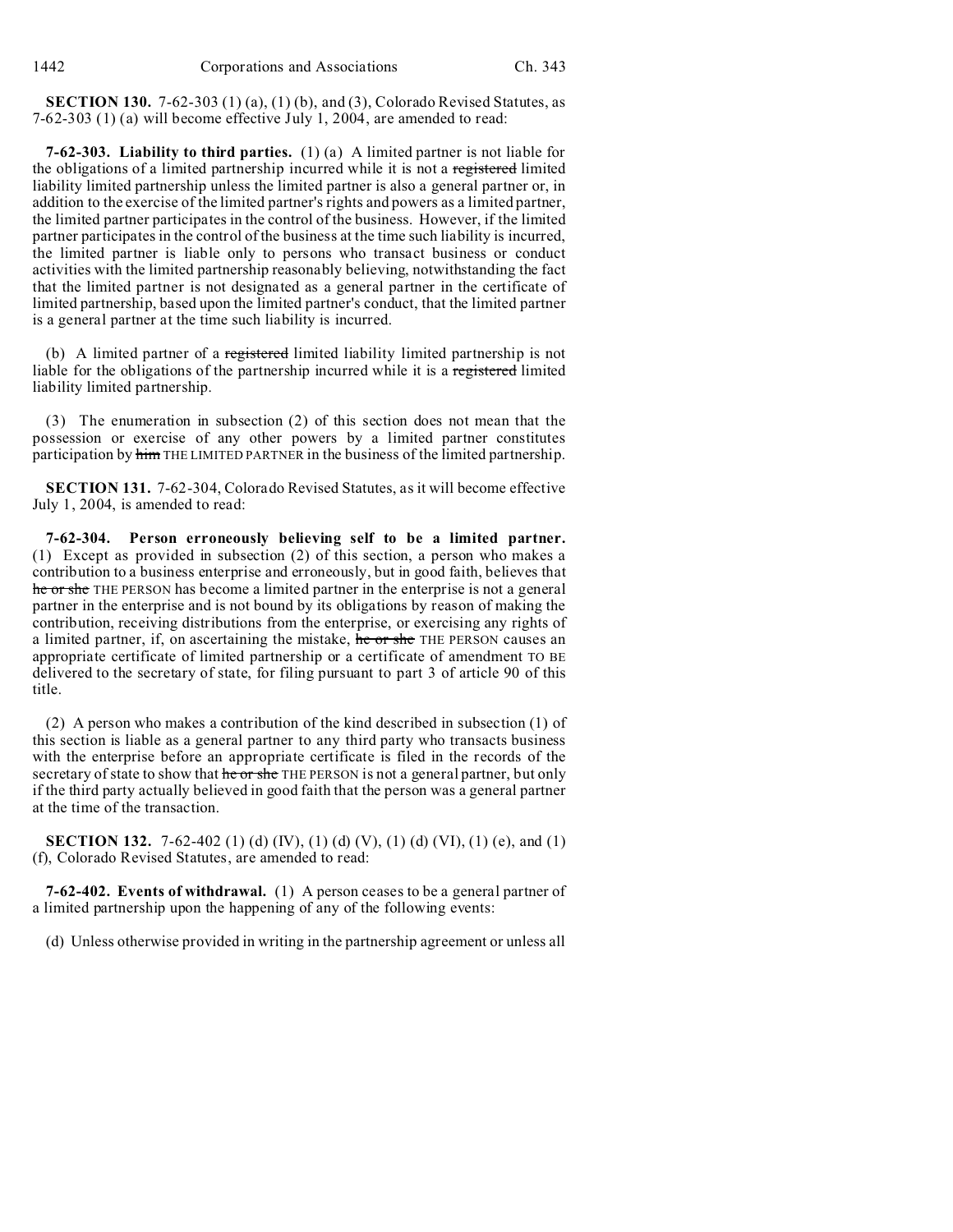partners give their consent in writing at the time, the general partner:

(IV) Files a petition or answer seeking for himself THE GENERAL PARTNER any reorganization, arrangement, composition, readjustment, liquidation, dissolution, or similar relief under any statute, law, or regulation;

(V) Files an answer or other pleading admitting or failing to contest the material allegations of a petition filed against him THE GENERAL PARTNER in any proceeding of this nature; or

(VI) Seeks, consents to, or acquiesces in the appointment of a trustee, receiver, or liquidator of the general partner or of all or any substantial part of his THE GENERAL PARTNER'S properties;

(e) Unless otherwise provided in writing in the partnership agreement or unless all partners give their consent in writing at the time, if, one hundred twenty days after the commencement of any proceeding against the general partner seeking reorganization, arrangement, composition, readjustment, liquidation, dissolution, or similar relief under any statute, law, or regulation, the proceeding has not been dismissed; or if, within ninety days after the appointment without his THE GENERAL PARTNER'S consent or acquiescence of a trustee, receiver, or liquidator of the general partner or of all or any substantial part of his THE GENERAL PARTNER'S properties, the appointment is not vacated or stayed; or if, within ninety days after the expiration of any such stay, the appointment is not vacated;

(f) In the case of a general partner who is  $\alpha$  natural person AN INDIVIDUAL:

(I) His THE GENERAL PARTNER'S death; or

(II) The entry by a court of competent jurisdiction adjudicating him incompetent to manage his person or his estate APPOINTMENT OF A GUARDIAN OR GENERAL CONSERVATOR FOR THE GENERAL PARTNER;

**SECTION 133.** 7-62-403 (2) (a) (II) and (2) (b) (II), Colorado Revised Statutes, are amended to read:

**7-62-403. General powers and liabilities.** (2) (a) Except as provided in this article:

(II) A general partner of a registered limited liability limited partnership has the liabilities of a partner in a registered limited liability partnership to persons other than the partnership and the other partners.

(b) Except as provided in this article or in the partnership agreement:

(II) A general partner of a registered limited liability limited partnership has the liabilities of a partner in a registered limited liability partnership to the partnership and to the other partners.

**SECTION 134.** 7-62-404, Colorado Revised Statutes, is amended to read: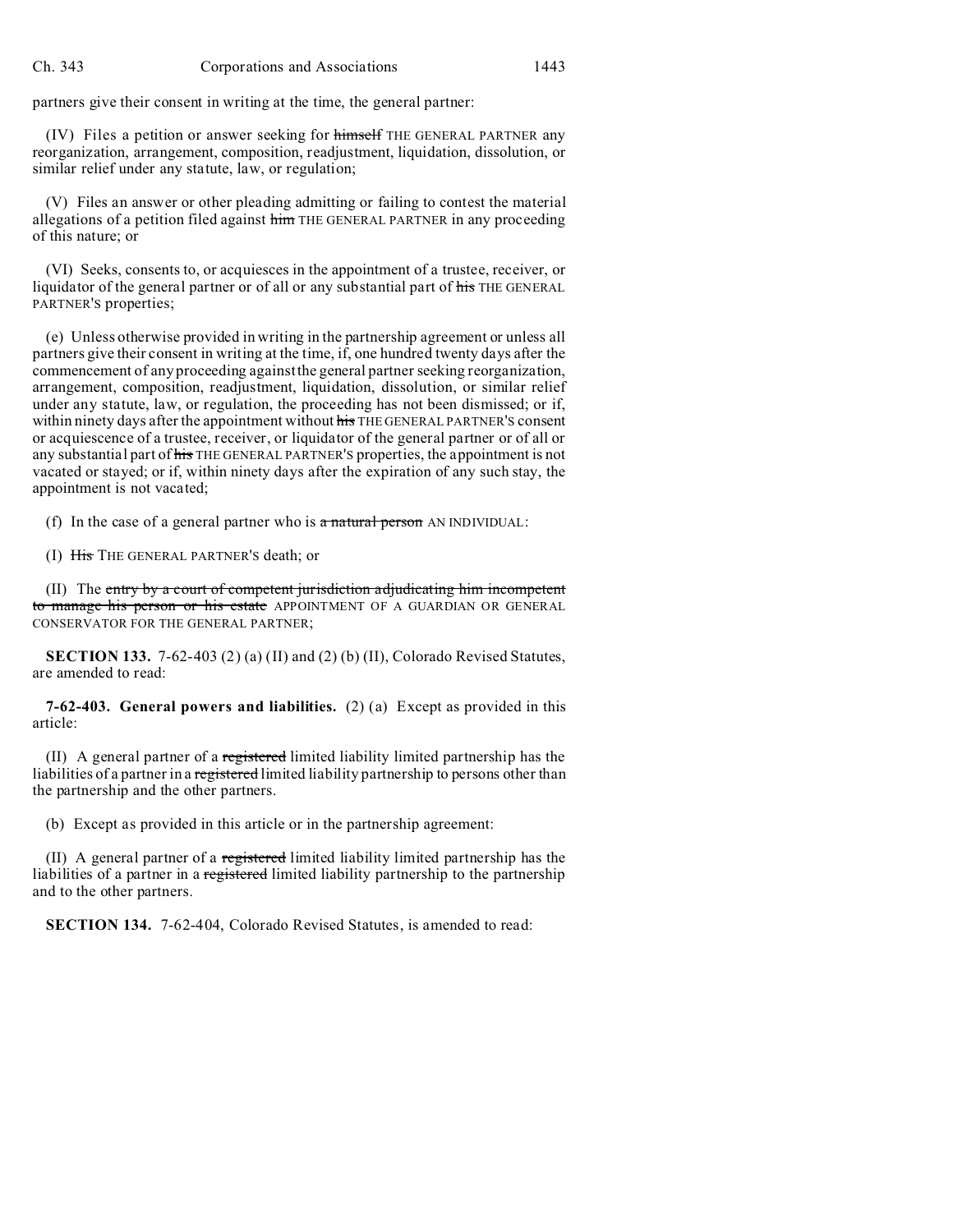**7-62-404. Contributions by a general partner.** A general partner of a limited partnership may make contributions to the partnership and share in the profits and losses of, and in distributions from, the limited partnership as a general partner. A general partner also may make contributions to and share in profits, losses, and distributions as a limited partner. A person who is both a general partner and a limited partner has the rights and powers, and is subject to the restrictions and liabilities, of a general partner and, except as provided in the partnership agreement, also has the powers, and is subject to the restrictions, of a limited partner to the extent of his THE PERSON'S participation in the partnership as a limited partner.

**SECTION 135.** 7-62-502 (1), Colorado Revised Statutes, is amended to read:

**7-62-502. Liability for contributions.** (1) Except as provided in the partnership agreement, a partner is obligated to the limited partnership to perform any enforceable promise to contribute cash or property or to perform services, even if he THE PARTNER is unable to perform because of death, disability, or any other reason. If a partner does not make the required contribution of property or services, he THE PARTNER is obligated at the option of the limited partnership to contribute cash equal to that portion of the value, as stated in the partnership records required to be kept by section 7-62-105, of the stated contribution that has not been made.

**SECTION 136.** 7-62-601, Colorado Revised Statutes, as it will become effective July 1, 2004, is amended to read:

**7-62-601. Interim distributions.** Except as provided in this part 6, a partner is entitled to receive distributions from a limited partnership before his or her THE PARTNER'S withdrawal from the limited partnership and before the dissolution and winding up thereof to the extent and at the times or upon the happening of the events stated in the partnership agreement.

**SECTION 137.** 7-62-604, Colorado Revised Statutes, is amended to read:

**7-62-604. Distribution upon withdrawal.** Except as provided in this part 6, upon withdrawal, any withdrawing partner is entitled to receive any distribution to which he THE WITHDRAWING PARTNER is entitled under the partnership agreement, and, if not otherwise provided in the agreement, he THE WITHDRAWING PARTNER is entitled to receive, within a reasonable time after withdrawal, the fair value of his THE WITHDRAWING PARTNER'S partnership interest in the limited partnership as of the date of withdrawal based upon his THE WITHDRAWING PARTNER'S right to share in distributions from the limited partnership.

**SECTION 138.** 7-62-605, Colorado Revised Statutes, is amended to read:

**7-62-605. Distribution in kind.** Except as provided in writing in the partnership agreement, a partner, regardless of the nature of his THE PARTNER'S contribution, has no right to demand and receive any distribution from a limited partnership in any form other than cash. Except as provided in writing in the partnership agreement, a partner may not be compelled to accept a distribution of any asset in kind from a limited partnership to the extent that the percentage of the asset distributed to him THE PARTNER exceeds a percentage of that asset which THAT is equal to the percentage in which he THE PARTNER shares in distributions from the limited partnership.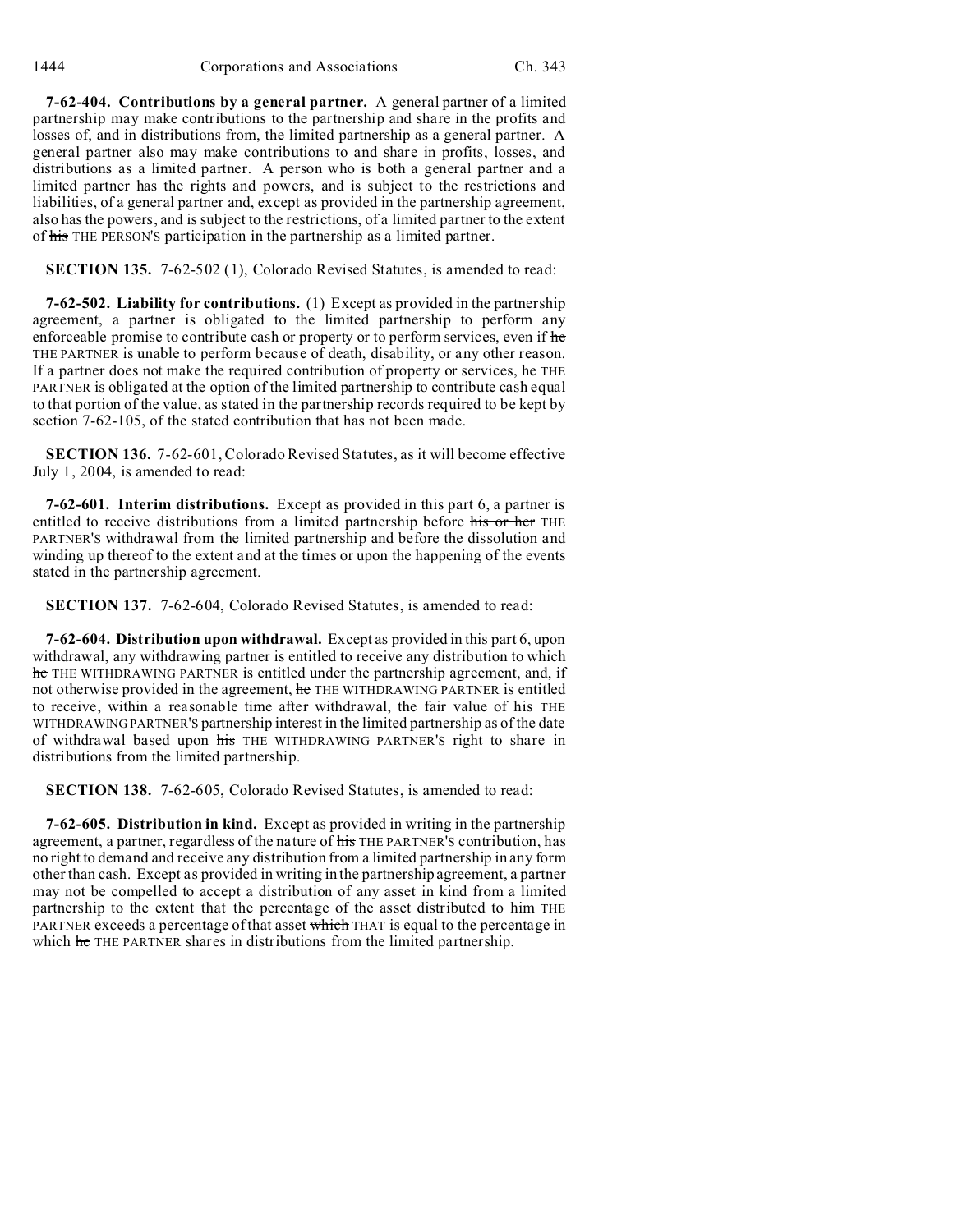**SECTION 139.** 7-62-606, Colorado Revised Statutes, is amended to read:

**7-62-606. Right to distribution.** At the time a partner becomes entitled to receive a distribution, he THE PARTNER has the status of and is entitled to all remedies available to a creditor of the limited partnership with respect to the distribution.

**SECTION 140.** 7-62-608, Colorado Revised Statutes, including 7-62-608 (3) as it will become effective July 1, 2004, is amended to read:

**7-62-608. Liability upon return of contribution.** (1) If a partner has received the return of any part of his THE PARTNER'S contribution without violation of the partnership agreement or this article, he THE PARTNER is liable to the limited partnership for a period of one year thereafter for the amount of the returned contribution, but only to the extent necessary to discharge the limited partnership's liability to creditors who extended credit to the limited partnership during the period the contribution was held by the partnership.

(2) If a partner has received the return of any part of his THE PARTNER'S contribution in violation of the partnership agreement or this article, he THE PARTNER is liable to the limited partnership for a period of six years thereafter for the amount of the contribution wrongfully returned.

(3) A partner receives a return of his or her THE PARTNER'S contribution to the extent that a distribution to the partner reduces his or her THE PARTNER'S share of the fair value of the net assets of the limited partnership below the value, as stated in the partnership records required to be kept pursuant to section 7-62-105, of the partner's contribution that has not been distributed to him or her THE PARTNER.

**SECTION 141.** 7-62-702, Colorado Revised Statutes, is amended to read:

**7-62-702. Assignment of partnership interest.** Except as provided in the partnership agreement, a partnership interest is assignable in whole or in part. An assignment of a partnership interest does not dissolve a limited partnership or entitle the assignee to become or to exercise any rights of a partner. An assignment entitles the assignee to receive, to the extent assigned, only the distribution to which the assignor would be entitled. Except as provided in the partnership agreement, a partner ceases to be a partner upon assignment of all his OF THE PARTNER'S partnership interest.

**SECTION 142.** 7-62-703, Colorado Revised Statutes, is amended to read:

**7-62-703. Rights of creditor.** On application to a court of competent jurisdiction by any judgment creditor of a partner, the court may charge the partnership interest of the partner with payment of the unsatisfied amount of the judgment with interest. To the extent so charged, the judgment creditor has only the rights of an assignee of the partnership interest. This article shall not deprive any partner of the benefit of any exemption laws applicable to his THE PARTNER's partnership interest.

**SECTION 143.** 7-62-704 (2) and (3), Colorado Revised Statutes, are amended to read: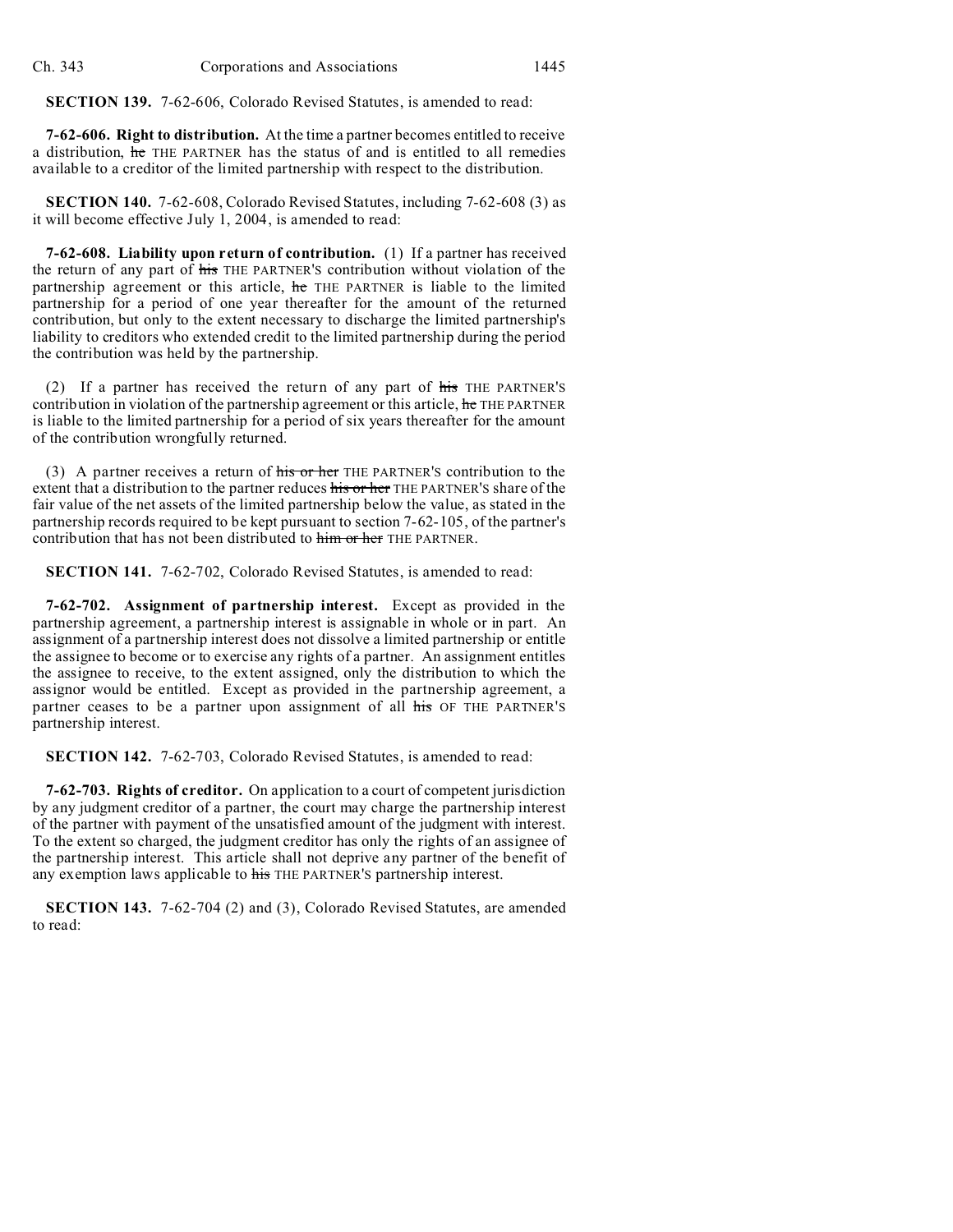**7-62-704. Right of assignee to become limited partner.** (2) An assignee who has become a limited partner has, to the extent assigned, the rights and powers and is subject to the restrictions and liabilities of a limited partner under the partnership agreement and this article. An assignee who becomes a limited partner also is liable for the obligations of his THE ASSIGNEE'S assignor to make and return contributions as provided in parts 5 and 6 of this article. However, the assignee is not obligated for liabilities unknown to the assignee at the time he THE ASSIGNEE became a limited partner.

(3) If an assignee of a partnership interest becomes a limited partner, the assignor is not released from his THE ASSIGNOR'S liability to the limited partnership under sections 7-62-207 and 7-62-502.

**SECTION 144.** 7-62-705 (1), Colorado Revised Statutes, is amended to read:

**7-62-705. Deceased or incompetent individual partners - dissolved or terminated corporate partners.** (1) If a partner who is an individual dies or a court of competent jurisdiction adjudges him to be incompetent to manage his person or his property APPOINTS A GUARDIAN OR GENERAL CONSERVATOR FOR THE PARTNER, the partner's executor, administrator, guardian, conservator, or other legal representative may exercise all of the partner's rights for the purpose of settling his THE PARTNER'S estate or administering his THE PARTNER'S property, including any power the partner had to give an assignee the right to become a limited partner.

**SECTION 145.** 7-62-803, Colorado Revised Statutes, as it will become effective July 1, 2004, is amended to read:

**7-62-803. Winding up.** Except as provided in the partnership agreement, the general partners who have not wrongfully dissolved a limited partnership or, if none, the limited partners may wind up the limited partnership's affairs; but EXCEPT THAT, upon cause shown, the district court for the county in this state in which the street address of the limited partnership's principal office is located, or, if the limited partnership has no principal office in this state, the district court for the county in which the street address of its registered agent is located, or, if the limited partnership has no registered agent, the district court for the city and county of Denver may wind up the limited partnership's affairs upon application of any partner, his or her THE PARTNER'S legal representative, or THE PARTNER'S assignee.

**SECTION 146. Repeal.** 7-62-901, Colorado Revised Statutes, as it will become effective July 1, 2004, is repealed as follows:

**7-62-901. Law governing foreign limited partnership or foreign limited liability limited partnership.** The law of the jurisdiction under which a foreign limited partnership or foreign limited liability limited partnership is formed governs its organization and internal affairs and the liability of its partners, and a foreign limited partnership or foreign limited liability limited partnership shall not be denied registration by reason of any difference between that law and the law of this state.

**SECTION 147.** 7-62-903, Colorado Revised Statutes, as it will become effective July 1, 2004, is amended to read: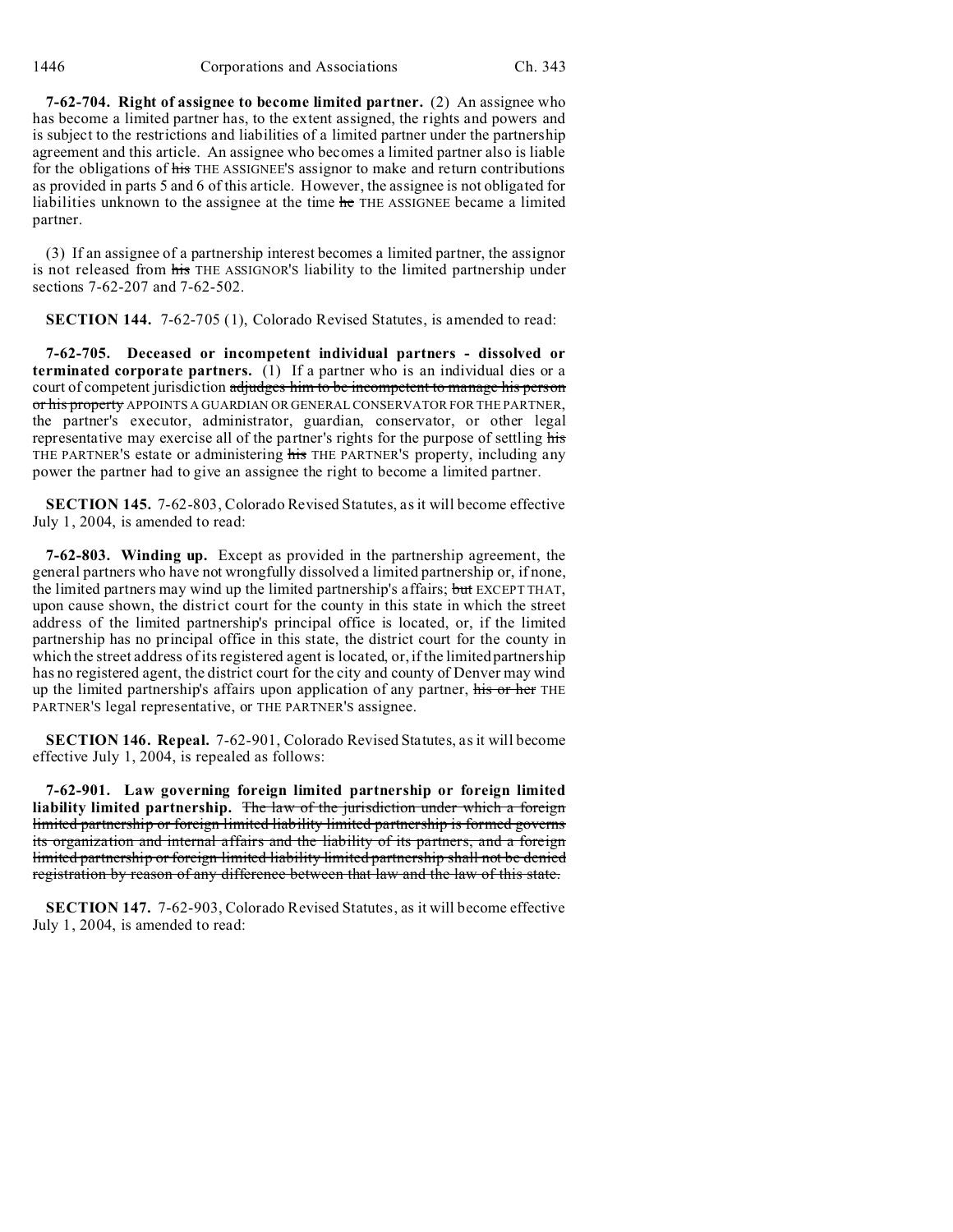**7-62-903. Registered agent - service of process.** Part 7 of article 90 of this title, providing for registered agents and service of process, applies to FOREIGN limited partnerships.

**SECTION 148.** 7-62-1001 (1) (c), Colorado Revised Statutes, is amended to read:

**7-62-1001. Right of action.** (1) A limited partner may bring an action in the right of a limited partnership to recover a judgment in its favor. In order to bring the action, a limited partner must establish the following:

(c) That the plaintiff was a limited partner at the time of the transaction of which he THE PLAINTIFF complains or his THE PLAINTIFF'S status as a limited partner had devolved upon him THE PLAINTIFF by operation of law or pursuant to the terms of the partnership agreement from a person who was a partner at the time of the transaction.

**SECTION 149.** 7-62-1003, Colorado Revised Statutes, is amended to read:

**7-62-1003. Security and costs.** In any action instituted in the right of any domestic or foreign limited partnership, unless the contributions of or allocable to plaintiff to partnership property amount to five percent or more of the contributions of all limited partners, in their status as limited partners, or such contributions of or allocable to the plaintiff have a market value in excess of twenty-five thousand dollars, the limited partnership in whose right such action is brought shall be entitled, at any time before final judgment, to require the plaintiff to give security for the costs and reasonable expenses which THAT may be directly attributable to and incurred by it in the defense of such action or may be incurred by other parties named as defendant for which it may become legally liable, but not including fees of attorneys. Market value shall be determined as of the date that the plaintiff institutes the action or, in the case of an intervenor, as of the date that he THE INTERVENOR becomes a party to the action. The amount of such security may from time to time be increased or decreased, in the discretion of the court, upon showing that the security provided has or may become inadequate or is excessive. The limited partnership shall have recourse to such security in such amount as the court having jurisdiction shall determine upon the termination of such action if the court finds the action was brought without reasonable cause.

**SECTION 150.** 7-63-108 (4) and (5), Colorado Revised Statutes, are amended to read:

**7-63-108. Reference to corporation law.** (4) Service of process may also be made on any manager, the chairman CHAIRPERSON or secretary of the association, or any agent of the association appointed for that purpose.

(5) The prohibition against and the penalties and liabilities imposed upon persons doing business as a corporation without authority under the "Colorado Business Corporation Act", articles 101 to 117 of this title, shall apply to persons doing business in this state as an association without authority under this article or in this state as a limited partnership association, formed under the laws LAW of another jurisdiction, without authority as provided in subsection (6) of this section.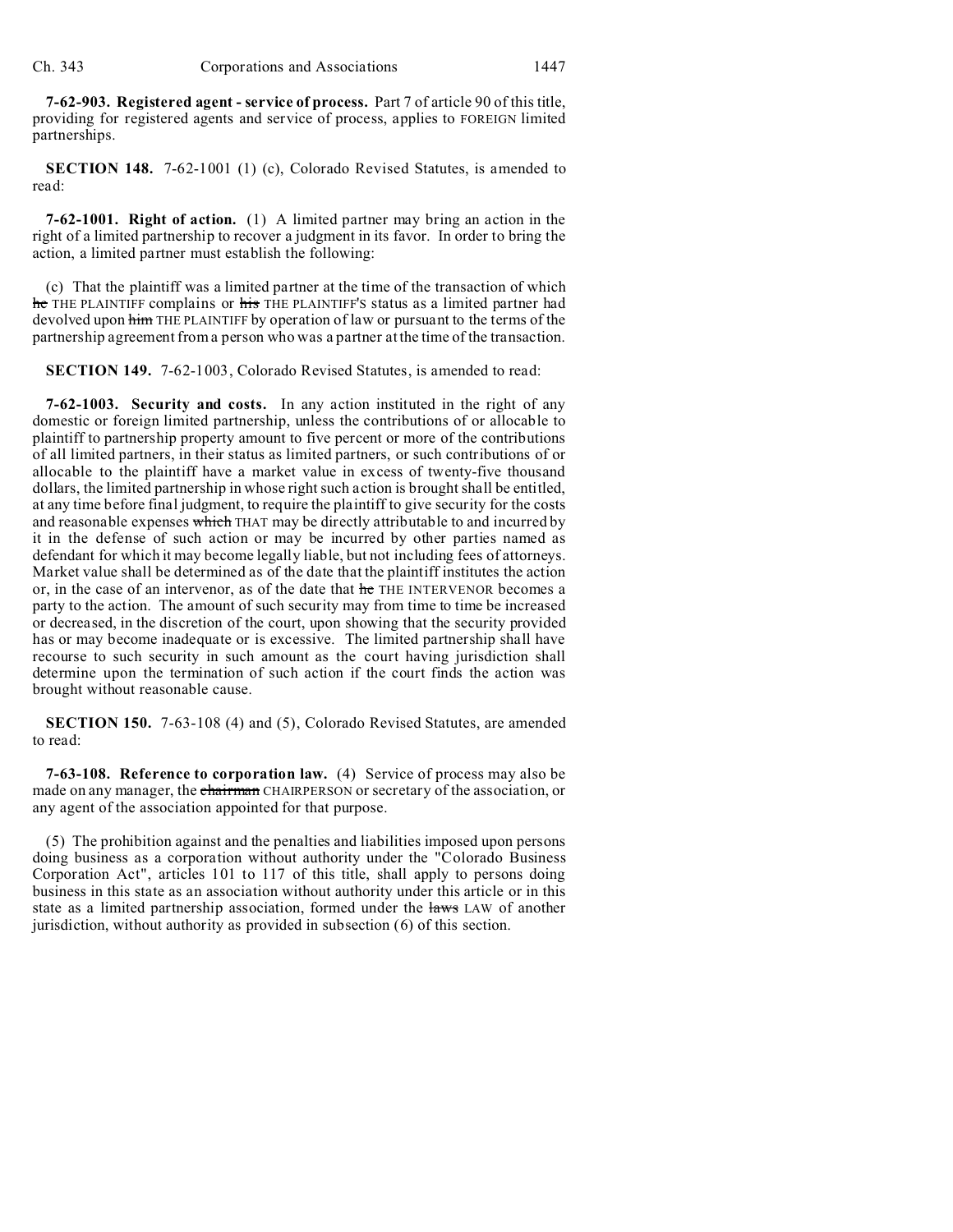**SECTION 151.** 7-63-110 (7), Colorado Revised Statutes, is amended to read:

**7-63-110. Management - officers, managers, and members.** (7) An association shall have officers, including a chairman CHAIRPERSON with responsibility for presiding at meetings of managers and members and a secretary with responsibility for the preparation, maintenance, and authentication of minutes and the other records of the association. The officers shall be chosen from among the managers including the representatives of any manager who is not an individual, and shall hold their respective offices for one year and until their successors have been elected and qualified.

**SECTION 152.** 7-63-111 (4) (b) and the introductory portion to 7-63-111 (4) (d), Colorado Revised Statutes, are amended to read:

**7-63-111. Dealings on behalf of association.** (4) Except as otherwise provided in subsection (3) of this section:

(b) Every manager is an agent of the association for the purpose of its business, and the act of every manager, including the signing in the domestic entity name of any instrument for apparently carrying on in the usual way the business of the association of which he or she THE MANAGER is a manager, binds the association, unless the manager so acting has in fact no authority to act for the association in the particular matter and the person with whom the manager is dealing has knowledge of the fact that the manager has no such authority.

(d) No instrument signed by the chairman CHAIRPERSON, any manager or vice-chairman VICE-CHAIRPERSON, and by the secretary or any assistant secretary nor the delivery of any such instrument shall be invalidated as to the association by any lack of authority of any officer or manager of the association signing or delivering the instrument, if:

**SECTION 153.** 7-63-116 (5) and (7), Colorado Revised Statutes, are amended to read:

**7-63-116. Dissolution and termination.** (5) Upon the apparent completion of the winding up and distribution, the association shall file articles of dissolution with the secretary of state The existence of the association is thereby terminated STATING THE DOMESTIC ENTITY NAME OF THE ASSOCIATION, THE PRINCIPAL OFFICE ADDRESS OF THE ASSOCIATION'S PRINCIPAL OFFICE, AND THAT THE ASSOCIATION IS DISSOLVED. After the existence of an association is terminated, its FILING OF ARTICLES OF DISSOLUTION, THE ASSOCIATION'S managers and agents shall continue to have authority to convey any real or personal property held in the domestic entity name of the association and otherwise act as provided in the bylaws or, subject to the bylaws, as provided in this article to complete the winding up or distribution.

(7) A domestic limited partnership association for which articles of dissolution have been filed ceases to have a domestic entity name upon the filing of the articles of dissolution.

**SECTION 154.** 7-64-101 (11), (14), (15), (18), and (20), Colorado Revised Statutes, as 7-64-101 (15), (18), and (20) will become effective July 1, 2004, are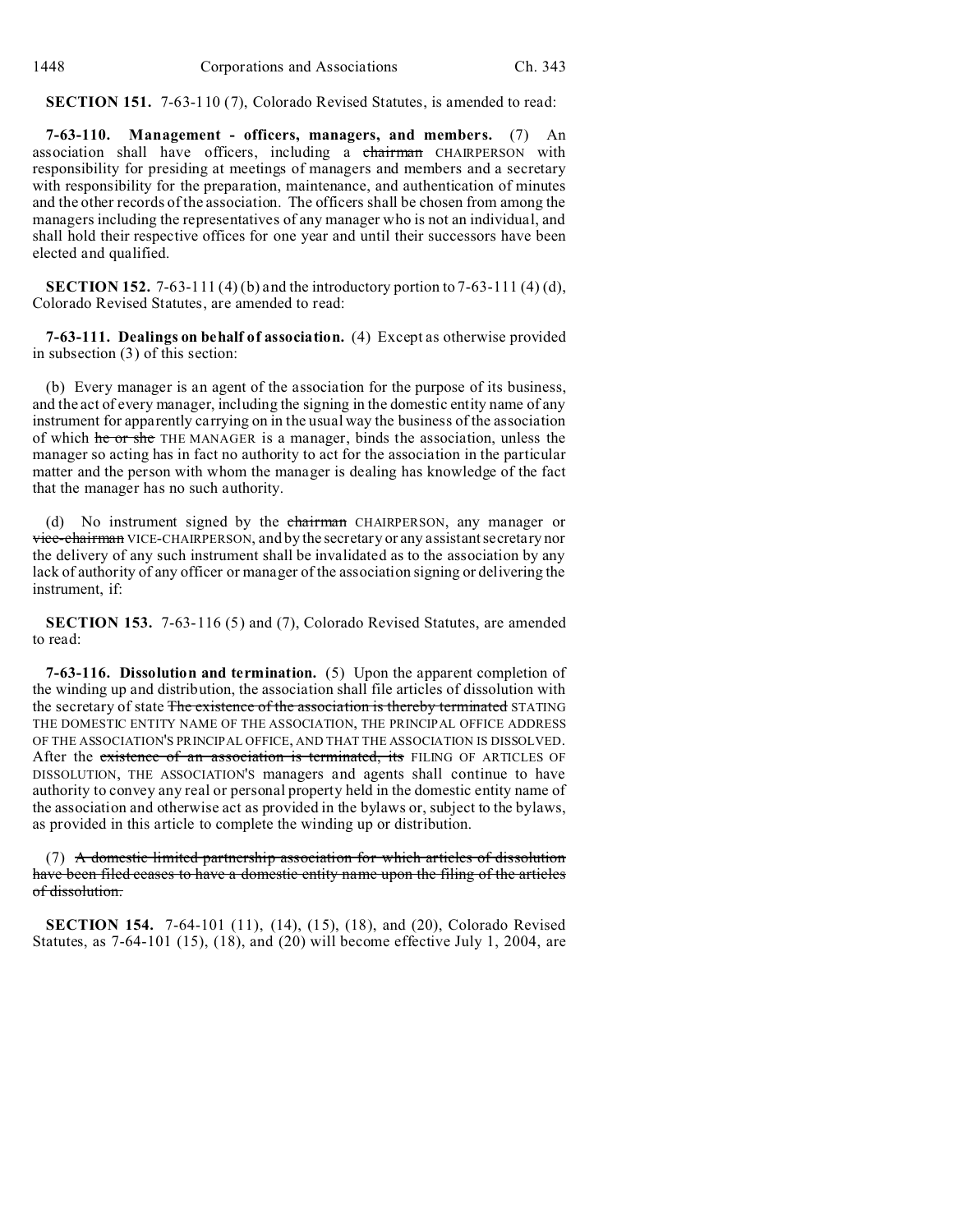amended to read:

**7-64-101. Definitions.** As used in this article, unless the context otherwise requires:

(11) "Includes", when used in reference to any definition or list, indicates that the definition or list is partial and not exclusive.

(14) "Limited partner" means a limited partner in a limited partnership.

(15) "Limited partnership" means a limited partnership formed under article 61 or 62 of this title or a functionally equivalent entity formed under the law of another jurisdiction.

(18) "Partner" means a person who has associated with another person to carry on as co-owners a business for profit as a partnership. For purposes of part 10 and part 11 of this article, the term "partner" shall have the meaning set forth in section 7-64-1001 (1).

(20) "Partnership agreement" means the agreement, whether written, oral, or implied, among the partners that governs relations among the partners and between the partners and the partnership. For purposes of part  $10$  and part  $11$  of this article, the term "partnership agreement" shall have the meanings MEANING set forth in sections  $7-64-901$  (6) and SECTION 7-64-1001 (2). respectively.

**SECTION 155.** The introductory portion to 7-64-103 (2) (c) and 7-64-103 (2) (c) (II), Colorado Revised Statutes, as 7-64-103 (2) (c) (II) will become effective July 1, 2004, are amended to read:

**7-64-103. Effect of partnership agreement - nonwaivable provisions.** (2) The partnership agreement may not:

(c) Eliminate any of the duties specified in section  $7-64-404$  (1) (a), (1) (b), or (1) (c) or in section 7-64-603 (2) (c); but EXCEPT THAT:

(II) All of the partners or a number or percentage specified STATED in the partnership agreement may authorize or ratify, after full disclosure of all material facts, an act or transaction that otherwise would violate any of the duties stated in section 7-64-404 (1) (a), (1) (b), or (1) (c);

**SECTION 156.** 7-64-303, Colorado Revised Statutes, including 7-64-303 (1) (a)  $(1)$ ,  $(1)$   $(a)$   $(II)$ ,  $(3)$ ,  $(4)$   $(b)$ , and  $(5)$  as they will become effective July 1, 2004, is amended to read:

**7-64-303. Statement of partnership authority.** (1) A partnership may deliver to the secretary of state, for filing pursuant to part 3 of article 90 of this title, a statement of partnership authority, which statement SHALL INCLUDE:

## (a) Shall include:

 $(H)$  (a) The domestic entity TRUE name of the partnership; or, if the partnership does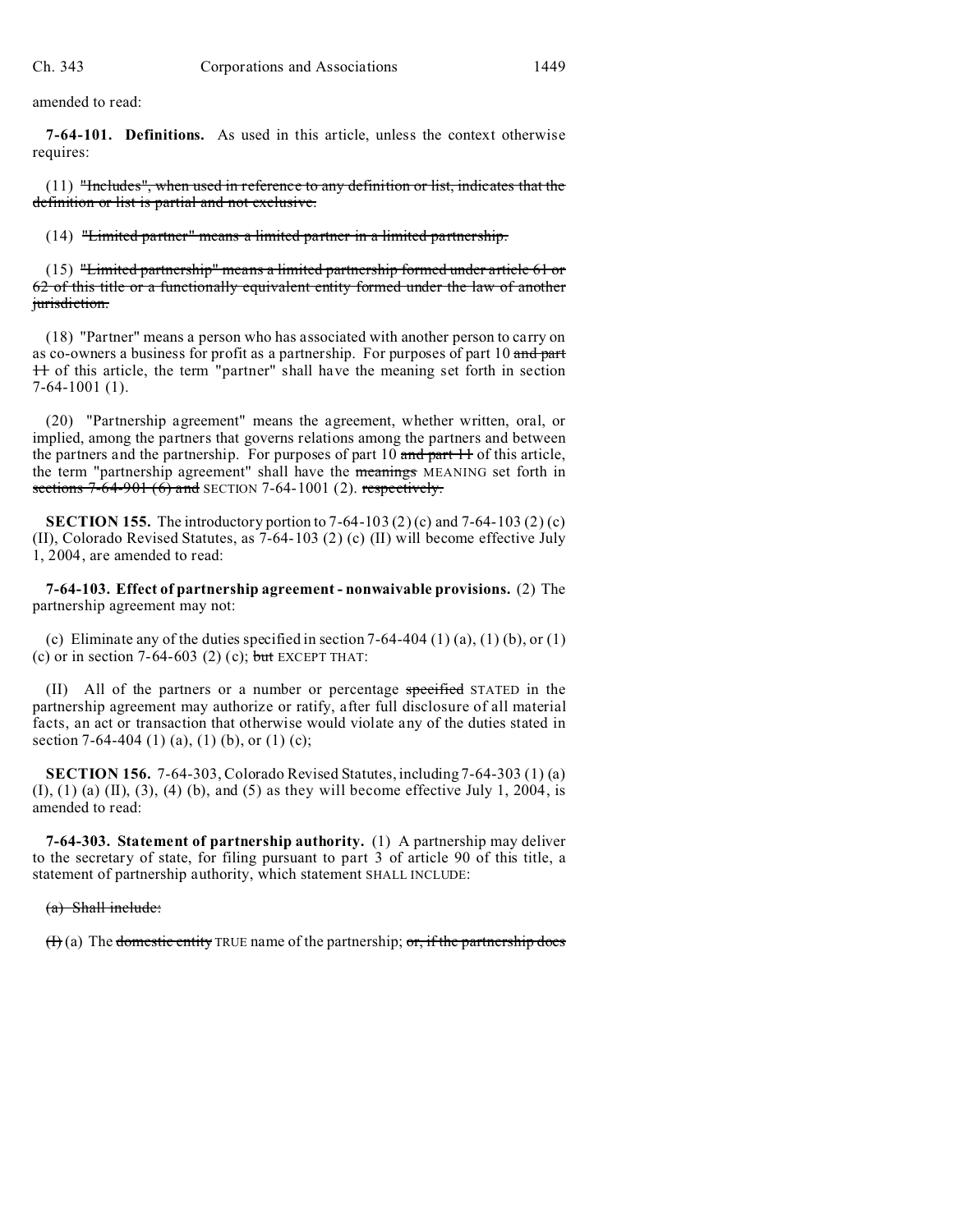not have a domestic entity name, its true name;

 $(H)$  (b) The principal office address of its principal office, if any, or, if it has no principal office, the street address, and, if different, the mailing address, of its chief executive office, and, in either case, the street address, and, if different, the mailing address, of one office in this state, if there is one; AND

(III) The names and addresses of all of the partners or of an agent appointed and maintained by the partnership for purposes of subsection  $(2)$  of this section; and

 $(HV)$  (c) The TRUE names OR A DESCRIPTION of the partners authorized AS TO WHICH THE PARTNERSHIP MAKES A STATEMENT OF PARTNERSHIP AUTHORITY to execute an instrument transferring real property held in the name of the partnership and OR TO ENTER INTO OTHER TRANSACTIONS ON BEHALF OF THE PARTNERSHIP AND

(b) May state the authority, or limitations on AUTHORITY, OF SUCH PARTNERS, WHICH AUTHORITY AND LIMITATIONS MAY VARY AMONG SUCH PARTNERS AS SUCH VARIATIONS ARE STATED IN the authority, of some or all of the partners to enter into other transactions on behalf of the partnership and any other matter.

 $(2)$  If a statement of partnership authority. names an agent, the agent shall maintain a list of the names and addresses of all of the partners and make it available to any person on request for good cause shown.

 $(3)$  (2) If a filed statement of partnership authority states the domestic entity TRUE name of the partnership (or, if the partnership does not have a domestic entity name, its true name) but does not contain all of the other information required by subsection (1) of this section, the statement nevertheless operates with respect to a person not a partner as provided in subsections  $(4)$  and  $(5)$  (3) AND (4) of this section.

 $(4)$  (3) A filed statement of partnership authority is prima facie evidence of the existence of the partnership and of the facts recited STATED therein and supplements the authority of a partner to enter into transactions on behalf of the partnership as follows:

(a) Except for transfers of real property, a grant of authority contained in a filed statement of partnership authority is conclusive in favor of a person who gives value without notice to the contrary, so long as and to the extent that a limitation on that authority is not then contained in THAT OR another filed statement. A filed cancellation of a limitation on authority revives the previous grant of authority.

(b) A grant of authority to transfer real property held in the true name or domestic entity name of the partnership, contained in a copy of a filed statement of partnership authority recorded in the office for recording transfers of that real property, is conclusive in favor of a person who gives value without having notice to the contrary, so long as and to the extent that a copy of a filed statement containing a limitation on that authority is not then of record in the office for recording transfers of that real property. The recording in the office for recording transfers of that real property of a copy of a filed statement canceling a limitation on authority revives the previous grant of authority.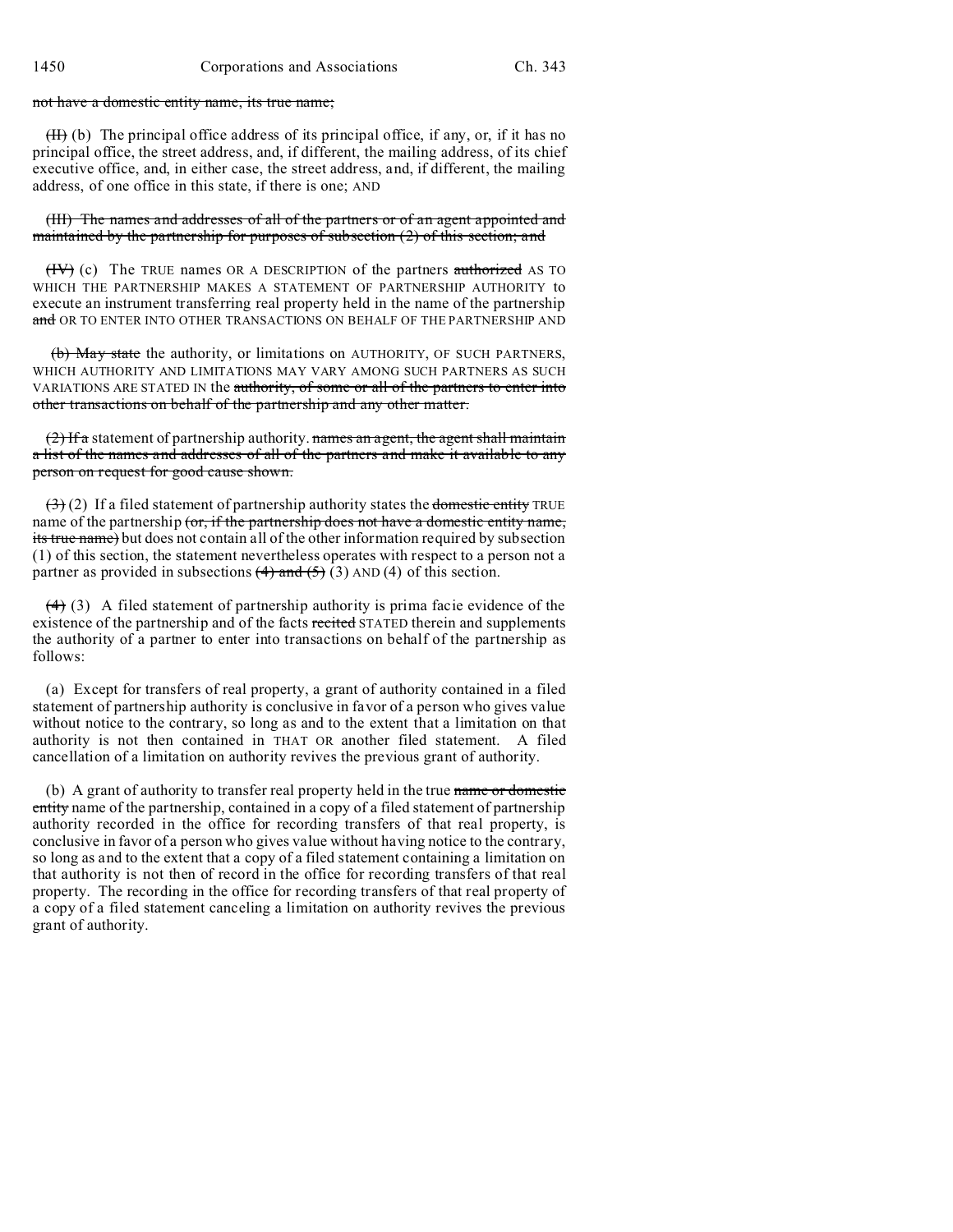$(5)$  (4) A person not a partner has notice of a limitation on the authority of a partner to transfer real property held in the true name or domestic entity name of the partnership if a copy of a filed statement containing the limitation on authority is of record in the office for recording transfers of that real property.

 $(6)$  (5) Except as otherwise provided in subsections  $(4)$  and  $(5)$  (3) AND (4) of this section and in sections 7-64-704 (3) and 7-64-805 (3), a person not a partner does not have notice of a limitation on the authority of a partner merely because the limitation is contained in a filed statement.

**SECTION 157.** 7-64-304, Colorado Revised Statutes, as it will become effective July 1, 2004, is amended to read:

**7-64-304. Statement of denial.** A partner or other person named as a partner in a filed statement of partnership authority or in a list maintained by an agent pursuant to section 7-64-303 (2) may deliver to the secretary of state, for filing pursuant to part 3 of article 90 of this title, a statement of denial stating the domestic entity name of the partnership (or, if the partnership does not have a domestic entity name, its true name) TRUE NAME OF THE PARTNERSHIP and the fact that is being denied, which may include denial of a person's authority or status as a partner. A statement of denial is a limitation on authority as provided in section 7-64-303  $(4)$  and  $(5)$  (3) AND (4).

**SECTION 158.** 7-64-307 (1), Colorado Revised Statutes, as it will become effective July 1, 2004, is amended to read:

**7-64-307. Actions by and against partnership and partners.** (1) A partnership may sue and be sued in the true name or the domestic entity name of the partnership.

**SECTION 159.** 7-64-308 (1), Colorado Revised Statutes, is amended to read:

**7-64-308. Liability of purported partner.** (1) If a person, by words or conduct, purports to be a partner, or consents to being represented by another as a partner, in a partnership or with one or more persons not partners, the purported partner is liable to a person to whom the representation is made, if that person, relying on the representation, enters into a transaction with the actual or purported partnership. except that, in the case of a limited liability partnership, the person's liability is subject to section 7-64-306 as if the person were a partner. If the representation, either by the purported partner or by a person with the purported partner's consent, is made in a public manner, the purported partner is liable to a person who relies upon the purported partnership even if the purported partner is not aware of being held out as a partner to the claimant. If a partnership obligation results, the purported partner is liable with respect to that obligation as if the purported partner were a partner IN THE PARTNERSHIP, AND, IF THE PARTNERSHIP IS A LIMITED LIABILITY PARTNERSHIP, THE PURPORTED PARTNER'S LIABILITY IS SUBJECT TO SECTION 7-64-306 AS IF THE PURPORTED PARTNER WERE A PARTNER IN THE LIMITED LIABILITY PARTNERSHIP. If no partnership obligation results, the purported partner is liable with respect to that liability jointly and severally with any other person consenting to the representation.

**SECTION 160.** 7-64-704 (1) and (2), Colorado Revised Statutes, as 7-64-704 (1) will become effective July 1, 2004, are amended to read: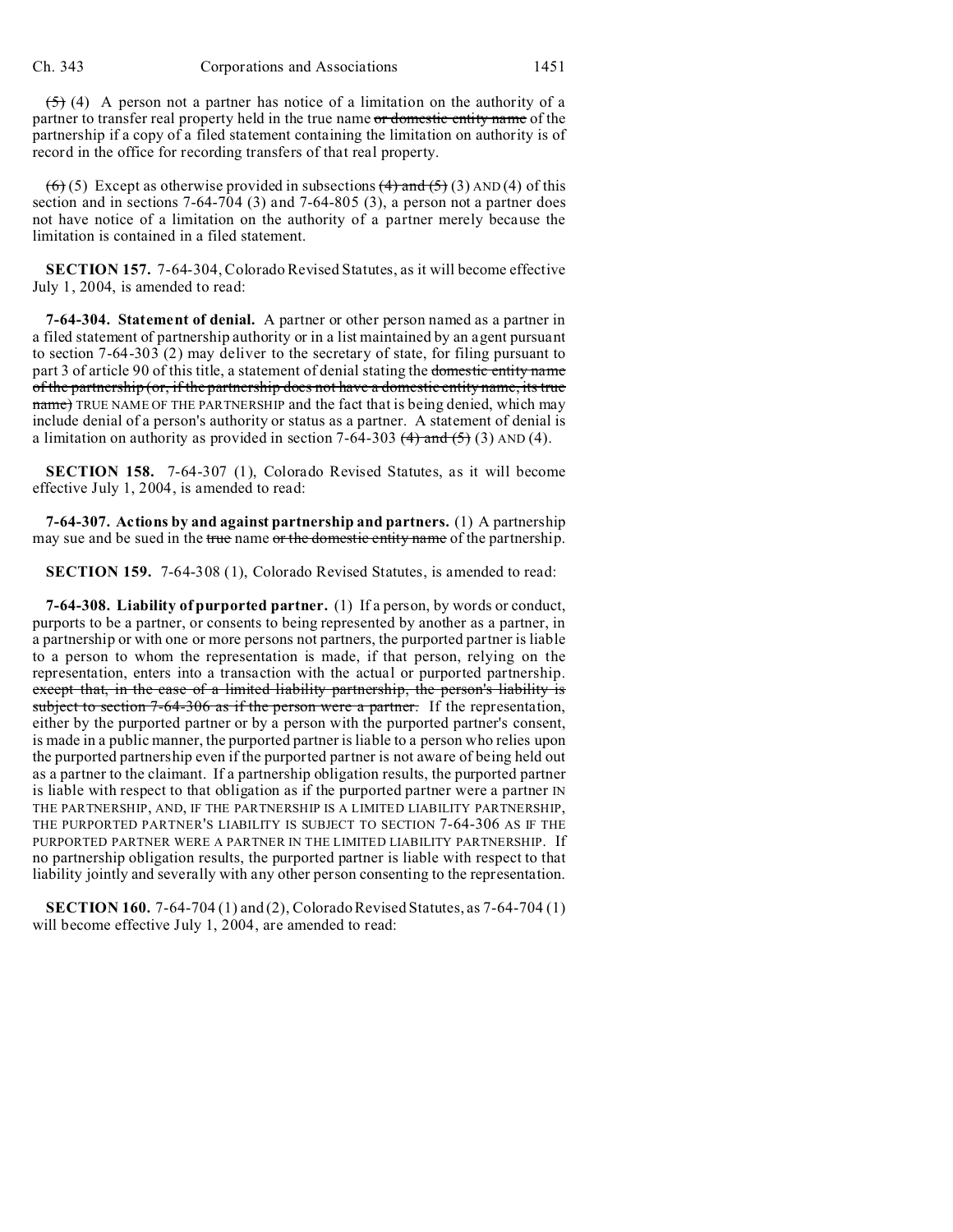**7-64-704. Statement of dissociation.** (1) A dissociated partner or the partnership may deliver to the secretary of state, for filing pursuant to part 3 of article 90 of this title, a statement of dissociation stating the domestic entity name of the partnership (or, if the partnership does not have a domestic entity name, its true name) TRUE NAME OF THE PARTNERSHIP and that the partner is dissociated from the partnership.

(2) A statement of dissociation is a limitation on the authority of a dissociated partner for purposes of section 7-64-303  $(4)$  and  $(5)$  (3) AND (4).

**SECTION 161.** 7-64-805 (1), (2), and (4), Colorado Revised Statutes, as 7-64-805 (1) and (4) will become effective July 1, 2004, are amended to read:

**7-64-805. Statement of dissolution.** (1) After dissolution, a partner who has not wrongfully dissociated may deliver to the secretary of state, for filing pursuant to part 3 of article 90 of this title, a statement of dissolution stating the domestic entity name of the partnership; (or, if the partnership does not have a domestic entity name, its true name) TRUE NAME OF THE PARTNERSHIP, THE PRINCIPAL OFFICE ADDRESS OF THE PRINCIPAL OFFICE OF THE PARTNERSHIP, and that the partnership has dissolved and is winding up its business.

(2) A statement of dissociation cancels a filed statement of partnership authority for purposes of section 7-64-303  $(4)$  (3) and is a limitation on authority for purposes of section 7-64-303  $(5)$  (4).

(4) Notwithstanding dissolution or the filing or recording of a statement of dissolution, a partnership may deliver to the secretary of state, for filing pursuant to part 3 of article 90 of this title, and, if appropriate, record a statement of partnership authority which THAT will operate with respect to a person not a partner as provided in section 7-64-303  $(4)$  and  $(5)$  (3) AND (4) in any transaction, whether or not the transaction is appropriate for winding up the partnership business.

**SECTION 162.** 7-64-1002 (1) and (3), Colorado Revised Statutes, as they will become effective July 1, 2004, are amended to read:

**7-64-1002. Registration.** (1) A domestic partnership governed by this article may register as a limited liability partnership, and a domestic limited partnership that has made the election provided for in section 7-61-129 or section 7-62-1104 may register as a limited liability limited partnership, by delivering to the secretary of state, for filing pursuant to part 3 of article 90 of this title, a statement of registration. If a certificate of limited partnership is being filed, the statement of registration may be combined with the certificate of limited partnership pursuant to section 7-90-301(11) or may be stated INCLUDED in the certificate of limited partnership.

(3) The statement of registration shall state:

(a) The domestic entity NAME THAT HAS BEEN THE TRUE name of the domestic limited liability partnership or the domestic entity name of the domestic limited liability limited partnership AND THE NAME THAT WILL BE THE DOMESTIC ENTITY NAME OF THE DOMESTIC LIMITED LIABILITY PARTNERSHIP OR DOMESTIC LIMITED LIABILITY LIMITED PARTNERSHIP, which domestic entity name shall comply with part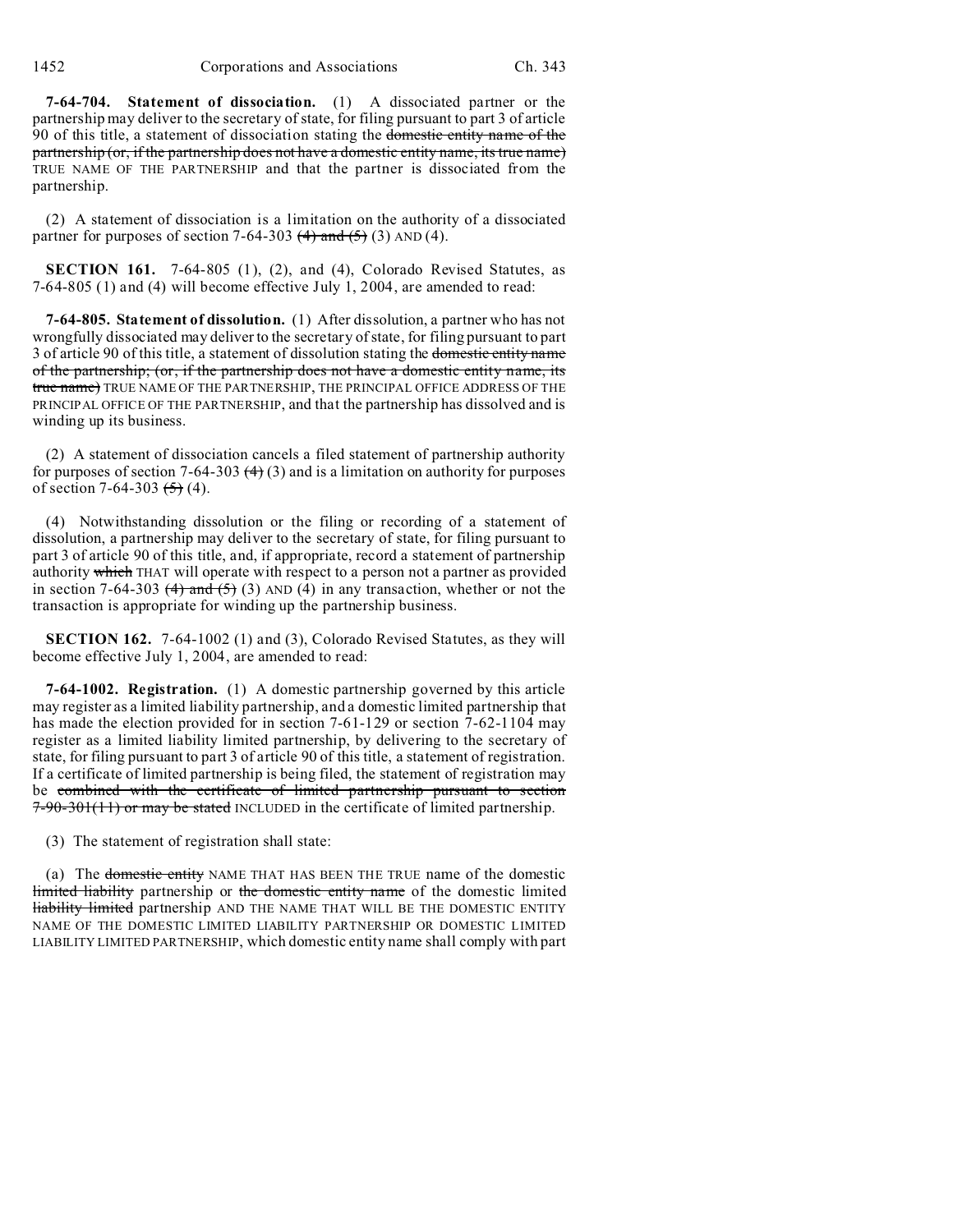6 of article 90 of this title;

(b) The principal office address of its principal office; AND

(c) The registered agent name and registered agent address of its registered agent. and

(d) Any other matter relating to the partnership or limited partnership or to the statement of registration that the partnership or limited partnership determines to include.

**SECTION 163.** 7-64-1007, Colorado Revised Statutes, as it will become effective July 1, 2004, is amended to read:

**7-64-1007. Annual reports.** Part 5 of article 90 of this title, providing for reports from reporting entities, applies to domestic limited liability companies PARTNERSHIPS and domestic limited liability limited partnerships and applies to foreign limited liability companies PARTNERSHIPS and foreign limited liability limited partnerships that are authorized to transact business or conduct activities in this state pursuant to part 8 of article 90 of this title.

**SECTION 164.** 7-64-1008, Colorado Revised Statutes, as it will become effective July 1, 2004, is amended to read:

**7-64-1008. Failure to comply with part 5 of article 90 of title.** (1) If any registrant has failed to comply with part 5 of article 90 of this title, the secretary of state shall deliver notice by first-class mail to the registrant of such failure. Any such registrant that has not complied with part 5 of article 90 of this title within sixty days after the delivery of such notice by the secretary of state shall continue to be a limited liability partnership or a limited liability limited partnership but shall not be permitted to maintain a proceeding in any court in this state FOR THE COLLECTION OF ITS DEBTS until it has:

(a) Delivered a current ANNUAL report pursuant to part 5 of article 90 of this title and paid the fee due upon filing such report for the current year; and

(b) Paid a late filing fee as determined by the secretary of state.

(2) For each registrant the statement of registration of which was deemed, under the law in effect prior to July 1, 2004, to have been revoked, the registration statement shall, from July 1, 2004, be deemed not to have been revoked. Such registered limited liability partnership or registered limited liability limited partnership shall be a registered limited liability partnership or a registered limited liability limited partnership from July 1, 2004, but shall not be permitted to maintain a proceeding in any court in this state FOR THE COLLECTION OF ITS DEBTS until it has:

(a) Delivered a current annual report pursuant to part 5 of article 90 of this title and paid the fee due upon filing such report for the current reporting period; and

(b) Paid a late filing fee as determined by the secretary of state.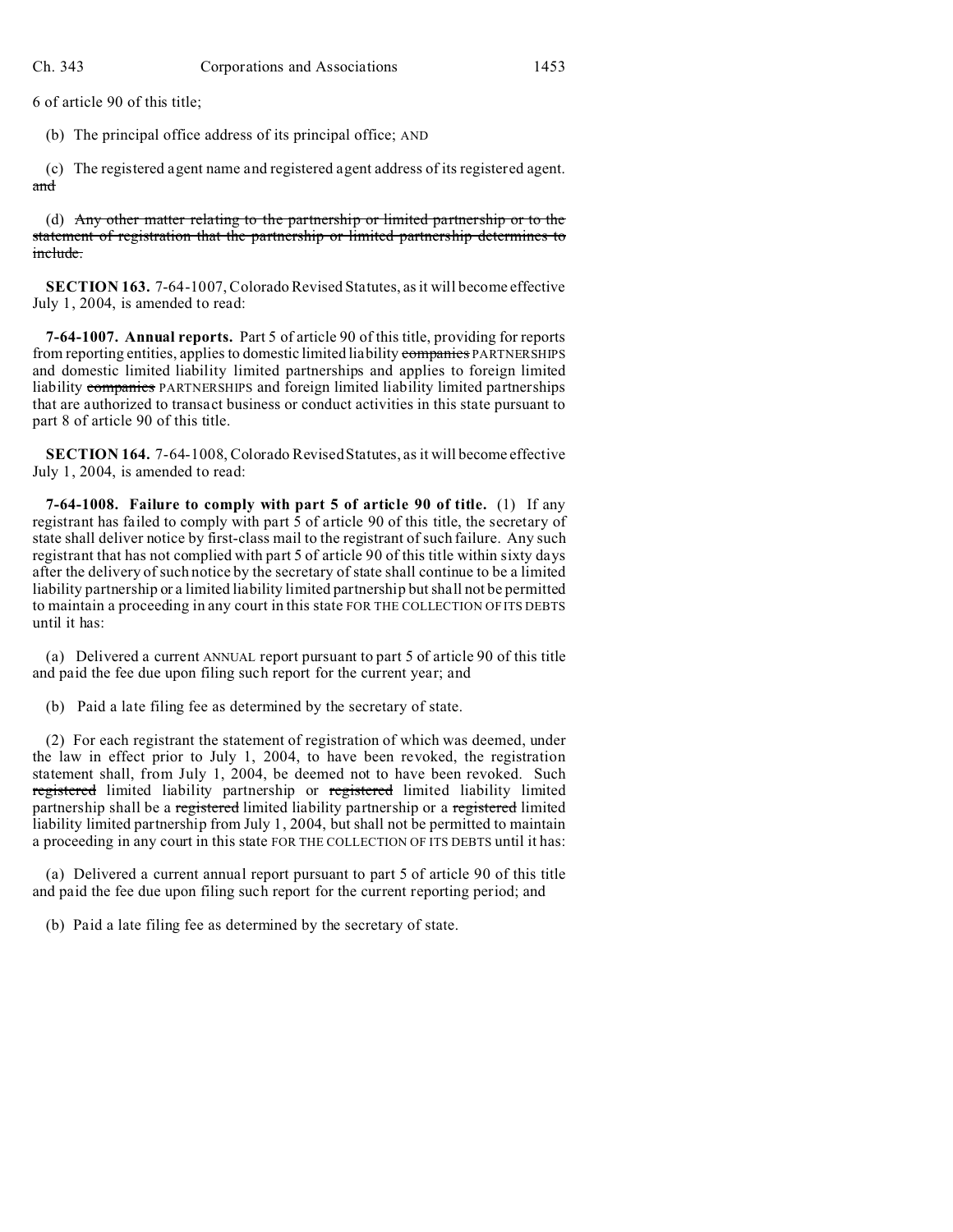**SECTION 165.** Part 10 of article 64 of title 7, Colorado Revised Statutes, is amended BY THE ADDITION OF A NEW SECTION to read:

**7-64-1008.5. Registered agent - service of process.** PART 7 OF ARTICLE 90 OF THIS TITLE, PROVIDING FOR REGISTERED AGENTS AND SERVICE OF PROCESS, SHALL APPLY TO DOMESTIC LIMITED LIABILITY PARTNERSHIPS AND DOMESTIC LIMITED LIABILITY LIMITED PARTNERSHIPS AND TO FOREIGN LIMITED LIABILITY PARTNERSHIPS AND FOREIGN LIMITED LIABILITY LIMITED PARTNERSHIPS THAT ARE AUTHORIZED TO TRANSACT BUSINESS OR CONDUCT ACTIVITIES IN THIS STATE PURSUANT TO PART 8 OF ARTICLE 90 OF THIS TITLE.

**SECTION 166. Repeal.** 7-64-1102, Colorado Revised Statutes, as it will become effective July 1, 2004, is repealed as follows:

**7-64-1102. Registered agent - service of process.** Part 7 of article 90 of this title, providing for registered agents and service of process, shall apply to domestic limited liability partnerships and domestic limited liability limited partnerships.

**SECTION 167.** 7-70-101 (1) and (4), Colorado Revised Statutes, are amended to read:

**7-70-101. Definitions - repeal.** As used in this article, unless the context otherwise requires:

(1) "Applicant" means a person who files  $an$  application for A STATEMENT OF registration of  $\alpha$  trademark under this article and the legal representatives, successors, or assigns of the person. who files an application for registration of a trademark under this article.

(4) "Trademark" means any word, name, symbol, or device or any combination thereof adopted and used by a person to identify goods made or sold or services rendered by him THAT PERSON and to distinguish them from goods made or sold or services rendered by others. For the purposes of this article, a trademark shall be deemed to be "used" in this state when it is placed in any manner on the goods or their containers or on the tags or labels affixed thereto or used in association with the goods in the sale thereof and which goods are sold or otherwise distributed in this state or used in connection with the services rendered in this state.

**SECTION 168.** 7-70-102 (1), the introductory portion to 7-70-102 (4) (a), and 7-70-102 (4) (a) (VIII), (4) (b), (4) (c), and (5), Colorado Revised Statutes, as the introductory portion to 7-70-102 (1) and 7-70-102 (1) (a), (1) (b), (1) (e), (4) (a) (VIII), (4) (b), and (4) (c) will become effective July 1, 2004, are amended, and the said 7-70-102 is further amended BY THE ADDITION OF A NEW SUBSECTION, to read:

**7-70-102. Statement of registration.** (1) Any person who adopts and uses a trademark in this state may deliver to the secretary of state, for filing pursuant to part 3 of article 90 of this title, an application for A STATEMENT OF registration of that trademark that includes a specimen or facsimile of the trademark and states the following: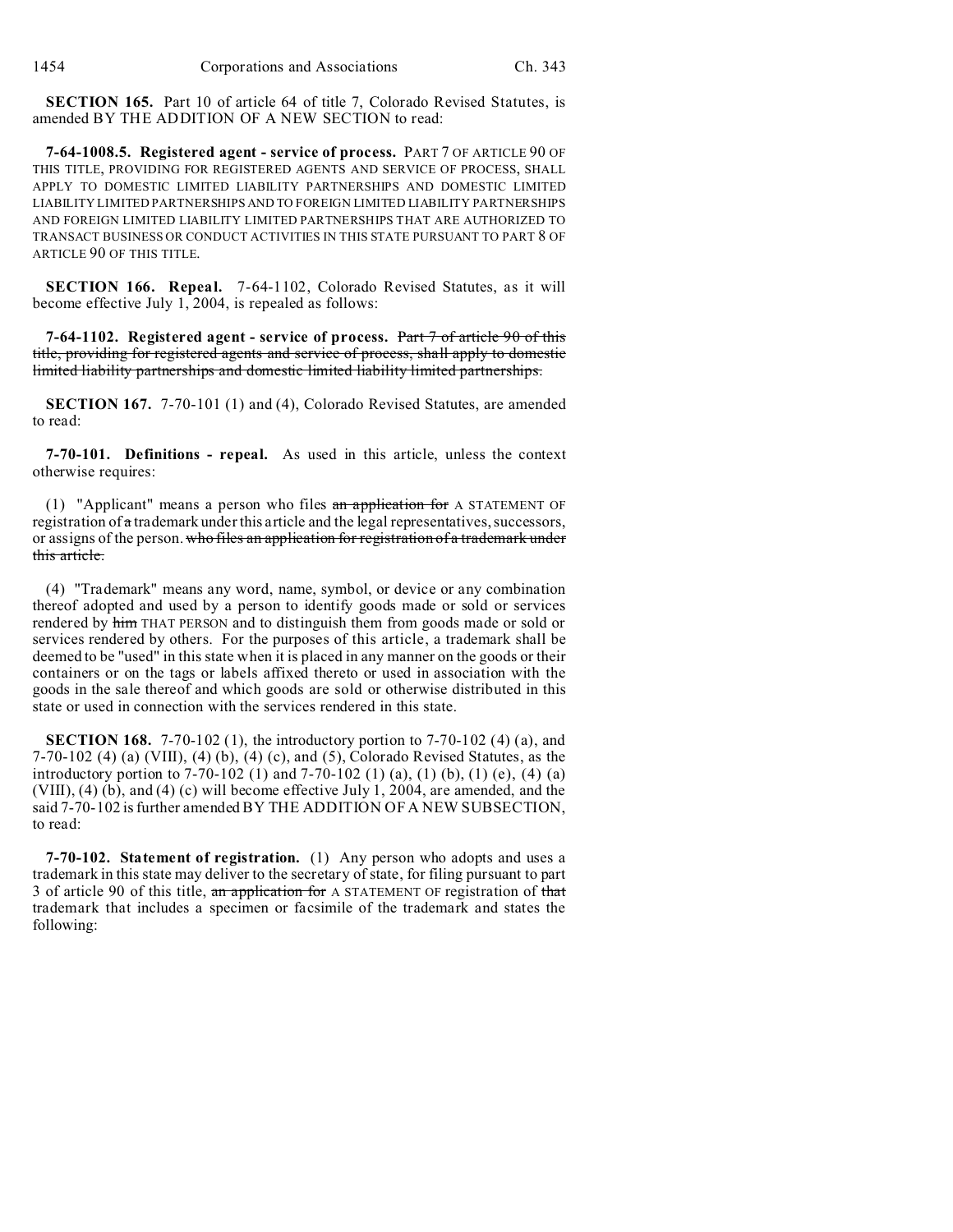(a) The TRUE name and mailing address of the person applying for the registration and, if the person is an entity, the form of the entity, the jurisdiction under the law of which the entity is formed, and the entity name of the entity or, if the entity does not have an entity name, the true name of the entity APPLICANT;

(a.5) IF THE APPLICANT IS AN ENTITY, THE FORM OF THE ENTITY AND THE JURISDICTION UNDER THE LAW OF WHICH THE ENTITY IS FORMED;

(b) If the person APPLICANT is not an individual who is a resident of Colorado and is a person for whom no agent is maintained in this state for service of process THAT DOES NOT MAINTAIN A REGISTERED AGENT PURSUANT TO PART 7 OF ARTICLE 90 OF THIS TITLE, a statement stating that fact and stating the mailing address to which service of process in any action relating to the registration may be mailed;

(c) The goods or services in connection with which the mark is used, the mode or manner in which the mark is used in connection with those goods or services, and the class in which those goods or services fall;

(d) The date when the trademark was first used anywhere and the date when it was first used in this state by the applicant or his THE APPLICANT'S predecessor; and

(e) A statement that the applicant believes that he or she THE APPLICANT is the owner of the trademark and that no other person has the right to use such trademark in this state either in the identical form thereof or in any near resemblance thereto which THAT might be calculated to deceive or to be mistaken therefor.

(1.5) SERVICE OF PROCESS IN ANY ACTION RELATING TO THE REGISTRATION BY MAILING TO AN ADDRESS AS CONTEMPLATED IN PARAGRAPH (b) OF SUBSECTION (1) OF THIS SECTION SHALL BE EFFECTED AND PERFECTED IN ACCORDANCE WITH SECTION 7-90-704 (2) AS IF THE PERSON SERVED HAD FAILED TO MAINTAIN A REGISTERED AGENT AND AS IF THE MAILING ADDRESS PROVIDED PURSUANT TO PARAGRAPH (b) OF SUBSECTION(1) OF THIS SECTION WERE THE PRINCIPAL OFFICE ADDRESS REFERRED TO IN SECTION 7-90-704 (2).

 $(4)$  (a) The secretary of state shall register a trademark application in accordance with paragraph (b) of this subsection (4) FILE A STATEMENT OF REGISTRATION upon a finding DETERMINATION by the secretary of state that the trademark set forth in the application does not STATEMENT does not:

(VIII) So resemble the entity name or trade name of a dissolved corporation during the one-hundred-twenty-day period following the effective date of such corporation's dissolution, which has been previously used by such corporation in this state and which use has not been abandoned, that it is likely to cause confusion or mistake or to deceive when used in connection with the goods or services of such person.

(b) The manner of registration shall be as follows: The secretary of state shall legibly stamp or otherwise endorse the word "filed", together with the name and official title of the secretary of state and the time and date of receipt, on both the filed document and the accompanying copy or copies. The secretary of state shall deliver the accompanying copy, with the receipt for filing fees, if any, to the applicant.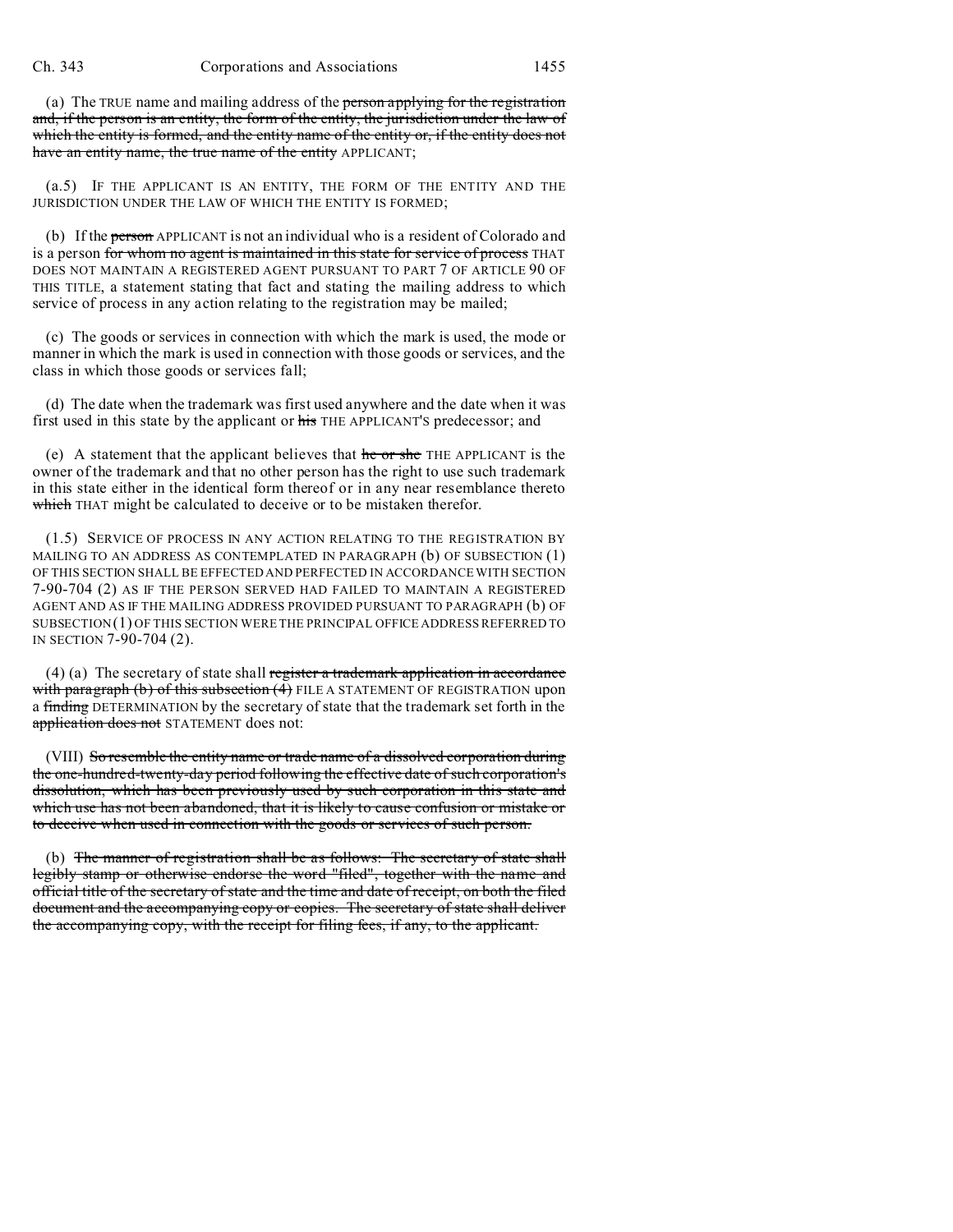(c) Should the secretary of state fail REFUSE to register an applicant's trademark pursuant to this subsection (4), the applicant may within thirty days of receipt of the notice of rejection, appeal the rejection to the secretary of state APPEAL PURSUANT TO SECTION 7-90-307. The existence of a trademark in the secretary of state's files constitutes prima facie evidence that the trademark has been used by the registrant in this state and has not been abandoned. The applicant has the burden of showing to the satisfaction of the secretary of state that such trademark has not been used in this state or has been abandoned or that the applicant's trademark is such that it is unlikely to cause confusion or mistake or to deceive when used in connection with the goods or services of the registrant of such registered name. If the secretary of state continues to refuse to file the applicant's trademark, the applicant may, within forty-five days after the effective date of the notice of the refusal, appeal to the district court of the city and county of Denver.

(5) Upon refusal of the secretary of state to issue a certificate, an action in the nature of mandamus shall lie in the district court of the city and county of Denver.

**SECTION 169.** 7-70-105 (3), Colorado Revised Statutes, as it will become effective July 1, 2004, is amended to read:

**7-70-105. Assignment and change of name or address.** (3) Any person having a trademark registered with the secretary of state, upon changing its TRUE name or mailing address, shall deliver to the secretary of state, for filing pursuant to part 3 of article 90 of this title, a statement of change giving the TRUE name of the owner as shown on the registration on file with IN THE RECORDS OF the secretary of state, the original registration number assigned by the secretary of state, the TRUE name change or mailing address change AS CHANGED, the words constituting the trademark, and the trademark classification.

**SECTION 170.** The introductory portion to 7-70-108 (1) and 7-70-108 (1) (d) and (2), Colorado Revised Statutes, are amended to read:

**7-70-108. Action for cancellation - repeal.** (1) Any person who believes that he THE PERSON is or will be damaged by a registration of a trademark in accordance with this article may bring an action at any time against the registrant in the district court to cancel such registration upon any one or more of the following grounds:

(d) The registered mark consists of or comprises the names, signature, or portrait of any living individual, except with his SUCH INDIVIDUAL'S written consent;

(2) Such action shall be brought in the district court for the district in which the registrant resides or has a regular and established place of business, or if the registrant is a nonresident, foreign corporation, or cannot be found in this state, in the district court of the city and county of Denver. If the agent appointed to receive process is the secretary of state, he shall forward notice of the action by registered mail to the registrant at his last address of record. Notice of the action shall be given to the secretary of state who shall place the notice in the file of the registration with proper notations and endorsements.

**SECTION 171.** 7-70-110, Colorado Revised Statutes, is amended to read: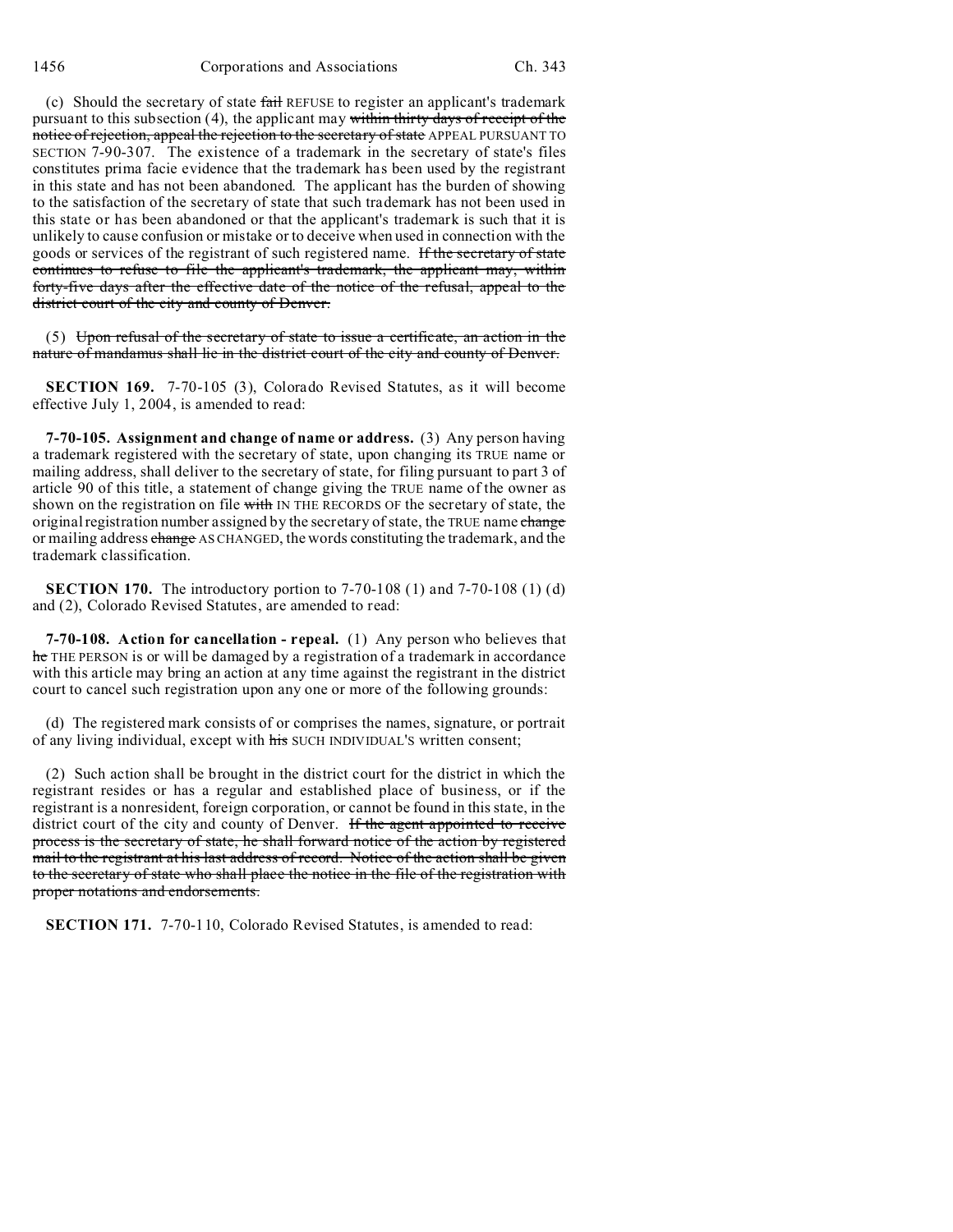**7-70-110. Fraudulent registration.** Any person who procures for himself SUCH PERSON or on behalf of any other person the filing or registration of any trademark in the office of the secretary of state under the provisions of this article by knowingly making any false or fraudulent representation or declaration, verbally ORALLY, in writing, or by any other fraudulent means, shall be liable to pay all damages sustained in consequence of the filing or registration and reasonable attorney fees and costs, to be recovered by or on behalf of the party injured thereby in any court of competent jurisdiction.

**SECTION 172.** Article 70 of title 7, Colorado Revised Statutes, is amended BY THE ADDITION OF A NEW SECTION to read:

**7-70-114. Filing requirements.** PART 3 OF ARTICLE 90 OF THIS TITLE, PROVIDING FOR THE FILING OF DOCUMENTS, APPLIES TO ANY DOCUMENT FILED OR TO BE FILED BY THE SECRETARY OF STATE PURSUANT TO THIS ARTICLE.

**SECTION 173.** The introductory portion to 7-71-101 (2) and 7-71-101 (2) (a), (2) (b), (3) (a), (4), and (8), Colorado Revised Statutes, as they will become effective July 1, 2004, are amended to read:

**7-71-101.** Trade names - fees. (2) Any domestic entity, other than a general partnership, and any foreign entity authorized to transact business or conduct activities in this state CORPORATION, LIMITED PARTNERSHIP, LIMITED LIABILITY COMPANY, LIMITED LIABILITY PARTNERSHIP, OR LIMITED LIABILITY LIMITED PARTNERSHIP ON FILE IN THE RECORDS OF THE SECRETARY OF STATE may transact all or a portion of its business or conduct all or a portion of its activities under a trade name by delivering to the secretary of state, for filing pursuant to part 3 of article 90 of this title, a statement of trade name stating the following:

(a) The entity name of the entity; and the principal office address of its principal office;

(b) The trade name other than the entity's ENTITY name under which the business is transacted;

(3) Any trade name submitted to the secretary of state for filing shall be distinguishable on the records of the secretary of state from:

(a) The entity name OR TRADE NAME of any entity; or

(4) Any entity registered with the secretary of state DESCRIBED IN SUBSECTION  $(2)$ OF THIS SECTION and transacting business under a trade name shall be liable in connection therewith to the same extent and in the same manner as if that business were transacted under its true name or entity name. The entity may be sued in connection therewith either under its true name, its entity name, or its trade name.

(8) Any entity having a trade name registered with the secretary of state may relinquish such trade name by delivering to the secretary of state, for filing pursuant to part 3 of article 90 of this title, a statement of withdrawal of trade name stating:

(a) The entity name; and the principal office address of its principal office; and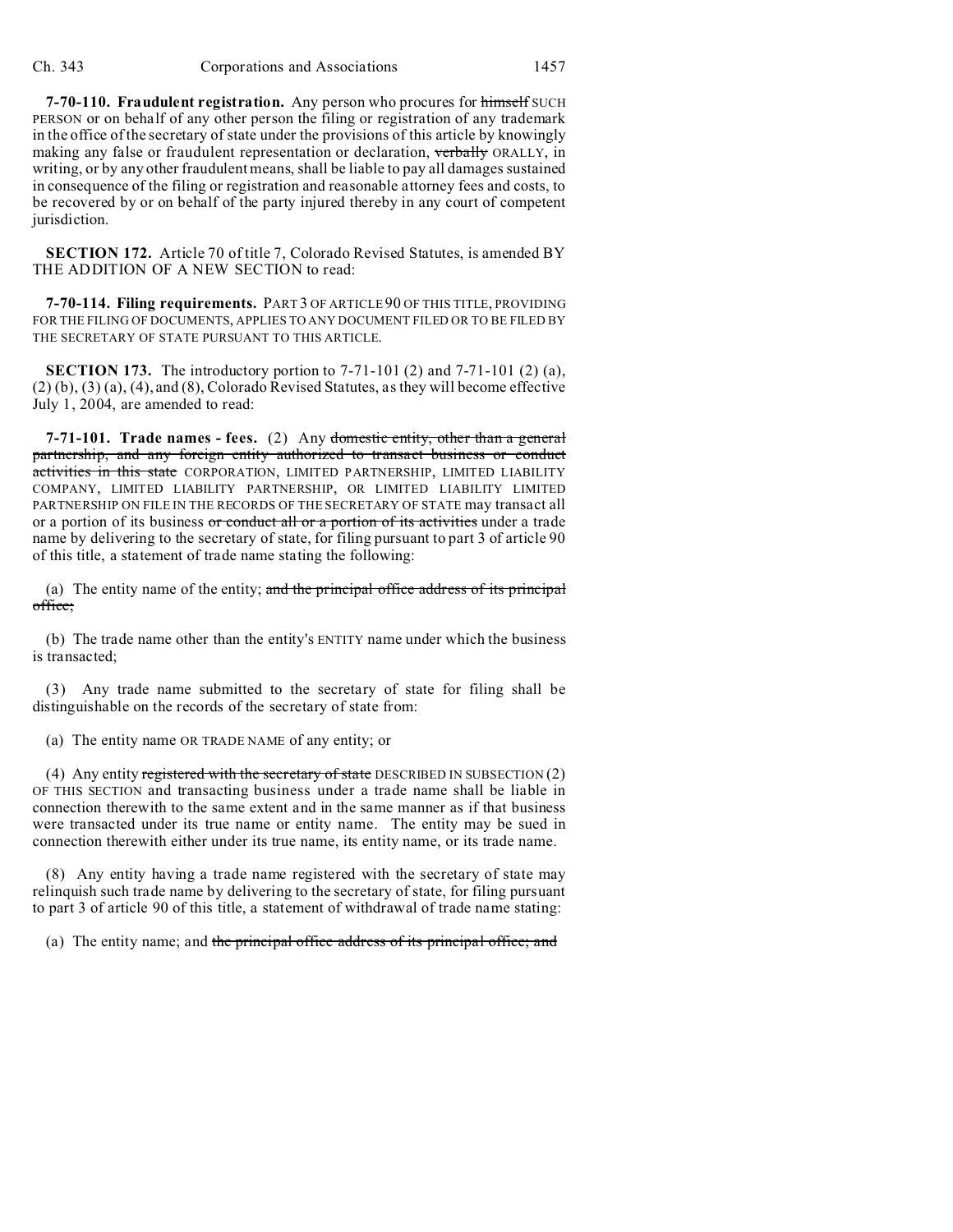(b) The trade name on file  $\frac{1}{w}$  IN THE RECORDS OF the secretary of state that is being relinquished.

**SECTION 174. Repeal.** 7-71-101 (9), Colorado Revised Statutes, including the introductory portion to  $7-71-101$  (9) and  $7-71-101$  (9) (a) and (9) (b) as they will become effective July 1, 2004, is repealed as follows:

**7-71-101. Trade names - fees.** (9) Any entity having a trade name registered with the secretary of state as provided in this section, upon changing its entity name, other than upon dissolution pursuant to section 7-90-601.5, shall deliver to the secretary of state, for filing pursuant to part 3 of article 90 of this title, a statement of change stating the following:

(a) The new entity name of the entity and the registered agent address;

(b) The old entity name of the entity as shown on file with the secretary of state; and

(c) The trade name as shown on file with the secretary of state.

**SECTION 175.** 7-71-102 (1), Colorado Revised Statutes, as it will become effective July 1, 2004, is amended to read:

**7-71-102. Penalty for failure to file.** (1) Any entity CORPORATION, LIMITED PARTNERSHIP, LIMITED LIABILITY COMPANY, LIMITED LIABILITY PARTNERSHIP, OR LIMITED LIABILITY LIMITED PARTNERSHIP ON FILE IN THE RECORDS OF THE SECRETARY OF STATE THAT IS transacting business in this state UNDER A TRADE NAME BUT that has not filed a certificate STATEMENT OF TRADE NAME in compliance with section 7-71-101 shall not be permitted to maintain a proceeding in any court in this state FOR THE COLLECTION OF ITS DEBTS until such certificate STATEMENT OF TRADE NAME has been filed.

**SECTION 176.** Article 71 of title 7, Colorado Revised Statutes, is amended BY THE ADDITION OF A NEW SECTION to read:

**7-71-103. Nonprofit entity.** A NONPROFIT ENTITY MAY, BUT SHALL NOT BE REQUIRED TO, DELIVER TO THE SECRETARY OF STATE, FOR FILING PURSUANT TO PART 3 OF ARTICLE 90 OF THIS TITLE, A STATEMENT OF TRADE NAME FOR ANY TRADE NAME UNDER WHICH THE NONPROFIT ENTITY TRANSACTS BUSINESS OR CONDUCTS ACTIVITIES, AS IF THE NONPROFIT ENTITY WERE A CORPORATION TRANSACTING BUSINESS UNDER THE TRADE NAME AND THE STATEMENT OF TRADE NAME WERE FILED BY THE CORPORATION PURSUANT TO SECTION 7-71-101. THE PROVISIONS OF SECTION 7-71-101 SHALL APPLY TO THE STATEMENT OF TRADE NAME AND TO THE TRADE NAME, BUT THE PROVISIONS OF SECTION 7-71-102 SHALL NOT APPLY.

**SECTION 177.** 7-73-102 (1) (a), Colorado Revised Statutes, is amended to read:

**7-73-102. Statement filed with secretary of state.** (1) A person who uses in this state a name, mark, or device to indicate ownership of articles or supplies may deliver to the secretary of state, for filing pursuant to part 3 of article 90 of this title, a statement stating, but not limited to, the following information: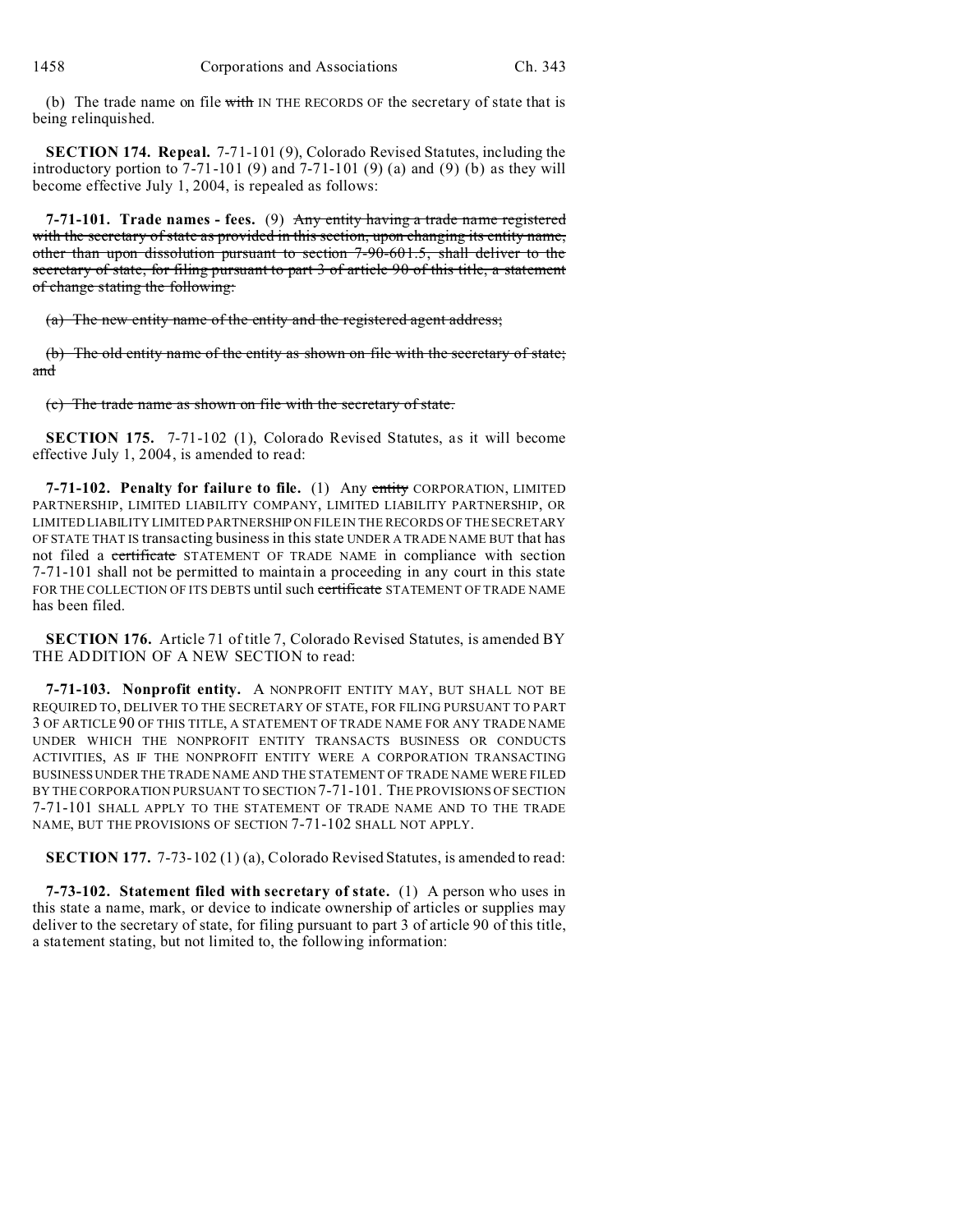(a) The TRUE name and business MAILING address of the applicant and, if  $\alpha$ corporation THE APPLICANT IS AN ENTITY, the state of incorporation FORM OF ENTITY AND THE JURISDICTION UNDER THE LAW OF WHICH IT IS FORMED;

**SECTION 178.** 7-73-103 (1), Colorado Revised Statutes, is amended to read:

**7-73-103. Certificate to be issued by secretary of state.** (1) Upon compliance with the requirements of this article, the secretary of state shall cause a certificate to be issued and delivered to the applicant. The certificate shall be issued over the signature and the seal of the secretary of state, and it shall show the TRUE name and business MAILING address of the applicant; the nature of the business of the applicant; the type of articles or supplies upon which the name, mark, or device is produced and used; a copy, specimen, facsimile, or counterpart of the name, mark, or device as filed in the secretary of state's office or a reproduction thereof; and the filing date.

**SECTION 179.** 7-73-104, Colorado Revised Statutes, is amended to read:

**7-73-104. Assignment of certificate.** The certificate of the filing of any name, mark, or device under this article and the benefits obtained thereunder shall be assignable with the sale of the articles or supplies on which the same are produced and used. Assignments shall be by instruments in writing duly executed, and notices of such assignments may be delivered to the secretary of state, for filing pursuant to part 3 of article 90 of this title. After filing a notice of assignment, the secretary of state may, upon request of the assignee, issue a new certificate in the TRUE name of the assignee.

**SECTION 180.** The introductory portion to 7-74-102 (2) (b) (II) and 7-74-102 (2) (b) (III), Colorado Revised Statutes, are amended to read:

**7-74-102. Definitions - repeal.** As used in this article, unless the context otherwise requires:

(2) "Misappropriation" means:

(b) Disclosure or use of a trade secret of another without express or implied consent by a person who:

(II) At the time of disclosure or use, knew or had reason to know that his SUCH PERSON'S knowledge of the trade secret was:

(III) Before a material change of his SUCH PERSON's position, knew or had reason to know that it was a trade secret and that knowledge of it had been acquired by accident or mistake.

**SECTION 181.** 7-80-203 (1), Colorado Revised Statutes, as it will become effective July 1, 2004, is amended to read:

**7-80-203. Formation.** (1) One or more persons may form a limited liability company by delivering articles of organization to the secretary of state for filing pursuant to part 3 of article 90 of this title. Any such person who is a natural person AN INDIVIDUAL shall be of the age of eighteen years or older. Such person or persons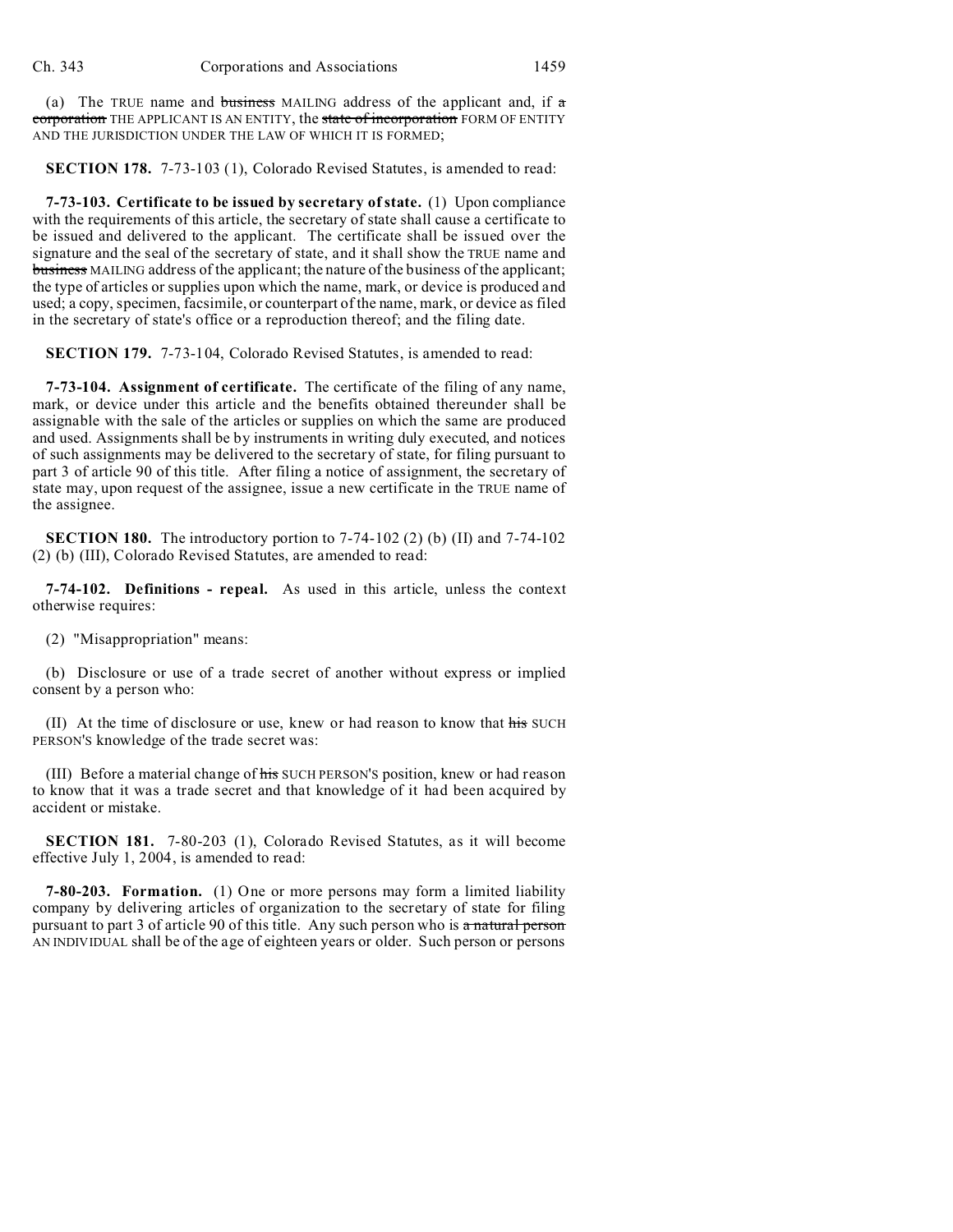need not be members of the limited liability company after formation has occurred.

**SECTION 182.** 7-80-204 (1) (b.5) and (1) (d), Colorado Revised Statutes, as they will become effective July 1, 2004, are amended, and the said 7-80-204 (1) is further amended BY THE ADDITION OF THE FOLLOWING NEW PARAGRAPHS, to read:

**7-80-204. Articles of organization.** (1) The articles of organization shall state:

(b.5) The principle PRINCIPAL office address of the limited liability company's initial principal office;

(d) The TRUE name and MAILING address of each person forming the limited liability company pursuant to section 7-80-203; and

(g) THAT THERE IS AT LEAST ONE MEMBER OF THE LIMITED LIABILITY COMPANY; AND

(h) ANY OTHER MATTERS RELATING TO THE LIMITED LIABILITY COMPANY OR THE ARTICLES OF ORGANIZATION THE PERSONS FORMING THELIMITEDLIABILITY COMPANY DETERMINE TO INCLUDE THEREIN.

**SECTION 183.** 7-80-208, Colorado Revised Statutes, as it will become effective July 1, 2004, is amended to read:

**7-80-208. Notice of existence of limited liability company.** The fact that the articles of organization are on file in the records of the secretary of state is notice that the limited liability company is a limited liability company and is notice of all other facts stated therein that are required or expressly permitted to be stated in the articles of organization by section 7-80-204.

**SECTION 184.** 7-80-209, Colorado Revised Statutes, is amended BY THE ADDITION OF A NEW SUBSECTION to read:

**7-80-209. Amendment of articles of organization.** (5) A LIMITED LIABILITY COMPANY AMENDS ITS ARTICLES OF ORGANIZATION BY DELIVERING ARTICLES OF AMENDMENT TO ITS ARTICLES OF ORGANIZATION TO THE SECRETARY OF STATE, FOR FILING PURSUANT TO PART 3 OF ARTICLE 90 OF THIS TITLE, STATING:

(a) THE DOMESTIC ENTITY NAME OF THE LIMITED LIABILITY COMPANY; AND

(b) THE AMENDMENT TO THE ARTICLES OF ORGANIZATION.

**SECTION 185.** 7-80-604, Colorado Revised Statutes, is amended to read:

**7-80-604. Distribution in kind.** A member, regardless of the nature of his THE MEMBER'S contribution, has no right to demand and receive any distribution from a limited liability company in any form other than cash. A member may not be compelled to accept a distribution of any asset in kind from a limited liability company to the extent that the percentage of the asset distributed to him THE MEMBER exceeds a percentage of that asset which THAT is equal to the percentage in which he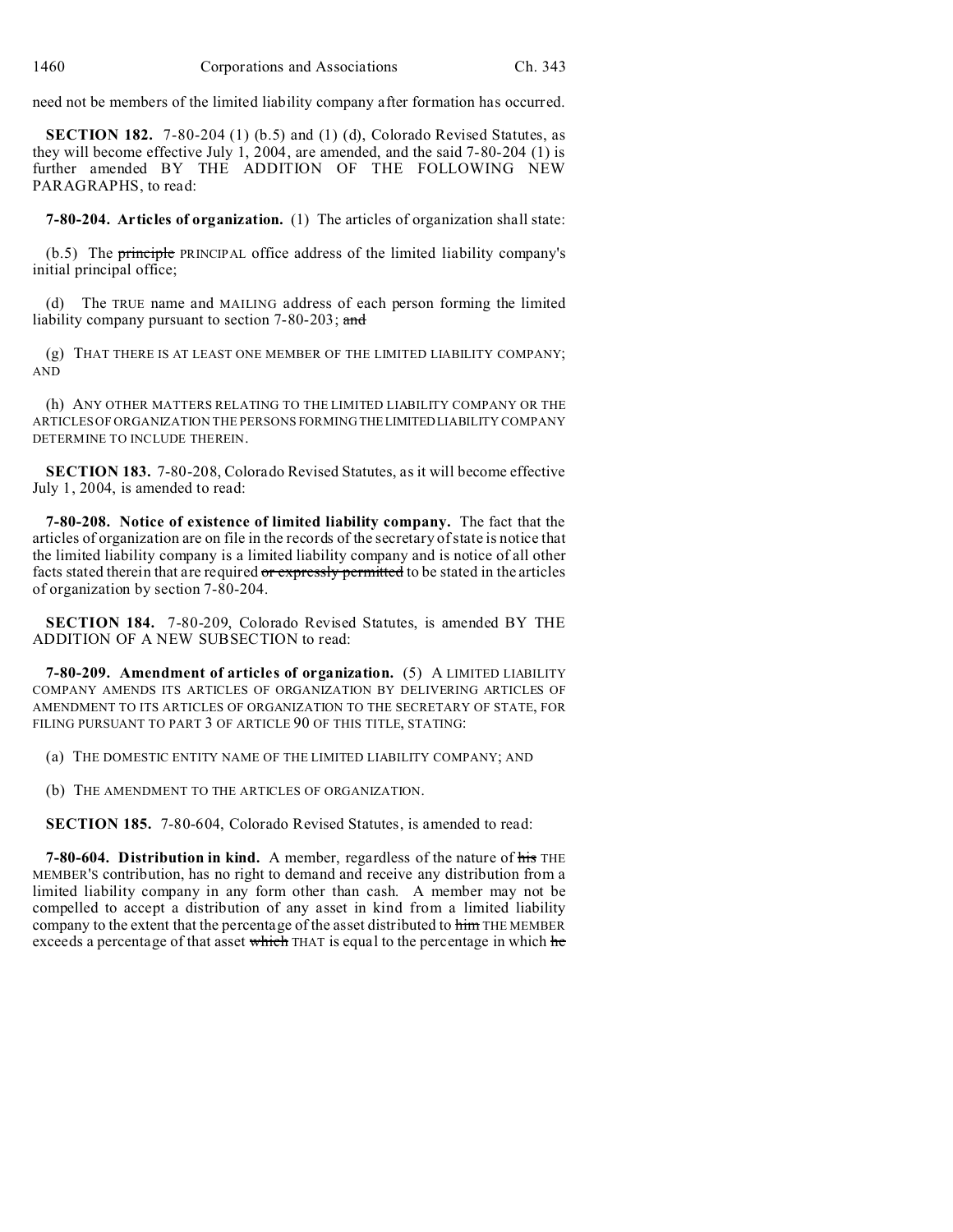THE MEMBER shares in distributions from the limited liability company.

**SECTION 186.** 7-80-605, Colorado Revised Statutes, is amended to read:

**7-80-605. Right to distribution.** At the time a member becomes entitled to receive a distribution, he THE MEMBER has the status of and is entitled to all remedies available to a creditor of the limited liability company with respect to the distribution.

**SECTION 187.** 7-80-704 (1), Colorado Revised Statutes, is amended to read:

**7-80-704. Deceased or incompetent members who are individuals - dissolved or terminated members who are legal entities.** (1) If a member who is an individual dies or a court of competent jurisdiction adjudges him to be incompetent to manage his person or his property APPOINTS A GUARDIAN OR GENERAL CONSERVATOR FOR THE MEMBER, the member's executor, administrator, guardian, conservator, or other legal representative may exercise all of the powers of an assignee or transferee of the member.

**SECTION 188. Repeal.** 7-80-707, Colorado Revised Statutes, including 7-80-707 (1) and (4) (b) as they will become effective July 1, 2004, is repealed as follows:

**7-80-707. Meetings of members.** (1) Meetings of members may be held at such place, either within or without this state, as may be stated in or fixed in accordance with the operating agreement. If no other place is stated or so fixed, all meetings shall be held at the principal office of the limited liability company.

(2) An annual meeting of the members shall be held at such time as may be stated or fixed in accordance with the operating agreement. Failure to hold the annual meeting at the designated time shall not work a forfeiture or dissolution of the limited liability company.

(3) Special meetings of the members may be called by any manager or managers or by not less than one-tenth of all the members entitled to vote at the meeting.

 $(4)$  (a) Any court of competent jurisdiction in the state of Colorado may summarily order a meeting to be held:

(I) On application of any member of the limited liability company, if an annual meeting was not held within six months after the end of the limited liability company's fiscal year or fifteen months after its last annual meeting, whichever is earlier; or

(II) On application of a member who participated in a proper call for a special meeting, if:

(A) Notice of the special meeting was not given within thirty days after the date the demand was delivered to the manager or managers of the limited liability company; or

(B) The special meeting was not held in accordance with the notice.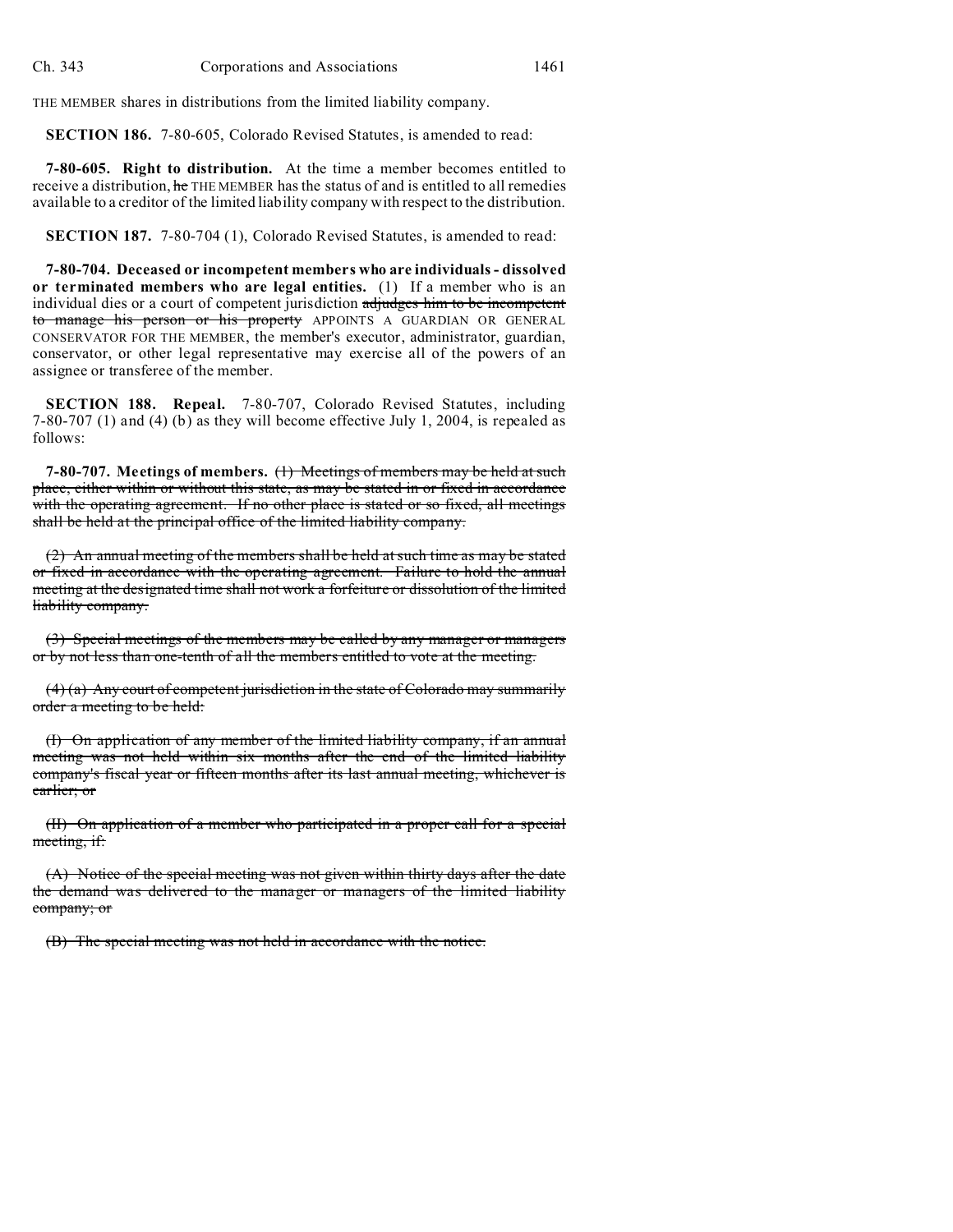(b) The court may fix the time and place of the meeting, fix a date for determining members entitled to notice of and to vote at the meeting, prescribe the form and content of the meeting notice, fix the quorum required for a meeting or direct that the interests represented at the meeting constitute a quorum for the meeting, and enter other orders necessary to permit the meeting to be held.

**SECTION 189. Repeal.** 7-80-708, Colorado Revised Statutes, is repealed as follows:

**7-80-708. Quorum of members - vote required.** A majority of the members entitled to vote shall constitute a quorum at the meeting of members. If a quorum is present, the affirmative vote of the majority of the members represented at the meeting and entitled to vote on the subject matter shall be the act of the members. If a quorum is not represented at any meeting of the members, such meeting may be adjourned for a period not to exceed sixty days at any one adjournment.

**SECTION 190. Repeal.** 7-80-709, Colorado Revised Statutes, is repealed as follows:

**7-80-709. Notice of members' meetings.** (1) Written notice stating the place, day, and hour of the meeting and, in case of a special meeting, the purpose for which the meeting is called shall be delivered not less than ten days nor more than fifty days before the date of the meeting, either personally or by mail, by or at the direction of any manager or person calling the meeting to each member of record entitled to vote at such meeting.

(2) Notice to members, if mailed, shall be deemed delivered as to any member when deposited in the United States mail, addressed to the member, with postage prepaid, but, if three successive letters mailed to the last-known address of any member are returned as undeliverable, no further notices to such member shall be necessary until another address for such member is made known to the limited liability company.

(3) When a meeting is adjourned to another time or place, notice need not be given of the adjourned meeting if the time and place thereof are announced at the meeting at which the adjournment is taken. At the adjourned meeting the limited liability company may transact any business which might have been transacted at the original meeting. If the adjournment is for more than thirty days, a notice of the adjourned meeting shall be given to each member entitled to vote at the meeting.

**SECTION 191. Repeal.** 7-80-710, Colorado Revised Statutes, is repealed as follows:

**7-80-710. Waiver of notice.** (1) When any notice is required to be given to any member of a limited liability company under the provisions of this article or under the provisions of the articles of organization or the operating agreement of the limited liability company, a waiver thereof in writing signed by the person entitled to such notice, whether before, at, or after the time stated therein, shall be equivalent to the giving of such notice.

(2) By attending a meeting, a member: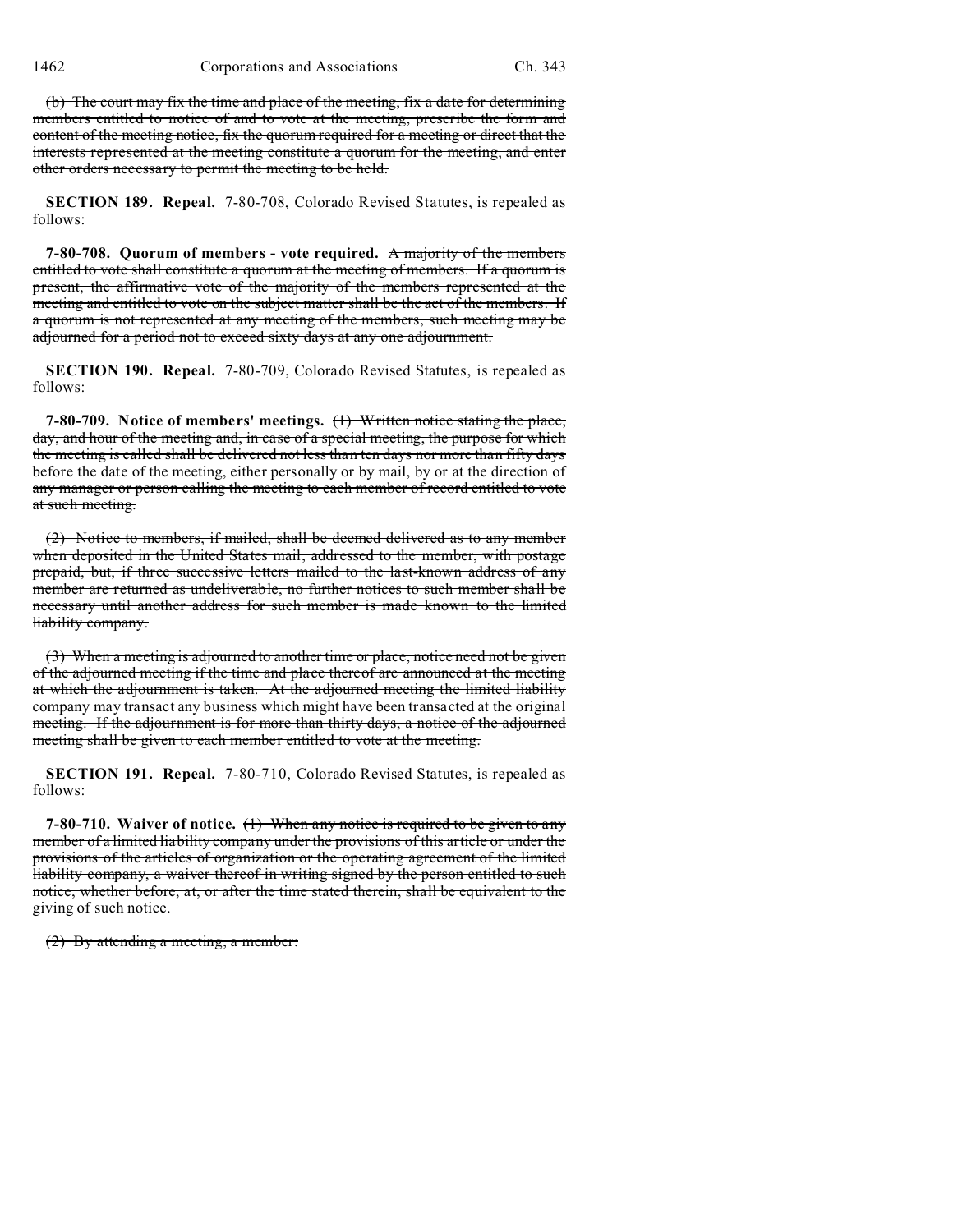(a) Waives objection to lack of notice or defective notice of such meeting unless the member, at the beginning of the meeting, objects to the holding of the meeting or the transacting of business at the meeting;

(b) Waives objection to consideration at such meeting of a particular matter not within the purpose or purposes described in the meeting notice unless the member objects to considering the matter when it is presented.

**SECTION 192. Repeal.** 7-80-711, Colorado Revised Statutes, including 7-80-711 (1) as it will become effective July 1, 2004, is repealed as follows:

**7-80-711. Action by members without a meeting.** (1) Action required or permitted by this article to be taken at a members' meeting may be taken without a meeting if the action is evidenced by one or more written consents describing the action taken, signed by each member entitled to vote. Action taken under this subsection (1) is effective when all members entitled to vote have signed the consent, unless the consent states a different effective date.

(2) Written consent of the members entitled to vote has the same force and effect as a unanimous vote of such members and may be stated as such in any document.

**SECTION 193.** 7-80-802 (1) Colorado Revised Statutes, as it will become effective July 1, 2004, is amended to read:

**7-80-802. Statement of dissolution.** (1) Upon dissolution, the limited liability company shall deliver to the secretary of state, for filing pursuant to part 3 of article 90 of this title, a statement of dissolution stating:

(a) The domestic entity name of the limited liability company; AND

(b) The principal office address of the limited liability company's principal office.

(c) The date dissolution was authorized;

(d) Such additional information as the secretary of state determines is necessary or appropriate.

**SECTION 194.** The introductory portion to 7-80-807 (1), Colorado Revised Statutes, as it will become effective July 1, 2004, is amended to read:

**7-80-807. Grounds for administrative dissolution.** (1) The secretary of state may commence a proceeding under this section SUBPART 2 for administrative dissolution of a limited liability company if:

**SECTION 195.** 7-80-808 (1) and (2), Colorado Revised Statutes, as they will become effective July 1, 2004, are amended to read:

**7-80-808. Procedure for and effect of administrative dissolution.** (1) If the secretary of state determines that one or more grounds exist under section 7-80-807 for dissolving a limited liability company, the secretary of state shall mail DELIVER written notice of the determination, stating such THE ground or grounds, to the limited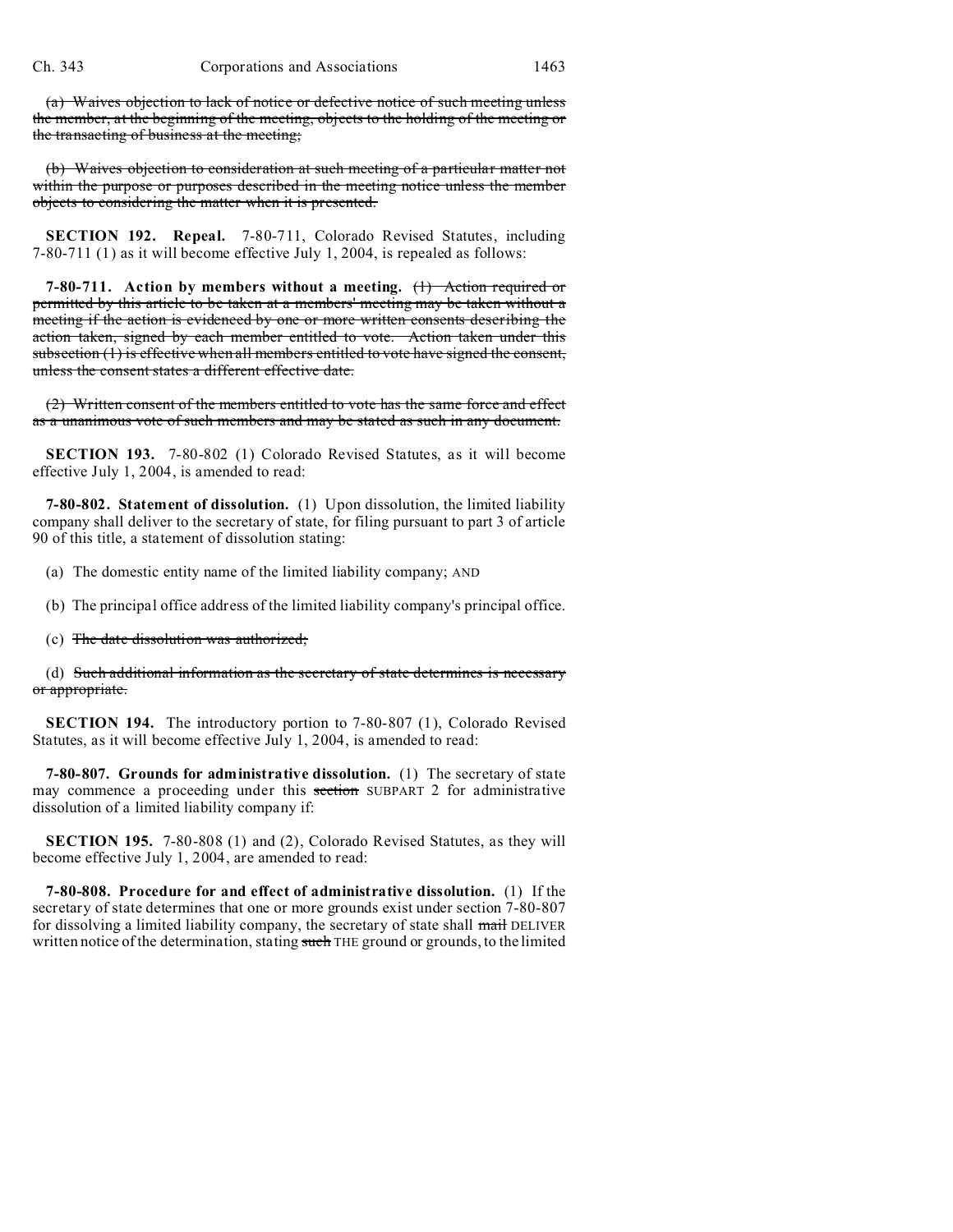liability company.

(2) If the limited liability company does not correct each ground for dissolution, or demonstrate to the reasonable satisfaction of the secretary of state that each ground determined by the secretary of state does not exist, within sixty days after mailing of DELIVERING the notice contemplated in subsection (1) of this section, the secretary of state may administratively dissolve the limited liability company. The secretary of state shall mail DELIVER written notice of the administrative dissolution, stating the effective date thereof, to the principal office address of the dissolved limited liability company's principal office and shall mail DELIVER a copy of such THE notice to the registered agent address of the dissolved limited liability company's last registered agent.

**SECTION 196. Repeal.** 7-80-809, Colorado Revised Statutes, as it will become effective July 1, 2004, is repealed as follows:

**7-80-809. Approval by judicial act.** Any person who is adversely affected by the failure or refusal of any limited liability company to approve and file any amendment or other document to be filed under this article may petition the district court for the county in this state in which the street address of the limited liability company's office is located or, if the limited liability company has no principal office in this state, the district court for the county in which the street address of its registered agent is located or, if the limited liability company has no registered agent, the district court for the city and county of Denver, to approve the amendment, statement of intent to dissolve, or other document and direct that the amendment, statement of intent to dissolve, or other document be delivered to the secretary of state, for filing pursuant to part 3 of article 90 of this title. If the court finds that it is proper for the amendment, statement of intent to dissolve, or other document to be filed and that there has been a failure or refusal to approve the amendment, statement of intent to dissolve, or other document and deliver such document to the secretary of state, it shall order the secretary of state to file an appropriate amendment, statement of intent to dissolve, or other document.

**SECTION 197.** 7-80-810 (4) (b), Colorado Revised Statutes, as it will become effective July 1, 2004, is amended to read:

**7-80-810. Judicial dissolution.** (4) (b) As used in sections 7-80-811 to 7-80-813, a "judicial proceeding BROUGHT to dissolve the A limited liability company" includes a proceeding brought under this subsection (4), and a "decree of dissolution" includes an order of court entered in a proceeding under this subsection (4) that directs that the business and affairs of a limited liability company shall be wound up and liquidated under judicial supervision.

**SECTION 198.** 7-80-811, Colorado Revised Statutes, as it will become effective July 1, 2004, is amended to read:

**7-80-811. Procedure for judicial dissolution.** (1) A JUDICIAL proceeding by the attorney general to dissolve a limited liability company shall be brought in the district court for the county in this state in which the street address of the limited liability company's principal office or the street address of its registered agent is located or, if the limited liability company has no principal office in this state and no registered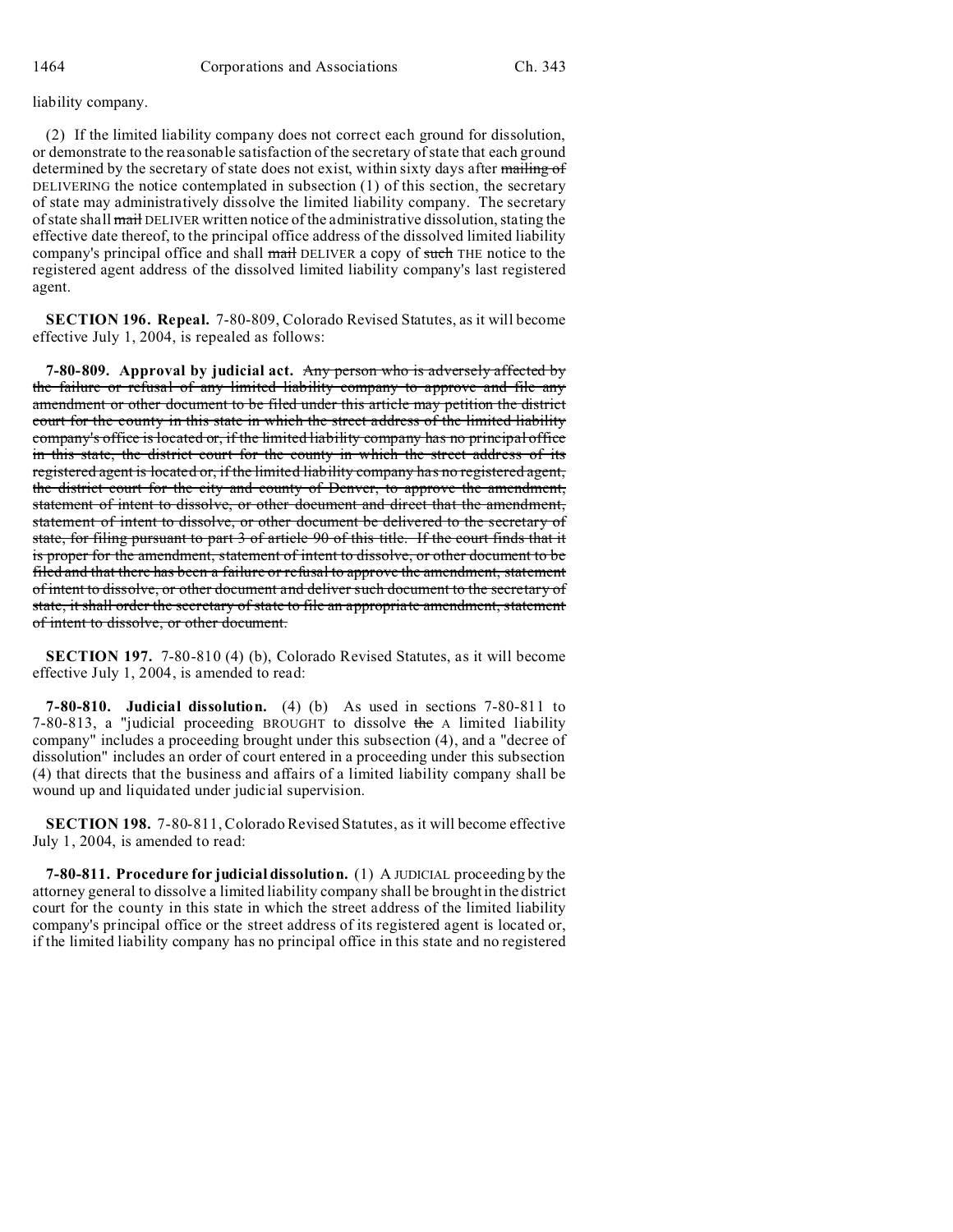agent, in the district court for the city and county of Denver. A JUDICIAL proceeding brought by any other party named in section 7-80-810 TO DISSOLVE A LIMITED LIABILITY company shall be brought in the district court for the county in this state in which the street address of the limited liability company's principal office is located or, if it has no principal office in this state, in the district court for the county in which the street address of its registered agent is located, or, if the limited liability company has no registered agent, in the district court for the city and county of Denver.

(2) It is not necessary to make members parties to a JUDICIAL proceeding to dissolve a limited liability company unless relief is sought against them individually.

(3) A court in a JUDICAL proceeding brought to dissolve a limited liability company may issue injunctions, appoint a receiver or custodian pendente lite with all powers and duties the court directs, take other action required to preserve the limited liability company's assets wherever located, and carry on the business of the limited liability company until a full hearing can be held.

**SECTION 199.** 7-80-813 (1) and (2), Colorado Revised Statutes, as they will become effective July 1, 2004, are amended to read:

**7-80-813. Decree of dissolution.** (1) If, IN A JUDICIAL PROCEEDING BROUGHT TO DISSOLVE A LIMITED LIABILITY COMPANY, after a hearing the court determines that one or more grounds for judicial dissolution described in section 7-80-810 exist, it may enter a decree dissolving the limited liability company and stating the effective date of the dissolution, and the clerk of the court shall deliver a certified copy of the decree to the secretary of state for filing pursuant to part 3 of article 90 of this title.

(2) After entering the decree of dissolution, the court shall direct the winding up and liquidation of the limited liability company's business and affairs in accordance with section  $7-114-105$  7-80-803 and the giving of notice to the limited liability company's registered agent, or to the secretary of state if it has no registered agent, and to claimants in accordance with sections  $7-114-106$  and  $7-114-107$  7-80-804 AND 7-80-805.

**SECTION 200.** 7-80-1101, Colorado Revised Statutes, is amended to read:

**7-80-1101. Application to limited liability companies formed prior to July 1, 1994.** (1) A limited liability company formed under this article prior to July 1, 1994, may elect to SHALL be governed by the provisions of this article. All of the members may make an election for limited liability company at any time on or after July 1, 1994, by filing amended articles of organization that comply with the provisions of section 7-80-209 and contain an affirmative statement that the members have elected to be governed by the provisions of this article.

 $(2)$  A limited liability company formed under this article prior to July 1, 1994, until it elects to be governed by the provisions of this article, shall be governed by the provisions of the "Colorado Limited Liability Company Act" as in effect immediately prior to July 1, 1994.

**SECTION 201.** The introductory portion to 7-90-102 and 7-90-102 (2), (3), (3.9), (6), (7), (10.5), (13), (13.5), (14), (15.3), (15.5), (16), (19.3), (23), (23.3) (b),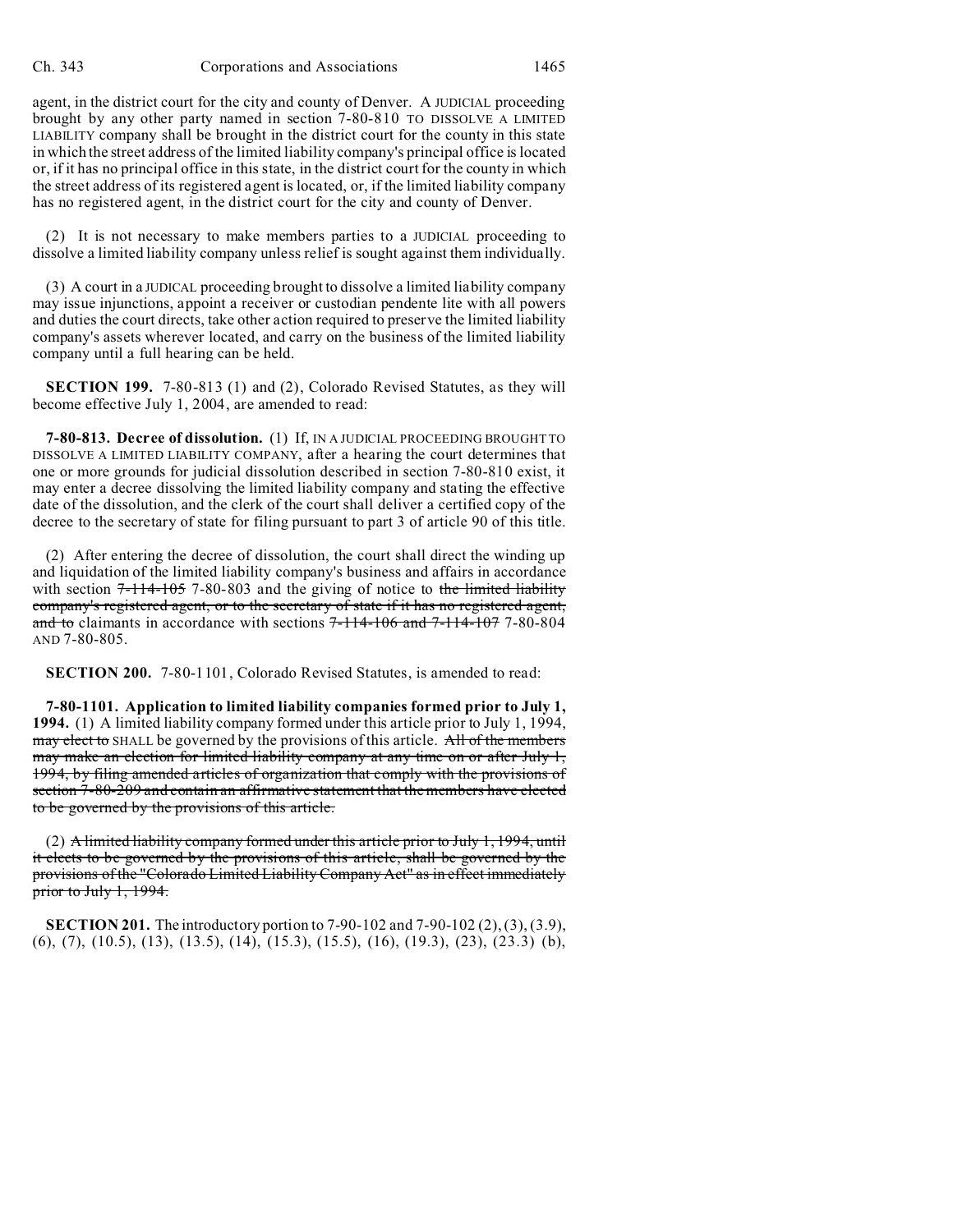(24.5), (26), (29.3), (31.7), (35.6), (36) (d), (36) (e), (35.7) (g), (42), (49), (57), (58), (63.3), and (63.7), Colorado Revised Statutes, as the introductory portion to 7-90-102 and 7-90-102 (2), (3), (3.9), (6), (7), (10.5), (13), (13.5), (14), (15.3), (15.5), (16), (19.3), (23), (23.3) (b), (24.5), (26), (29.3), (31.7), (35.6), (36) (d), (36) (e), (42), (49), (58), (63.3), and (63.7) will become effective July 1, 2004, are amended, and the said 7-90-102 is further amended BY THE ADDITION OF A NEW SUBSECTION, to read:

**7-90-102. Definitions.** As used in this title, except as otherwise defined for the purpose of any section, SUBPART, part, or article of this title, or unless the context otherwise requires:

(2) "Articles of incorporation" means, with respect to a domestic cooperative, a domestic corporation, or other domestic entity that is formed under or subject to the "Colorado Business Corporation Act", articles 101 to 117 of this title, articles of incorporation as that term is used in the "Colorado Business Corporation Act". With respect to a corporation formed under or subject to article 40 of this title, "articles of incorporation" means certificate of incorporation as that term is used in article 40 of this title. With respect to a domestic nonprofit corporation or other domestic entity that is formed under or subject to the "Colorado REVISED Nonprofit Corporation Act", articles 121 to 137 of this title, "articles of incorporation" means articles of incorporation as that term is used in the "Colorado REVISED Nonprofit Corporation Act". With respect to a domestic cooperative, a domestic nonprofit corporation, or other domestic entity that is formed under or subject to the "Colorado Revised Nonprofit Corporation Act", articles 121 to 137 of this title, "articles of incorporation" means articles of incorporation as that term is used in the "Colorado Revised Nonprofit Corporation Act". With respect to a foreign corporation or foreign nonprofit corporation, "articles of incorporation" means the corresponding document filed with the jurisdiction, in UNDER THE LAW OF which the corporation or nonprofit corporation is formed.

(3) "Articles of organization" means, with respect to a domestic limited liability company, the articles of organization as defined in the "Colorado Limited Liability Company Act", article 80 of this title. With respect to a foreign limited liability company, "articles of organization" means the corresponding document filed with the state filing officer of the jurisdiction under the law of which the foreign limited liability company is formed.

(3.9) "Certificate of existence" means a document duly authenticated by the secretary of state or other official having custody of entity records in the jurisdiction under the law of which an entity is formed that states the existence or good standing of that entity. A certificate of existence that is not in English shall be accompanied by a reasonably authenticated English translation.

(6) "Constituent filed document" means the articles of incorporation, articles of organization, certificate of limited partnership, articles of association, statement of registration, or other document of similar import filed or recorded by or for an entity in the jurisdiction under the law of which the entity is formed, by which it is formed, or by which the entity obtains its status as an entity or the entity or ANY OR ALL OF its owners obtain the attribute of limited liability. Where a constituent filed document has been amended or restated, "constituent filed document" means the constituent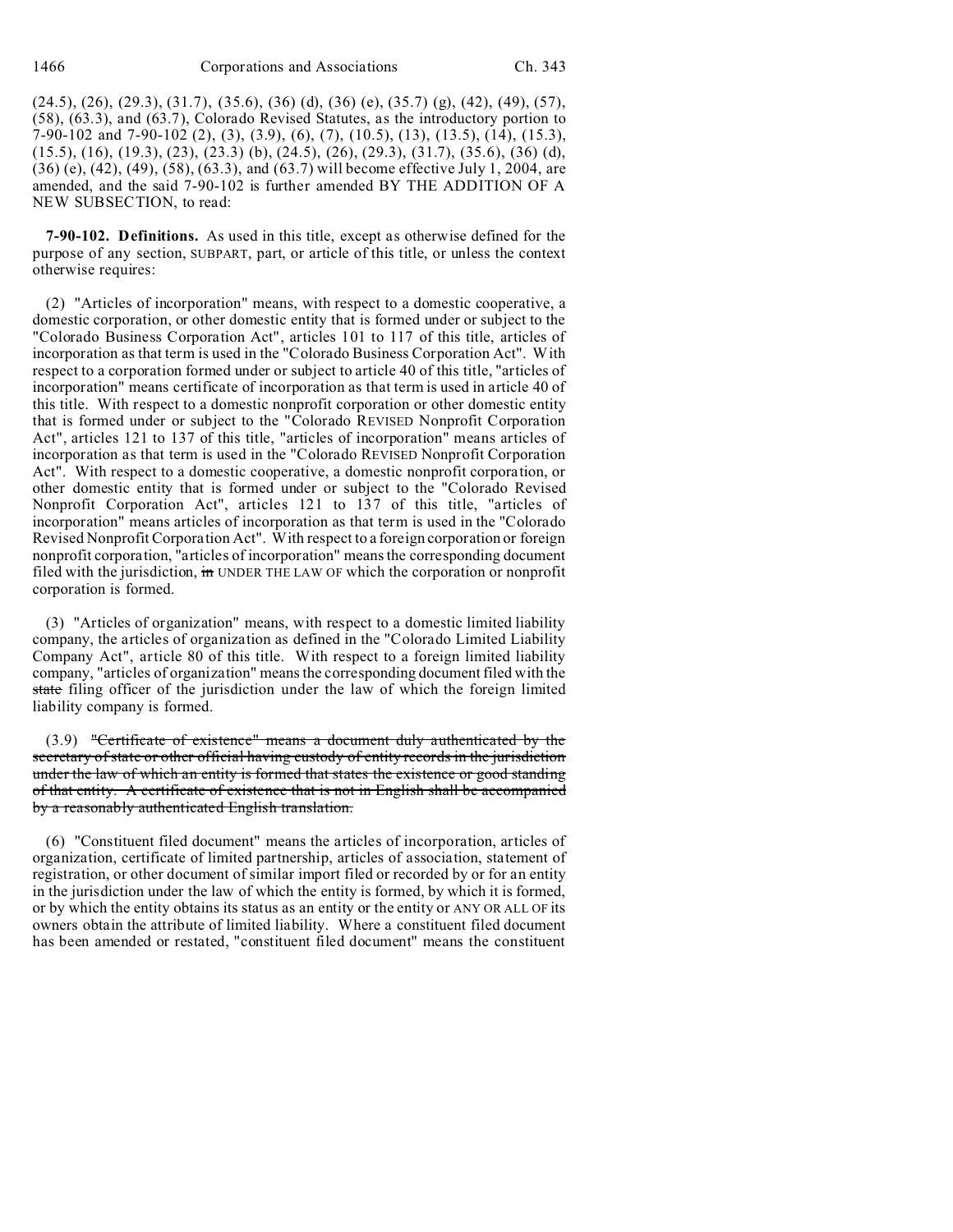filed document as last amended or restated.

(7) "Constituent operating document" means articles of incorporation, operating agreement, or partnership agreement, and bylaws of a corporation, a nonprofit corporation, cooperative, or limited partnership association.

(10.5) "Deliver" includes mail; except that delivery to the secretary of state means actual receipt by the secretary of state. "Deliver" to an entity by the secretary of state includes delivery or mail to the registered agent address of the entity's registered agent, or to the principal office address of the entity, or to such other address as the entity may have provided to the secretary of state for such purposes, unless otherwise specified by AN organic statute OTHER THAN THIS ARTICLE.

(13) "Domestic entity" means a domestic corporation, a domestic general partnership, a domestic cooperative, a domestic limited liability company, a domestic limited partnership, a domestic limited partnership association, a domestic nonprofit association, a domestic nonprofit corporation, this state, or a domestic trust or any other organization or association that is formed under a statute or common law of this state or as to which the law of this state governs relations among the owners and between the owners and the organization or association and that is recognized under the law of this state as a separate legal entity.

(13.5) "Domestic entity name" means the name of a domestic entity as stated in the entity's constituent filed document OR AS CHANGED PURSUANT TO SECTION 7-90-601.5.

(14) "Domestic general partnership" or "domestic partnership" means a partnership as defined in the "Uniform Partnership Law", article 60 of this title, or as defined in the "Colorado Uniform Partnership Act (1997)", article 64 of this title if, in either case, the law of this state governs relations among the partners and between the partners and the partnership. The term includes a registered limited liability partnership as defined in the "Uniform Partnership Law", article 60 of this title, or as defined in the "Colorado Uniform Partnership Act (1997)", article 64 of this title.

(15.3) "Domestic limited liability limited partnership" means a domestic limited partnership that is a registered limited liability limited partnership as defined in the "Colorado Uniform Limited Partnership Act of 1981", article 62 of this title, or a limited liability limited partnership as defined in the "Colorado Uniform Partnership Act (1997)", article 64 of this title.

(15.5) "Domestic limited liability partnership" means a domestic general partnership that is a registered limited liability partnership as defined in the "Uniform Partnership Law", article 60 of this title, or a limited liability partnership as defined in the "Colorado Uniform Partnership Act (1997)", article 64 of this title.

(16) "Domestic limited partnership" means a limited partnership as defined in the "Uniform Limited Partnership Law of 1931", article 61 of this title, or as defined in the "Colorado Uniform Limited Partnership Act of 1981", article 62 of this title. The term includes a registered limited liability limited partnership as defined in the "Colorado Uniform Limited Partnership Act of 1981", article 62 of this title, or as defined in the "Colorado Uniform Partnership Act (1997)", article 64 of this title.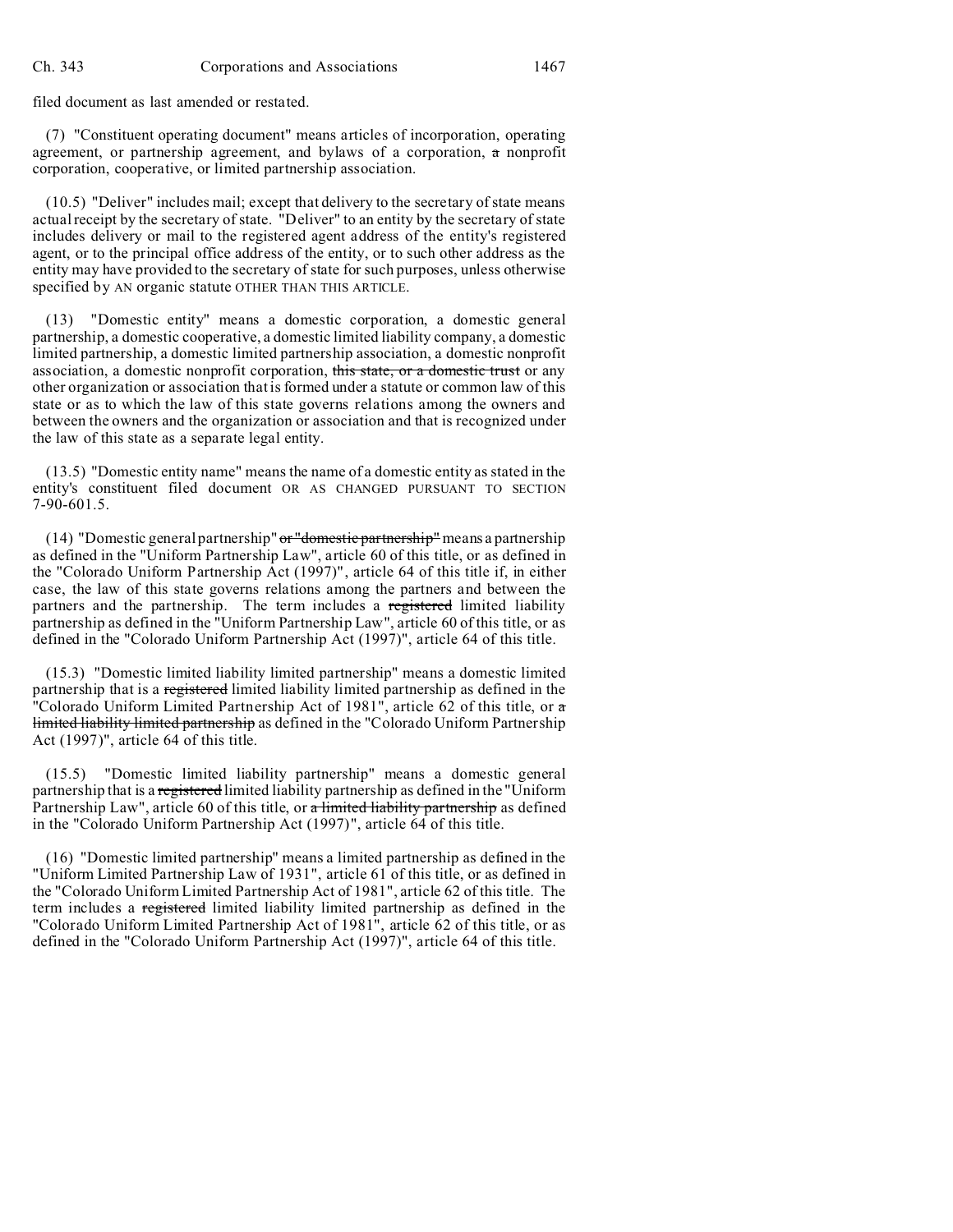1468 Corporations and Associations Ch. 343

(19.3) "Domestic trust" means a trust formed under the law of this state that is recognized under the law of this state as a separate legal entity.

(23) "Foreign entity" means a foreign corporation, a foreign cooperative, a foreign general partnership, a foreign limited liability partnership, a foreign limited liability company, a foreign limited partnership, a foreign limited liability limited partnership, a foreign limited partnership association, a foreign nonprofit association, a foreign nonprofit corporation, a jurisdiction other than this state, or a foreign trust or any other organization or association that is formed under a statute or common law of a jurisdiction other than this state or as to which the law of a jurisdiction other than this state governs relations among the owners and between the owners and the organization or association and is recognized under the law of this state SUCH JURISDICTION as a separate legal entity.

(23.3) "Foreign entity name" means:

(b) The true name that a AS TO A foreign entity THAT IS NOT AUTHORIZED TO TRANSACT BUSINESS OR CONDUCT ACTIVITIES IN THIS STATE BUT THAT has registered ITS TRUE NAME pursuant to section 7-90-604, THAT TRUE NAME.

(24.5) "Foreign limited liability partnership" means an entity that is functionally equivalent to a domestic limited liability partnership and is formed under the law of a jurisdiction other than this state or as to which the law  $\sigma$  OF a jurisdiction other than this state governs relations among the owners and between the owners and the entity and is recognized under the law of this state as a separate legal entity.

(26) "Foreign limited partnership association" means a limited partnership association formed under the LAW of a jurisdiction other than this state that is functionally equivalent to a domestic limited partnership association.

(29.3) "Foreign trust" means a trust formed under the law of a jurisdiction other than this state that is recognized under the law of this state as a separate legal entity.

(31.7) "Jurisdiction" includes THE UNITED STATES, a state of the United States, a foreign country or other foreign governmental authority, and any agency, instrumentality, or subdivision thereof.

(35.6) "Mailing address" means the address in any jurisdiction to which mail can be delivered if addressed to that address and deposited with the United States postal service and includes a postal code if such postal code is required for any class of mail DELIVERY TO THAT ADDRESS.

(35.7) "Manager" means:

(g) ANY PERSON WHOSE POSITION WITH RESPECT TO AN ENTITY, AS DETERMINED UNDER THE CONSTITUENT FILED DOCUMENTS AND ORGANIC STATUTES OF THE ENTITY, WITHOUT REGARD TO THE PERSON'S TITLE, IS the functional equivalent of any person OF THE POSITIONS described in paragraphs (a) to (f) of this subsection  $(35.7)$ . under any constituent filed documents or organic statute regardless of such person's title.

(36) "Member" means: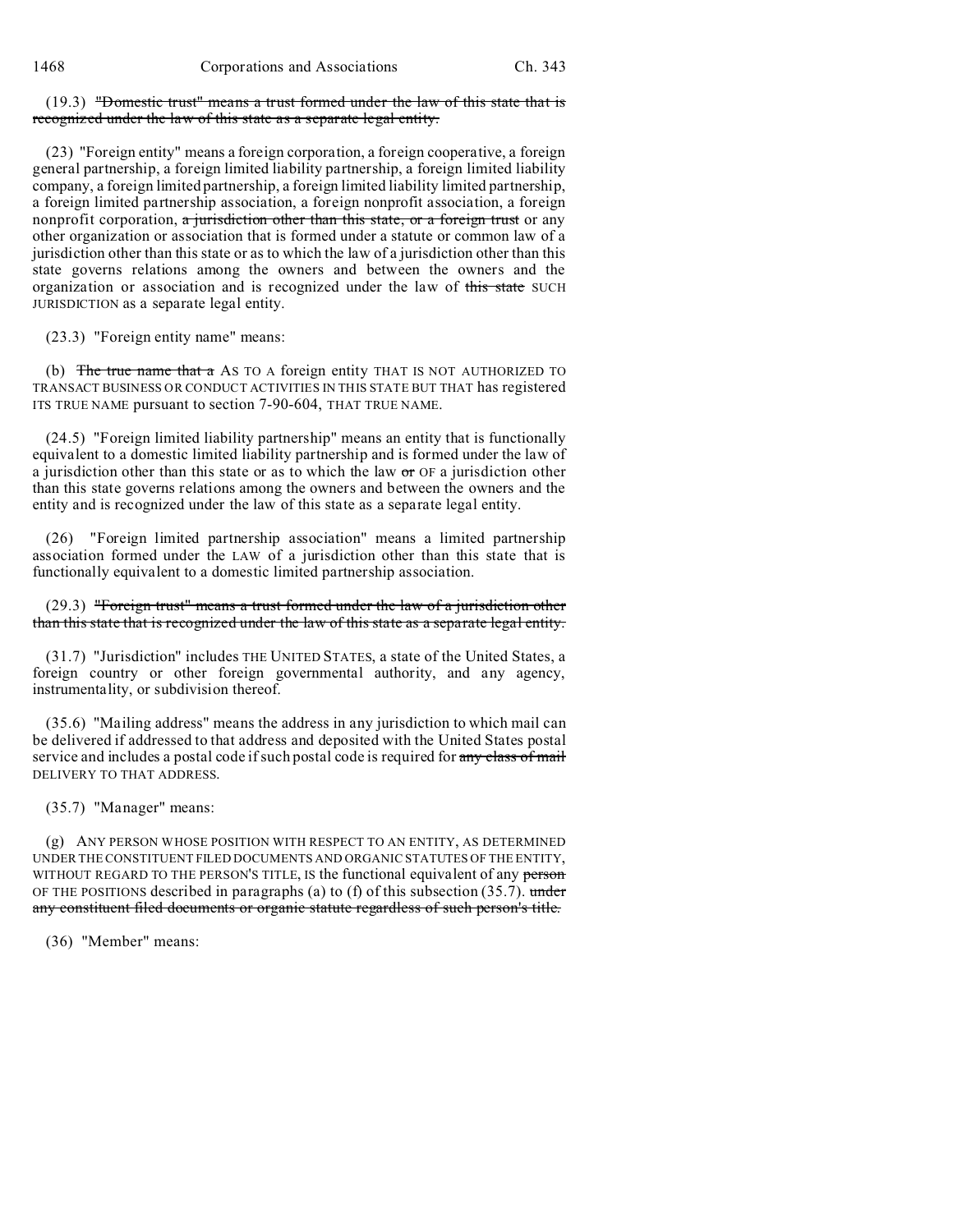(d) In the case of a nonprofit corporation with one or more classes of VOTING members, a VOTING member of a nonprofit corporation; or

(e) In the case of a nonprofit corporation with no VOTING members, a director of a nonprofit corporation.

(40.7) "ON FILE IN THE RECORDS OF THE SECRETARY OF STATE," "ON FILE IN THE OFFICE OF THE SECRETARY OF STATE," AND "ON FILE WITH THE SECRETARY OF STATE," WITH REFERENCE TO A DOCUMENT, MEANS THAT THE DOCUMENT HAS BEEN FILED BY THE SECRETARY OF STATE AND THAT, SUBSEQUENT TO SUCH FILING, NO ACTION HAS BEEN TAKEN, OR OMISSION HAS OCCURRED, THAT HAS CAUSED THE DOCUMENT TO BECOME INEFFECTIVE OR TO BE SUPERSEDED IN EFFECT.

 $(42)$  "Organic statute" means this article and, with respect to any entity, the statute of this state or of the jurisdiction under the law of which the entity is formed and all other statutes of this state or such other jurisdiction governing the operation of the entity. "ORGANIC STATUTES" MEANS, WITH RESPECT TO ANY ENTITY:

(a) THIS ARTICLE;

(b) THE STATUTE, WHETHER OF THIS STATE OR OF ANOTHER JURISDICTION, UNDER WHICH THE ENTITY IS FORMED; AND

(c) ALL OTHER STATUTES OF THIS STATE OR SUCH OTHER JURISDICTION THAT GOVERN THE ORGANIZATION AND INTERNAL AFFAIRS OF THE ENTITY.

(49) "Person" means an individual, or an entity, OR A STATE OR OTHER JURISDICTION.

## (57) "Report" means any report provided for in part 5 of this article.

(58) "Reporting entity" means a business development corporation, a cooperative housing corporation, a domestic cooperative, a domestic corporation, a domestic limited liability company, a domestic limited partnership association, a domestic nonprofit corporation, a domestic limited liability partnership, a domestic limited liability limited partnership, a foreign corporation, a corporate entity referred to in section 7-137-102, and any foreign entity authorized to transact business or conduct activities in this state. An entity ceases to be a reporting entity upon the dissolution of the entity, the revocation or relinquishment of the entity's authority to transact business or conduct activities, or, if the entity is a limited liability partnership or a limited liability limited partnership, its withdrawal of its statement or OF registration.

(63.3) "Trade name" means a name, other than the true name, of an entity under which the entity is authorized to MAY transact business or conduct activities pursuant to the provisions of section 7-71-101.

(63.7) "True name" means, with respect to an individual, the first name and surname of the individual; with respect to a domestic entity, the domestic entity name, if any, of the domestic entity, or, if the domestic entity does not have a domestic entity name, the name under which the domestic entity MOST COMMONLY transacts business or conducts activities in this state; and, with respect to a foreign entity, the functional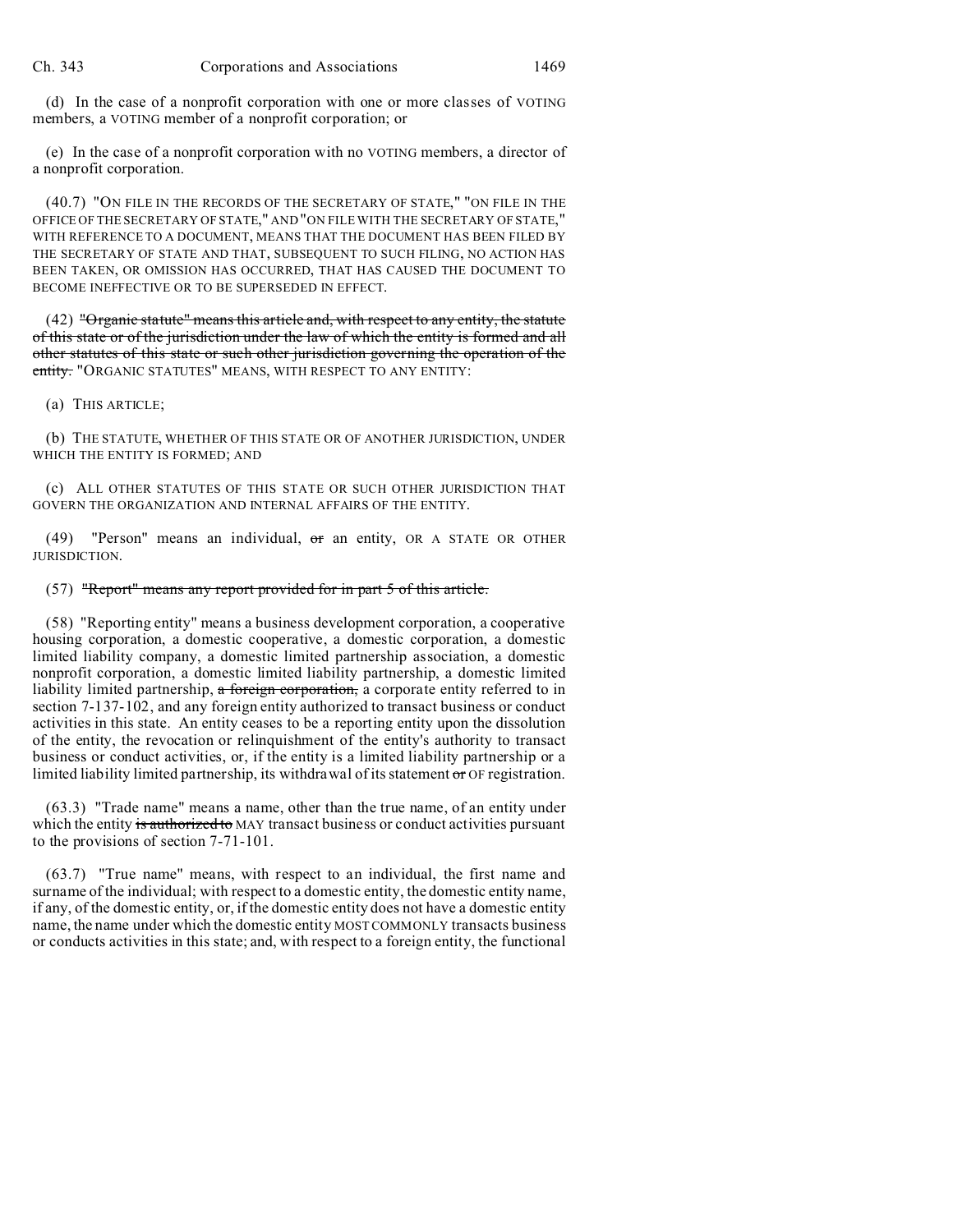equivalent of such a name.

**SECTION 202.** 7-90-102.5, Colorado Revised Statutes, is amended to read:

**7-90-102.5. Relationship between constituent documents and organic statutes.** For purposes of this article, the constituent documents of an entity shall govern to the extent not inconsistent with a ANY provision of the organic statute that governs the entity and STATUTES that may not be waived by the constituent document DOCUMENTS of the entity.

**SECTION 203.** 7-90-201 (2), (3), (4), (5), and (6), Colorado Revised Statutes, as 7-90-201 (2), (3), (4) (a), (4) (c) (II), (5), and (6) will become effective July 1, 2004, are amended, and the said 7-90-201 is further amended BY THE ADDITION OF A NEW SUBSECTION, to read:

**7-90-201. Conversion of an entity into another entity.** (2) A domestic entity may be converted pursuant to this section into any form of foreign entity recognized in the jurisdiction under the laws LAW of which the entity will be considered to have been formed after the conversion.

(3) A foreign entity may be converted into a domestic entity if the conversion is permitted NOT PROHIBITED by the constituent documents or organic statute governing the foreign entity STATUTES and if the foreign entity complies with ALL OF THE REQUIREMENTS, IF ANY, OF its constituent documents or AND organic statutes in effecting the conversion.

(4) (a) The terms and conditions of the conversion of a domestic entity, including the manner and basis of changing the owners' interests of each merging CONVERTING entity into owners' interests or obligations of the surviving RESULTING entity or into money or other property in whole or in part, shall be approved as provided in this subsection (4).

(b) If any owner of the converting entity has any liability, solely by reason of being an owner, for the obligations of such entity that is limited before the conversion and such owner will be liable, or will be liable to a greater extent, solely by reason of being an owner, for the obligation of the entity after the conversion, then the terms and conditions of  $\alpha$  THE conversion shall be approved by each owner whose liability would be so changed by the conversion.

(c) (I) For purposes of this paragraph (c), the provisions of the organic statute STATUTES and constituent documents applicable to approval include provisions relating to any preliminary approval by managers for submission to the owners, notices, quorum, voting, and consent by owners or third parties.

(II) If the primary constituent documents or the organic statute STATUTES expressly provide for the approval of THE conversion, then the terms and conditions of the conversion shall be approved in accordance with those provisions.

(III) If neither the primary constituent documents nor the organic statute STATUTES expressly provides PROVIDE for the approval of THE conversion, then the terms and conditions of the conversion shall be approved in accordance with the provisions for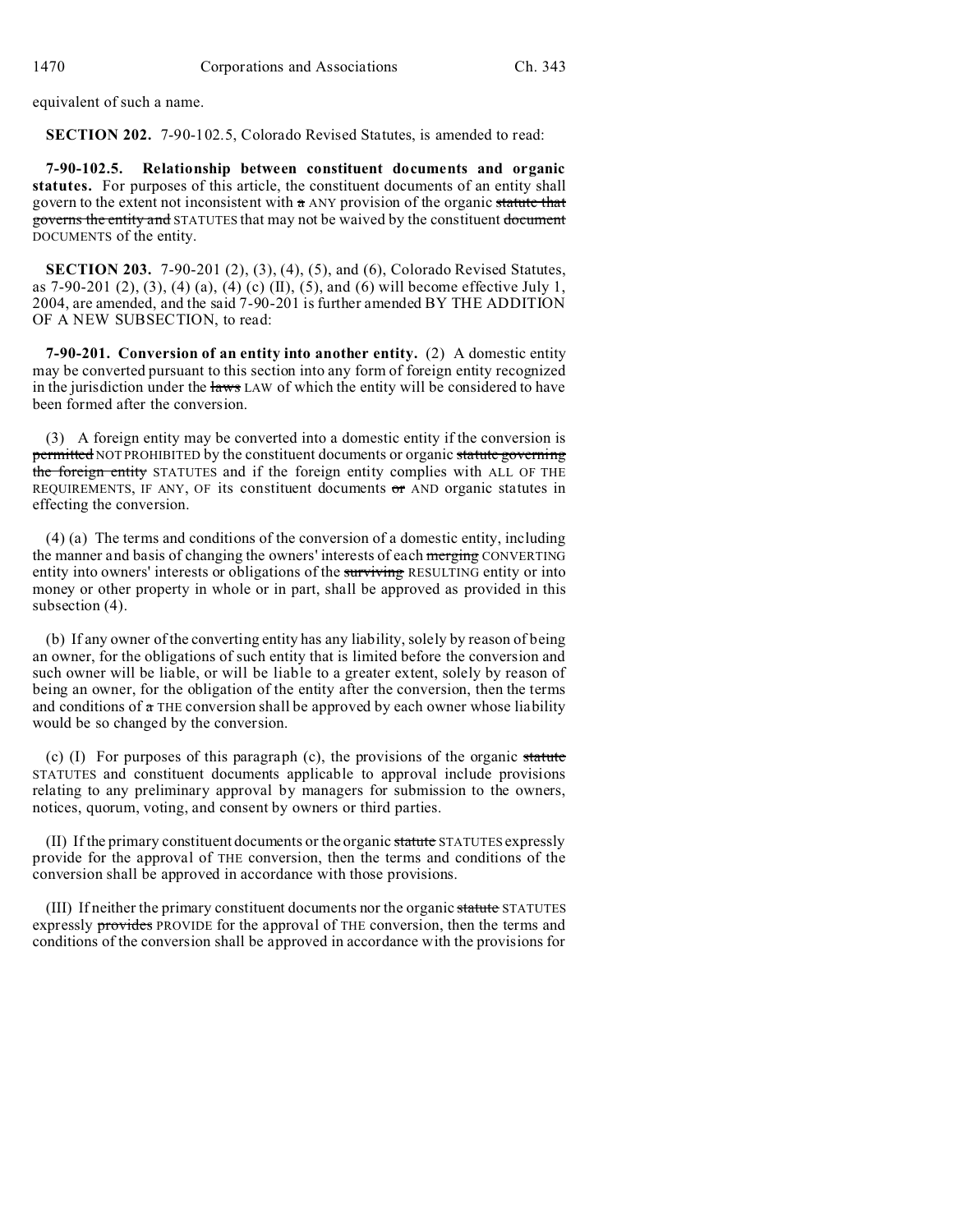amendment of the primary constituent documents set forth in the organic statutes and the primary constituent documents.

(IV) If neither the primary constituent documents nor the organic statute STATUTES expressly provides PROVIDE for a THE conversion or for the approval of an amendment to the primary constituent documents, then the terms and conditions of the conversion shall be approved by all of the owners of the converting entity.

(5) After the terms and conditions of the conversion are approved in accordance with this section, if the resulting entity will be an entity for which constituent filed documents are to be filed in the records of the secretary of state, the converting entity shall deliver to the secretary of state, for filing pursuant to part 3 of this article, constituent filed documents that comply with the requirements of the organic statute governing the resulting entity. If the converting entity is an entity for which constituent filed documents have been filed with the secretary of state, the converting entity shall deliver a statement of conversion to the secretary of state for filing pursuant to part 3 of this article. The statement of conversion shall state: AFTER THE TERMS AND CONDITIONS OF THE CONVERSION ARE APPROVED IN ACCORDANCE WITH THIS SECTION, THE CONVERTING ENTITY SHALL CAUSE A STATEMENT OF CONVERSION TO BE DELIVERED TO THE SECRETARY OF STATE, FOR FILING PURSUANT TO PART 3 OF THIS ARTICLE, IF EITHER THE CONVERTING ENTITY OR THE RESULTING ENTITY HAS OR WILL HAVE A CONSTITUENT FILED DOCUMENT FILED IN THE RECORDS OF THE SECRETARY OF STATE. THE STATEMENT OF CONVERSION SHALL STATE:

(a) The entity name of the converting entity, the principal OFFICE address of its principal office, the jurisdiction under the law of which it is formed, and its form of entity;

(b) The entity name of the resulting entity, the principal OFFICE address of its principal office, the jurisdiction under the law of which it is formed, and its form of entity; AND

(c) A statement of the number or percentage of owners consenting to the conversion and, if the consent is less than unanimous, the number or percentage of owners required to approve the conversion under this section; and

(d) A statement that the converting entity has been converted into the resulting entity pursuant to this section.

(5.5) IF THE RESULTING ENTITY WILL BE AN ENTITY FOR WHICH A CONSTITUENT FILED DOCUMENT IS TO BE FILED IN THE RECORDS OF THE SECRETARY OF STATE, THE CONVERTING ENTITY SHALL DELIVER TO THE SECRETARY OF STATE, FOR FILING PURSUANT TO PART 3 OF THIS ARTICLE, THE CONSTITUENT FILED DOCUMENT THAT COMPLIES WITH THE REQUIREMENTS OF THE ORGANIC STATUTES.

(6) The conversion shall become effective as specified by the organic statute governing the resulting entity STATUTES. If the organic statute governing the resulting entity does STATUTES DO not so specify, the conversion shall become effective when the statement of conversion, if any, becomes effective as determined pursuant to section 7-90-304, or, if no statement of conversion is filed, when the constituent filed document filed for the resulting entity becomes effective as determined pursuant to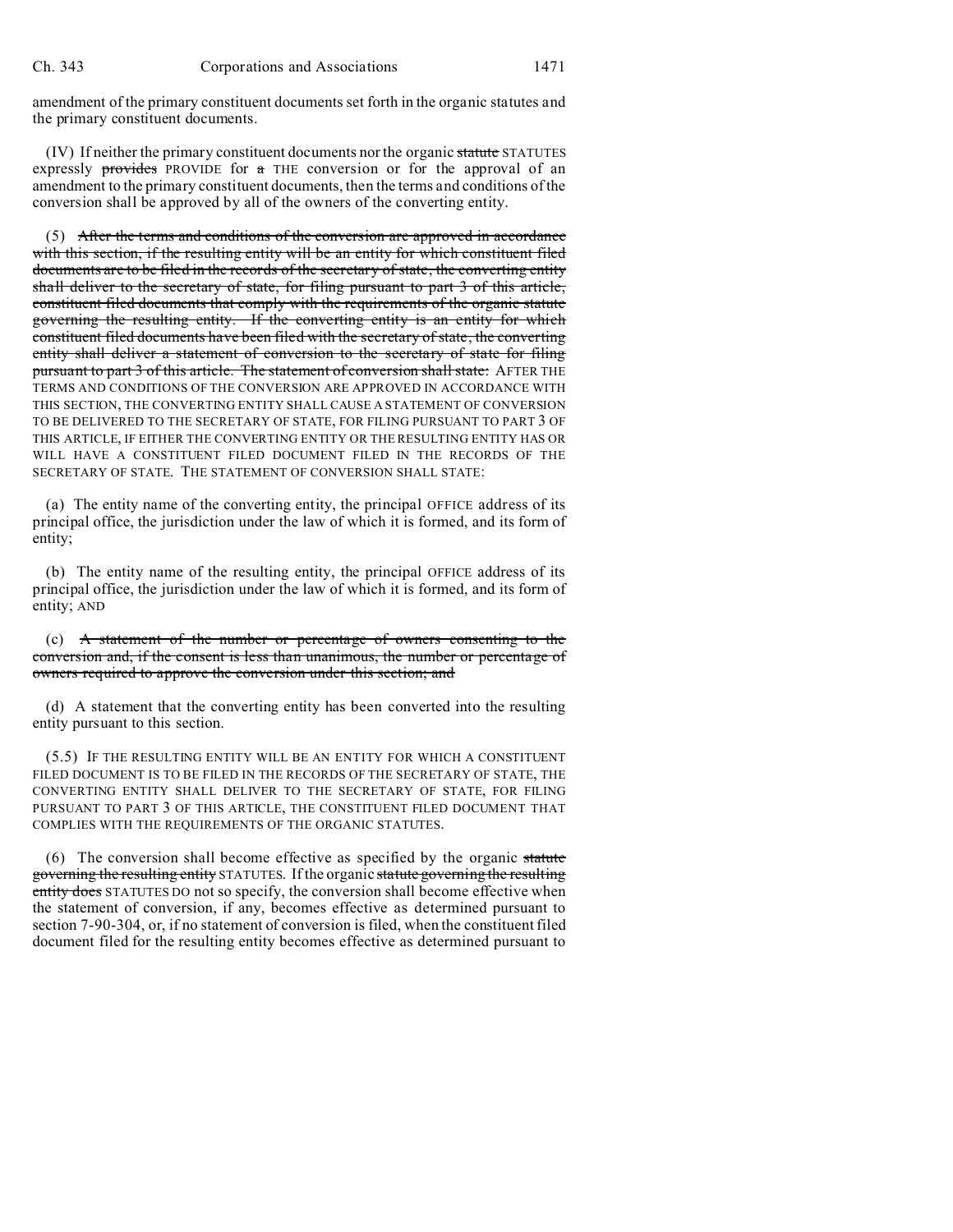section 7-90-304. If no statement of conversion is REQUIRED TO BE filed by the converting entity and no constituent filed document is REQUIRED TO BE filed for the resulting entity, the conversion shall become effective at the time and on the date determined by the owners of the converting entity.

**SECTION 204.** 7-90-202 (1) and (3), Colorado Revised Statutes, are amended to read:

**7-90-202. Effect of conversion - entity unchanged.** (1) At the time the conversion becomes effective, the converting entity shall be converted into the resulting entity, and the resulting entity shall thereafter be subject to all of the provisions of the organic statute governing the resulting entity STATUTES.

(3) Unless otherwise agreed or otherwise provided by the organic statute of the converting entity STATUTES, OTHER THAN THIS ARTICLE, the converting entity shall not be required to wind up the entity's affairs or pay obligations and distribute the entity's assets, and the conversion shall not be deemed to constitute a dissolution of the converting entity and shall constitute a continuation of the existence of the converting entity in the form of the resulting entity.

**SECTION 205.** 7-90-203 (2), (3) (a), (3) (b), (4) (c), (5), and (6), Colorado Revised Statutes, as 7-90-203 (2), (3) (a), (3) (b), (4) (c) (II), (4) (c) (III), (4) (c) (IV), (5), and (6) will become effective July 1, 2004, are amended, and the said 7-90-203 (3) is further amended BY THE ADDITION OF A NEW PARAGRAPH, to read:

**7-90-203. Merger of entities.** (2) One or more domestic entities may merge into a foreign entity of a form the same as or different from that of any of the merging entities, or one or more foreign entities may merge into a domestic entity of a form the same as or different from that of any of the merging entities, pursuant to a plan of merger approved pursuant to subsection (4) of this section, if the merger is permitted NOT PROHIBITED by the constituent documents or organic statute governing STATUTES OF each foreign entity and IF each foreign entity complies with ALL OF THE REQUIREMENTS, IF ANY, OF its constituent documents or AND organic statute STATUTES in effecting the merger.

(3) The plan of merger shall state:

(a) The ENTITY name, jurisdiction under the law of which the entity is formed, and form of entity of each of the merging entities;

(b) The ENTITY name, jurisdiction under the law of which the entity is formed, and form of the surviving entity into which the merging entities are to merge;

(f) ANY AMENDMENTS TO THE CONSTITUENT DOCUMENTS OF THE SURVIVING ENTITY TO BE EFFECTED BY THE MERGER.

(4) (c) (I) For purposes of this paragraph (c), the provisions of the ENTITY'S organic statute STATUTES and PRIMARY constituent documents applicable to approval of the plan of merger include provisions relating to any preliminary approval by managers for submission to the owners, notices, quorum, voting, and consent by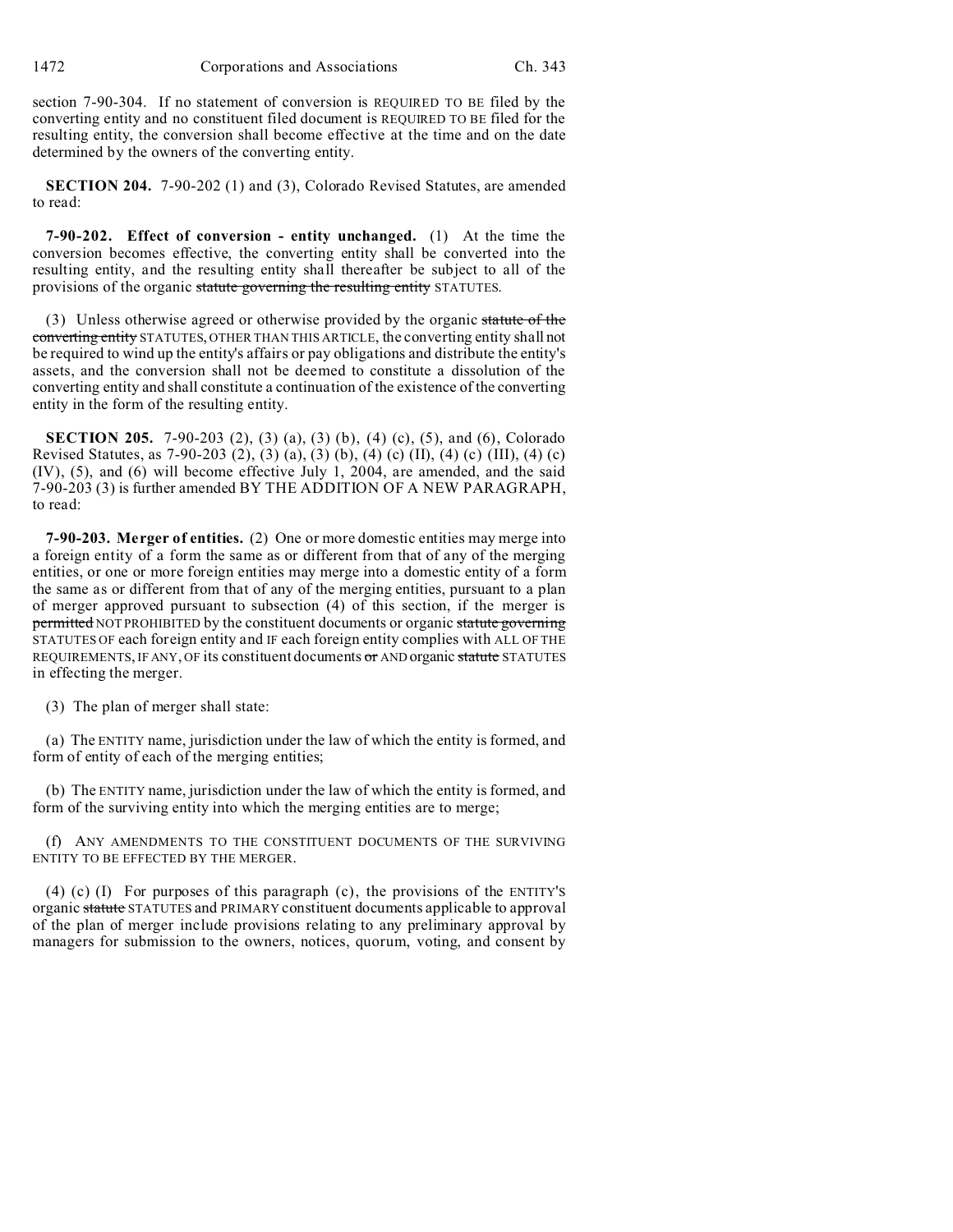owners or third parties. REFERENCES IN SUBPARAGRAPH (II) OF THIS PARAGRAPH (c) TO THE MOST STRINGENT PROVISIONS OF THE PRIMARY CONSTITUENT DOCUMENTS OR ORGANIC STATUTES ARE REFERENCES TO THOSE PROVISIONS OF SUCH DOCUMENTS OR STATUTES THAT ESTABLISH THE HIGHEST VOTING REQUIREMENTS FOR APPROVAL OF A MERGER. NOTHING IN THIS PARAGRAPH (c) SHALL BE DEEMED TO PERMIT ANY PRIMARY CONSTITUENT DOCUMENT TO CONTAIN MERGER PROVISIONS THAT ARE INCONSISTENT WITH THE ENTITY'S ORGANIC STATUTES.

(II) If the primary constituent documents or the organic statute expressly provide for the approval of the merger, then The terms and conditions of the merger shall be approved in accordance with: those provisions.

(A) THE PROVISIONS OF THE PRIMARY CONSTITUENT DOCUMENTS DEALING WITH MERGERS OF THE TYPE, AND WITH ENTITIES OF THE FORMS, DESCRIBED IN THE PLAN OF MERGER; OR

(B) IF THERE ARE NO SUCH PROVISIONS, THE PROVISIONS OF THE PRIMARY CONSTITUENT DOCUMENTS THAT CONTAIN THE MOST STRINGENT TERMS FOR APPROVAL OF ANY TYPE OF MERGER; OR

(C) IF THERE ARE NO SUCH PROVISIONS, THE PROVISIONS OF THE ENTITY'S ORGANIC STATUTES DEALING WITH MERGERS OF THE TYPE, AND WITH ENTITIES OF THE FORMS, DESCRIBED IN THE PLAN OF MERGER; OR

(D) IF THERE ARE NO SUCH PROVISIONS, THE PROVISIONS OF THE ENTITY'S ORGANIC STATUTES THAT CONTAIN THE MOST STRINGENT TERMS FOR APPROVAL OF ANY TYPE OF MERGER.

(III) If neither the primary constituent documents nor the organic statute STATUTES expressly provides PROVIDE for the approval of the merger, then the terms and conditions of the merger shall be approved in accordance with the provisions for amendment of the primary constituent documents set forth in the organic statutes and the primary constituent documents.

(IV) If neither the primary constituent documents nor the organic statute STATUTES expressly provides PROVIDE for a merger or for the approval of an amendment to the primary constituent documents, then the terms and conditions of the merger shall be approved by all of the owners of the merging entity.

(5) After the plan of merger is approved in accordance with this section, if any merging entity is an entity for which a constituent filed document has been filed by the secretary of state, the surviving entity shall deliver to the secretary of state, for filing pursuant to part 3 of this article, a statement of merger that shall state the following:

(a) The entity name of each merging entity, the principal office address of its principal office, the jurisdiction under the law of which it is formed, and its form of entity;

(b) The entity name of each THE surviving entity, the principal OFFICE address of its principal office, the jurisdiction under the law of which it is formed, and its form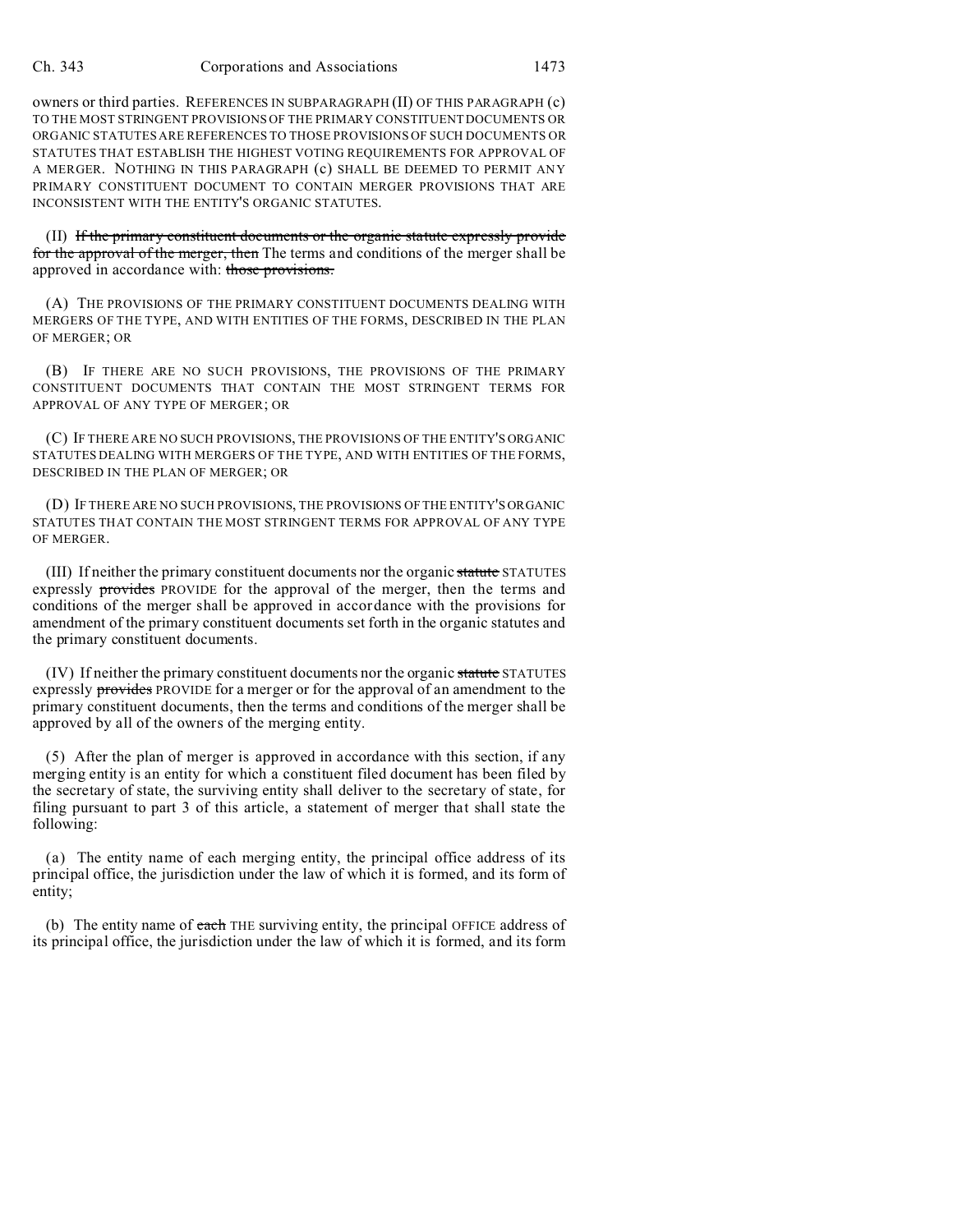of entity; and

(c) A statement that the merging entities are merged into the surviving entity pursuant to this section; AND

(d) IF THE PLAN OF MERGER PROVIDES FOR AMENDMENTS TO ANY CONSTITUENT FILED DOCUMENT OF THE SURVIVING ENTITY, AN APPROPRIATE STATEMENT OF CHANGE OR OTHER DOCUMENT EFFECTING THE AMENDMENTS SHALL BE DELIVERED TO THE SECRETARY OF STATE FOR FILING PURSUANT TO PART 3 OF THIS ARTICLE.

 $(6)$  The merger shall become effective as specified by the organic statute governing the surviving entity STATUTES. If the organic statute governing the surviving entity does STATUTES DO not so state, the merger takes effect at the time and on the date the statement of merger becomes effective as determined pursuant to section 7-90-304 or, if no statement of merger is REQUIRED TO BE filed, at the time and on the date determined by the owners of the merging entity.

**SECTION 206.** 7-90-204 (1) (c), Colorado Revised Statutes, is amended to read:

**7-90-204. Effect of merger.** (1) When a merger is effective:

(c) Unless otherwise provided in the constituent documents or as required under the organic statute governing a merging entity STATUTES, no merging entity shall be required to wind up its affairs or pay obligations and distribute assets, and the merger shall not be deemed to constitute a dissolution or liquidation of the merging entity. Unless otherwise provided in the constituent documents of a constituent entity or as required under the organic statute governing a constituent entity STATUTES, any payments in cash or in kind to owners of the constituent entity pursuant to the plan of merger shall not be deemed to constitute a dividend, liquidating distribution, or other distribution that gives rise to contractual distributional preference rights.

**SECTION 207.** Part 2 of article 90 of title 7, Colorado Revised Statutes, is amended BY THE ADDITION OF A NEW SECTION to read:

**7-90-204.5. Foreign entity resulting from conversion or surviving merger.** (1) UPON THE CONVERSION OF A DOMESTIC ENTITY INTO A FOREIGN ENTITY OR THE MERGER OF A DOMESTIC ENTITY AND A FOREIGN ENTITY IN WHICH THE FOREIGN ENTITY IS THE SURVIVING ENTITY, THE FOREIGN ENTITY:

## (a) SHALL EITHER:

(I) MAINTAIN A REGISTERED AGENT PURSUANT TO PART 7 OF THIS ARTICLE, WHETHER OR NOT THE FOREIGN ENTITY IS OTHERWISE REQUIRED TO DO SO, TO ACCEPT SERVICE IN ANY PROCEEDING TO ENFORCE ANY OBLIGATION OR RIGHTSOF DISSENTING OWNERS OF ANY DOMESTIC ENTITY PARTY TO THE CONVERSION OR MERGER OR IN ANY PROCEEDING BASED ON A CAUSE OF ACTION ARISING WITH RESPECT TO ANY DOMESTIC ENTITY PARTY TO THE CONVERSION OR MERGER; OR

(II) BE DEEMED TO HAVE AUTHORIZED SERVICE OF PROCESS ON IT IN CONNECTION WITH SUCH CAUSES OF ACTION BY MAILING IN ACCORDANCE WITH SECTION 7-90-704 (2);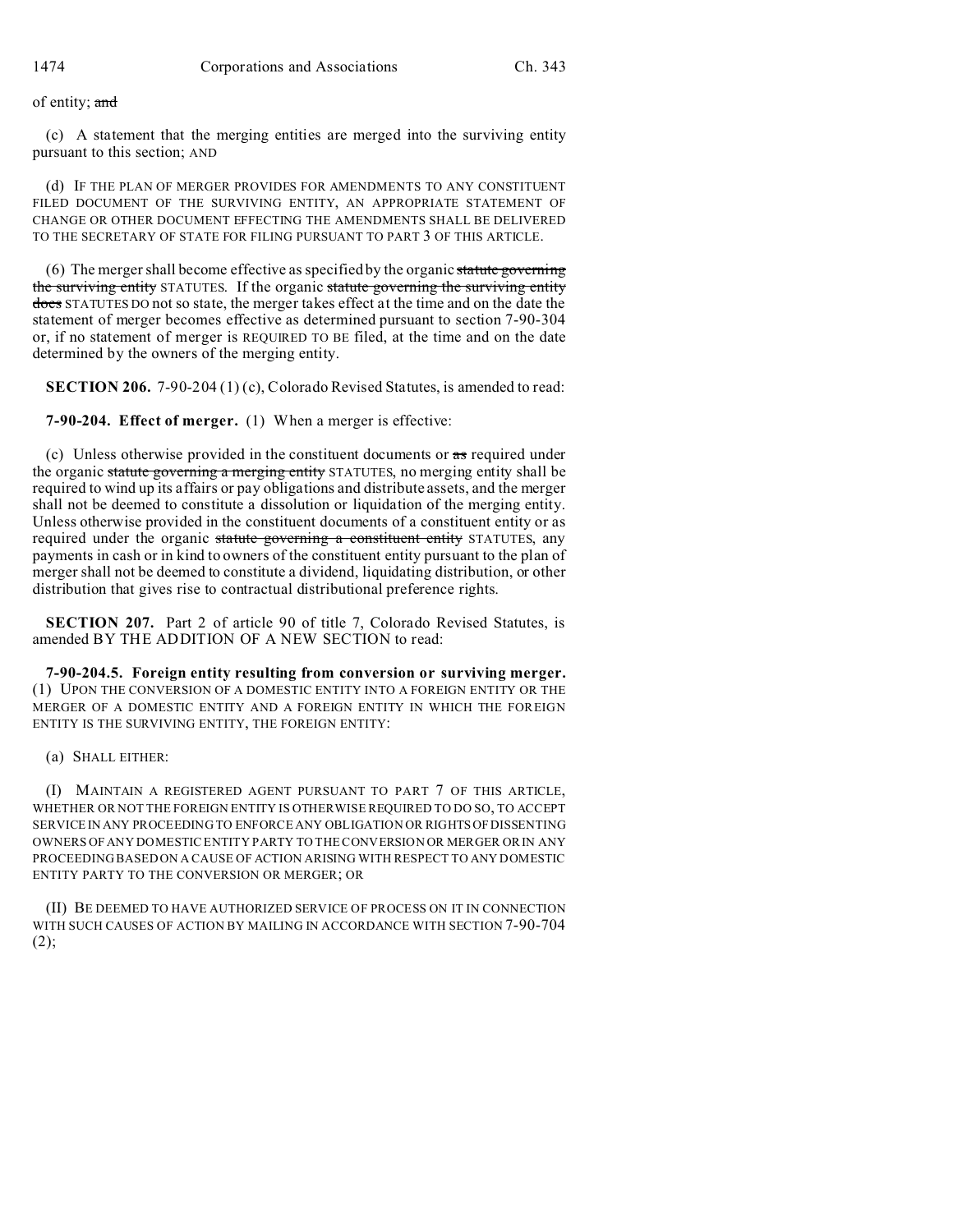(b) SHALL PROMPTLY PAY TO THE DISSENTING OWNERS OF EACH DOMESTIC ENTITY PARTY TO THE CONVERSION OR MERGER THE AMOUNT, IF ANY, TO WHICH THEY ARE ENTITLED UNDER THE ORGANIC STATUTES; AND

(c) SHALL COMPLY WITH PART 8 OF THIS ARTICLE IF IT IS TO TRANSACT BUSINESS OR CONDUCT ACTIVITIES IN THIS STATE.

**SECTION 208.** 7-90-301 (1) (a), (1) (b), (1) (b.5), (2), (3), (4), (5), (6), (8), (9), (10), and (11), Colorado Revised Statutes, as 7-90-301 (1) (a), (1) (b), (1) (b.5), (3),  $(4)$ ,  $(6)$ ,  $(8)$ ,  $(9)$ , and  $(11)$  will become effective July 1, 2004, are amended to read:

**7-90-301. Filing requirements.** (1) (a)  $\angle$  EACH document THAT IS REQUIRED OR PERMITTED TO BE FILED IN THE RECORDS OF THE SECRETARY OF STATE PURSUANT TO ANY PROVISION OF THIS TITLE OR ANY ORGANIC STATUTE OF THIS STATE SHALL BE subject to this part 3. shall satisfy the requirements of this section, and of any other law of this state that adds to or varies the requirements of this part 3, to be entitled to filing by the secretary of state pursuant to this title.

(b) TO BE ENTITLED TO BE FILED PURSUANT TO THIS PART 3, a document shall be subject to this part 3 if the document is required or permitted to be filed in the records of the secretary of state pursuant to any provision of this title or any other organic statute of this state AND SHALL COMPLY WITH THE REQUIREMENTS OF THIS SECTION AND THE REQUIREMENTS OF ANY OTHER LAW OF THIS STATE THAT ADDS TO OR VARIES THE REQUIREMENTS OF THIS PART 3.

 $(b.5)$  To be entitled to be filed pursuant to this part 3, a document shall be one that is required or permitted by any organic statute of this state to be filed in the office of the secretary of state.

(2) Notwithstanding THE GENERAL RECOGNITION IN PARAGRAPH (b) OF SUBSECTION (1) OF THIS SECTION OF REQUIREMENTS OF OTHER LAW OF THIS STATE THAT MAY ADD TO OR VARY THE REQUIREMENTS OF THIS PART 3, AND NOTWITHSTANDING any other provision OF THIS TITLE OR ANY OTHER ORGANIC STATUTE OF THIS STATE requiring the signature of ANY PERSON ON, or execution by any person or persons on OF, a document, no such signature or execution shall be required AS A CONDITION TO ITS BEING FILED PURSUANT TO THIS PART 3.

(3) The document shall contain all information required by the law of this state to be included CONTAINED in the document but, unless otherwise provided by law, shall not contain other information.

(4) The document shall be typewritten or machine printed on paper or shall be on or in such other medium as may be acceptable to the secretary of state and from which the secretary of state may create a document THAT CONTAINS ALL OF THE CONTENTS OF THE DOCUMENT AND that is typewritten or printed on paper. containing all of the contents of the document. The secretary of state may require that the document, if not on paper, be delivered by any one or more means or on or in any one or more media AS MAY BE ACCEPTABLE TO THE SECRETARY OF STATE. The secretary of state is not required to file documents A DOCUMENT that are IS not legible or that are IS not either on paper or otherwise delivered by a means and in a medium that complies with the requirements then established by the secretary of state for the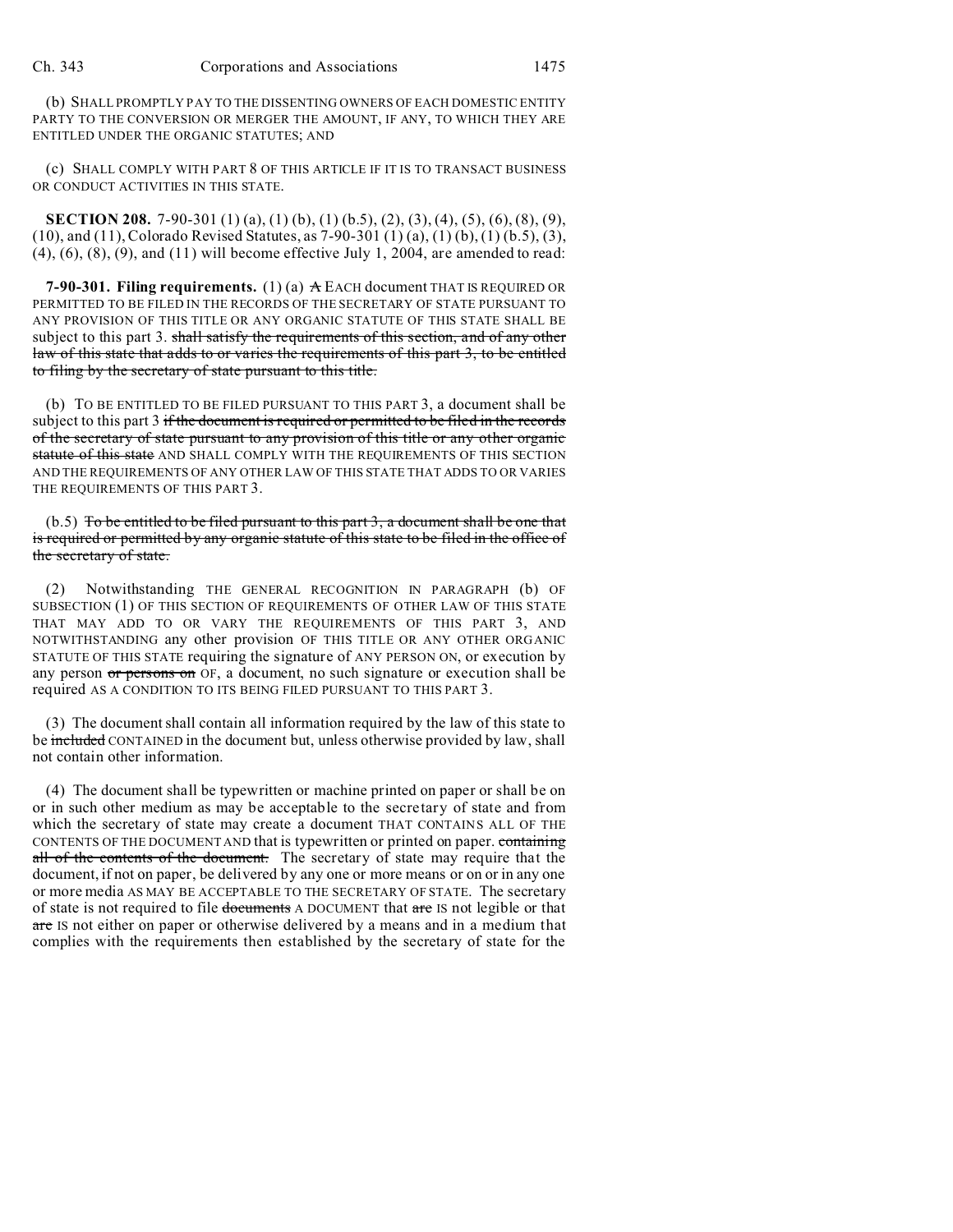DELIVERY AND filing of documents. The secretary of state may impose reasonable requirements upon the dimensions, quality, and color of such paper and typewriting or printing AND UPON THE FORMAT AND OTHER ATTRIBUTES OF ANY DOCUMENT THAT IS DELIVERED ELECTRONICALLY. The secretary of state shall ensure, at the earliest practicable time, that delivery of a document subject to this part 3 for filing may be accomplished electronically, without the necessity for the presentation DELIVERY of a physical original document or the image thereof, if all required information is included DELIVERED and is readily retrievable from the data transmitted DELIVERED. All such electronically filed documents shall be stored by the secretary of state in an electronic or other medium and shall be retrievable by the secretary of state in perceivable form.

(5) The document shall be in the English language. The ENTITY name of any entity contained in the document need not be in English if expressed in English letters or arabic or roman numerals. and the certificate of existence required of foreign entities need not be in English if accompanied by a reasonably authenticated English translation.

(6) The document shall state the section or sections of the organic statute STATUTES, other than this part 3, pursuant to which it is entitled to be filed DELIVERED TO THE SECRETARY OF STATE FOR FILING pursuant to this part 3. The document shall state the name or names, and mailing address or mailing addresses, of any one or more of the individuals who cause the document to be delivered for filing, but the document need not state the name and address of more than one such individual.

(8) Causing a document to be delivered to the secretary of state for filing shall constitute the affirmation or acknowledgment of each individual causing such delivery, under penalties of perjury, that the document is the individual's act and deed, or the individual in good faith believes the document is the act and deed of the entity on whose behalf the individual is causing the document to be delivered for filing, that the individual in good faith believes the facts stated in the document are true and the document satisfies the requirements of this section, the constituent documents, and the organic statute. THE DOCUMENT SHALL STATE THE TRUE NAME OR TRUE NAMES, AND MAILING ADDRESS OR MAILING ADDRESSES, OF ANY ONE OR MORE OF THE INDIVIDUALS WHO CAUSE THE DOCUMENT TO BE DELIVERED FOR FILING, BUT THE DOCUMENT NEED NOT STATE THE TRUE NAME AND ADDRESS OF MORE THAN ONE SUCH INDIVIDUAL.

(9) If the secretary of state requires the use of a form or cover sheet for a document to be filed, the document shall be in or on the required form or shall have the required cover sheet, and information contained in such form or cover sheet shall control over any contrary information contained elsewhere in the document. THE DOCUMENT SHALL INCLUDE ANY FORM OR COVER SHEET, OR BOTH, REQUIRED PURSUANT TO SECTION 7-90-302.

(10) The document shall be delivered to the secretary of state for filing and shall be accompanied by the correct filing fee and any late filing fee or penalty required by law. If the secretary of state refuses to file the document, the secretary of state shall give notice to any individual who has been identified, pursuant to subsection (6) of this section, as having caused the document to be delivered for filing, at the address provided for that individual ALL REQUIRED FEES AND PENALTIES.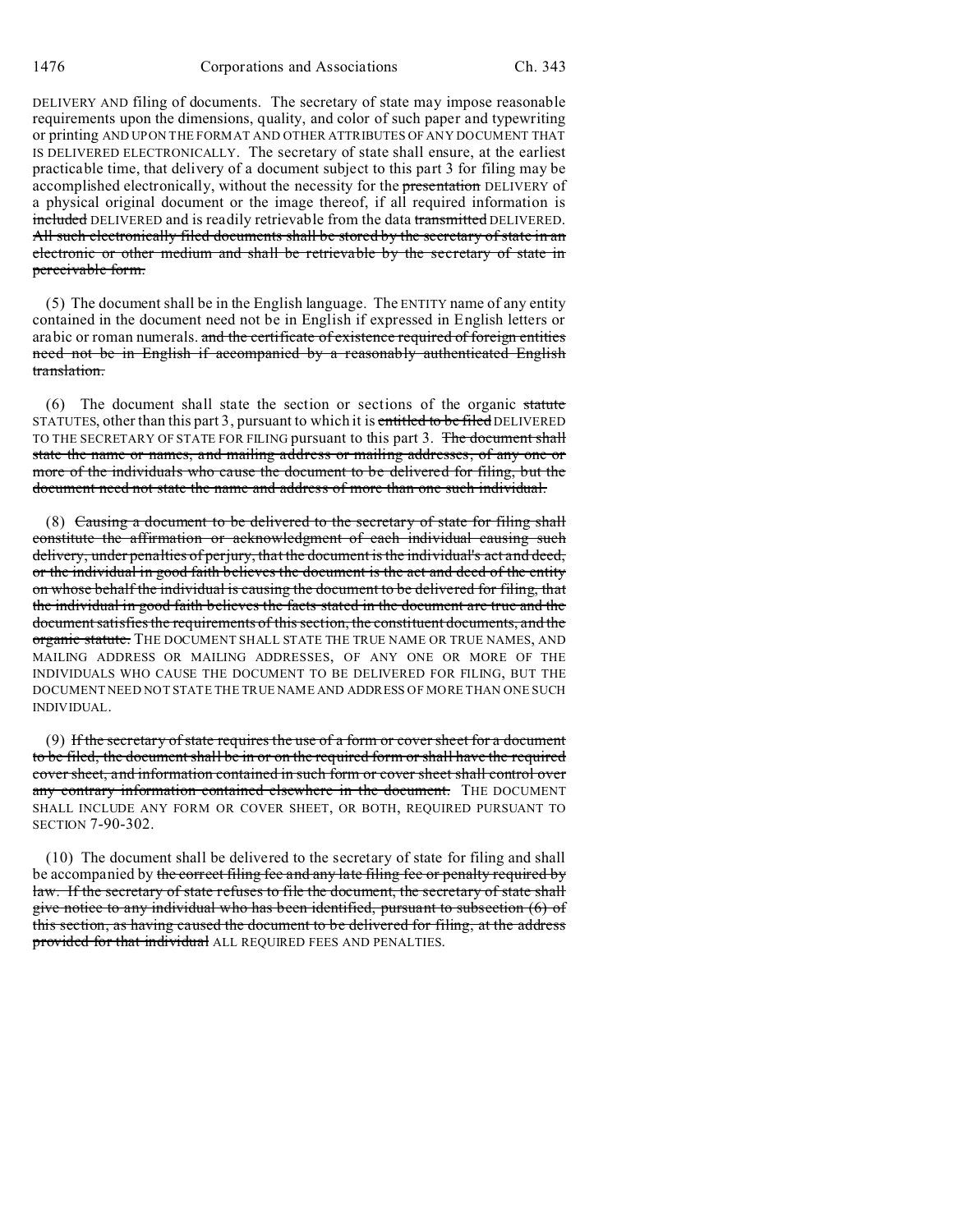$(11)$  A document that is a combination of documents shall identify each of the documents that is combined in it and shall satisfy all of the requirements of this section that would apply to the documents that are combined in the combined document if those documents were separately filed.

**SECTION 209.** Part 3 of article 90 of title 7, Colorado Revised Statutes, is amended BY THE ADDITION OF A NEW SECTION to read:

**7-90-301.5. Act of causing document to be delivered for filing.** CAUSING A DOCUMENT TO BE DELIVERED TO THE SECRETARY OF STATE FOR FILING PURSUANT TO THIS PART 3 SHALL CONSTITUTE THE AFFIRMATION OR ACKNOWLEDGMENT OF EACH INDIVIDUAL CAUSING SUCH DELIVERY, UNDER PENALTIES OF PERJURY, THAT THE DOCUMENT IS THE INDIVIDUAL'S ACT AND DEED, OR THAT THE INDIVIDUAL IN GOOD FAITH BELIEVES THE DOCUMENT IS THE ACT AND DEED OF THE PERSON ON WHOSE BEHALF THE INDIVIDUAL IS CAUSING THE DOCUMENT TO BE DELIVERED FOR FILING, TAKEN IN CONFORMITY WITH THE REQUIREMENTS OF THIS PART 3, THE CONSTITUENT DOCUMENTS, AND THE ORGANIC STATUTES, AND THAT THE INDIVIDUAL IN GOOD FAITH BELIEVES THE FACTS STATED IN THE DOCUMENT ARE TRUE AND THE DOCUMENT COMPLIES WITH THE REQUIREMENTS OF THIS PART 3, THE CONSTITUENT DOCUMENTS, AND THE ORGANIC STATUTES.

**SECTION 210.** 7-90-302, Colorado Revised Statutes, as it will become effective July 1, 2004, is amended to read:

**7-90-302. Forms and cover sheets - secretary of state to furnish upon request.** (1) The secretary of state may prepare and furnish forms and cover sheets A FORM OR COVER SHEET, OR BOTH, for any document that is delivered to the secretary of state for filing pursuant SUBJECT to this part 3 and may require the use of any such form or cover sheet OR BOTH. The form or cover sheet may require the statement of any information the secretary of state deems appropriate to perform the duties of the secretary of state under the law of this state, including information as to the identity of the entity to which the document relates, the registered agent name and registered agent address of the registered agent for the entity, and the principal office address of the entity's principal office. A form or cover sheet shall not preclude in any way the inclusion in any document of any item the inclusion of which is not prohibited by the law of this state and shall not require the inclusion of any item the inclusion of which is not required or permitted by this article or any other law of this state.

(2) The form or cover sheet shall be deemed to be a part of the filed document that uses such form or cover sheet. Information that is contained in such form or cover sheet shall control over any contrary information contained elsewhere in the filed document.

(3) The secretary of state shall furnish, on request, any form or cover sheet that the secretary of state requires to be used pursuant to this section.

**SECTION 211.** 7-90-303 (1) (c), (1) (d), and (2), Colorado Revised Statutes, are amended to read:

**7-90-303. Filing, service, and copying fees - subpoenas.** (1) The secretary of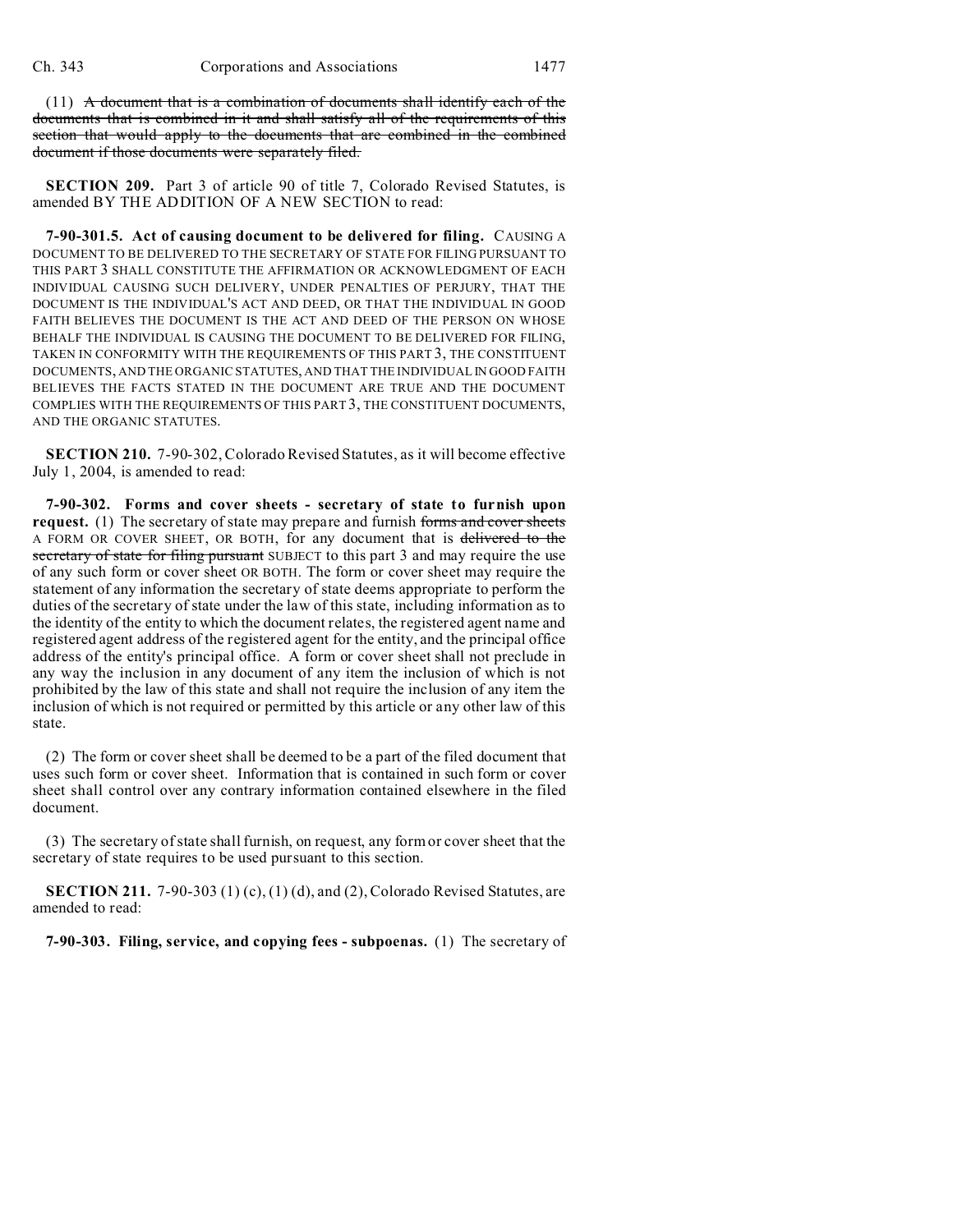state shall charge and collect fees and other charges, which shall be determined and collected pursuant to section 24-21-104 (3), C.R.S., for:

(c) Furnishing a copy of any FILED document; OR

(d) Certifying a copy of any document that is in the records of the secretary of state;

(2) (a) The secretary of state shall charge and collect, at the time of service of any subpoena upon the secretary of state or any deputy or employee of the secretary of state's office, a fee of fifty dollars and an allowance of ten dollars for meals and a charge for mileage at the rate prescribed by section 24-9-104, C.R.S., for each mile from the state capitol building to the place named in the subpoena. The fee shall be paid to the secretary of state; the meal allowance and mileage charge shall be paid to the person named in the subpoena. If the person named in the subpoena is required to appear at the place named in the subpoena for more than one day, he or she THE PERSON shall be paid in advance a per diem allowance of forty-four dollars for each day of attendance in addition to any other fees, allowances, and charges.

(b) Notwithstanding the amount specified for any fee or allowance in paragraph (a) of this subsection (2), the secretary of state by rule or as otherwise provided by law may reduce the amount of one or more of the fees or allowances if necessary pursuant to section 24-75-402 (3), C.R.S., to reduce the uncommitted reserves of the fund to which all or any portion of one or more of the fees or allowances is credited. After the uncommitted reserves of the fund are sufficiently reduced, the secretary of state by rule or as otherwise provided by law may increase the amount of one or more of the fees or allowances as provided in section 24-75-402 (4), C.R.S.

**SECTION 212.** 7-90-304 (1) (b), (2), (3), and (4), Colorado Revised Statutes, as they will become effective July 1, 2004, are amended to read:

**7-90-304. Effective time and date of filed document.** (1) Except as provided in subsection (2) or (4) of this section, a document that is filed by the secretary of state is effective:

(b) If a time is stated in the filed document as its effective time, then at the later of THE stated time on the date it is filed, as such date is stated in the records of the secretary of state, or the time the filed document is filed by the secretary of state, as such time is stated in the records of the secretary of state.

(2) Unless otherwise provided by this title, A filed document may state a delayed effective time and date, and if it does so the filed document becomes effective at the LATER OF THE time and date SO stated OR THE TIME AND DATE THE FILED DOCUMENT IS FILED BY THE SECRETARY OF STATE, AS SUCH TIME AND DATE IS STATED IN THE RECORDS OF THE SECRETARY OF STATE. If a filed document states a delayed effective date but not a time, the filed document is effective at the LATER OF THE close of business on that date OR THE TIME AND DATE THE FILED DOCUMENT IS FILED BY THE SECRETARY OF STATE, AS SUCH TIME AND DATE IS STATED IN THE RECORDS OF THE SECRETARY OF STATE. If a filed document states a delayed effective date that is later than the ninetieth day after the date the filed document is filed, the filed document is effective on the ninetieth day after it is filed. A filed document that is a combination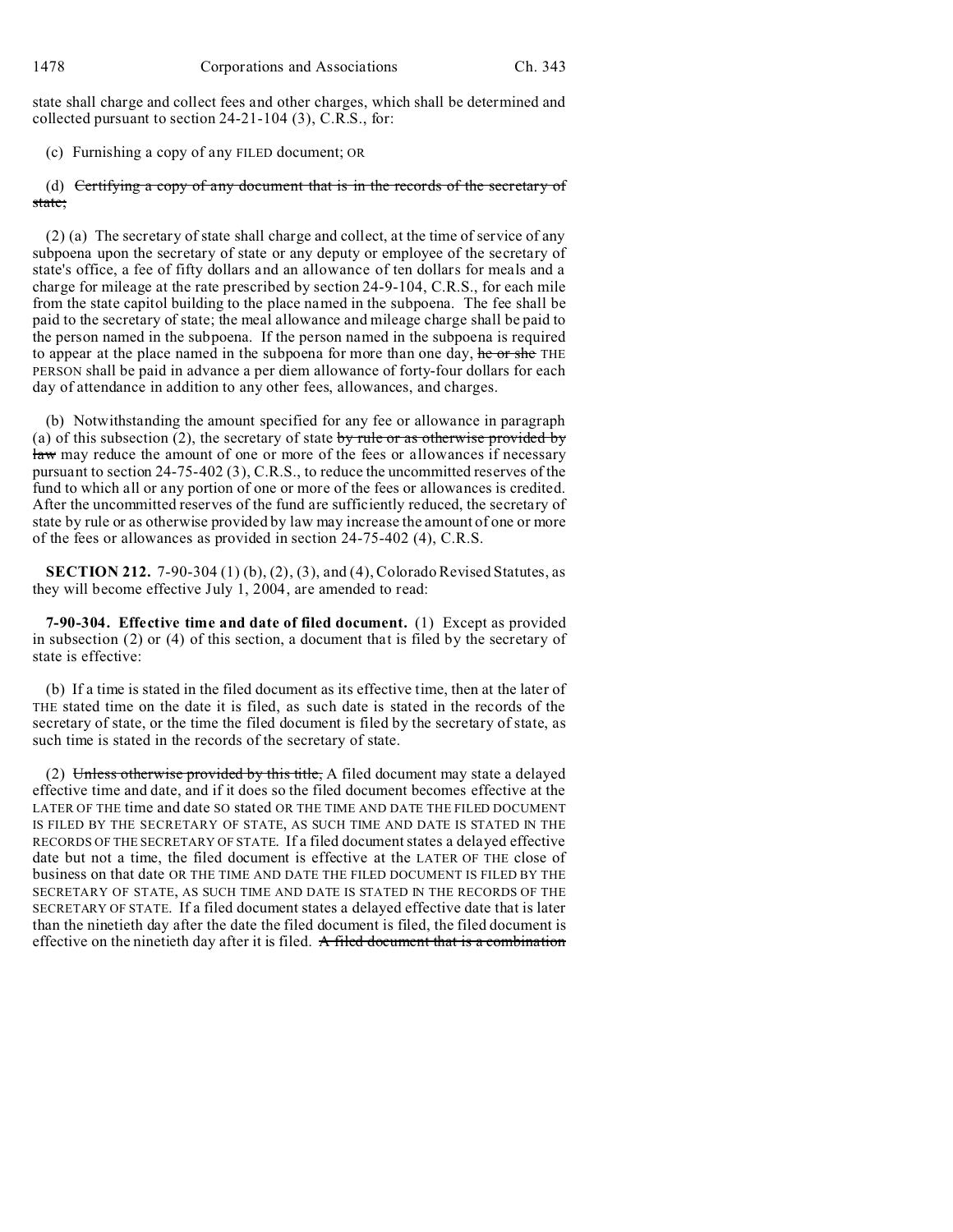of documents, as described in section 7-90-301 (11), shall only state a single delayed effective time and date for the filed document as a whole and shall not state differing delayed effective times or dates for any two or more of the combined documents. A filed document including a filed document that is a combination of documents, may state the order in which the matters provided for in the filed document are deemed to have occurred. THE PROVISIONS OF THIS SUBSECTION (2) MAY BE LIMITED BY OTHER PROVISIONS OF THIS TITLE. IN THE EVENT OF CONFLICT BETWEEN THE PROVISIONS OF THIS SUBSECTION (2) AND ANY OTHER PROVISION OF THIS TITLE, SUCH OTHER PROVISION OF THIS TITLE SHALL CONTROL.

(3) If a filed document states a delayed effective date pursuant to subsection (2) of this section, the filed document may be prevented from becoming effective if  $\alpha$ n entity A PERSON to which the filed document relates delivers to the secretary of state, for filing pursuant to this part 3, on or before the earlier of the stated effective date of the document or the ninetieth day after the filed document was filed, a statement of change CORRECTION revoking the filed document.

(4) If two or more documents are simultaneously delivered to the secretary of state, each of the documents shall be treated as having DEEMED TO HAVE been filed simultaneously if each identifies, TO THE SATISFACTION OF THE SECRETARY OF STATE, all of the documents that are to be treated as being DEEMED TO HAVE BEEN filed simultaneously and states that all of such documents are to be treated as having DEEMED TO HAVE been filed simultaneously. All of such documents shall be treated as having DEEMED TO HAVE been filed at the time and ON THE date of filing of the first to be filed of such documents at the time of filing on the date it is filed TO BE FILED, as such time and date are evidenced by the records of the secretary of state. IF ANY OF SUCH DOCUMENTS IS REJECTED BY THE SECRETARY OF STATE, ALL OF SUCH DOCUMENTS SHALL BE DEEMED TO HAVE BEEN REJECTED BY THE SECRETARY OF STATE.

**SECTION 213.** The introductory portion to 7-90-304.5 (1), 7-90-304.5 (1) (a), the introductory portion to 7-90-304.5 (1) (b), 7-90-304.5 (1) (b) (V), the introductory portion to 7-90-304.5 (1) (c), 7-90-304.5 (1) (c) (I), and 7-90-304.5 (1) (c) (III), Colorado Revised Statutes, as the introductory portion to 7-90-304.5 (1), 7-90-304.5 (1) (a), the introductory portion to 7-90-304.5 (1) (b), 7-90-304.5 (1) (b) (V), the introductory portion to 7-90-304.5 (1) (c), and 7-90-304.5 (1) (c) (I) will become effective July 1, 2004, are amended to read:

**7-90-304.5. Restated constituent filed document.** (1) Unless the organic statute governing a domestic entity STATUTES expressly provides PROVIDE otherwise:

(a) A domestic entity may restate its constituent filed document at any time by action of its owners or of any other person authorized by the entity's organic statute STATUTES to deliver, on behalf of the entity, documents to the secretary of state, for filing pursuant to this part 3, effecting such restatement.

(b) The restatement of the constituent filed documents DOCUMENT may include one or more amendments to the constituent filed document if any amendment to the constituent filed document has been approved in the manner provided in the organic statute governing the entity STATUTES. Such an amendment may: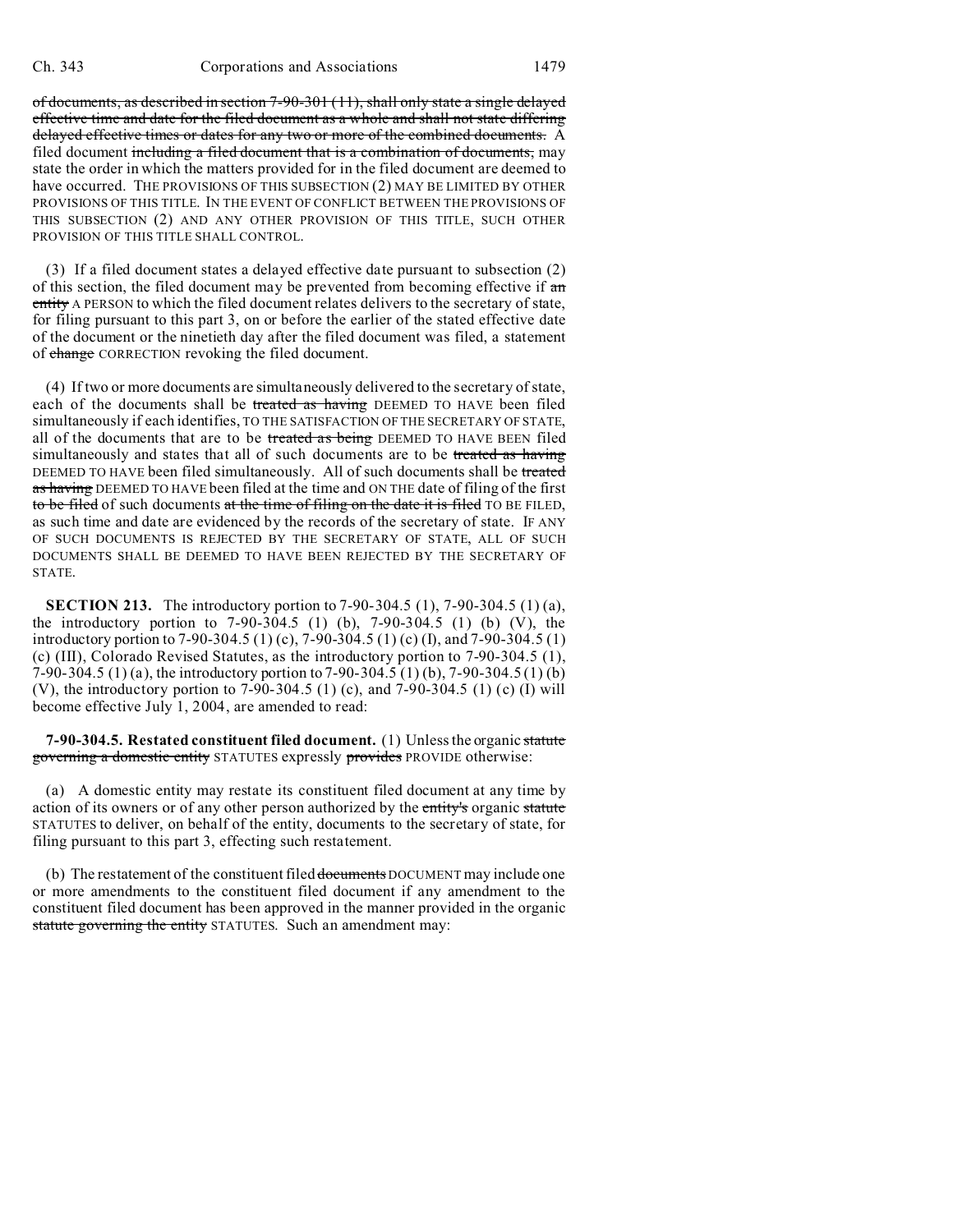1480 Corporations and Associations Ch. 343

(V) If a statement of change changing the registered agent name and registered agent address of the registered agent of the entity is on file with IN THE RECORDS OF the secretary of state, delete the statement of the registered agent name and registered agent address of the initial registered agent of the entity.

(c) An entity restating its constituent filed document shall deliver to the secretary of state, for filing PURSUANT TO THIS PART 3, a restatement stating:

(I) The true ENTITY name of the entity; AND

(III) If the restatement contains an amendment to the constituent filed document, a statement that the amendment has been adopted in accordance with the organic statute governing the entity and, if the organic statute governing the entity requires that the amendment be approved by the owners, a statement that the number of votes cast, and, if appropriate, the number of votes cast by particular owners, for the amendment was sufficient for approval.

**SECTION 214.** 7-90-305 (1), (2), and (4), Colorado Revised Statutes, as they will become effective July 1, 2004, are amended to read:

**7-90-305. Correcting filed document.** (1) A person may deliver to the secretary of state, for filing pursuant to this part 3, a statement of correction to:

(a) Correct a filed document if the filed document contains  $a_n$  ONE OR MORE incorrect statement STATEMENTS that was WERE incorrect at the time the document was delivered to the secretary of state for filing pursuant to this part 3; OR

(b) REVOKE A FILED DOCUMENT PURSUANT TO SECTION 7-90-304 (3).

(2) A statement of correction:

(a) States SHALL STATE the entity name of the entity to which the document relates or, if the entity to which the document relates does not have an entity name, states SHALL STATE the true name of the entity, or, in the case of a trademark, states SHALL STATE the trademark and the TRUE name of the registrant as defined in section 7-70-101 (3);

(b) Shall identify the filed document including its filing date, or have a copy of the filed document attached to the statement of correction TO THE SATISFACTION OF THE SECRETARY OF STATE;

(c) Shall state the EACH incorrect statement that is contained in the filed document THAT IS CORRECTED BY THE STATEMENT OF CORRECTION; AND

(d) Shall correct the EACH SUCH incorrect statement.

(4) EXCEPT AS OTHERWISE PROVIDED IN THIS SUBSECTION (4), a statement of correction is effective on the effective date of the filed document it corrects AS SUCH DATE IS STATED IN THE RECORDS OF THE SECRETARY OF STATE. except As to persons relying on the uncorrected filed document and adversely affected by the correction, As to those persons, a statement of correction is effective when filed. A STATEMENT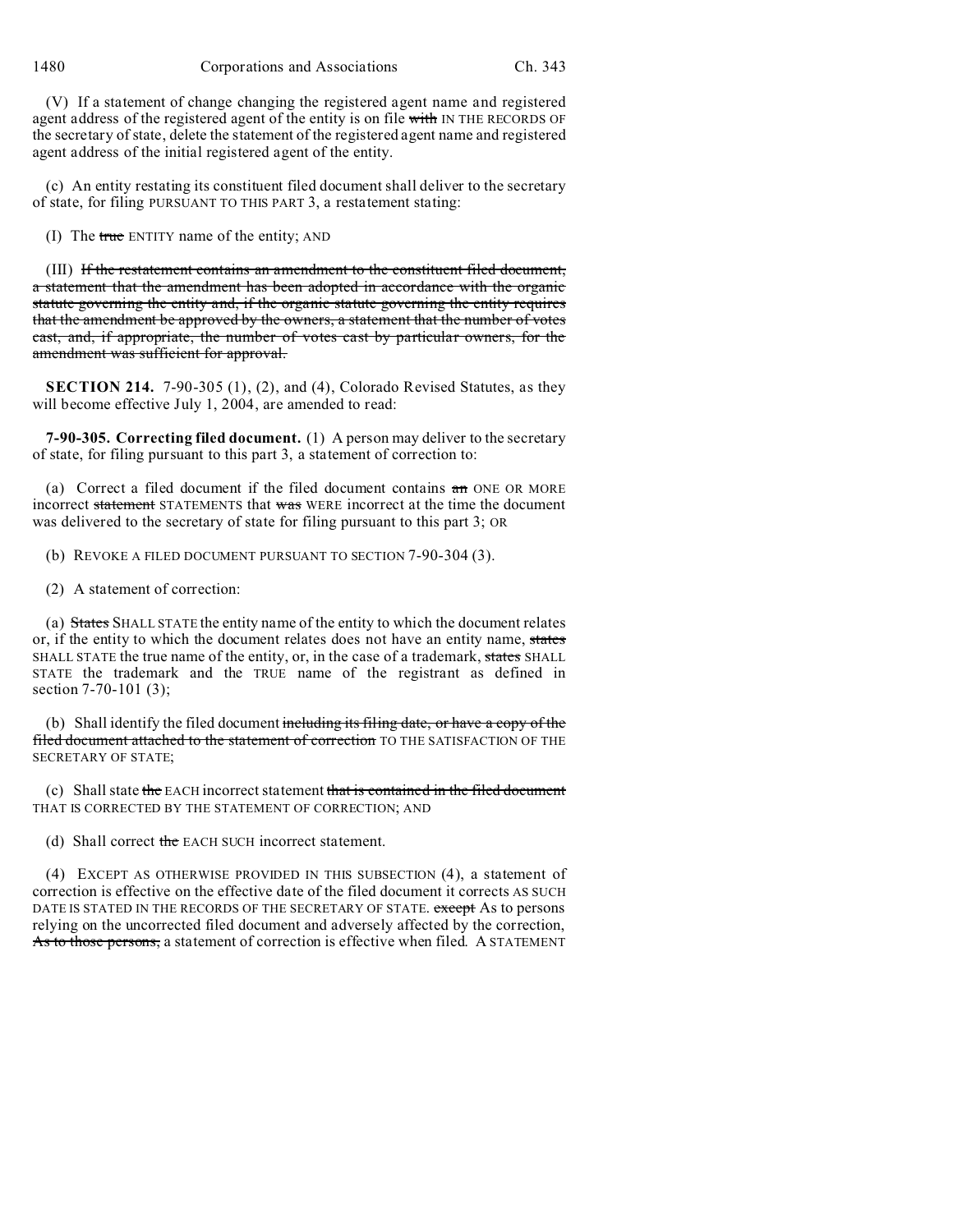OF CORRECTION THAT CORRECTS THE EFFECTIVE DATE OF A FILED DOCUMENT TO AN EARLIER DATE IS EFFECTIVE ON SUCH EARLIER DATE OR ON THE DATE THE FILED DOCUMENT WAS FILED IN THE RECORDS OF THE SECRETARY OF STATE AS SUCH DATE IS STATED IN THE RECORDS OF THE SECRETARY OF STATE, WHICHEVER IS LATER. A STATEMENT OF CORRECTION MAY NOT STATE A DELAYED EFFECTIVE DATE FOR THE EFFECTIVENESS OF THE STATEMENT OF CORRECTION ITSELF.

**SECTION 215.** 7-90-305.5 (2) and (3), Colorado Revised Statutes, as they will become effective July 1, 2004, are amended to read:

**7-90-305.5. Statement of change.** (2) A filed document is changed by causing to be delivered to the secretary of state, for filing pursuant to this part 3, a statement of change that:

(a) States the entity name of the entity to which the document relates or, if the entity to which the document relates does not have an entity name, states the true name of the entity, or, in the case of a trademark, states the trademark and the TRUE name of the registrant as defined in section 7-70-101(3);

(b) Identifies the filed document including its filing date, or has a copy of it attached to the statement of change TO THE SATISFACTION OF THE SECRETARY OF STATE;

(c) States the information, if any, contained in the filed document that is to be changed; or states that the only change is the addition or deletion of information;

(d) States the EACH SUCH change;

(d.5) STATES EACH ADDITION OR DELETION OF INFORMATION, IF ANY; AND

(e) Complies with all other requirements of this title applicable to the statement of change.

(3) If a person is SPECIFICALLY permitted or required by an organic statute OTHER THAN THIS ARTICLE to amend, cancel, revoke, or otherwise change a filed document, it may amend, cancel, revoke, or otherwise change such filed document only in accordance with such organic statute UNLESS THAT ORGANIC STATUTE OR ANOTHER ORGANIC STATUTE OTHER THAN THIS ARTICLE ALSO PERMITS THE AMENDMENT, CANCELLATION, REVOCATION, OR OTHER CHANGE TO BE EFFECTED BY A STATEMENT OF CHANGE PURSUANT TO THIS SECTION.

**SECTION 216.** 7-90-306 (1), (2), and (3), Colorado Revised Statutes, as they will become effective July 1, 2004, are amended to read:

**7-90-306. Filing duty of secretary of state - manner of filing.** (1) If a document delivered to the secretary of state for filing satisfies PURSUANT TO THIS PART 3 COMPLIES WITH the requirements of section 7-90-301, the secretary of state shall file it. The secretary of state may refuse to file a document that is a combination of documents as described in section 7-90-301 (11). The secretary of state has no duty to determine whether the document satisfies COMPLIES WITH any or all requirements of any organic statute LAW.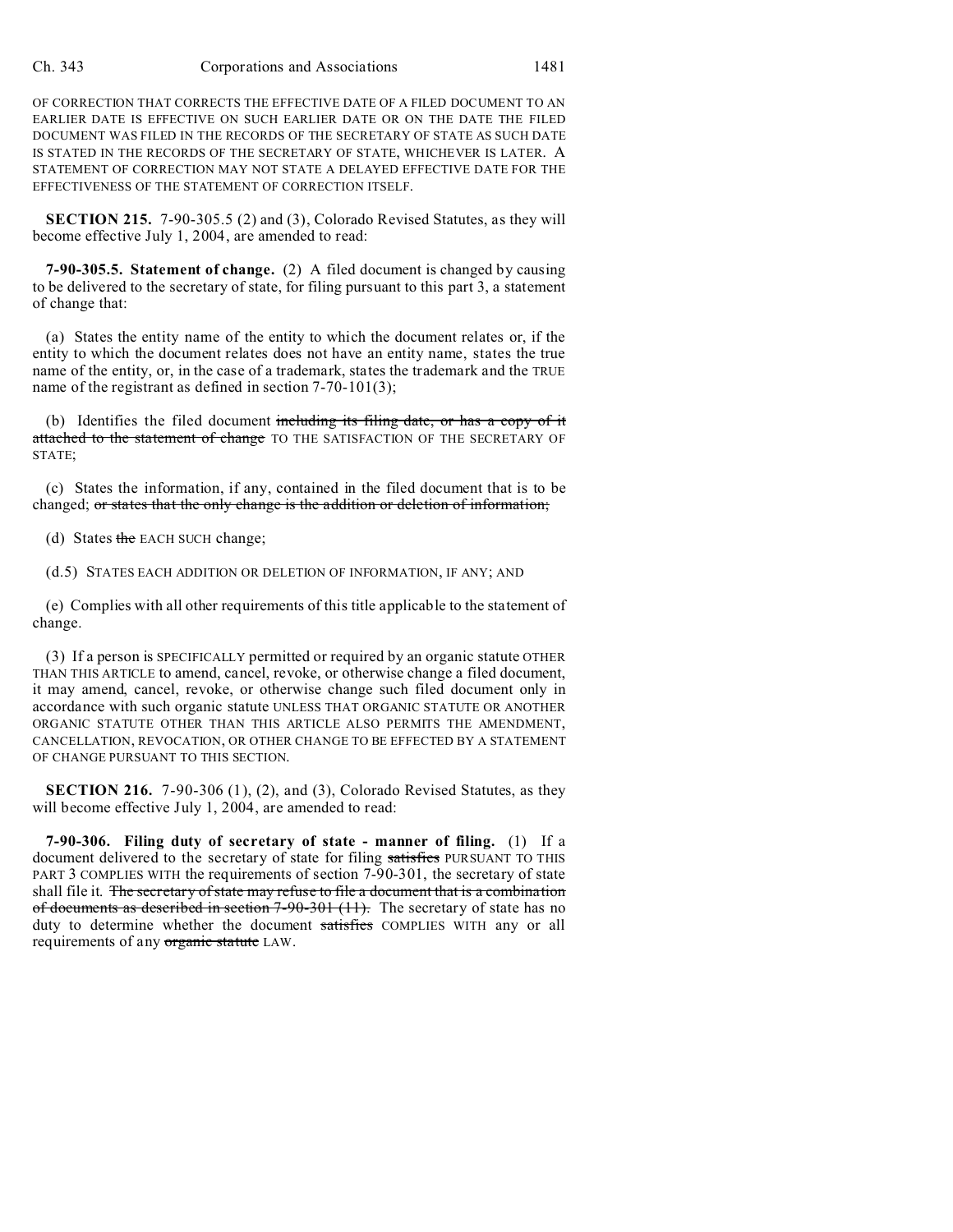(2) The secretary of state files a document by legibly stamping or otherwise endorsing the word "filed", together with the words "secretary of state" and the time and date of receipt, on the document. If a document is delivered to the secretary of state for filing electronically, the secretary of state files the document by electronically affixing the word "filed", together with the words "secretary of state" and the time and date of receipt, on the document in a form such that those words will appear on the document when the secretary of state retrieves the document in perceivable form. THE SECRETARY OF STATE FILES A DOCUMENT BY MARKING OR OTHERWISE ASSOCIATING THE WORDS "SECRETARY OF STATE" AND THE TIME AND DATE OF FILING ON OR WITH THE DOCUMENT AND BY PLACING THE DOCUMENT IN RECORDS THAT THE SECRETARY OF STATE SHALL MAINTAIN TO CONTAIN ALL FILED DOCUMENTS. THE RECORDS OF FILED DOCUMENTS THAT THE SECRETARY OF STATE MAINTAINS SHALL BE SUCH THAT ANY FILED DOCUMENT MAY BE RETRIEVED BY THE SECRETARY OF STATE IN PERCEIVABLE FORM AND WITH THE TIME AND DATE OF ITS FILING.

(3) If the secretary of state refuses to file a document, the secretary of state shall return it to any individual who has been identified, pursuant to section 7-90-301 (6), as having caused the document to be delivered for filing, at the address provided for that individual, together with a written notice providing a brief explanation of the reason for the refusal, within ten days after the document was delivered to the secretary of state; EXCEPT THAT NO NOTICE SHALL BE REQUIRED WITH RESPECT TO AN ANNUAL REPORT THAT THE SECRETARY OF STATE HAS REFUSED TO FILE.

**SECTION 217.** 7-90-307 (1), Colorado Revised Statutes, as it will become effective July 1, 2004, is amended to read:

**7-90-307. Appeal from secretary of state's refusal to file document.** (1) If the secretary of state refuses to file a document delivered to the secretary of state for filing, the person delivering CAUSING the document TO BE DELIVERED TO THE SECRETARY OF STATE for filing may, within forty-five days after the effective date of the notice of the refusal given by the secretary of state pursuant to section 7-90-306 (3), appeal to the district court for the county in this state in which the street address of the entity's principal office is located, or, if the entity has no principal office in this state, to the district court for the county in which the street address of its registered agent is located or, if the entity has no registered agent, to the district court for the city and county of Denver. The appeal is commenced by petitioning the court to compel the filing of the document by the secretary of state and by attaching to the petition a copy of the document and a copy of the secretary of state's notice of refusal.

**SECTION 218.** 7-90-308, Colorado Revised Statutes, as it will become effective July 1, 2004, is amended to read:

**7-90-308. Evidentiary effect of copy of filed document.** A certificate attached to a copy of a document, bearing the secretary of state's manual or facsimile signature and the seal of this state and stating to the effect that the document is filed in the records of the secretary of state, is prima facie evidence that the document is on file with IN THE RECORDS OF the secretary of state.

**SECTION 219.** 7-90-309 (1), Colorado Revised Statutes, as it will become effective July 1, 2004, is amended to read: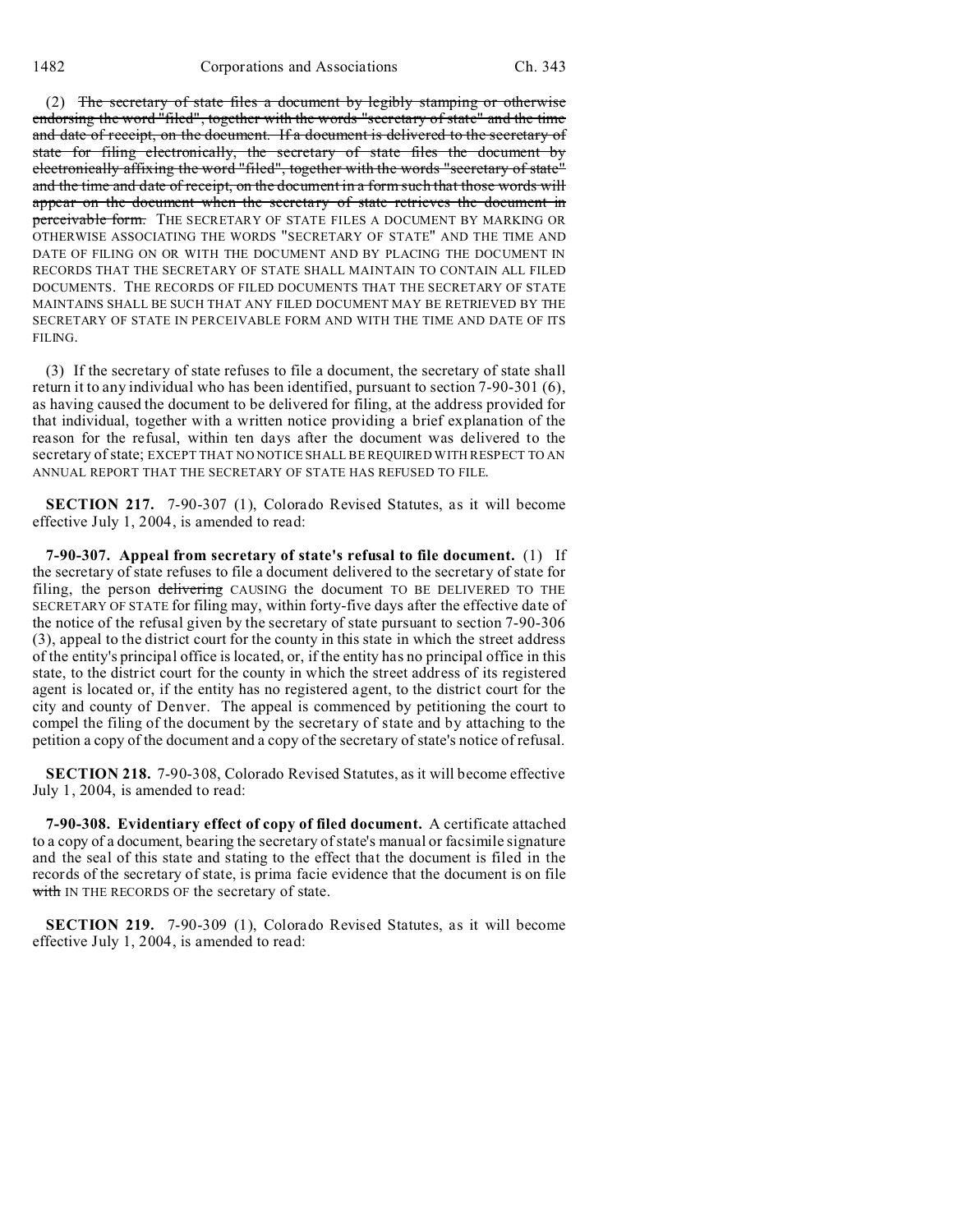**7-90-309. Certificates issued by secretary of state.** (1) The secretary of state shall issue to any person, upon request, a copy of any document that is in the records of FILED BY the secretary of state PURSUANT TO THIS TITLE, A CERTIFICATE ENDORSED ON OR ACCOMPANYING A COPY OF ANY FILED DOCUMENT IDENTIFYING THE FILED DOCUMENT AND CERTIFYING THAT THE COPY IS A TRUE COPY OF THE FILED DOCUMENT, and, a certificate of that fact, a certificate that states any facts of record in the office of the secretary of state, including, if appropriate, a certificate of good standing concerning any entity. THE SECRETARY OF STATE MAY ISSUE TO ANY PERSON, UPON REQUEST, ANY OTHER CERTIFICATE AS TO THE RECORDS OF THE SECRETARY OF STATE THAT THE SECRETARY OF STATE DEEMS APPROPRIATE.

**SECTION 220.** 7-90-310, Colorado Revised Statutes, is amended to read:

**7-90-310. Proof of delivery for filing.** (1) The secretary of state may consider a document to have been received for filing upon proof of such receipt as evidenced by a signed return receipt, an entry in records maintained by the secretary of state of ELECTRONIC OR facsimile transmissions received by the secretary of state, or such other or additional proof of receipt of the documents received as the secretary of state may require. Such proof must be satisfactory to the secretary of state before the document will be considered received.

(2) The secretary of state may require that the receipt of a document by facsimile transmission on or after February 11, 1994, be shown in the records of the secretary of state of facsimile transmissions received by the secretary of state. The secretary of state may condition relief under this section upon fulfillment of such other requirements or conditions that the secretary of state finds DETERMINES appropriate, including, without limitation, the making of a change of ENTITY name of the entity involved and payment of fees for the filing.

(3) Application for relief under this section shall be made in writing and delivered to the secretary of state within sixty days after the purported date of receipt of such document by the secretary of state. The application shall contain sufficient information for SATISFACTORY TO THE SECRETARY OF STATE TO ENABLE the secretary of state to identify the transaction.

**SECTION 221.** 7-90-313, Colorado Revised Statutes, as it will become effective July 1, 2004, is amended to read:

**7-90-313. Remedy for failure or refusal to file - presumptions.** Any person who is adversely affected by a failure or refusal of any other person to deliver any document to the secretary of state, for filing pursuant to this part 3, with respect to any entity may petition the district court for the county in this state in which the street address of the entity's principal office is located or, if the entity has no principal office in this state, in the district court for the county in which the street address of its registered agent is located or, if the entity has no registered agent, in the city and county of Denver, to approve the form of the document and direct the appropriate person to deliver the document to the secretary of state, for filing pursuant to this part 3. If the court finds that it is proper for the document to be filed and that there has been a failure or refusal to approve the document and deliver the document to the secretary of state for filing pursuant to this part 3, it shall order the secretary of state to file the document in the form it has approved.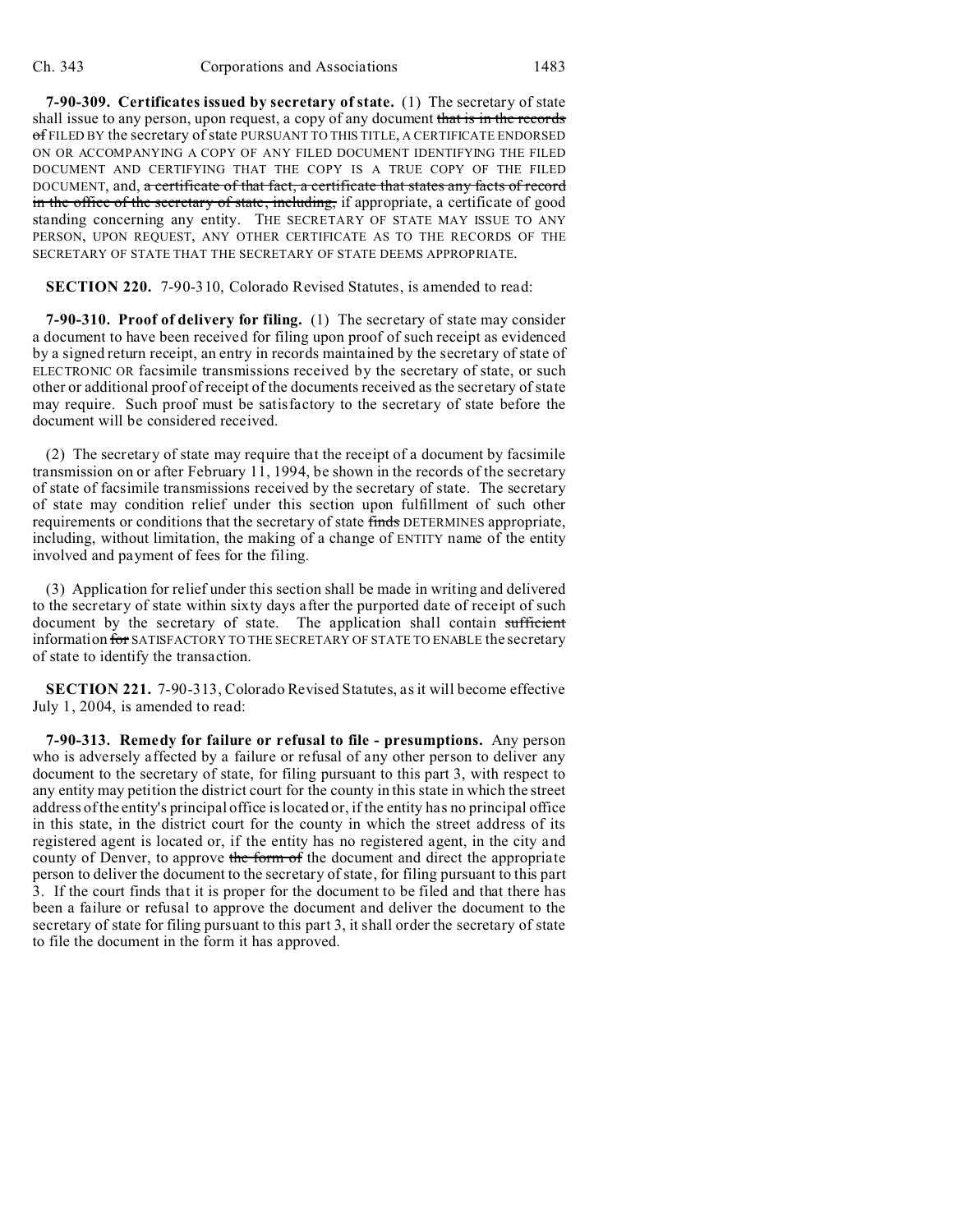**SECTION 222.** 7-90-401, Colorado Revised Statutes, as it will become effective July 1, 2004, is amended to read:

**7-90-401. Powers.** The secretary of state has all powers reasonably necessary to perform the duties required by the law. of this state.

**SECTION 223.** 7-90-501 (4) (c), (4) (f), (6), and (7), Colorado Revised Statutes, as they will become effective July 1, 2004, are amended to read:

**7-90-501.** Annual reports. (4) (c)  $\Theta$ <del>n and after January 1, 2002,</del> The form for the first annual report FOR A REPORTING ENTITY shall be delivered by the secretary of state to the reporting entity, at its registered agent address, in the calendar year next succeeding the calendar year in which the reporting entity is formed as a domestic reporting entity is formed, the reporting entity's statement of authority to transact business or conduct activities is filed by the secretary of state, or the reporting entity's statement of registration is filed by the secretary of state, as the case may be ENTITY'S CONSTITUENT FILED DOCUMENT OR STATEMENT OF FOREIGN ENTITY AUTHORITY, AS THE CASE MAY BE, BECOMES EFFECTIVE OR, IN THE CASE OF AN ENTITY THAT HAS BEEN REINSTATED, IN THE CALENDAR YEAR NEXT SUCCEEDING THE CALENDAR YEAR IN WHICH THE REINSTATEMENT OCCURRED. Thereafter, the annual report form shall be delivered to each reporting entity annually, except as provided in paragraph (f) of this subsection (4).

(f) The secretary of state shall not be required to deliver to a reporting entity an annual report form for any reporting period for which an annual report has previously been filed FOR THE REPORTING ENTITY pursuant to subsection (5.5) of this section.

(6) If an annual report does not contain the information required by this section or the fee prescribed is not tendered, the secretary of state shall promptly return the annual report to the reporting entity for correction, together with written notice providing a brief explanation of the reason for rejection. If the annual report was otherwise timely delivered to the secretary of state for filing pursuant to part 3 of this article and is corrected to contain the information required by this section or the corrected fee is tendered and such corrected annual report or fee, as applicable, is delivered to the secretary of state for filing within thirty days after the effective date of the notice of rejection, the annual report is deemed to be timely filed.

(7) Each reporting entity that fails or refuses to deliver to the secretary of state an annual report for filing within the time prescribed by subsection (5) OR (5.5) of this section and pay the prescribed fee shall be subject to a late filing fee, which shall be determined and collected pursuant to section 24-21-104 (3), C.R.S.; except that no such fee shall be imposed if the form required to be furnished by the secretary of state pursuant to subsection (4) of this section is not timely delivered to the reporting entity by the secretary of state and such nondelivery causes the failure to file within the time prescribed in subsection (5) of this section.

**SECTION 224. Repeal.** 7-90-502, Colorado Revised Statutes, including the introductory portion to  $7-90-502$  (1) and  $7-90-502$  (1) (b) and (1) (d) as they will become effective July 1, 2004, is repealed as follows:

## **7-90-502. Statement of person named in filed document.** (1) Any person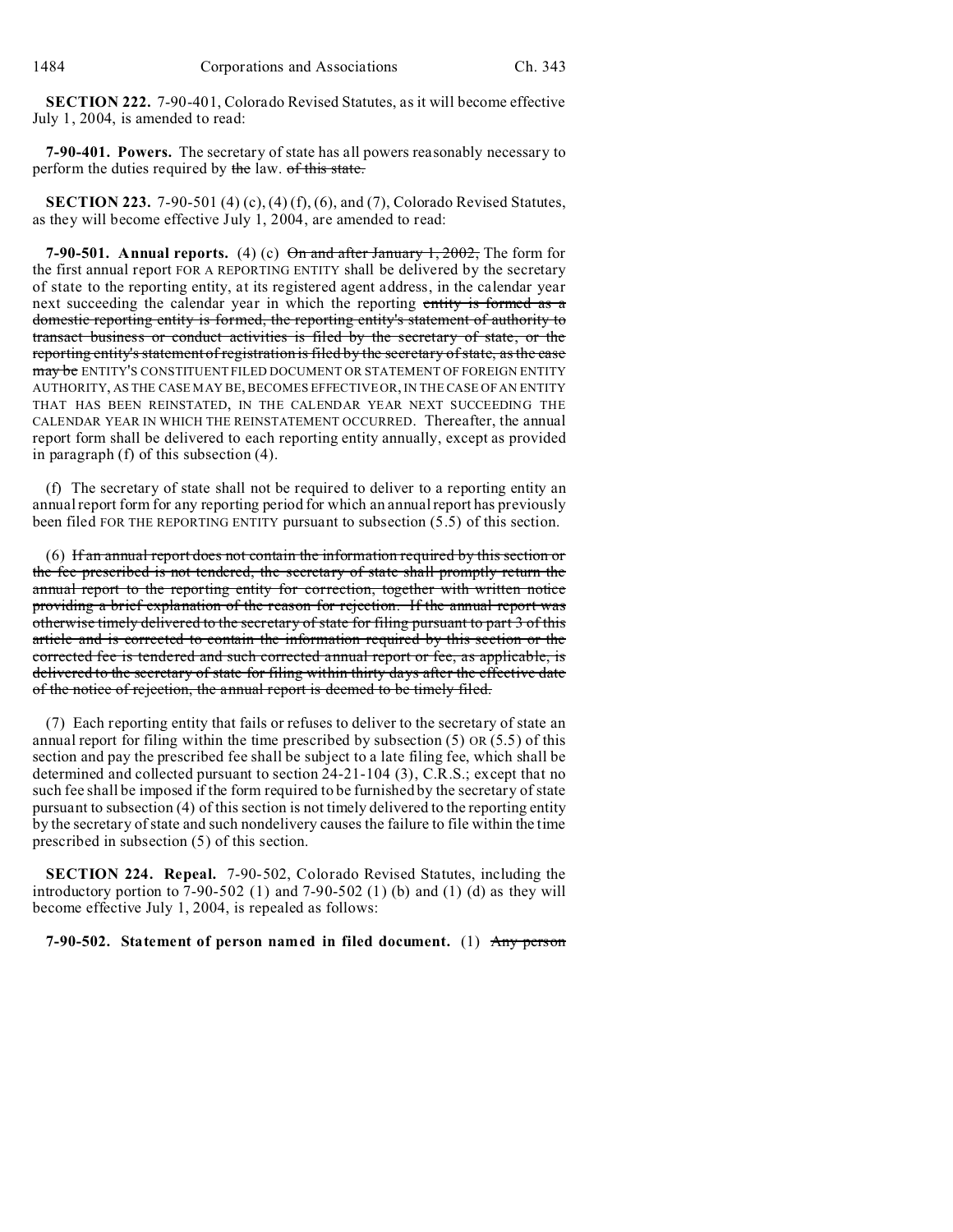named in a filed document as holding a position in an entity may, if such person does not hold such position, deliver to the secretary of state, for filing pursuant to part 3 of this article, a statement stating:

(a) The person's name;

(b) The entity name of the entity and the jurisdiction under the law of which the entity is formed;

(c) Information sufficient to identify the document in which the person is so named; and

(d) The date on which the person ceased to hold such position or a statement that the person never held such position.

**SECTION 225.** 7-90-601 (3) (c), (3) (e) (II), and (3) (f) (I), Colorado Revised Statutes, as they will become effective July 1, 2004, are amended, and the said 7-90-601 is further amended BY THE ADDITION OF THE FOLLOWING NEW SUBSECTIONS, to read:

**7-90-601. Entity name.** (3) In addition to the requirements of subsection (2) of this section:

(c) The entity name of a limited liability company shall contain the term or abbreviation "limited liability company", "ltd. liability company", "limited liability co.", "ltd. liability co.", "limited",  $\frac{n+1}{n+1}$ ,", "l.l.c.", "LLC", or "ltd.".

(e) (II) Notwithstanding the provisions of subparagraph (I) of this paragraph (e), any limited partnership in existence on October 31, 1981, shall be entitled to elect to be governed by the provisions of article 62 of this title with the TRUE name it had on October 31, 1981.

(f) (I) The entity name of a limited liability limited partnership shall contain the term or abbreviation "limited partnership", "limited", "company", "limited liability limited partnership" or "registered limited liability limited partnership", "l.p.", "lp","co.", "l.l.l.p.", "lllp", "LTD.", "r.l.l.l.p.", or "rlllp"; or

(5) FOR AN ENTITY THAT IS SPECIFICALLY PERMITTED BY C.R.C.P. 265 OR TITLE 12, C.R.S., TO USE THE WORDS "PROFESSIONAL COMPANY" OR "PROFESSIONAL CORPORATION" ABBREVIATIONS THEREOF IN ITS NAME:

(a) "P.C." OR "PC" SHALL BE A PERMITTED ABBREVIATION FOR SUCH AN ENTITY THAT IS A CORPORATION;

(b) "P.L.L.C." OR "PLLC" SHALL BE A PERMITTED ABBREVIATION FOR SUCH AN ENTITY THAT IS A LIMITED LIABILITY COMPANY;

(c) "P.L.L.P." OR "PLLP" SHALL BE A PERMITTED ABBREVIATION FOR SUCH AN ENTITY THAT IS A LIMITED LIABILITY PARTNERSHIP.

(6) THE ABBREVIATIONS STATED IN SUBSECTION (5) OF THIS SECTION ARE IN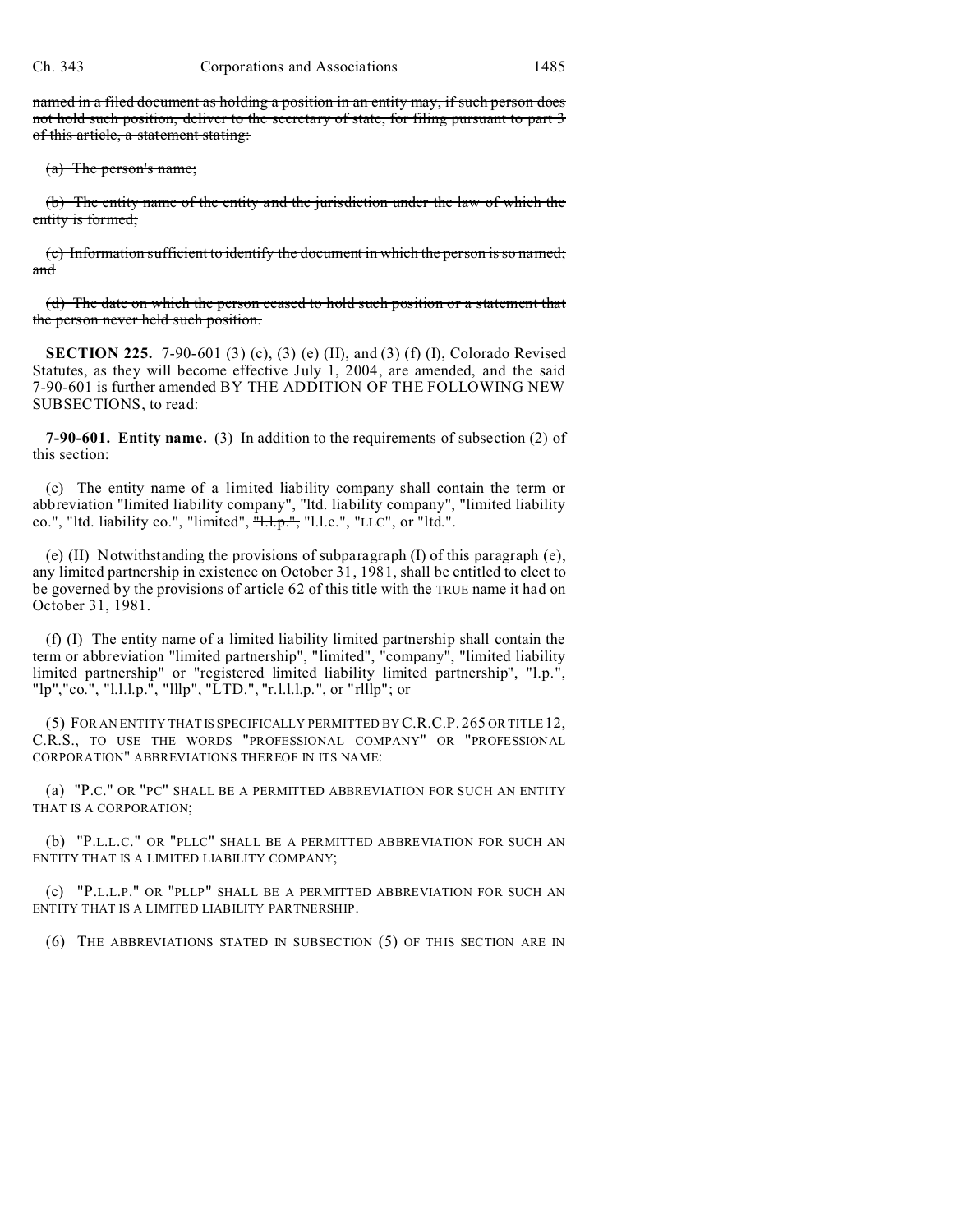ADDITION TO ALL OTHERS THAT MAY BE PERMITTED BY LAW.

**SECTION 226.** 7-90-601.5, Colorado Revised Statutes, as it will become effective July 1, 2004, is amended to read:

**7-90-601.5. Domestic entity name and trade name of dissolved domestic entity.** The domestic entity name and each trade name of a domestic entity that has a constituent filed document shall include the word "dissolved" followed by the year of its dissolution, from the date of its voluntary dissolution or dissolution by court order or from the one-hundred-twentieth FOUR HUNDREDTH day after the date it is dissolved by action of the secretary of state under this title or by operation of law under this title. IF THE DOMESTIC ENTITY NAME DETERMINED PURSUANT TO THE PRECEDING SENTENCE WOULD NOT BE DISTINGUISHABLE ON THE RECORDS OF THE SECRETARY OF STATE AS CONTEMPLATED IN SECTION 7-90-601, THEN THE DOMESTIC ENTITY NAME SHALL INCLUDE THE MONTH, DAY, AND YEAR OF ITS DISSOLUTION RATHER THAN ONLY THE YEAR THEREOF.

**SECTION 227.** Part 6 of article 90 of title 7, Colorado Revised Statutes, is amended BY THE ADDITION OF A NEW SECTION to read:

**7-90-601.7. Foreign entity name and trade name of withdrawn or revoked foreign entity.** THE FOREIGN ENTITY NAME AND EACH TRADE NAME OF A FOREIGN ENTITY FOR WHICH A STATEMENT OF FOREIGN ENTITY AUTHORITY IS ON FILE IN THE RECORDS OF THE SECRETARY OF STATE, BUT FOR WHICH SUCH AUTHORITY HAS BEEN RELINQUISHED OR REVOKED, SHALL INCLUDE THE WORDS "COLORADO AUTHORITY TERMINATED" FOLLOWED BY THE YEAR OF SUCH RELINQUISHMENT OR REVOCATION, FROM THE DATE OF SUCH RELINQUISHMENT OR FROM THE FOUR HUNDREDTH DAY AFTER THE DATE THE AUTHORITY WAS REVOKED BY ACTION OF THE SECRETARY OF STATE UNDER THIS TITLE. IF THE FOREIGN ENTITY NAME DETERMINED PURSUANT TO THE PRECEDING SENTENCE WOULD NOT BE DISTINGUISHABLE ON THE RECORDS OF THE SECRETARY OF STATE AS CONTEMPLATED IN SECTION 7-90-601, THEN THE FOREIGN ENTITY NAME SHALL INCLUDE THE MONTH, DAY, AND YEAR OF THE RELINQUISHMENT OR REVOCATION RATHER THAN ONLY THE YEAR THEREOF.

**SECTION 228.** 7-90-602 (1) and (3), Colorado Revised Statutes, as they will become effective July 1, 2004, are amended to read:

**7-90-602. Reserved entity name or reserved trade name.** (1) Any person may apply for the reservation of the exclusive use of a name for the use as an entity name or as a trade name pursuant to article 71 of this title by delivering a statement of reservation of a name to the secretary of state, for filing pursuant to part 3 of this article, stating the name and mailing address of the person, that the person is applying under this section to reserve a name for use as an entity name or a trade name and the name proposed to be reserved. If the secretary of state finds DETERMINES that the name applied for would be available for use as an entity name under section 7-90-601, the secretary of state shall reserve the name for the person's exclusive use for a one-hundred-twenty-day period, which reservation may be renewed successively for one-hundred-twenty-day periods. A STATEMENT OF RESERVATION OF NAME MAY NOT STATE A DELAYED EFFECTIVE DATE.

(3) If a constituent filed document stating a delayed effective date under applicable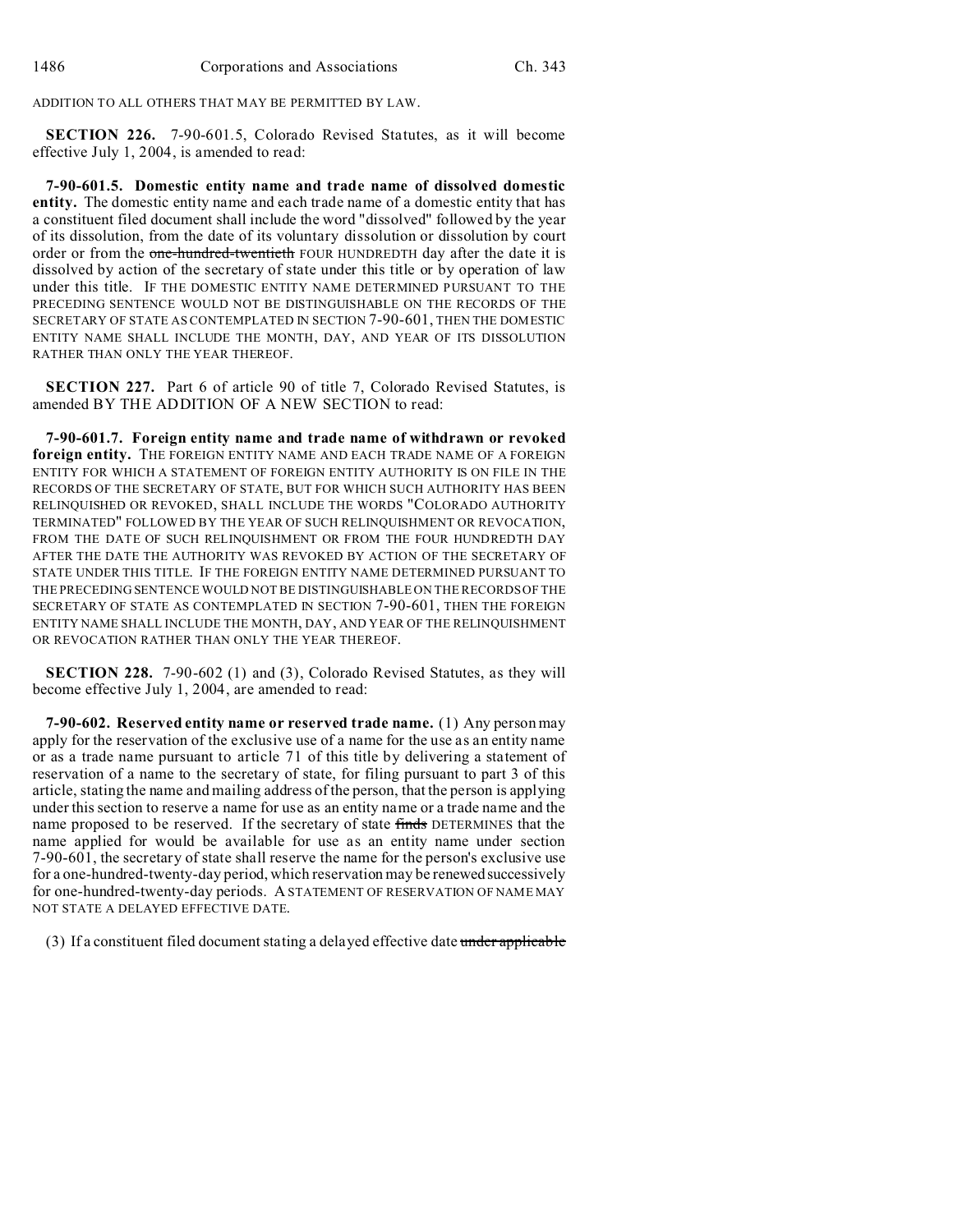law and stating a new domestic entity name is filed in the records of the secretary of state, such domestic entity name shall be deemed to be a reserved name until the constituent filed document becomes effective.

**SECTION 229.** 7-90-603, Colorado Revised Statutes, as it will become effective July 1, 2004, is amended to read:

**7-90-603. Assumed entity name of foreign entity.** If the name that a foreign entity would use as its foreign entity name is not permitted to be used by the foreign entity under section 7-90-601, the foreign entity, in order to obtain authority to transact business or conduct activities in this state, shall assume for use in this state as its foreign entity name a foreign entity name that would satisfy COMPLY WITH section 7-90-601.

**SECTION 230.** 7-90-604, Colorado Revised Statutes, as it will become effective July 1, 2004, is amended to read:

**7-90-604. Registered true name of a foreign entity.** (1) A foreign entity that is not authorized to transact business or conduct activities in this state may register its true name, if that true name is a name that could be  $\alpha$  THE entity name OF THE FOREIGN ENTITY IF THE FOREIGN ENTITY WERE AUTHORIZED TO TRANSACT BUSINESS OR CONDUCT ACTIVITIES IN THIS STATE. Such registration shall be effective through December 31 of the year in which the filing is BECOMES effective.

(2) A foreign entity registers MAY REGISTER a true name pursuant to this section by delivering to the secretary of state, for filing pursuant to part 3 of this article, an application for A STATEMENT OF registration that shall include OF TRUE NAME THAT COMPLIES WITH THE REQUIREMENTS OF THIS SUBSECTION (2). WHEN FILED, THE STATEMENT OF REGISTRATION OF TRUE NAME REGISTERS THE TRUE NAME. THE STATEMENT OF REGISTRATION OF TRUE NAME SHALL STATE:

(a) The ITS true name; to be registered, the jurisdiction under the law of which the foreign entity is formed, and a brief description of the nature of the business transacted or activities conducted outside this state, or inside this state if the business or activities are not of a nature that require authority to transact business or conduct activities in this state, by the foreign entity in which it is engaged; and

(b) A certificate of existence from the jurisdiction under the law of which the foreign entity is formed. THE NAME OF THE JURISDICTION UNDER THE LAW OF WHICH IT IS FORMED;

(c) THE FORM OF THE ENTITY AS THAT FORM IS RECOGNIZED BY THE JURISDICTION UNDER THE LAW OF WHICH THE ENTITY IS FORMED;

(d) THE PRINCIPAL OFFICE ADDRESS OF ITS PRINCIPAL OFFICE; AND

(e) THAT ITS TRUE NAME IS REGISTERED PURSUANT TO THIS SECTION.

(3) A foreign entity that has in effect a registration of its true name pursuant to this section may renew such registration for the year following the year of registration by delivering to the secretary of state, for filing pursuant to part 3 of this article, on or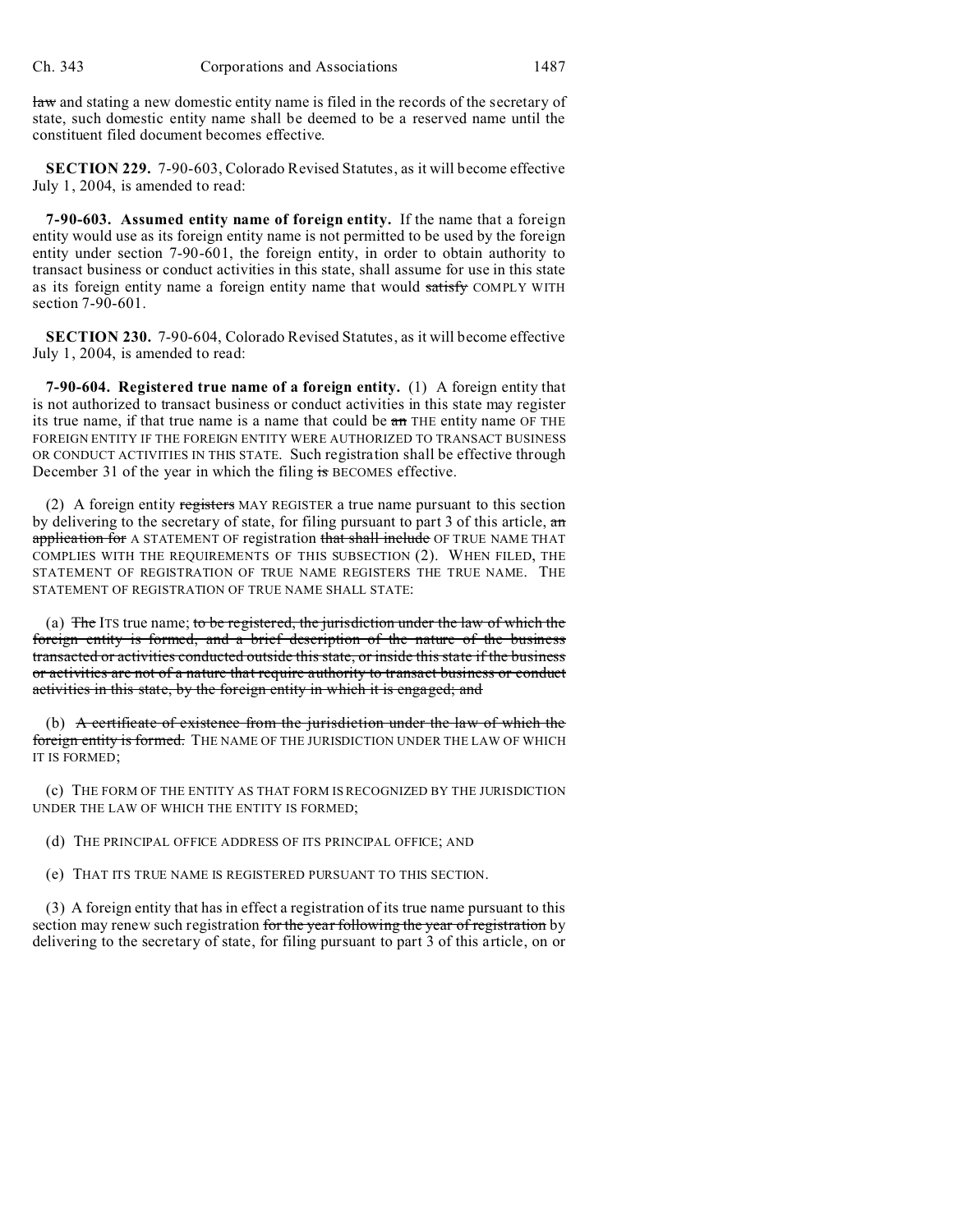before December 31 of the year of registration, a renewal application for STATEMENT OF RENEWAL OF registration OF TRUE NAME that complies with the requirements of this section SUBSECTION  $(3)$ . When filed, the renewal application for STATEMENT OF RENEWAL OF registration renews the registration for that THE following year. THE STATEMENT OF RENEWAL OF REGISTRATION OF TRUE NAME SHALL STATE:

(a) THE ENTITY'S TRUE NAME, THE REGISTRATION OF WHICH IS TO BE RENEWED;

(b) THE NAME OF THE JURISDICTION UNDER THE LAW OF WHICH IT IS FORMED; AND

(c) THAT THE REGISTRATION OF ITS TRUE NAME IS RENEWED PURSUANT TO THIS SECTION.

(4) (a) A foreign entity that has in effect a registration of its true name may  $\frac{1}{\text{assign}}$ TRANSFER such registration to another foreign entity, by delivering to the secretary of state, for filing pursuant to part 3 of this article, an assignment of the registration that states the true name, the entity name of the foreign entity, and the entity name of the assignee concurrently with the delivery to the secretary of state for filing of the assignee's statement of registration of the true name as an entity name of the assignee IF THE TRANSFEREE IS NOT THEN AUTHORIZED TO TRANSACT BUSINESS OR CONDUCT ACTIVITIES IN COLORADO, IF THAT NAME IS ALSO THE TRUE NAME OF THE TRANSFEREE AND IF, CONCURRENTLY WITH THE DELIVERY OF THE FOREIGN ENTITY'S STATEMENT OF TRANSFER OF REGISTRATION OF TRUE NAME TO THE SECRETARY OF STATE, FOR FILING PURSUANT TO PART 3 OF THIS ARTICLE, THE TRANSFEREE DELIVERS TO THE SECRETARY OF STATE A STATEMENT OF REGISTRATION OF TRUE NAME PURSUANT TO THIS SECTION.

(b) A FOREIGN ENTITY THAT HAS IN EFFECT A REGISTRATION OF ITS TRUE NAME MAY TRANSFER THE REGISTRATION TO ANOTHER FOREIGN ENTITY, WHETHER OR NOT THAT NAME IS THE TRUE NAME OF THE TRANSFEREE, IF THE TRANSFEREE IS THEN AUTHORIZED TO TRANSACT BUSINESS OR CONDUCT ACTIVITIES IN COLORADO AND IF, CONCURRENTLY WITH THE DELIVERY OF THE FOREIGN ENTITY'S STATEMENT OF TRANSFER OF REGISTRATION OF TRUE NAME TO THE SECRETARY OF STATE PURSUANT TO PARAGRAPH (a) OF THIS SUBSECTION (4), THE TRANSFEREE DELIVERS TO THE SECRETARY OF STATE, FOR FILING PURSUANT TO PART 3 OF THIS ARTICLE, EITHER:

(I) A STATEMENT OF TRADE NAME STATING THE TRANSFERRED NAME AS A TRADE NAME OF THE TRANSFEREE PURSUANT TO SECTION 7-71-101;

(II) A STATEMENT OF RESERVATION OF NAME RESERVING THE TRANSFERRED NAME AS AN ENTITY NAME OR TRADE NAME OF THE TRANSFEREE PURSUANT TO SECTION 7-90-602; OR

(III) A STATEMENT OF CHANGE TO THE TRANSFEREE'S STATEMENT OF FOREIGN ENTITY AUTHORITY CHANGING THE ASSUMED ENTITY NAME OF THE TRANSFEREE TO THE TRANSFERRED NAME OR STATING THAT THE TRANSFEREE HAS ACQUIRED RIGHTS TO USE THE TRANSFERRED NAME AS ITS TRUE NAME IN COLORADO, AS THE CASE MAY BE.

(c) A FOREIGN ENTITY THAT HAS IN EFFECT A REGISTRATION OF ITS TRUE NAME MAY TRANSFER SUCH REGISTRATION TO ANOTHER FOREIGN ENTITY, ALTHOUGH THAT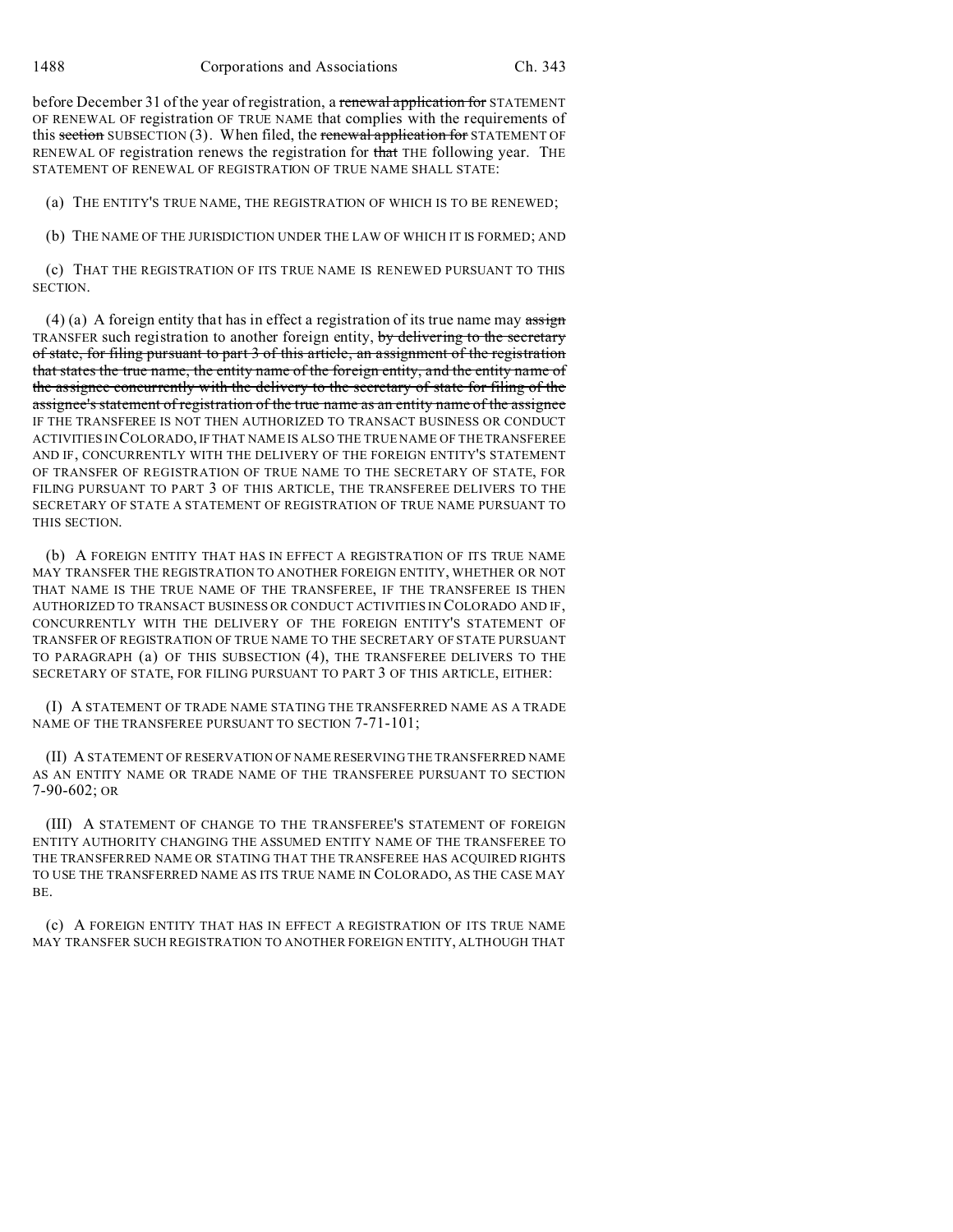NAME IS NOT THE TRUE NAME OF THE TRANSFEREE, IF, CONCURRENTLY WITH THE DELIVERY OF THE FOREIGN ENTITY'S STATEMENT OF TRANSFER OF REGISTRATION OF TRUE NAME TO THE SECRETARY OF STATE PURSUANT TO PARAGRAPH (a) OF THIS SUBSECTION(4), THE TRANSFEREE DELIVERS TO THE SECRETARY OF STATE, FOR FILING PURSUANT TO PART 3 OF THIS ARTICLE, A STATEMENT OF FOREIGN ENTITY AUTHORITY STATING THE TRANSFERRED NAME AS ITS ASSUMED ENTITY NAME UNDER SECTION 7-90-803 (1) (a).

(d) A FOREIGN ENTITY THAT HAS IN EFFECT A REGISTRATION OF ITS TRUE NAME MAY TRANSFER SUCH REGISTRATION TO A DOMESTIC ENTITY, ALTHOUGH THAT NAME IS NOT THE TRUE NAME OF THE TRANSFEREE, IF, CONCURRENTLY WITH THE DELIVERY OF THE FOREIGN ENTITY'S STATEMENT OF TRANSFER OF REGISTRATION OF TRUE NAME TO THE SECRETARY OF STATE PURSUANT TO PARAGRAPH (a) OF THIS SUBSECTION (4), THE TRANSFEREE DELIVERS TO THE SECRETARY OF STATE, FOR FILING PURSUANT TO PART 3 OF THIS ARTICLE, EITHER:

(I) A STATEMENT OF TRADE NAME STATING THE TRANSFERRED NAME AS A TRADE NAME PURSUANT TO SECTION 7-71-101;

(II) A STATEMENT OF RESERVATION OF NAME RESERVING THE TRANSFERRED NAME AS AN ENTITY NAME OR TRADE NAME PURSUANT TO SECTION 7-90-602; OR

(III) AN AMENDMENT OR STATEMENT OF CHANGE TO THE TRANSFEREE'S CONSTITUENT FILED DOCUMENT CHANGING THE ENTITY'S DOMESTIC ENTITY NAME TO THE TRANSFERRED NAME.

(e) A FOREIGN ENTITY THAT HAS IN EFFECT A REGISTRATION OF ITS TRUE NAME MAY TRANSFER SUCH REGISTRATION TO AN INDIVIDUAL IF, CONCURRENTLY WITH THE DELIVERY OF THE FOREIGN ENTITY'S STATEMENT OF TRANSFER OF REGISTRATION OF TRUE NAME TO THE SECRETARY OF STATE PURSUANT TO PARAGRAPH (a) OF THIS SUBSECTION(4), THE TRANSFEREEDELIVERS TO THE SECRETARY OF STATE, FOR FILING PURSUANT TO PART 3 OF THIS ARTICLE, A STATEMENT OF RESERVATION OF NAME RESERVING THE TRANSFERRED NAME AS AN ENTITY NAME OR TRADE NAME PURSUANT TO SECTION 7-90-602.

(f) THE TRANSFER OF THE REGISTRATION OF THE TRUE NAME SHALL BE EFFECTED BY THE CURRENT REGISTRANT'S DELIVERY TO THE SECRETARY OF STATE, FOR FILING PURSUANT TO PART 3 OF THIS ARTICLE, OF A STATEMENT OF TRANSFER OF REGISTERED NAME THAT STATES:

(I) THE TRUE NAME OF THE FOREIGN ENTITY;

(II) THE NAME OF THE JURISDICTION UNDER THE LAW OF WHICH IT IS FORMED;

(III) THE ENTITY NAME OF THE TRANSFEREE OR, IF THE TRANSFEREE DOES NOT HAVE AN ENTITY NAME, THE TRUE NAME OF THE TRANSFEREE;

(III) THE NAME OF THE JURISDICTION UNDER THE LAW OF WHICH THE TRANSFEREE IS FORMED; AND

(IV) THAT THE REGISTRATION OF THE TRUE NAME IS TRANSFERRED BY THE ENTITY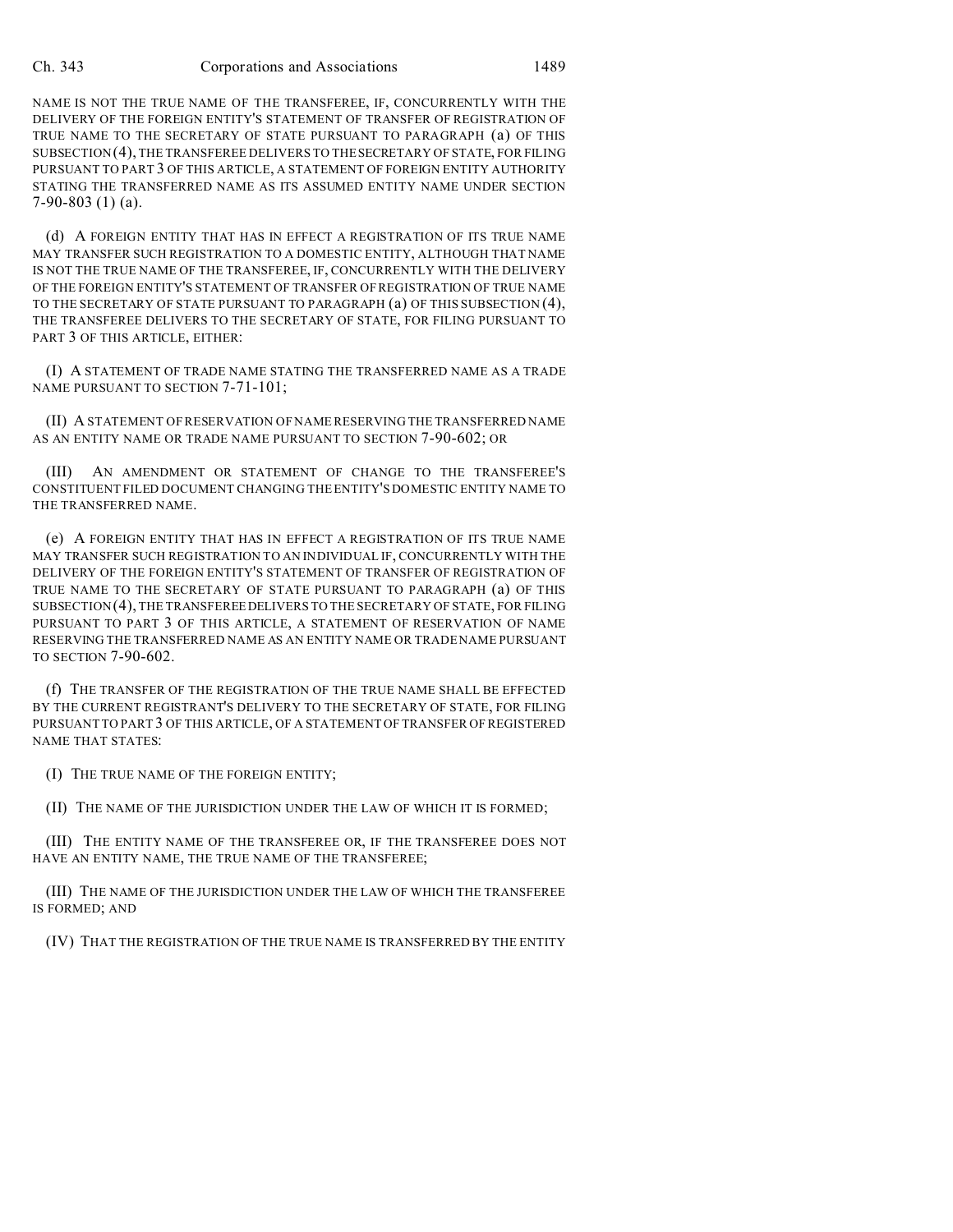TO THE TRANSFEREE PURSUANT TO THIS SECTION.

(g) WHEN THE STATEMENT OF TRANSFER OF REGISTERED NAME AND EACH OTHER DOCUMENT, IF ANY, REQUIRED BY THIS SUBSECTION (4) TO BE DELIVERED CONCURRENTLY TO THE SECRETARY OF STATE WITH THE STATEMENT OF TRANSFER OF REGISTERED NAME IS FILED, THE TRANSFER OF THE REGISTRATION OF TRUE NAME IS TRANSFERRED.

(5) A foreign entity that has in effect a registration of its true name may terminate RELINQUISH the registration at any time by delivering to the secretary of state, for filing pursuant to part 3 of this article, a statement of change stating the foreign entity's true name and stating that the registration is terminated RELINQUISHED. WHEN FILED, THE STATEMENT OF CHANGE WITHDRAWS THE REGISTRATION OF TRUE NAME.

**SECTION 231.** The introductory portion to 7-90-701 (1), Colorado Revised Statutes, as it will become effective July 1, 2004, is amended to read:

**7-90-701. Registered agent.** (1) Every domestic entity for which a constituent FILED document is on file in the records of the secretary of state and every foreign entity authorized to transact business or conduct activities in this state shall continuously maintain in this state a registered agent that shall be:

**SECTION 232.** The introductory portion to 7-90-702 (1), 7-90-702 (2) and (3), the introductory portion to 7-90-702 (4), and 7-90-702 (4) (c), Colorado Revised Statutes, as they will become effective July 1, 2004, are amended, and the said 7-90-702 is further amended BY THE ADDITION OF A NEW SUBSECTION, to read:

**7-90-702. Change or resignation of registered agent.** (1) An entity that maintains a registered agent pursuant to this part 7 may change its registered agent, or the registered agent address, or the REGISTERED AGENT name of its registered agent only by stating a different registered agent, or different registered agent address, or REGISTERED AGENT name for its registered agent, as the case may be, in one of the following:

(2) If the registered agent address or the entity REGISTERED AGENT name of the registered agent of an entity that is required to maintain a registered agent pursuant to this part 7 changes, the registered agent shall deliver to the secretary of state, for filing pursuant to part 3 of this article, a statement of change that, in addition to the information required to be stated in the statement of change PURSUANT TO SECTION 7-90-305.5, states THAT THE PERSON APPOINTED AS REGISTERED AGENT HAS DELIVERED NOTICE OF THE CHANGE TO THE ENTITY.

(a) The registered agent name and registered agent address as contained in the records of the secretary of state;

(b) The date on which the person resigned or otherwise ceased to be the registered agent for the entity; and

(c) That the person appointed as registered agent has mailed a copy of the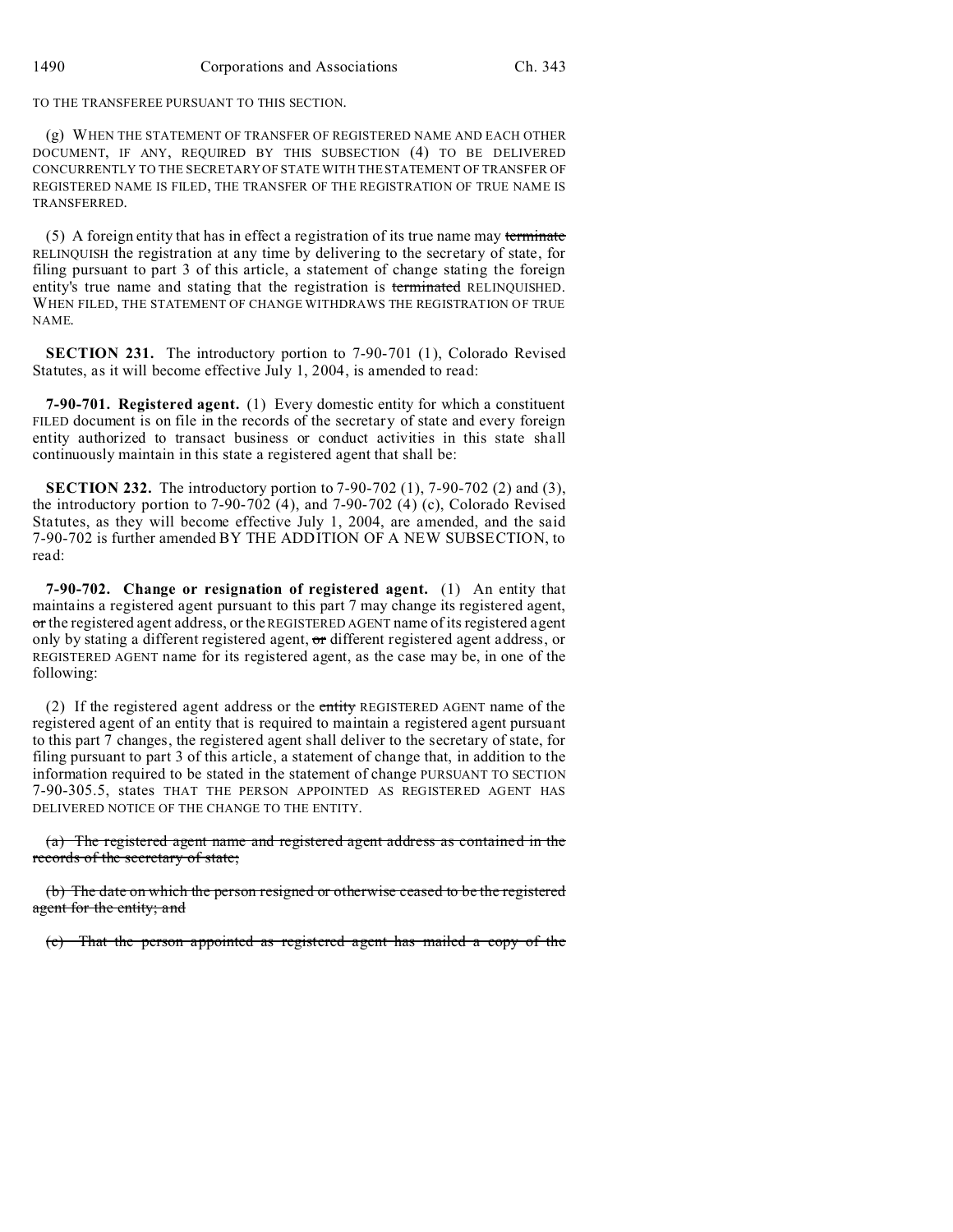statement of change to the entity at the principal office address of its principal office.

(3) A registered agent may change its registered agent address or its registered agent name by causing to be delivered to the secretary of state, for filing pursuant to part 3 of this article, a statement of change that states that a copy of the statement of change has been mailed to the entity at the principal office address of its principal office.

(4) Any person appointed as the registered agent for an entity in a filed document may, if the person has resigned or otherwise is no longer the registered agent, deliver to the secretary of state, for filing pursuant to part 3 of this article, a statement of change that, in addition to the information required to be stated in the statement of change PURSUANT TO SECTION 7-90-305.5, states:

(c) That the person appointed as registered agent has  $m$  mailed a copy of the statement DELIVERED NOTICE of THE change to the entity. at the principal office address of its principal office.

(6) A STATEMENT OF CHANGE PURSUANT TO THIS SECTION SHALL NOT BE REQUIRED TO COMPLY WITH SECTION 7-90-305.5 (2) (b).

**SECTION 233.** 7-90-703, Colorado Revised Statutes, as it will become effective July 1, 2004, is amended to read:

**7-90-703. Correction of registered agent.** (1) A registered agent may correct either or both its registered agent address and registered agent name as contained in the records of the secretary of state A DOCUMENT ON FILE IN THE OFFICE OF THE SECRETARY OF STATE, IF SUCH INFORMATION WAS INCORRECT WHEN THAT DOCUMENT WAS DELIVERED FOR FILING, by causing to be delivered to the secretary of state, for filing pursuant to part 3 of this article, a statement of correction that, in addition to the information required to be stated in the statement of correction PURSUANT TO SECTION 7-90-305, states that  $\alpha$  copy of the statement of NOTICE OF THE correction has been mailed DELIVERED to the entity. at the principal office address of its principal office.

(2) Any person appointed as the registered agent for an entity in a filed document DOCUMENT ON FILE IN THE OFFICE OF THE SECRETARY OF STATE may, if the person has not consented to be appointed as the registered agent and is for that reason or IS otherwise not the registered agent for the entity, cause to be delivered to the secretary of state, for filing pursuant to part 3 of this article, a statement of correction that, in addition to the information required to be stated in the statement of correction PURSUANT TO SECTION 7-90-305 (2) (a) AND (2) (b), states:

(a) THAT the person is not the registered agent for the entity; and

(b) That the person appointed as registered agent has mailed a copy of the statement of change DELIVERED NOTICE OF THE CORRECTION to the entity. at the principal office address of its principal office.

**SECTION 234.** 7-90-704 (1), Colorado Revised Statutes, as it will become effective July 1, 2004, is amended to read: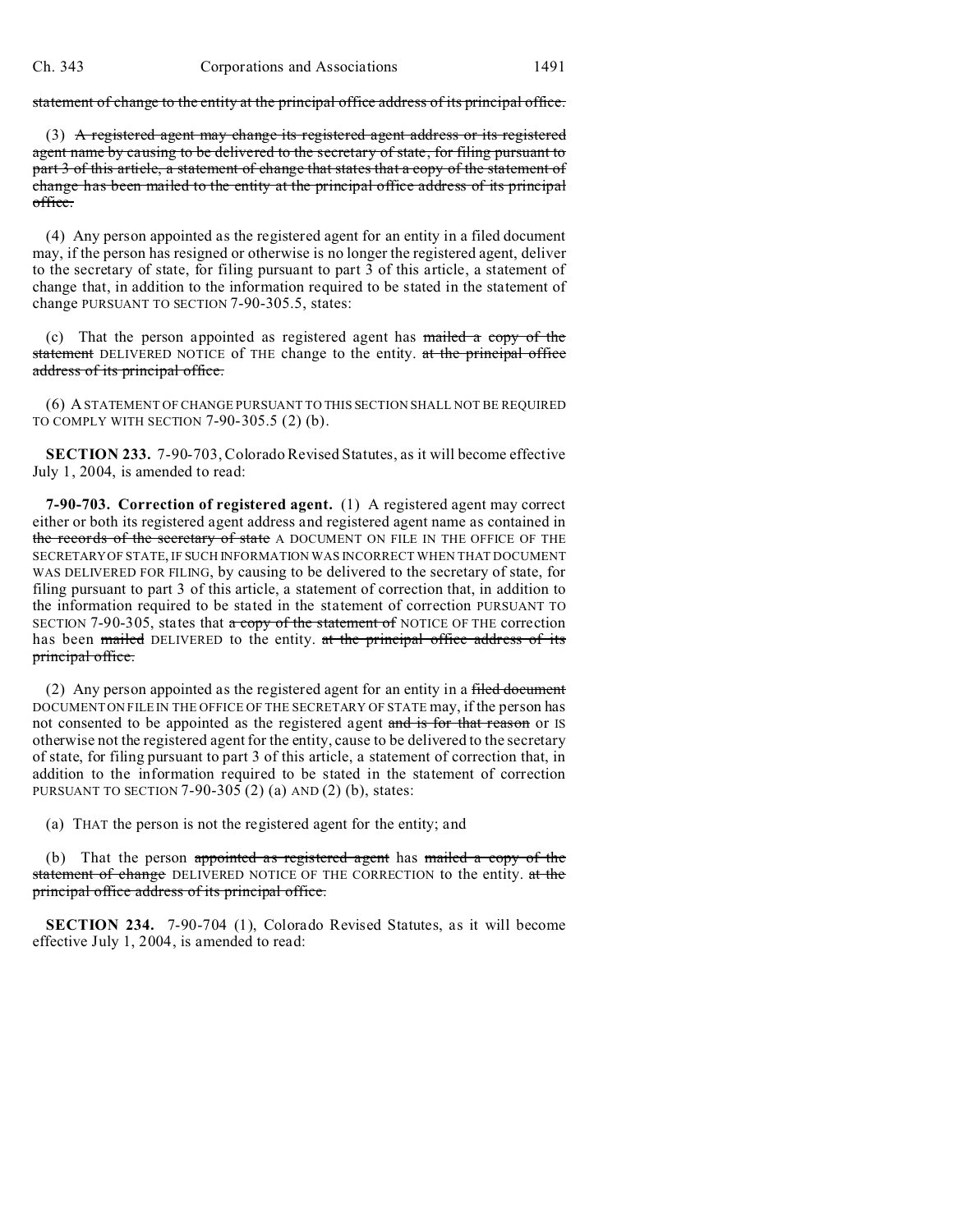1492 Corporations and Associations Ch. 343

**7-90-704. Service on entities.** (1) The registered agent of an entity is an agent of the entity authorized to receive service of any process, notice, or demand required or permitted by law to be served on the entity. The registered agent of an entity is an agent of the entity to whom the secretary of state may deliver any form, notice, or other document with respect to the entity under this title, unless otherwise specified by AN organic statute.

**SECTION 235.** 7-90-705 (1) (a), Colorado Revised Statutes, as it will become effective July 1, 2004, is amended, and the said 7-90-705 (1) is further amended BY THE ADDITION OF A NEW PARAGRAPH, to read:

**7-90-705. Change of principal office address.** (1) An entity that has stated a principal office address in a document filed by the secretary of state may change its principal office address only by stating a different principal office address in one of the following:

(a) A statement of change filed pursuant to section 7-90-305.5, WHICH STATEMENT OF CHANGE SHALL NOT BE REQUIRED TO COMPLY WITH SECTION 7-90-305.5 (2) (b);

(d) A STATEMENT OF DISSOLUTION OR ARTICLES OF DISSOLUTION.

**SECTION 236.** 7-90-801 (1), Colorado Revised Statutes, as it will become effective July 1, 2004, is amended to read:

**7-90-801. Authority to transact business or conduct activities required.** (1) A foreign entity shall not transact business or conduct activities in this state except in compliance with this part 8 and not until its statement of foreign entity authority is filed in the records of the secretary of state. NOTWITHSTANDING THE FOREGOING, THIS PART 8 SHALL NOT APPLY TO FOREIGN GENERAL PARTNERSHIPS THAT ARE NOT FOREIGN LIMITED LIABILITY PARTNERSHIPS AND SHALL NOT APPLY TO FOREIGN UNINCORPORATED NONPROFIT ASSOCIATIONS. TO THE EXTENT THAT A PROVISION OF this part 8 shall be applicable to foreign entities that transact business or conduct activities governed by other statutes of this state only to the extent this part 8 is not inconsistent with any other provision of this title. Notwithstanding the foregoing, this part 8 shall not apply to foreign general partnerships that are not foreign limited liability partnerships and shall not apply to foreign unincorporated nonprofit associations. IS INCONSISTENT WITH ANOTHER STATUTE OF THIS STATE IN ITS APPLICATION TO A FOREIGN ENTITY, SUCH OTHER STATUTE, AND NOT SUCH PROVISION OF THIS PART 8, SHALL APPLY.

**SECTION 237.** 7-90-802 (1), (2), and (4), Colorado Revised Statutes, as they will become effective July 1, 2004, are amended to read:

**7-90-802. Consequences of transacting business or conducting activities without authority.** (1) No foreign entity transacting business or conducting activities in this state without authority, nor anyone on its behalf, shall be permitted to maintain a proceeding in any court in this state FOR THE COLLECTION OF ITS DEBTS until a statement of foreign entity authority for the foreign entity is filed in the records of the secretary of state.

(2) A foreign entity that transacts business or conducts activities in this state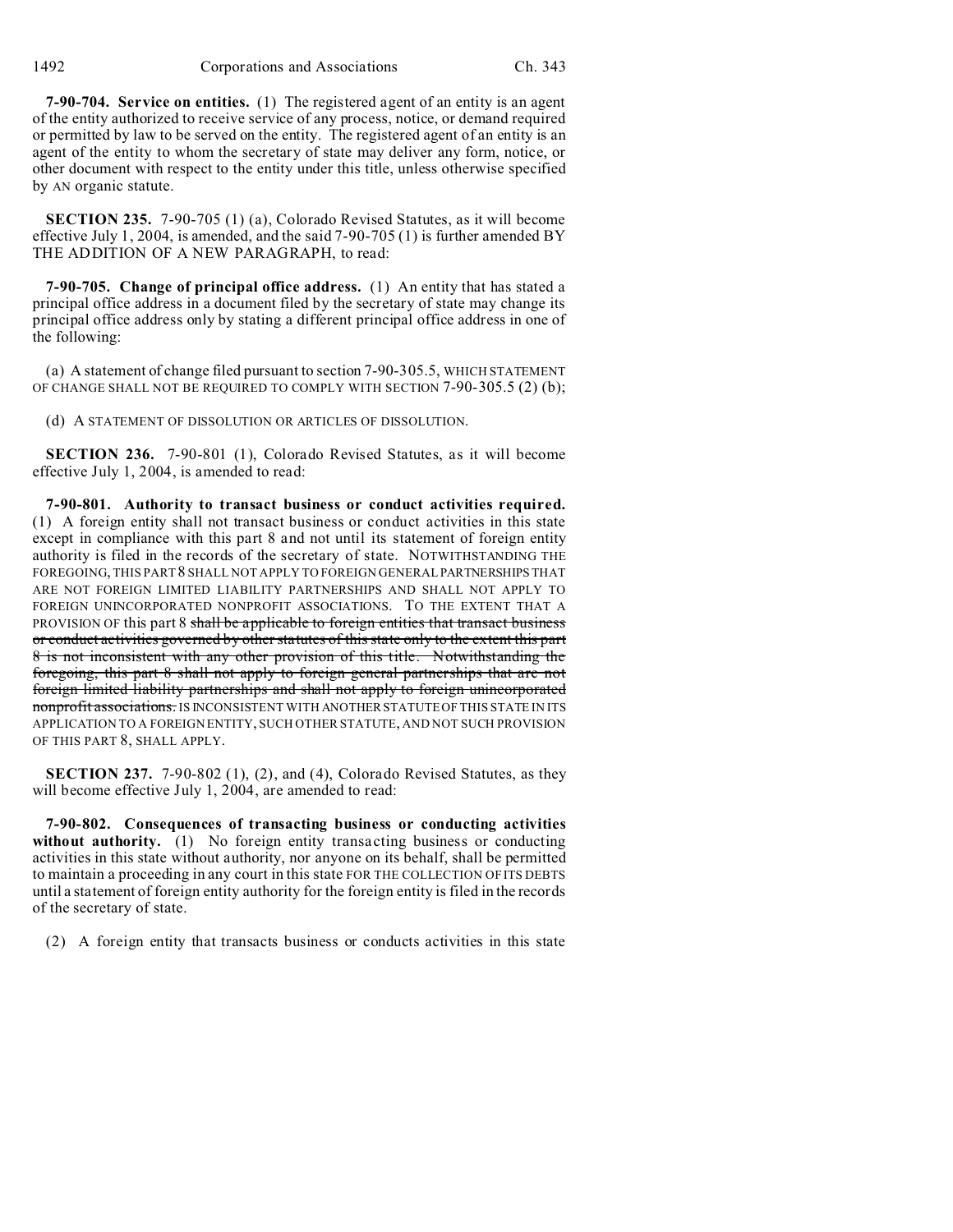without having a statement of foreign entity authority on file in the records of the secretary of state BEING AUTHORIZED TO DO SO shall be liable to this state in an amount equal to the fee as prescribed by the secretary of state from time to time, not to exceed one hundred dollars for each calendar year or part of a calendar year during which it transacted business or conducted activities in this state without having a statement of foreign entity authority on file in the records of the secretary of state BEING AUTHORIZED TO DO SO, plus all penalties imposed by this state pursuant to subsection (3) of this section for failure to pay such fees. No statement of foreign entity authority shall be filed until payment of the amounts due under this subsection (2) and subsection (3) of this section is made.

(4) The amounts due to this state under the provisions of subsection (2) of this section and the civil penalties set forth in subsection (3) of this section may be recovered in an action brought by the attorney general in the district court in and for the city and county of Denver. Upon a finding by the court that a foreign entity or any of its managers or agents ON ITS BEHALF has transacted business or conducted activities in this state on its behalf in violation of this part 8, the court may issue, in addition to or in lieu of the imposition of a civil penalty, an injunction restraining the further transaction of business or conducting of activities by the foreign entity and the managers and agents, and the further exercise of any rights and privileges of an entity in this state until all amounts plus any interest and court costs that the court may assess have been paid, and until the foreign entity has otherwise complied with this part 8.

**SECTION 238.** 7-90-803 (1) (c), (1) (d), and (1) (h), Colorado Revised Statutes, as they will become effective July 1, 2004, are amended to read:

**7-90-803. Statement of foreign entity authority to transact business or conduct activities.** (1) A foreign entity may cause to be delivered to the secretary of state, for filing pursuant to part 3 of this article, a statement of foreign entity authority stating:

(c) The form of the entity as that form is recognized by the jurisdiction under the law of which the entity is formed; and the form of entity that is functionally equivalent to that form in this state;

(d) The date it was formed and its period of duration;

(h) Such additional information as the secretary of state determines is necessary or appropriate to determine whether the statement of foreign entity authority should be filed.

**SECTION 239.** 7-90-805 (4), Colorado Revised Statutes, as it will become effective July 1, 2004, is amended to read:

**7-90-805. Effect of filing a statement of foreign entity authority.** (4) As to any foreign entity transacting business or conducting activities in this state, the law of the jurisdiction under the law of which the foreign entity is formed shall govern the organization and internal affairs of the foreign entity and the liability of its owners and managers. and the secretary of state shall not refuse to file a statement of foreign entity authority, otherwise complying with section 7-90-803, by reason of the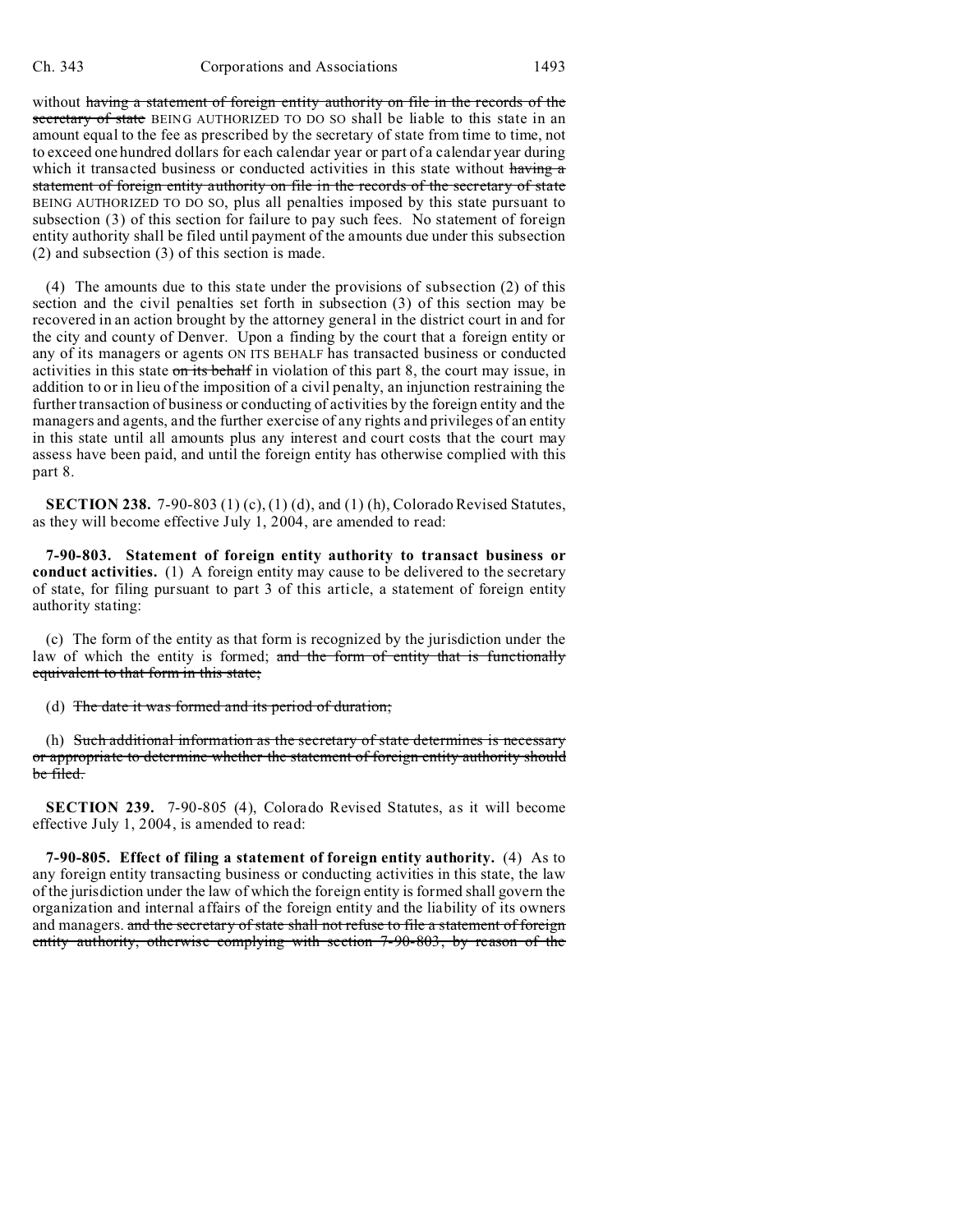difference between the law of such jurisdiction and the law of this state.

**SECTION 240.** 7-90-806 (1) (c) and (1) (g), Colorado Revised Statutes, as they will become effective July 1, 2004, are amended to read:

**7-90-806. Withdrawal of foreign entity.** (1) A foreign entity authorized to transact business or conduct activities in this state may relinquish that authority by causing to be delivered to the secretary of state, for filing pursuant to part 3 of this article, a statement of foreign entity withdrawal stating:

(c) The principal office address for  $OF$  its principal office;

(g) Such additional information as the secretary of state determines is necessary or appropriate to determine whether the statement of foreign entity withdrawal should be filed and to determine and assess any unpaid, fees, and penalties payable by it as prescribed in this part 8.

**SECTION 241.** 7-90-811, Colorado Revised Statutes, as it will become effective July 1, 2004, is amended to read:

**7-90-811. Application to existing foreign entities.** A foreign entity authorized to transact business or conduct activities in this state in accordance with law as in effect on  $J_{\text{uly}} + J_{\text{UNE}}$  30, 2004, is subject to this part 8 and the filed document pursuant to which it has such authority shall be deemed to be a filed statement of foreign entity authority for purposes of this part 8.

**SECTION 242.** 7-90-1001, Colorado Revised Statutes, as it will become effective July 1, 2004, is amended to read:

**7-90-1001. Reinstatement after dissolution.** Any domestic entity as to which a constituent filed document has been filed by, or placed in the records of, the secretary of state and that has been dissolved may be reinstated under this part 10; except that this part 10 shall not apply to domestic general partnerships OR to limited partnerships formed under article 61 of this title that have not elected to be governed by article 64 ARTICLE 62 of this title. or to domestic trusts.

**SECTION 243.** The introductory portion to 7-90-1002 (1) and 7-90-1002 (1) (a)  $(II), (1)(b), (1)(c), and (2), Colorado Revised Statistics, as they will become effective$ July 1, 2004, are amended to read:

**7-90-1002. Vote or consent required - effect of opposition.** (1) An entity eligible for reinstatement under section 7-90-1001 may be reinstated upon satisfaction of COMPLIANCE WITH the following conditions:

(a) The affirmative vote or consent shall have been obtained from owners and other persons entitled to vote or consent at that time that is:

(II) If its constituent operating document does not state the vote or consent required for reinstatement, sufficient for dissolution under the organic statute STATUTES, or such greater or lesser vote or consent as is required for dissolution under its constituent operating document;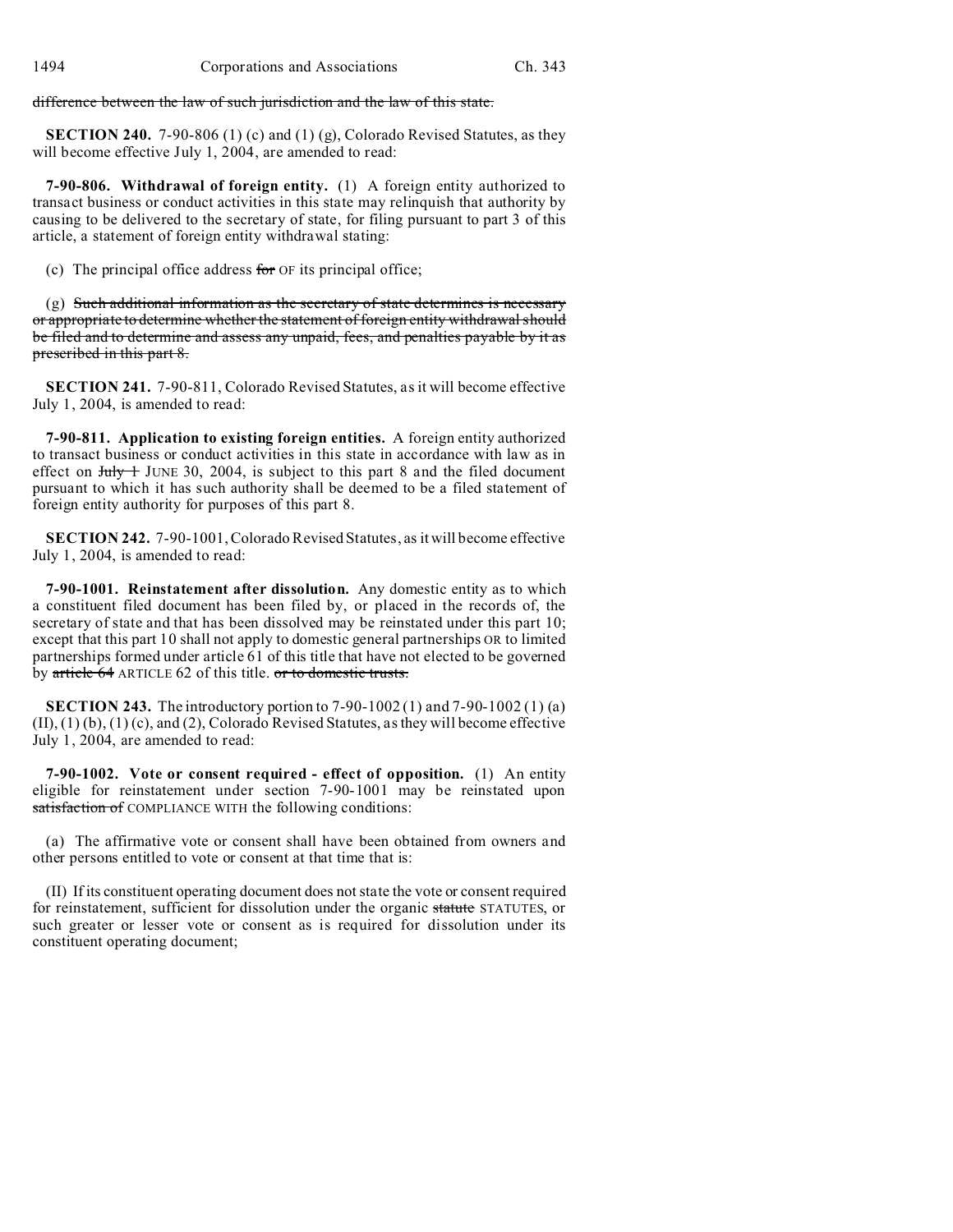(b) Except as otherwise provided in the constituent operating document, the owners and other persons having authority under the ENTITY'S organic statute STATUTES and UNDER ITS constituent operating document to bring about dissolution of the entity have not SHALL NOT HAVE, before or at the time of the vote or consent required by paragraph (a) of this subsection (1), voted against reinstatement or indicated to the entity in writing their opposition to reinstatement;

(c) In the case of an entity dissolved in  $\pi$  AN involuntary or judicial proceeding initiated by one or more of the owners, the affirmative vote or consent of each such owner shall have been obtained and shall be included in the vote or consent required by paragraph (a) of this subsection (1);

(2) To the extent that the organic statute or AN ENTITY's constituent operating document provides OR THE ORGANIC STATUTES PROVIDE for the voting rights of owners or other persons, FOR THE calling of meetings, FOR notices of meetings, FOR consents and actions of owners and other persons without a meeting, FOR establishing a record date for meetings, and OR FOR other matters concerning the voting or consent of owners and other persons, such provisions shall govern the vote or consent required by paragraph (a) of subsection (1) of this section WITH RESPECT TO THE ENTITY and the vote or opposition of owners and other persons provided for in paragraph (b) of subsection (1) of this section WITH RESPECT TO THE ENTITY.

**SECTION 244.** 7-90-1004, Colorado Revised Statutes, as it will become effective July 1, 2004, is amended to read:

**7-90-1004. Entity name upon reinstatement.** The domestic entity name of a domestic entity following reinstatement shall be the same as the domestic entity name of the domestic entity immediately prior to dissolution if such domestic entity name complies with section 7-90-601 at the time of reinstatement. If the domestic entity name of the entity immediately prior to dissolution is not available at the time of reinstatement, the domestic entity name of the domestic entity following reinstatement shall be the domestic entity name of the domestic entity immediately prior to dissolution followed by the word "reinstated" and the year of reinstatement. Following reinstatement, the entity may amend its domestic entity name in accordance with the organic statute STATUTES and the entity's constituent operating document.

**SECTION 245.** 7-90-1005 (1), Colorado Revised Statutes, as it will become effective July 1, 2004, is amended to read:

**7-90-1005. Effect of reinstatement.** (1) Subject to subsection (2) of this section, upon reinstatement, the existence of the entity shall be deemed for all purposes to have continued without interruption; the entity resumes carrying on its business or affairs CONDUCTING ITS ACTIVITIES as if dissolution had never occurred; and any debt, obligation, or liability incurred by the entity or an owner or manager of the entity before or after the dissolution shall be determined as if dissolution had never occurred; AND, IF THE ENTITY WAS, AT THE TIME OF ITS DISSOLUTION, A LIMITED LIABILITY LIMITED PARTNERSHIP, IT CONTINUES, UPON REINSTATEMENT, TO BE A LIMITED LIABILITY LIMITED PARTNERSHIP.

**SECTION 246.** 7-101-401 (3) and (28), Colorado Revised Statutes, are amended to read: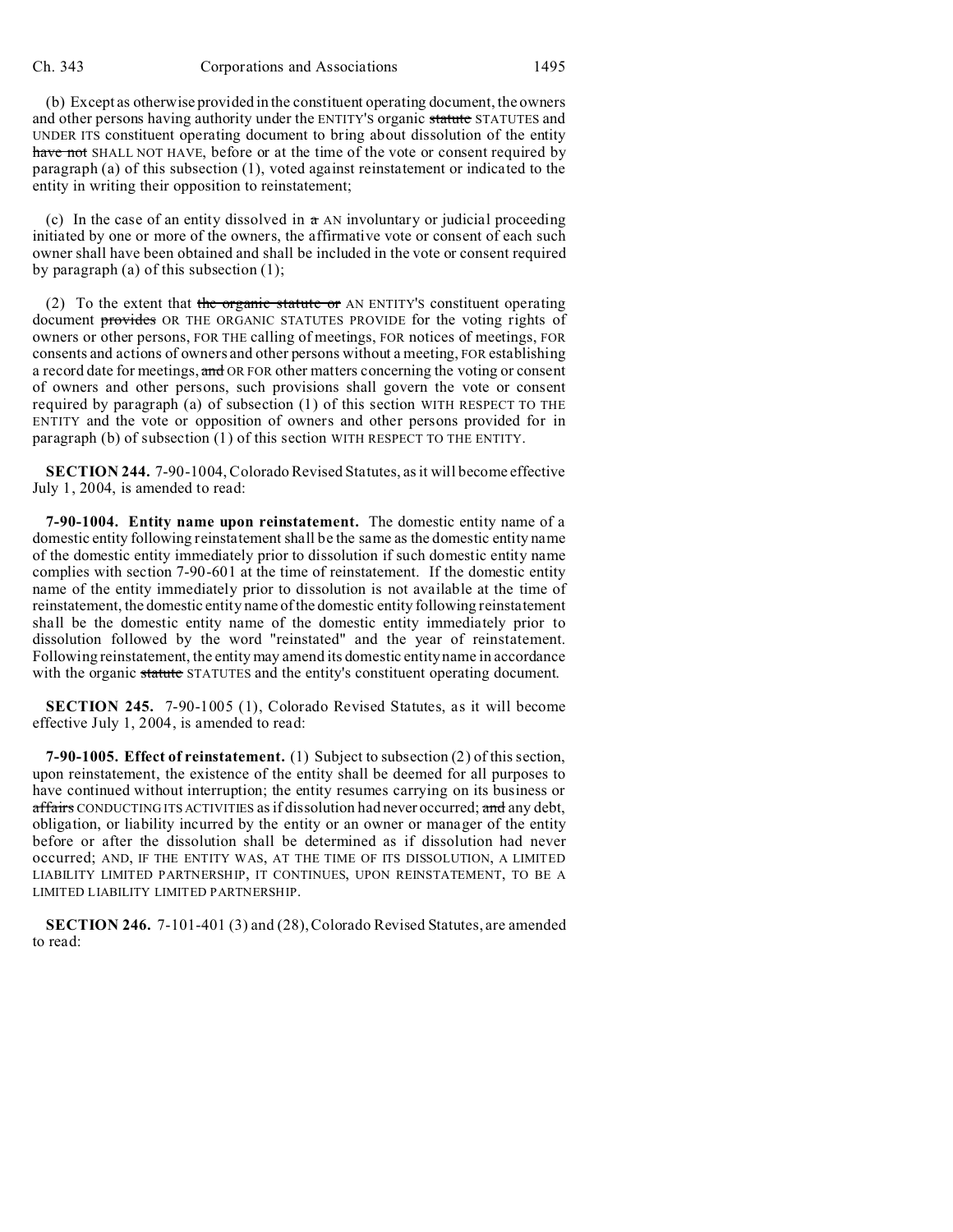1496 Corporations and Associations Ch. 343

**7-101-401. General definitions.** As used in articles 101 to 117 of this title, unless the context otherwise requires:

(3) "Articles of incorporation" includes amended articles of incorporation, restated articles of incorporation, articles of merger, and other instruments, however designated, on file with IN THE RECORDS OF the secretary of state, which have the effect of amending or supplementing in some respect the original or amended articles of incorporation.

(28) "Record date" means the date, established under article 106 or 107 of this title, on which a corporation determines the identity of its shareholders and their shareholdings. The determination shall be made as of the close of business on the record date unless another time for doing so is specified STATED when the record date is fixed.

**SECTION 247.** 7-102-101, Colorado Revised Statutes, is amended to read:

**7-102-101. Incorporators.** One or more persons may act as the incorporator or incorporators of a corporation by delivering articles of incorporation to the secretary of state, for filing pursuant to part 3 of article 90 of this title. An incorporator who is a natural person AN INDIVIDUAL shall be of the age of eighteen years or older.

**SECTION 248.** 7-102-102 (1) (e) and (2) (a), Colorado Revised Statutes, are amended to read:

**7-102-102. Articles of incorporation.** (1) The articles of incorporation shall state:

(e) The TRUE name and address of each incorporator.

(2) The articles of incorporation may but need not state:

(a) The TRUE names and MAILING addresses of the individuals who are elected to serve as the initial directors;

**SECTION 249.** 7-102-103 (1), Colorado Revised Statutes, as it will become effective July 1, 2004, is amended to read:

**7-102-103. Incorporation.** (1) A corporation is incorporated when the articles of incorporation are filed by the secretary of state or, if a delayed effective date is stated pursuant to section 7-90-304 in the articles of incorporation as filed by the secretary of state and IF a certificate of withdrawal STATEMENT OF CHANGE REVOKING THE ARTICLES OF INCORPORATION is not filed BEFORE SUCH EFFECTIVE DATE, on such delayed effective date. The corporate existence begins upon incorporation.

**SECTION 250.** 7-107-203 (6), (7) (a), (7) (b), and (9) , Colorado Revised Statutes, are amended to read:

**7-107-203. Proxies.** (6) The death or incapacity of the shareholder appointing a proxy does not affect the right of the corporation to accept the proxy's authority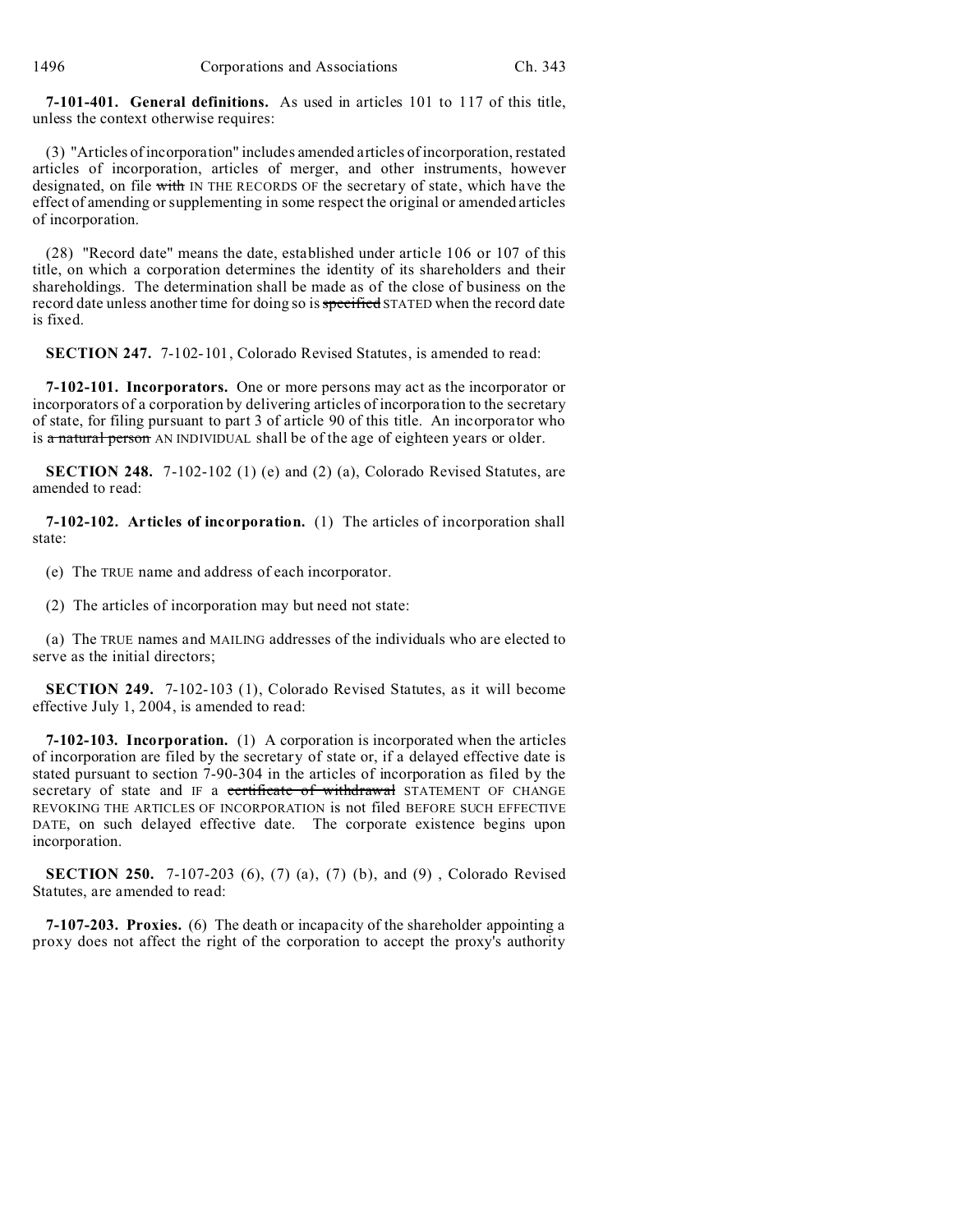unless notice of the death or incapacity is received by the secretary or other officer or agent authorized to tabulate votes before the proxy exercises his or her THE PROXY'S authority under the appointment.

(7) An appointment made irrevocable under subsection (5) of this section is revoked when the interest with which it is coupled is extinguished, but such revocation does not affect the right of the corporation to accept the proxy's authority unless:

(a) The corporation had notice that the appointment was coupled with that interest and notice that the interest is extinguished is received by the secretary or other officer or agent authorized to tabulate votes before the proxy exercises his or her THE PROXY'S authority under the appointment; or

(b) Other notice of the revocation of the appointment is received by the secretary or other officer or agent authorized to tabulate votes before the proxy exercises his or her THE PROXY'S authority under the appointment.

(9) A transferee for value of shares subject to an irrevocable appointment may revoke the appointment if the transferee did not know of its existence when he or she THE TRANSFEREE acquired the shares and the existence of the irrevocable appointment was not noted on the certificate representing the shares or on the information statement for shares without certificates.

**SECTION 251.** 7-108-102, Colorado Revised Statutes, is amended to read:

**7-108-102. Qualifications of directors.** A director shall be a natural person AN INDIVIDUAL who is eighteen years of age or older. The bylaws may prescribe other qualifications for directors. A director need not be a resident of this state or a shareholder unless the bylaws so prescribe.

**SECTION 252.** 7-108-105 (4), (5), and (6), Colorado Revised Statutes, are amended to read:

**7-108-105. Terms of directors generally.** (4) The term of a director elected to fill a vacancy pursuant to section  $7-108-110$  (1) (b) or  $7-108-110$  (1) (c) expires at the next annual shareholders' meeting at which directors are elected. The term of a director elected to fill a vacancy pursuant to section 7-108-110 (1) (a) shall be the unexpired term of his or her THE DIRECTOR'S predecessor in office; except that, if the director's predecessor had been elected to fill a vacancy pursuant to section 7-108-110 (1) (b) or 7-108-110 (1) (c), the term of a director elected pursuant to section 7-108-110 (1) (a) shall be the unexpired term of the last predecessor elected by the shareholders.

(5) Despite the expiration of  $\frac{h}{h}$  or her THE DIRECTOR's term, a director continues to serve until his or her THE DIRECTOR'S successor is elected and qualifies.

 $(6)$  A director whose term has ended may deliver to the secretary of state, for filing pursuant to part 3 of article 90 of this title, a statement to that effect pursuant to section  $7-90-502$ .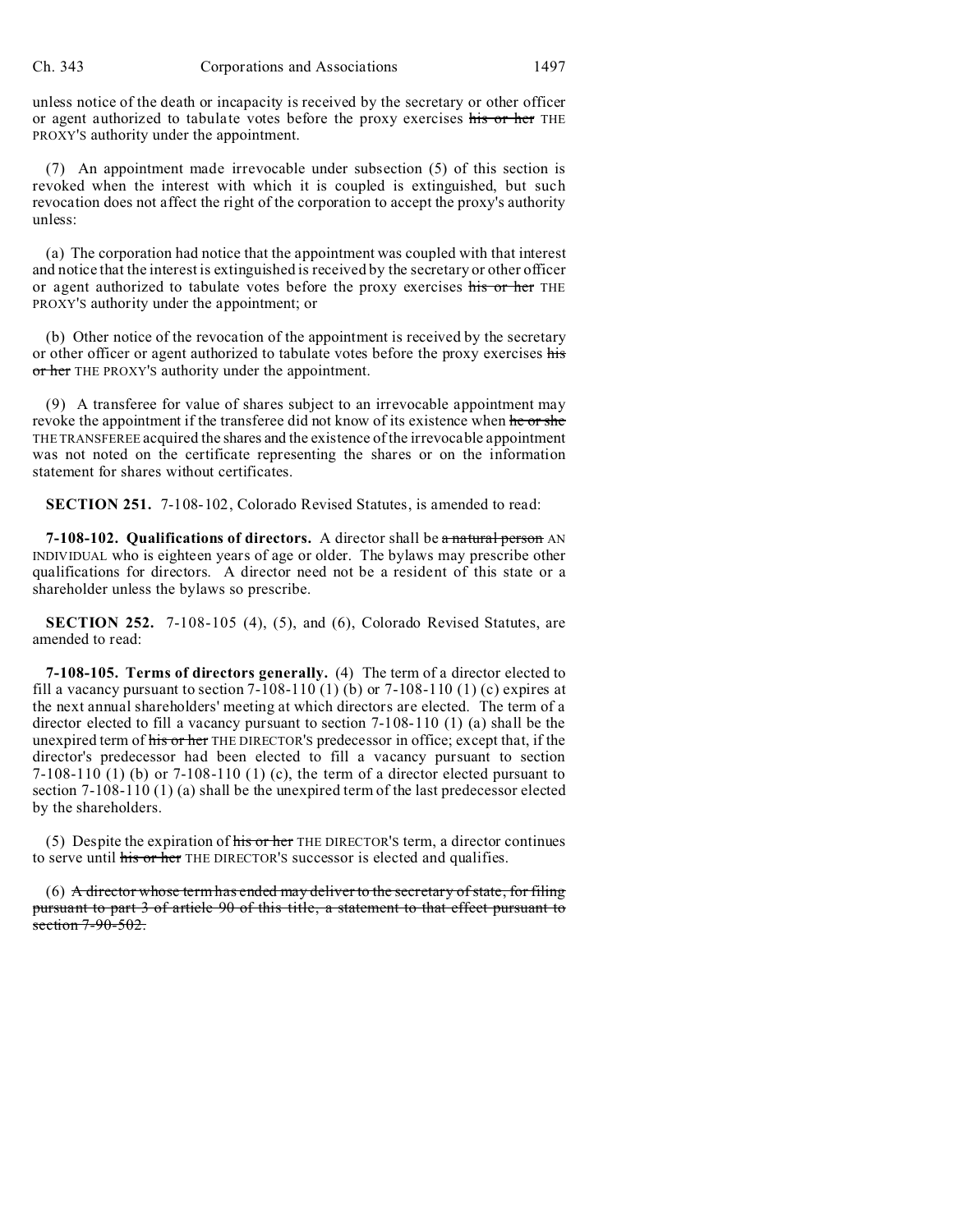**SECTION 253. Repeal.** 7-108-107 (3), Colorado Revised Statutes, is repealed as follows:

**7-108-107. Resignation of directors.** (3) A director who resigns may deliver to the secretary of state, for filing pursuant to part 3 of article 90 of this title, a statement to that effect pursuant to section 7-90-502.

**SECTION 254.** 7-108-108 (4) and (5), Colorado Revised Statutes, are amended to read:

**7-108-108. Removal of directors by shareholders.** (4) A director may be removed by the shareholders only at a meeting called for the purpose of removing him or her THE DIRECTOR, and the meeting notice shall state that the purpose, or one of the purposes, of the meeting is removal of the director.

 $(5)$  A director who is removed pursuant to this section may deliver to the secretary of state, for filing pursuant to part 3 of article 90 of this title, a statement to that effect pursuant to section 7-90-502.

**SECTION 255. Repeal.** 7-108-109 (4), Colorado Revised Statutes, is repealed as follows:

**7-108-109. Removal of directors by judicial proceeding.** (4) A director who is removed pursuant to this section may deliver to the secretary of state, for filing pursuant to part 3 of article 90 of this title, a statement to that effect pursuant to section 7-90-502.

**SECTION 256.** 7-108-202 (2), Colorado Revised Statutes, is amended to read:

**7-108-202. Action without meeting.** (2) Action is taken under this section at the time the last director signs a writing describing the action taken, unless, before such time, any director has revoked his or her THE DIRECTOR'S consent by a writing signed by the director and received by the secretary or any other person authorized by the bylaws or the board of directors to receive such a revocation.

**SECTION 257.** The introductory portion to 7-108-204 (2) and 7-108-204 (2) (a), Colorado Revised Statutes, are amended to read:

**7-108-204. Waiver of notice.** (2) A director's attendance at or participation in a meeting waives any required notice to him or her THE DIRECTOR of the meeting unless:

(a) At the beginning of the meeting or promptly upon his or her THE DIRECTOR'S later arrival, the director objects to holding the meeting or transacting business at the meeting because of lack of notice or defective notice and does not thereafter vote for or assent to action taken at the meeting; or

**SECTION 258.** 7-108-205 (4), Colorado Revised Statutes, is amended to read:

**7-108-205. Quorum and voting.** (4) A director who is present at a meeting of the board of directors when corporate action is taken is deemed to have assented to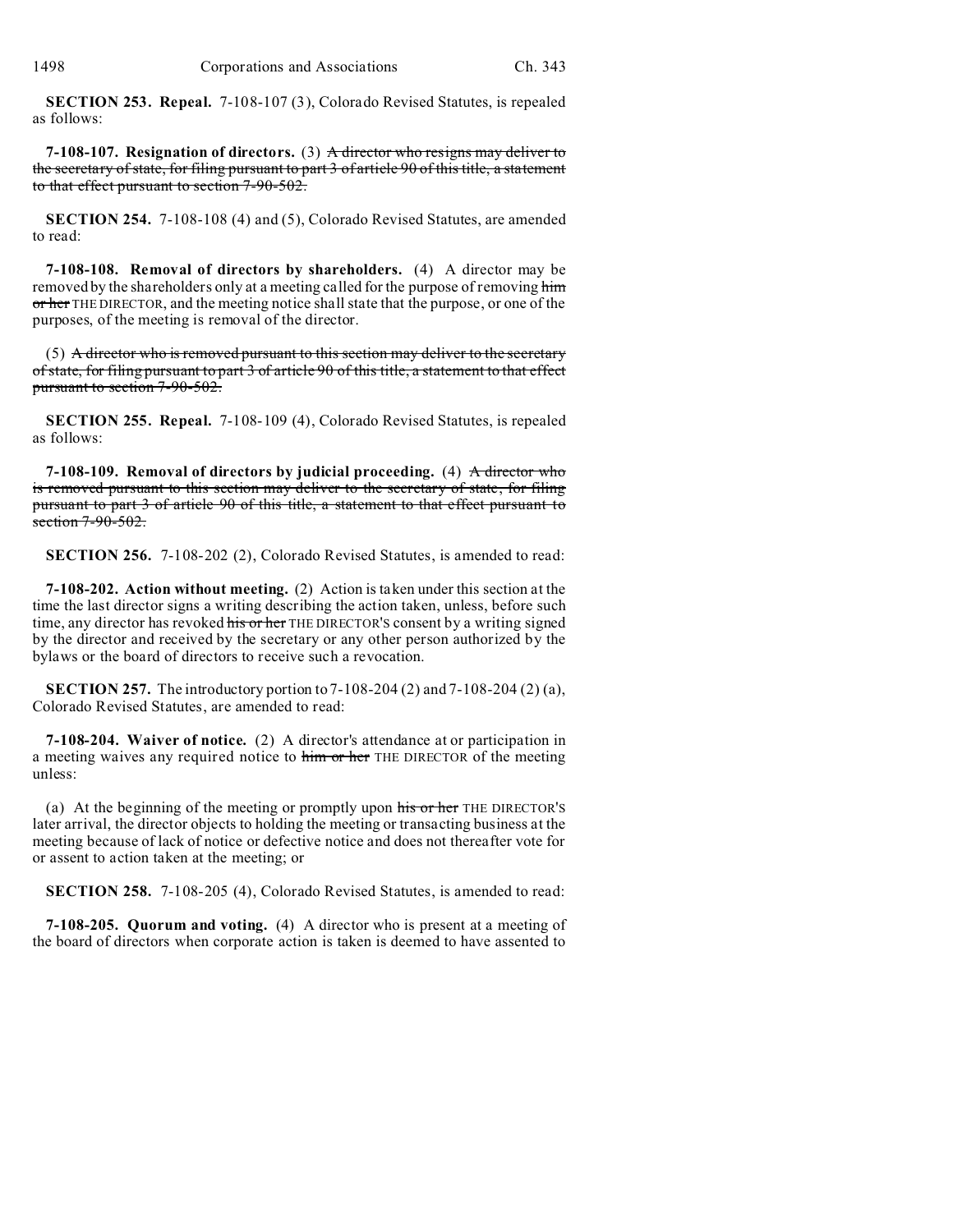all action taken at the meeting unless:

(a) The director objects at the beginning of the meeting, or promptly upon his or her THE DIRECTOR'S arrival, to holding the meeting or transacting business at the meeting and does not thereafter vote for or assent to any action taken at the meeting;

(b) The director contemporaneously requests that his or her THE DIRECTOR'S dissent or abstention as to any specific action taken be entered in the minutes of the meeting; or

(c) The director causes written notice of his or her THE DIRECTOR'S dissent or abstention as to any specific action to be received by the presiding officer of the meeting before adjournment of the meeting or by the corporation promptly after adjournment of the meeting.

**SECTION 259.** 7-108-301 (1), Colorado Revised Statutes, is amended to read:

**7-108-301. Officers.** (1) A corporation shall have the officers designated in its bylaws or by the board of directors. An officer shall be  $a$  natural person AN INDIVIDUAL who is eighteen years of age or older.

**SECTION 260.** 7-108-302, Colorado Revised Statutes, as it will become effective July 1, 2004, is amended to read:

**7-108-302. Duties of officers.** Each officer shall have the authority and shall perform the duties stated with respect to his or her THE OFFICER'S office in the bylaws or, to the extent not inconsistent with the bylaws, prescribed with respect to his or her THAT office by the board of directors or by an officer authorized by the board of directors.

**SECTION 261. Repeal.** 7-108-303 (5), Colorado Revised Statutes, is repealed as follows:

**7-108-303. Resignation and removal of officers.** (5) An officer who resigns or is removed or whose appointment has expired may deliver to the secretary of state, for filing pursuant to part 3 of article 90 of this title, a statement to that effect pursuant to section 7-90-502.

**SECTION 262.** The introductory portion to 7-108-401 (1), 7-108-401 (1) (c), the introductory portion to 7-108-401 (2), and 7-108-401 (3) and (4), Colorado Revised Statutes, are amended to read:

**7-108-401. General standards of conduct for directors and officers.** (1) Each director shall discharge his or her THE DIRECTOR'S duties as a director, including his or her THE DIRECTOR'S duties as a member of a committee, and each officer with discretionary authority shall discharge his or her THE OFFICER'S duties under that authority:

(c) In a manner he or she THE DIRECTOR OR OFFICER reasonably believes to be in the best interests of the corporation.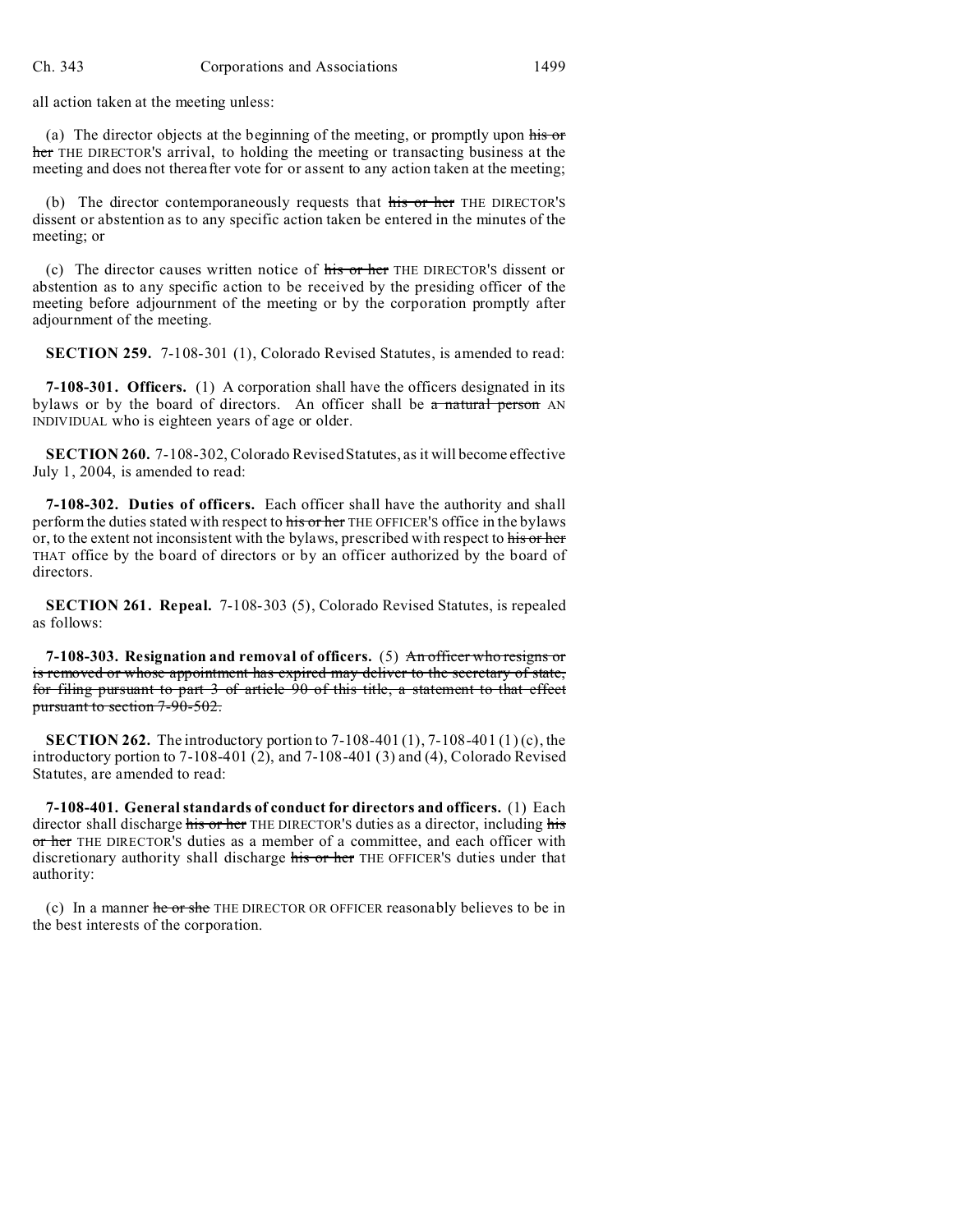1500 Corporations and Associations Ch. 343

(2) In discharging his or her duties, a director or officer is entitled to rely on information, opinions, reports, or statements, including financial statements and other financial data, if prepared or presented by:

(3) A director or officer is not acting in good faith if  $\frac{1}{2}$  he or she THE DIRECTOR OR OFFICER has knowledge concerning the matter in question that makes reliance otherwise permitted by subsection (2) of this section unwarranted.

(4) A director or officer is not liable as such to the corporation or its shareholders for any action he or she THE DIRECTOR OR OFFICER takes or omits to take as a director or officer, as the case may be, if, in connection with such action or omission, he or she THE DIRECTOR OR OFFICER performed the duties of the position in compliance with this section.

**SECTION 263.** 7-108-501 (4) (a), Colorado Revised Statutes, is amended to read:

**7-108-501. Conflicting interest transaction - repeal.** (4) (a) NEITHER a board of directors or NOR a committee thereof shall not authorize a loan, by the corporation to a director of the corporation or to an entity in which a director of the corporation is a director or officer or has a financial interest, or a guaranty, by the corporation of an obligation of a director of the corporation or of an obligation of an entity in which a director of the corporation is a director or officer or has a financial interest, pursuant to paragraph (a) of subsection (2) of this section, until at least ten days after written notice of the proposed authorization of the loan or guaranty has been given to the shareholders who would be entitled to vote thereon if the issue of the loan or guaranty were submitted to a vote of the shareholders.

**SECTION 264.** 7-109-101 (2), Colorado Revised Statutes, as it will become effective July 1, 2004, is amended to read:

**7-109-101. Definitions.** As used in this article:

(2) "Director" means an individual who is or was a director of a corporation or an individual who, while a director of a corporation, is or was serving at the corporation's request as a director, an officer, an agent, an associate, an employee, a fiduciary, a manager, a member, a partner, a promoter, or a trustee of, or to hold any similar position with, another domestic or foreign entity or of an employee benefit plan. A director is considered to be serving an employee benefit plan at the corporation's request if the director's duties to the corporation also impose duties on, or otherwise involve services by, the director to the plan or to participants in or beneficiaries of the plan. "Director" includes, unless the context requires otherwise, the estate or personal representative of a DECEASED director.

**SECTION 265.** 7-109-102 (1) and (4), Colorado Revised Statutes, are amended to read:

**7-109-102. Authority to indemnify directors.** (1) Except as provided in subsection (4) of this section, a corporation may indemnify a person made a party to a proceeding because the person is or was a director against liability incurred in the proceeding if: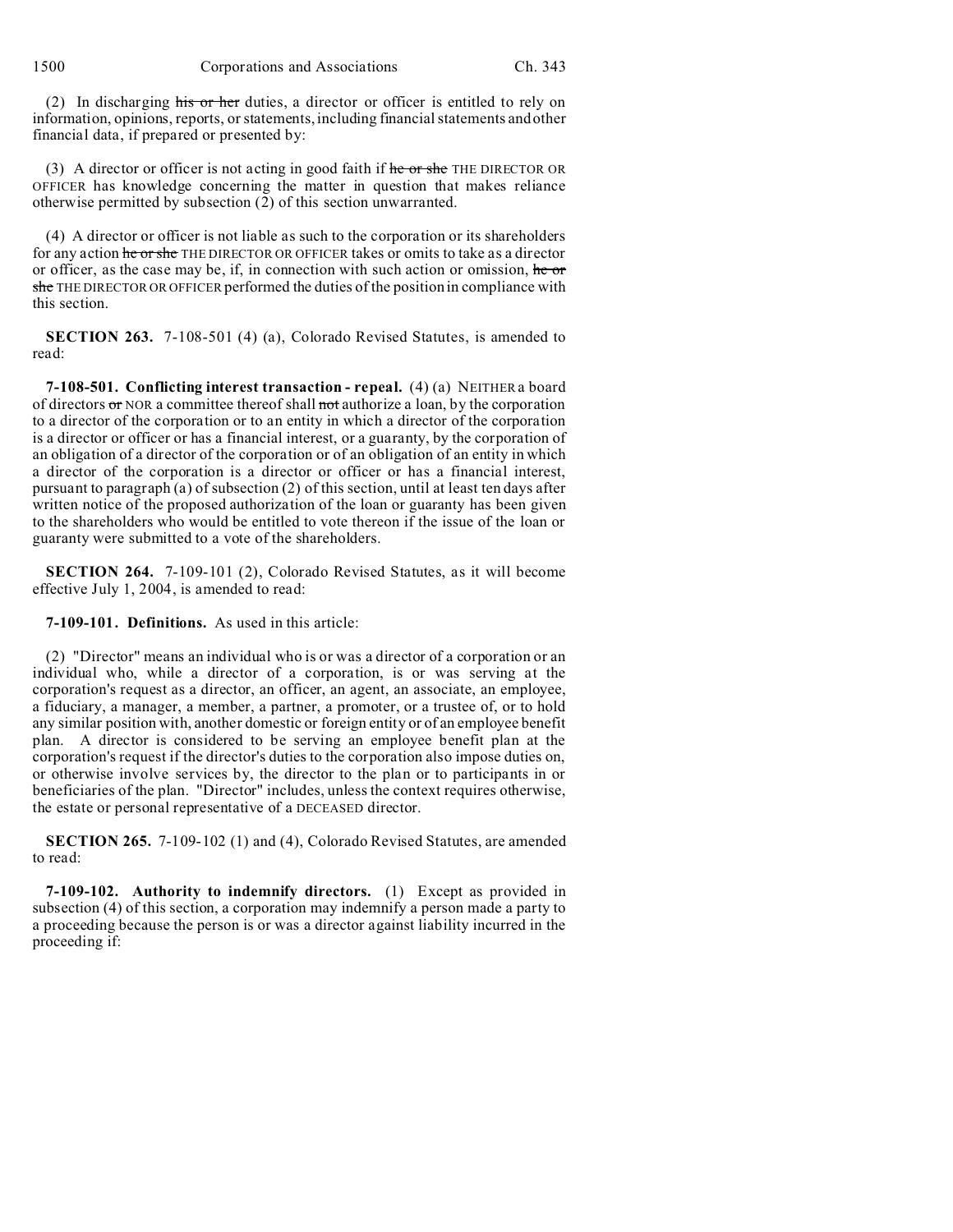(a) The person conducted himself or herself PERSON'S CONDUCT WAS in good faith; and

(b) The person reasonably believed:

(I) In the case of conduct in an official capacity with the corporation, that his or her SUCH conduct was in the corporation's best interests; and

(II) In all other cases, that his or her SUCH conduct was at least not opposed to the corporation's best interests; and

(c) In the case of any criminal proceeding, the person had no reasonable cause to believe his or her THE PERSON'S conduct was unlawful.

(4) A corporation may not indemnify a director under this section:

(a) In connection with a proceeding by or in the right of the corporation in which the director was adjudged liable to the corporation; or

(b) In connection with any other proceeding charging that the director derived an improper personal benefit, whether or not involving action in an official capacity, in which proceeding the director was adjudged liable on the basis that he or she THE DIRECTOR derived an improper personal benefit.

**SECTION 266.** 7-109-103, Colorado Revised Statutes, is amended to read:

**7-109-103. Mandatory indemnification of directors.** Unless limited by its articles of incorporation, a corporation shall indemnify a person who was wholly successful, on the merits or otherwise, in the defense of any proceeding to which the person was a party because the person is or was a director, against reasonable expenses incurred by him or her THE PERSON in connection with the proceeding.

**SECTION 267.** 7-109-104 (1), Colorado Revised Statutes, is amended to read:

**7-109-104. Advance of expenses to directors.** (1) A corporation may pay for or reimburse the reasonable expenses incurred by a director who is a party to a proceeding in advance of final disposition of the proceeding if:

(a) The director furnishes to the corporation a written affirmation of the director's good faith belief that he or she THE DIRECTOR has met the standard of conduct described in section 7-109-102;

(b) The director furnishes to the corporation a written undertaking, executed personally or on the director's behalf, to repay the advance if it is ultimately determined that he or she THE DIRECTOR did not meet the standard of conduct; and

(c) A determination is made that the facts then known to those making the determination would not preclude indemnification under this article.

**SECTION 268.** 7-109-108, Colorado Revised Statutes, as it will become effective July 1, 2004, is amended to read: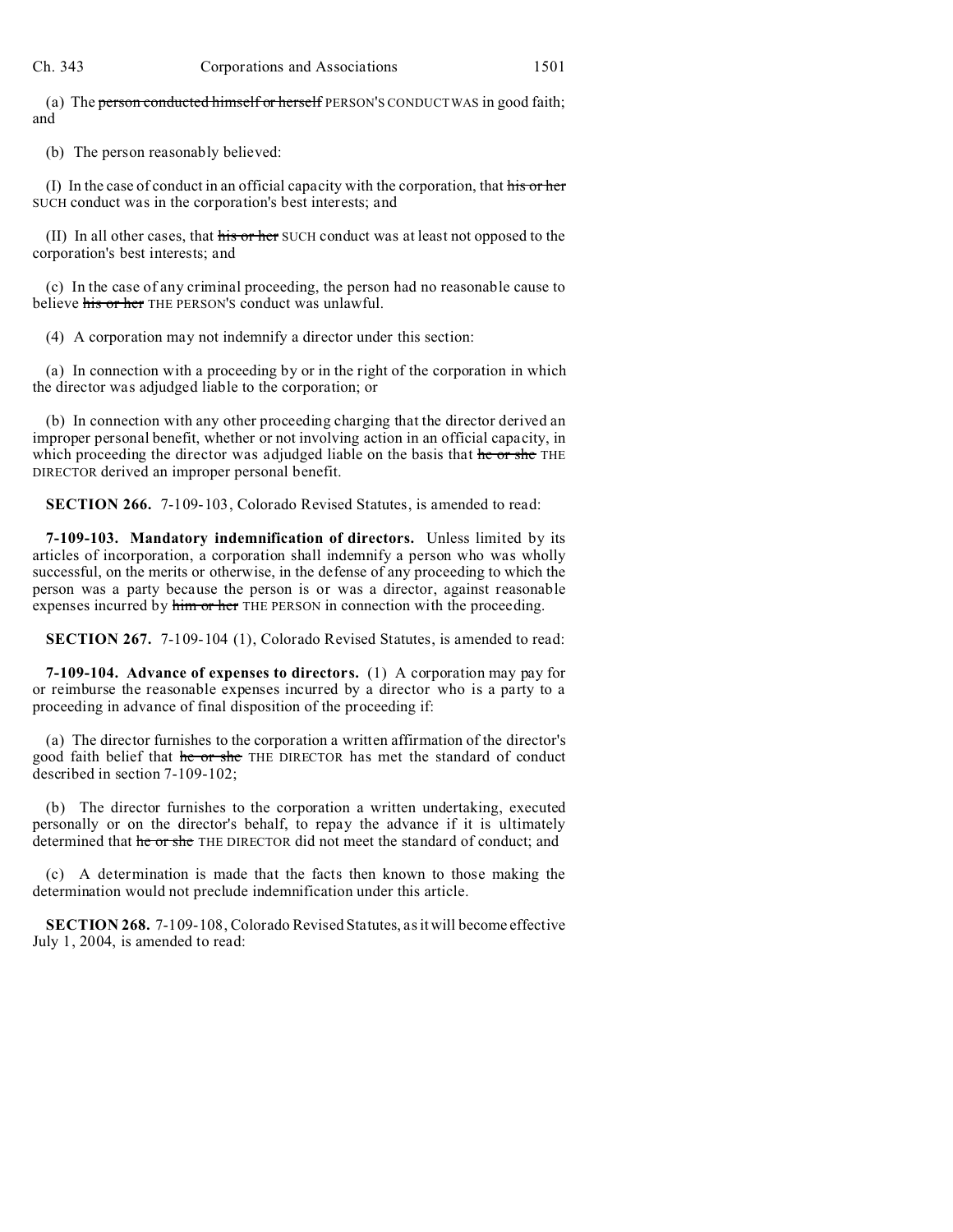**7-109-108. Insurance.** A corporation may purchase and maintain insurance on behalf of a person who is or was a director, officer, employee, fiduciary, or agent of the corporation, or who, while a director, officer, employee, fiduciary, or agent of the corporation, is or was serving at the request of the corporation as a director, officer, partner, trustee, employee, fiduciary, or agent of another domestic or foreign entity or of an employee benefit plan, against liability asserted against or incurred by the person in that capacity or arising from his or her THE PERSON'S status as a director, officer, employee, fiduciary, or agent, whether or not the corporation would have power to indemnify the person against the same liability under section 7-109-102, 7-109-103, or 7-109-107. Any such insurance may be procured from any insurance company designated by the board of directors, whether such insurance company is formed under the law of this state or any other jurisdiction of the United States or elsewhere, including any insurance company in which the corporation has an equity or any other interest through stock ownership or otherwise.

**SECTION 269.** 7-109-109 (2), Colorado Revised Statutes, is amended to read:

**7-109-109. Limitation of indemnification of directors.** (2) Sections 7-109-101 to 7-109-108 do not limit a corporation's power to pay or reimburse expenses incurred by a director in connection with an appearance as a witness in a proceeding at a time when he or she THE DIRECTOR has not been made a named defendant or respondent in the proceeding.

**SECTION 270.** 7-110-102 (1) (b) and (1) (d), Colorado Revised Statutes, as they will become effective July 1, 2004, are amended, and the said 7-110-102 is further amended BY THE ADDITION OF A NEW PARAGRAPH, to read:

**7-110-102. Amendment of articles of incorporation by board of directors.** (1) Unless otherwise provided in the articles of incorporation, the board of directors may adopt, without shareholder action, one or more amendments to the articles of incorporation to:

(b) Delete the statement of the registered agent name and registered agent address of the initial registered agent, if a statement of change changing the registered agent name and registered agent address of the registered agent is on file with IN THE RECORDS OF the secretary of state;

(b.3) DELETE THE STATEMENT OF THE PRINCIPAL OFFICE ADDRESS OF THE INITIAL PRINCIPAL OFFICE, IF A STATEMENT OF CHANGE CHANGING THE PRINCIPAL OFFICE ADDRESS IS ON FILE IN THE RECORDS OF THE SECRETARY OF STATE;

(d) Change the domestic entity name of the corporation by substituting the word "corporation", "incorporated", "company", or "limited", or an abbreviation of any thereof for a similar word or abbreviation in the DOMESTIC ENTITY name, or by adding, deleting, or changing a geographical attribution; or

**SECTION 271. Repeal.** 7-110-106 (1) (d), (1) (e), and (1) (f), Colorado Revised Statutes, are repealed as follows:

**7-110-106. Articles of amendment to articles of incorporation.** (1) A corporation amending its articles of incorporation shall deliver to the secretary of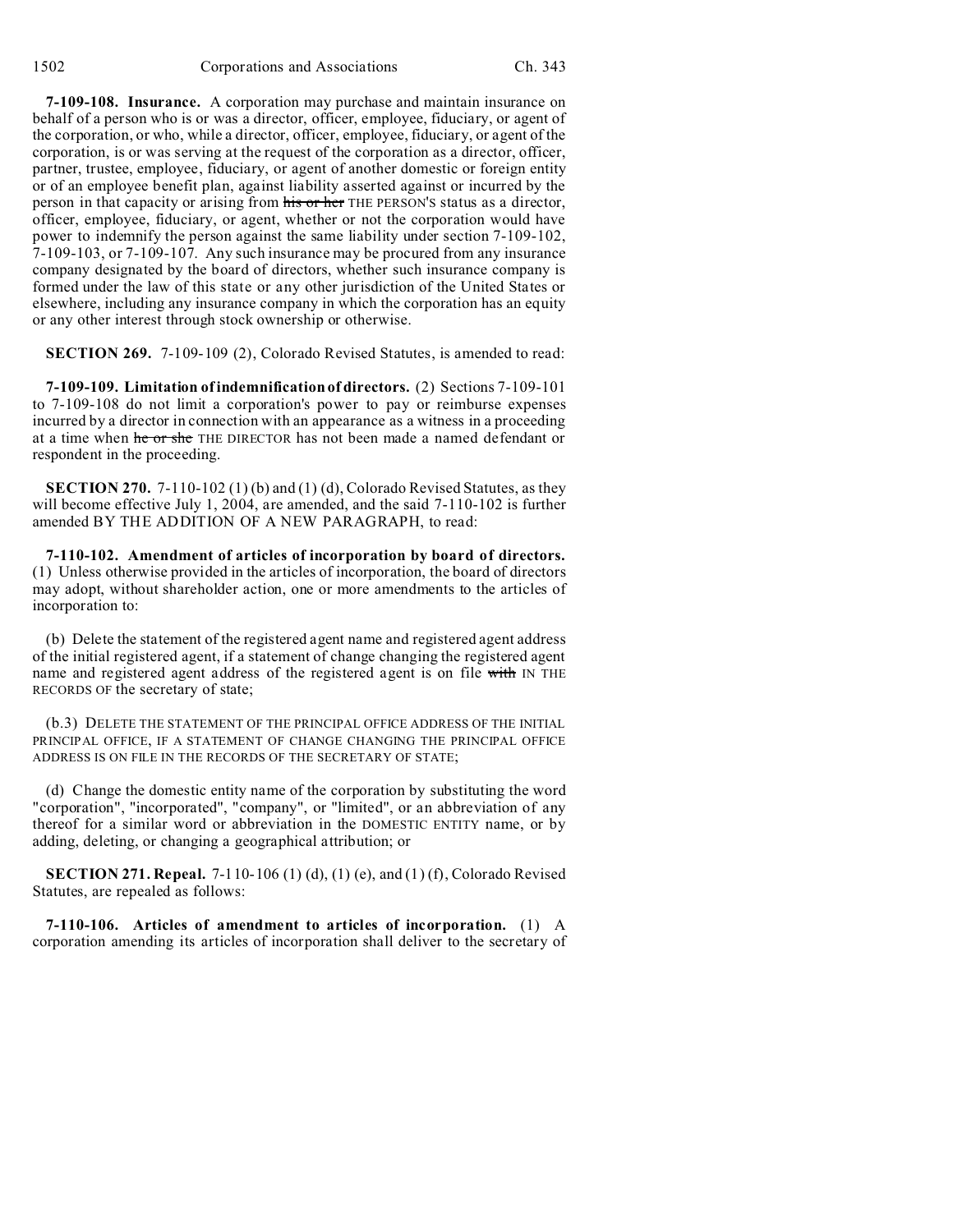state, for filing pursuant to part 3 of article 90 of this title, articles of amendment stating:

(d) The date of each amendment's adoption;

(e) If the amendment was adopted by the board of directors or incorporators without shareholder action, a statement to that effect and that shareholder action was not required; and

(f) If the amendment was adopted by the shareholders, a statement that the number of votes cast for the amendment by each voting group entitled to vote separately on the amendment was sufficient for approval by that voting group.

**SECTION 272. Repeal.** 7-110-107 (4) (c), Colorado Revised Statutes, is repealed as follows:

**7-110-107. Restated articles of incorporation.** (4) A corporation restating its articles of incorporation shall deliver to the secretary of state, for filing pursuant to part 3 of article 90 of this title, articles of restatement stating:

(c) If the restatement contains an amendment to the articles of incorporation that was adopted by the shareholders, the information required by section  $7-110-106$  (1)  $(f);$  and

**SECTION 273.** 7-111-102 (1), Colorado Revised Statutes, is amended to read:

**7-111-102. Share exchange.** (1) A domestic corporation may acquire all of the outstanding shares of one or more classes or series of one or more domestic corporations if the board of directors of each corporation adopts a plan of share exchange and the shareholders of each corporation if required by section 7-111-103, approve the plan of share exchange.

**SECTION 274.** Article 111 of title 7, Colorado Revised Statutes, is amended BY THE ADDITION OF A NEW SECTION to read:

**7-111-104.5. Statement of merger.** AFTER A PLAN OF MERGER IS APPROVED, THE SURVIVING CORPORATION SHALL DELIVER TO THE SECRETARY OF STATE, FOR FILING PURSUANT TO PART 3 OF ARTICLE 90 OF THIS TITLE, A STATEMENT OF MERGER PURSUANT TO SECTION 7-90-203 (5). IF THE PLAN OF MERGER PROVIDES FOR AMENDMENTS TO THEARTICLESOFINCORPORATION OF THE SURVIVING CORPORATION, ARTICLES OF AMENDMENT EFFECTING THE AMENDMENTS SHALL BE DELIVERED TO THE SECRETARY OF STATE FOR FILING PURSUANT TO PART 3 OF ARTICLE 90 OF THIS TITLE.

**SECTION 275.** 7-111-105 (1), Colorado Revised Statutes, as it will become effective July 1, 2004, is amended to read:

**7-111-105. Statement of share exchange.** (1) After a plan of merger or share exchange is approved by the shareholders, or adopted by the board of directors if shareholder approval is not required, the surviving or acquiring corporation shall deliver to the secretary of state, for filing pursuant to part 3 of article 90 of this title, articles of merger or A STATEMENT OF share exchange stating: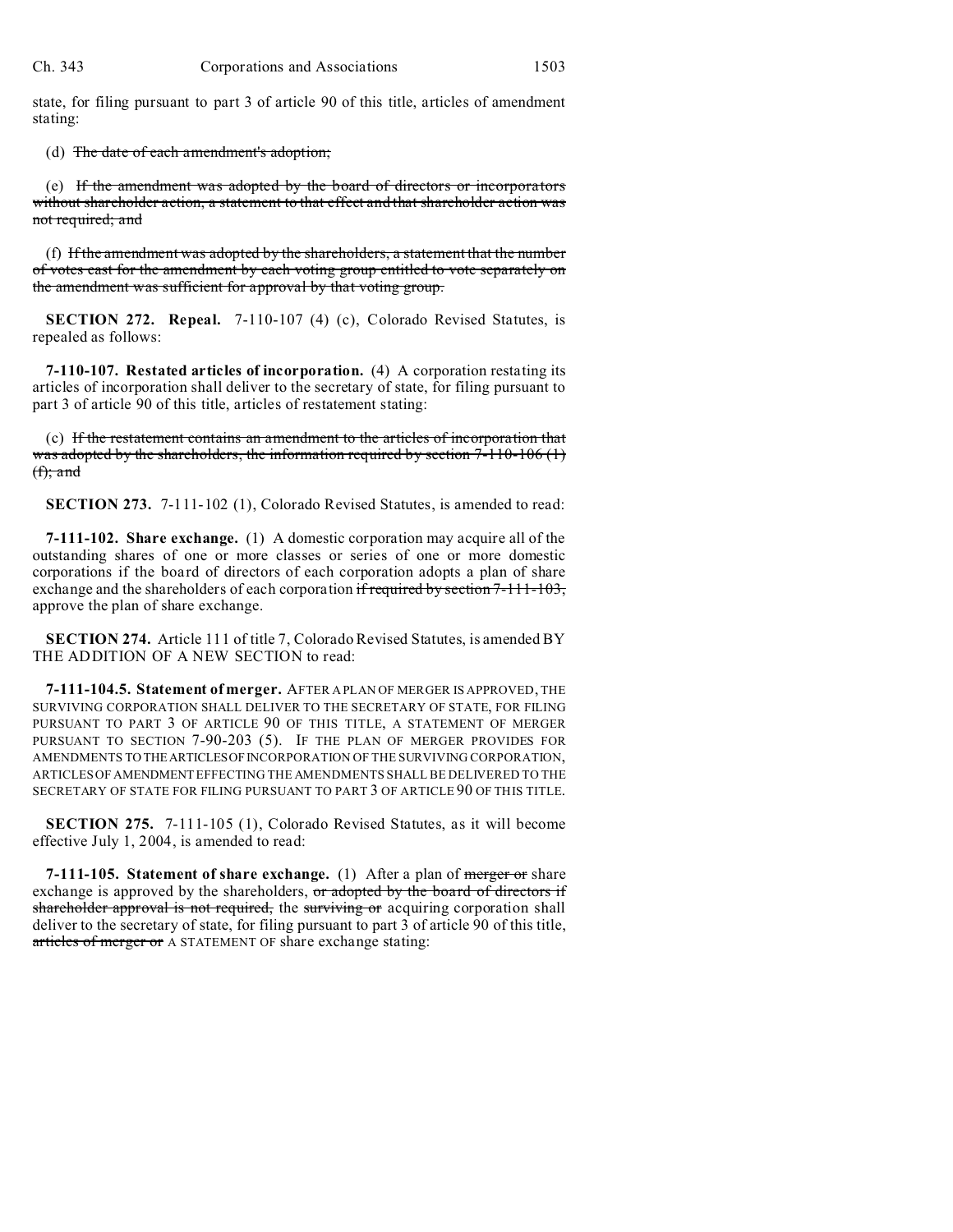(a) The <del>domestic</del> entity name of each merging corporation, or of each corporation whose shares will be acquired, and the principal office address of its principal office;

(b) The domestic entity name of the surviving corporation, or of the acquiring corporation, and the principal address of its principal office; AND

(c) A statement that the merging entities are merged into the surviving entity, or that the acquiring corporation is acquiring ACQUIRES shares of the other corporations. and the section of this article pursuant to which the merger or share exchange is effected;

(d) If shareholder approval was not required, a statement to that effect; and

(e) If approval of the shareholders of one or more corporations party to the merger or share exchange was required, a statement that the number of votes cast for the plan by each voting group entitled to vote separately on the merger or share exchange was sufficient for approval by that voting group.

**SECTION 276.** 7-111-106 (1), Colorado Revised Statutes, is amended to read:

**7-111-106. Effect of merger or share exchange.** (1) When a merger takes effect: PROVISION IS MADE IN SECTION 7-90-204 FOR THE EFFECT OF A MERGER.

(a) Every other corporation party to the merger merges into the surviving corporation and the separate existence of every corporation party to the merger except the surviving corporation ceases;

(b) The title to all real estate and other property owned by each other corporation party to the merger is transferred to and vested in the surviving corporation without reversion or impairment; and such transfer to and vesting in the surviving corporation shall be deemed to occur by operation of law, and no consent or approval of any other person shall be required in connection with any such transfer or vesting unless such consent or approval is specifically required in the event of merger by law or by express provision in any contract, agreement, decree, order, or other instrument to which any of the corporations so merged is a party or by which it is bound;

(c) The surviving corporation has all liabilities of each corporation party to the merger;

(d) A proceeding pending against any corporation party to the merger may be continued as if the merger did not occur or the surviving corporation may be substituted in the proceeding for the corporation whose existence ceased;

(e) The articles of incorporation of the surviving corporation are amended to the extent provided in the plan of merger; and

(f) The shares of each corporation party to the merger that are to be converted into shares, obligations, or other securities of the surviving or any other corporation or into money or other property are converted, and the former holders of the shares are entitled only to the rights provided in the articles of merger or to their rights under article 113 of this title.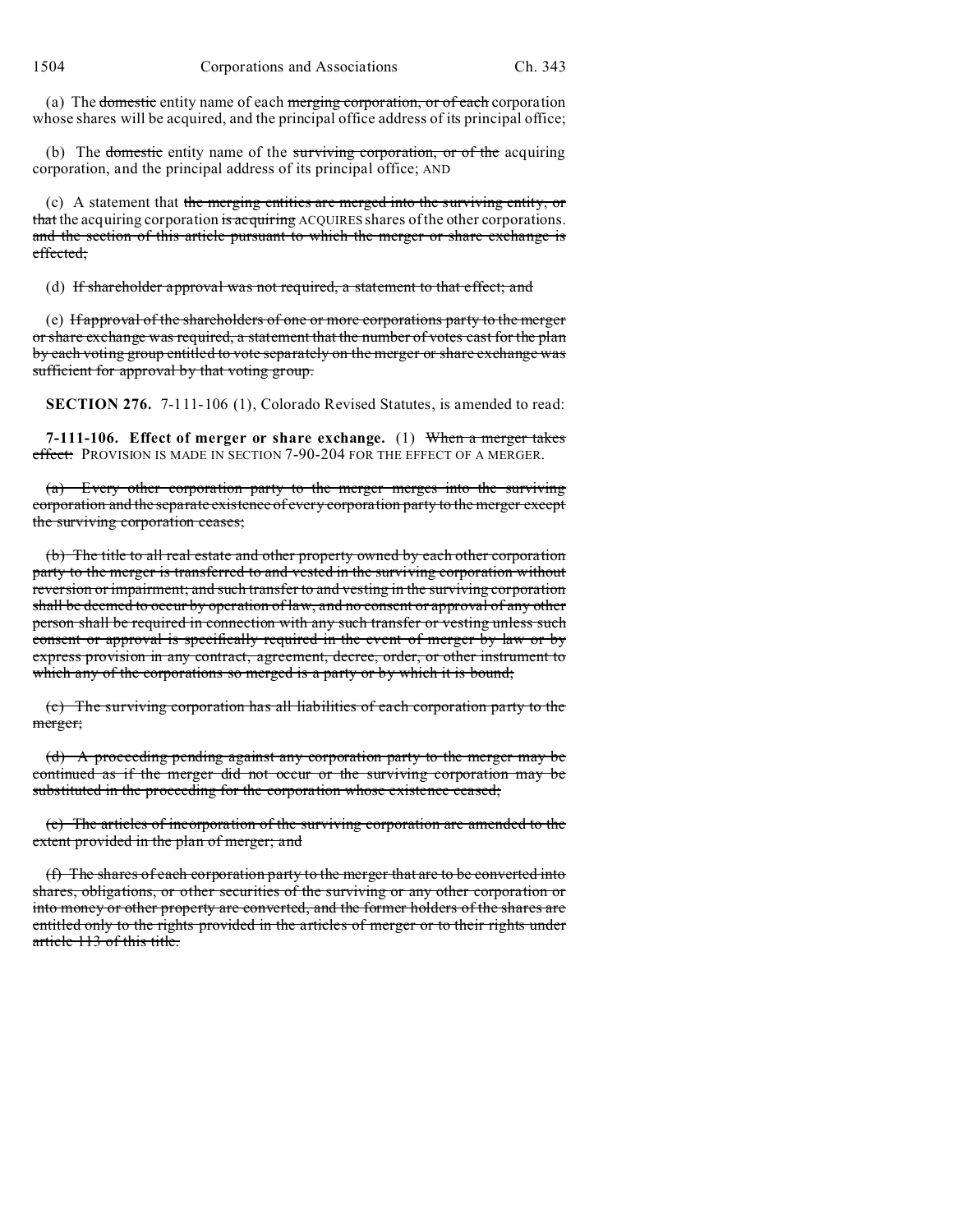**SECTION 277.** 7-111-107 (1) (c) and (1) (d), the introductory portion to 7-111-107 (2), and 7-111-107 (2) (a), (2) (b), (3), and (4), Colorado Revised Statutes, as 7-111-107 (2) (a) will become effective July 1, 2004, are amended, and the said 7-111-107 is further amended BY THE ADDITION OF A NEW SUBSECTION, to read:

**7-111-107. Merger or share exchange with foreign corporation.** (1) One or more domestic corporations may merge or enter into a share exchange with one or more foreign corporations if:

(c) The foreign corporation complies with SECTION 7-111-104.5 OR 7-111-105, AS THE CASE MAY BE, if it is the surviving corporation of the merger or acquiring corporation of the share exchange; and provides, in addition to the information required by such section, the address of its principal office; and

(d) Each domestic corporation complies with the applicable provisions of sections 7-111-101 to 7-111-104 and, if it is the surviving corporation of the merger or acquiring corporation of the share exchange, with section 7-111-104.5 OR 7-111-105, AS THE CASE MAY BE.

(1.5) UPON THE MERGER TAKING EFFECT, THE SURVIVING FOREIGN CORPORATION OF A MERGER SHALL COMPLY WITH SECTION 7-90-204.5.

(2) Upon the *merger* or share exchange taking effect, the surviving foreign corporation of a merger and the acquiring foreign corporation of a share exchange:

(a) Shall either:

(I) Maintain a registered agent pursuant to part 7 of article 90 of this title, whether or not the foreign corporation is otherwise subject to that part, to accept service in any proceeding to enforce any obligation or rights of dissenting shareholders of each domestic corporation party to the merger or share exchange; or in any proceeding based on a cause of action arising with respect to any domestic corporation that is merged into the foreign corporation; or

(II) Be deemed to have authorized service of process on it in connection with any such proceeding by registered or certified mail, return receipt requested, to the principal office address of its principal office as stated in the articles of merger or share exchange or as last changed by a statement of change filed by the secretary of state BY MAILING IN ACCORDANCE WITH SECTION 7-90-704 (2);

(b) Shall promptly pay to the dissenting shareholders of each domestic corporation party to the merger or share exchange the amount, if any, to which they are entitled under article 113 of this title; and

(3) Service effected pursuant to subparagraph  $(H)$  of paragraph  $(a)$  of subsection (2) of this section is perfected at the earliest of:

(a) The date the foreign corporation receives the process, notice, or demand;

(b) The date shown on the return receipt, if signed on behalf of the foreign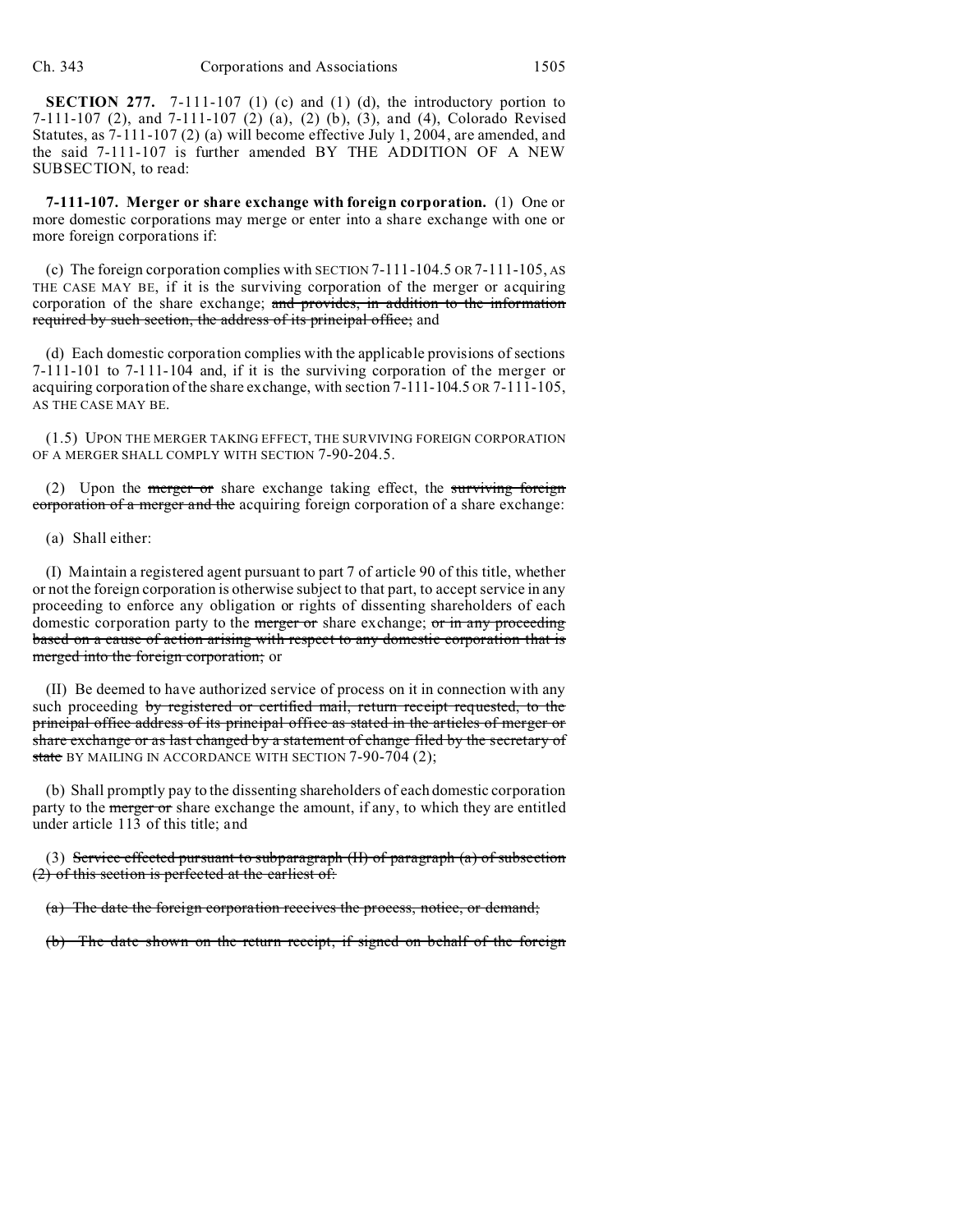## corporation; or

## (c) Five days after mailing.

(4) Subsection (2) of this section does not prescribe the only means, or necessarily the required means, of serving a surviving foreign corporation of a merger or an acquiring foreign corporation of a share exchange.

**SECTION 278.** 7-111-108 (2) (c) and (2) (g), Colorado Revised Statutes, as 7-111-108 (2) (c) as it will become effective July 1, 2004, are amended to read:

**7-111-108. Redomestication as a domestic insurer.** (2) The articles of redomestication shall state:

(c) If the state in which the corporation was last incorporated is different from the state in which it was originally incorporated, the state in which the corporation was last incorporated, the ENTITY name under which it was so incorporated, the date of such incorporation, and the date the corporation was authorized to transact business or conduct activities as an insurance company in the state of its last incorporation;

(g) The true names and MAILING addresses of the persons serving as the directors and officers of such corporation; and

**SECTION 279.** 7-113-301 (2), Colorado Revised Statutes, as it will become effective July 1, 2004, is amended to read:

**7-113-301. Court action.** (2) The corporation shall commence the proceeding described in subsection (1) of this section in the district court for the county in this state in which the street address of the corporation's principal office is located or, if the corporation has no principal office in this state, in the district court for the county in which the street address of its registered agent is located, or, if the corporation has no registered agent, in the district court for the city and county of Denver. If the corporation is a foreign corporation without a registered agent, it shall commence the proceeding in the county in which THE domestic corporation merged into, or whose shares were acquired by, the foreign corporation would have commenced the action if that corporation were subject to the first sentence of this subsection (2).

**SECTION 280.** 7-114-103 (1) (c), (1) (d), (1) (e), and (1) (f), Colorado Revised Statutes, are amended to read:

**7-114-103. Articles of dissolution.** (1) At any time after dissolution is authorized, the corporation may dissolve by delivering to the secretary of state, for filing pursuant to part 3 of article 90 of this title, articles of dissolution stating:

(c) The date dissolution was authorized; THAT THE CORPORATION IS DISSOLVED.

(d) If dissolution was authorized by the directors or the incorporators pursuant to section 7-114-101, a statement to that effect;

(e) If dissolution was approved by the shareholders pursuant to section 7-114-102, a statement that the number of votes cast for the proposal to dissolve by each voting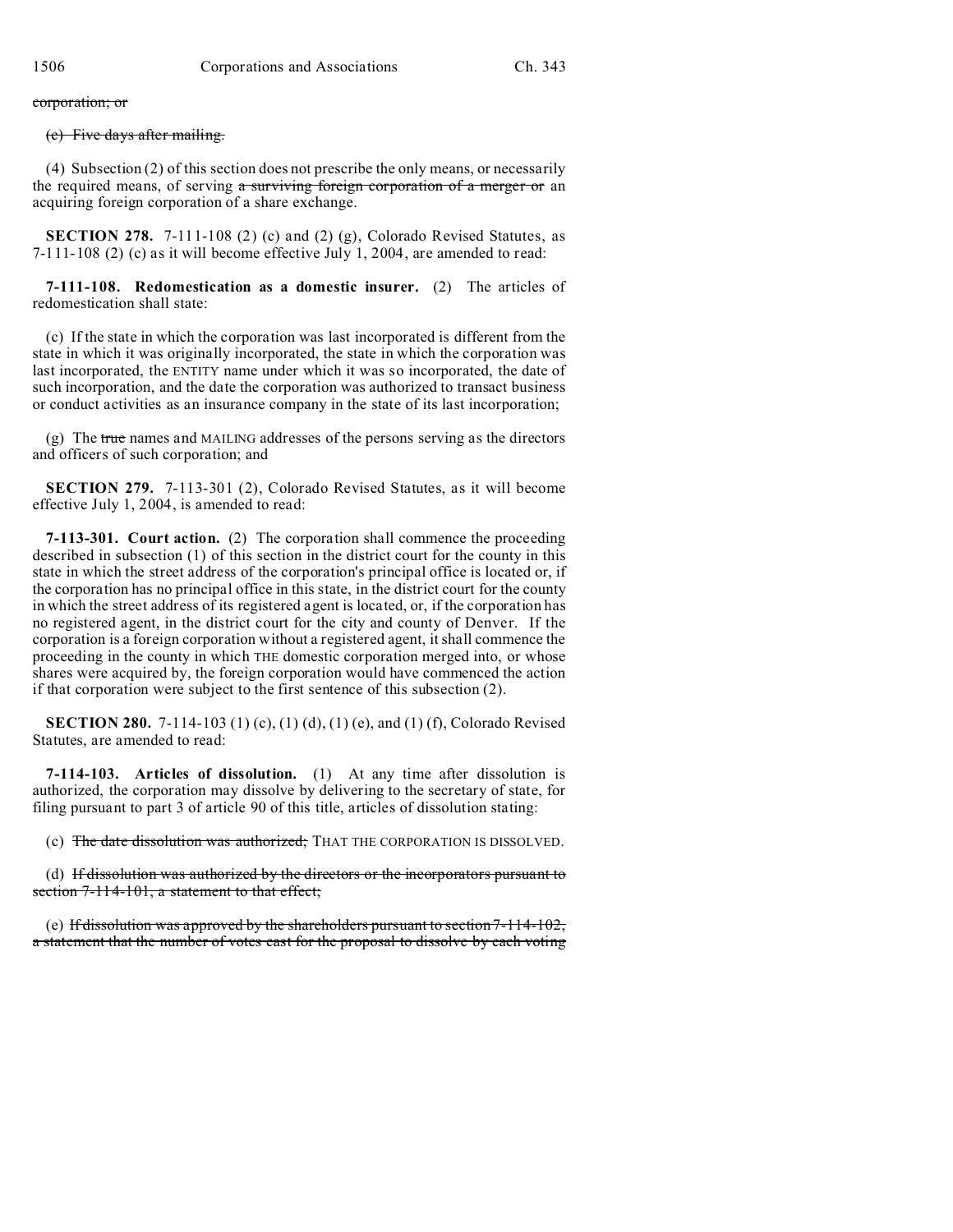group entitled to vote separately on the proposal was sufficient for approval by that voting group; and

(f) Such additional information as the secretary of state determines is necessary or appropriate.

**SECTION 281. Repeal.** 7-114-104, Colorado Revised Statutes, including the introductory portion to 7-114-104 (3) and 7-114-104 (3) (a), (4), and (5) as they will become effective July 1, 2004, is repealed as follows:

**7-114-104. Revocation of dissolution.** (1) A corporation may revoke its dissolution within one hundred twenty days after the effective date of the dissolution.

(2) Revocation of dissolution shall be authorized in the same manner as the dissolution was authorized unless, in case of authorization pursuant to section 7-114-102, that authorization permitted revocation by action of the board of directors alone, in which event the board of directors may revoke the dissolution without shareholder action.

(3) After the revocation of dissolution is authorized, the corporation may revoke the dissolution by delivering to the secretary of state, for filing pursuant to part 3 of article 90 of this title, within one hundred twenty days after the effective date of dissolution, articles of revocation of dissolution, together with a copy of its articles of dissolution, that state:

(a) The domestic entity name of the corporation;

(b) The effective date of the dissolution that was revoked;

(c) The date that the revocation of dissolution was authorized;

(d) If pursuant to subsection (2) of this section the directors or the incorporators revoked a dissolution authorized under section 7-114-101, a statement that the revocation of dissolution was authorized by the directors or the incorporators, as the case may be;

(e) If pursuant to subsection (2) of this section the directors revoked a dissolution approved by the shareholders, a statement that the revocation was permitted by action by the directors pursuant to that approval; and

(f) If the revocation of dissolution was approved pursuant to subsection  $(2)$  of this section by the shareholders, a statement that the number of votes cast for revocation of dissolution by each voting group entitled to vote separately on the proposal to dissolve was sufficient for approval by that voting group.

(4) Revocation of dissolution is effective as provided in section 7-90-304, and no delayed effective date may be stated pursuant to section 7-90-304.

(5) When the revocation of dissolution is effective, it relates back to and takes effect as of the effective date of the dissolution, and the corporation may carry on its business and use its domestic entity name as if dissolution had never occurred.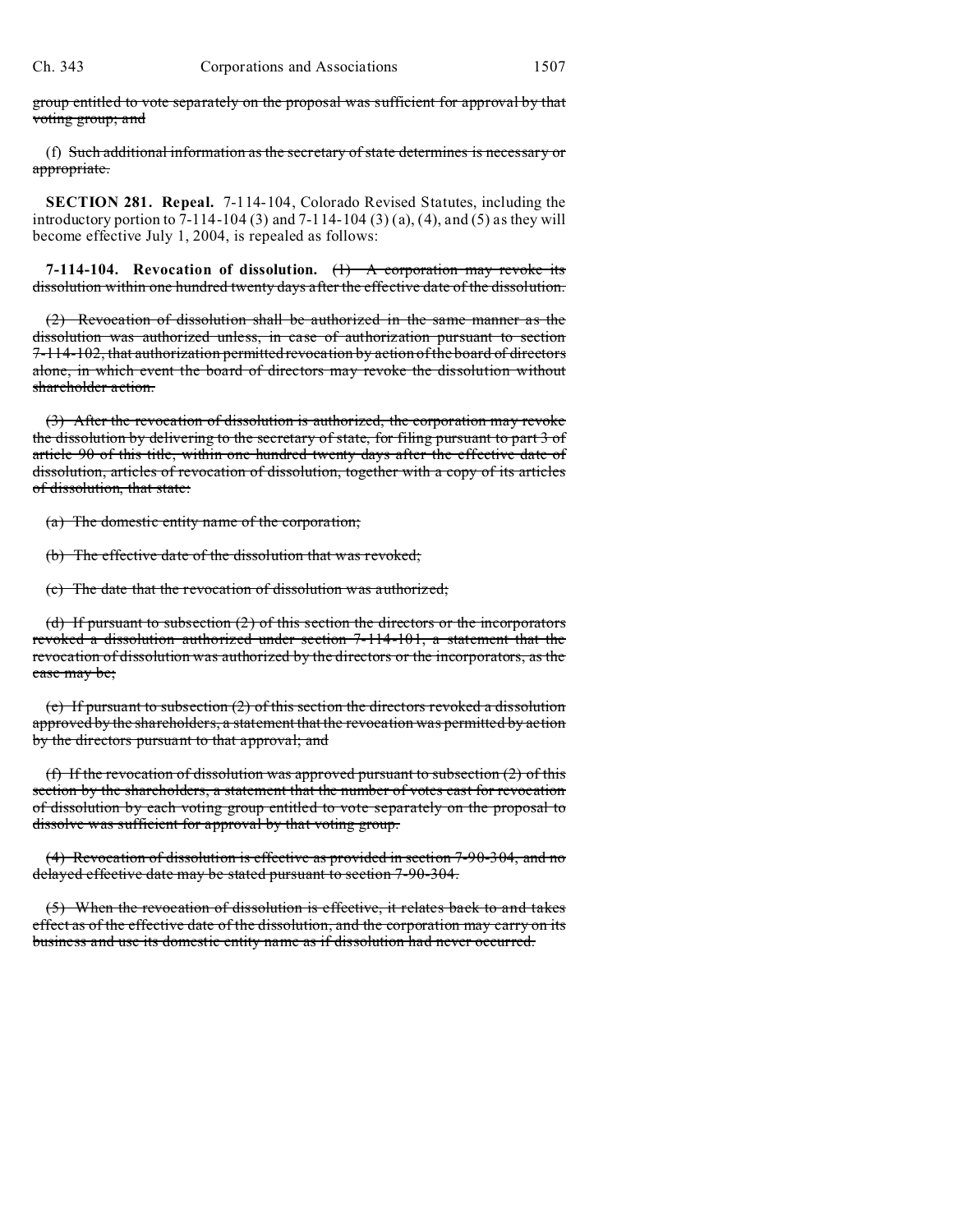**SECTION 282.** 7-114-105 (2) (e), Colorado Revised Statutes, is amended to read:

## **7-114-105. Effect of dissolution.** (2) Dissolution of a corporation does not:

(e) Prevent commencement of a proceeding by or against the corporation in its corporate name; or

**SECTION 283.** 7-114-201 (1) (b), Colorado Revised Statutes, as it will become effective July 1, 2004, is amended to read:

**7-114-201. Grounds for administrative dissolution.** (1) The secretary of state may commence a proceeding under section 7-114-202 for administrative dissolution of a corporation if:

(b) The corporation does not comply with part 5 of article 90 of this title, providing for ANNUAL reports from reporting entities;

**SECTION 284.** 7-114-301 (4) (b), Colorado Revised Statutes, is amended to read:

**7-114-301. Grounds for judicial dissolution.** (4) (b) As used in sections 7-114-302 to 7-114-304, a "judicial "proceeding to dissolve the A corporation" includes a proceeding brought under this subsection (4), and a "decree of dissolution" includes an order of court entered in a proceeding under this subsection (4) which directs that the business and affairs of a corporation shall be wound up and liquidated under judicial supervision.

**SECTION 285.** 7-114-303 (1), Colorado Revised Statutes, is amended to read:

**7-114-303. Receivership or custodianship.** (1) A court in a judicial proceeding brought to dissolve a corporation may appoint one or more receivers to wind up and liquidate, or one or more custodians to manage, the business and affairs of the corporation. The court shall hold a hearing, after giving notice to all parties to the proceeding and any interested persons designated by the court, before appointing a receiver or custodian. The court appointing a receiver or custodian has exclusive jurisdiction over the corporation and all of its property, wherever located.

**SECTION 286.** 7-114-304 (2), Colorado Revised Statutes, as it will become effective July 1, 2004, is amended to read:

**7-114-304. Decree of dissolution.** (2) After entering the decree of dissolution, the court shall direct the winding up and liquidation of the corporation's business and affairs in accordance with section  $7-114-105$  and the giving of notice to the corporation's registered agent, or to the secretary of state if it has no registered agent; and to claimants in accordance with sections 7-114-106 and 7-114-107.

**SECTION 287.** 7-116-107, Colorado Revised Statutes, as it will become effective July 1, 2004, is amended to read:

**7-116-107. Annual report to secretary of state.** Part 5 of article 90 of this title,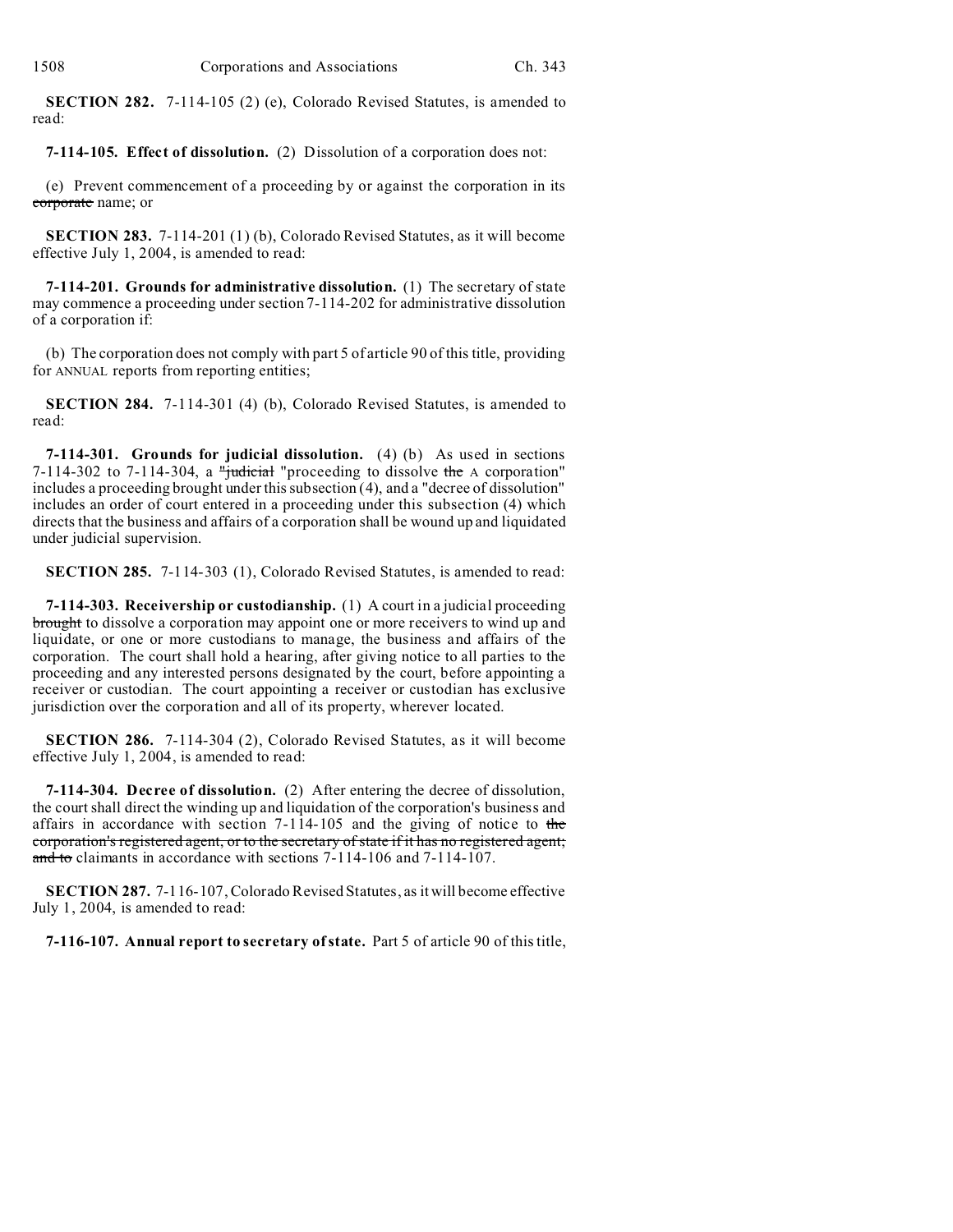providing for ANNUAL reports from reporting entities, applies to domestic corporations and applies to foreign corporations that are authorized to transact business or conduct activities in this state.

**SECTION 288.** 7-116-109 (1), Colorado Revised Statutes, is amended to read:

**7-116-109. Interrogatories by secretary of state.** (1) The secretary of state may propound to any corporation, domestic or foreign, subject to the provisions of articles 101 to 117 of this title and to any officer or director thereof such interrogatories as may be reasonably necessary and proper to enable the secretary of state to ascertain whether the corporation has complied with all the provisions of articles 101 to 117 of this title applicable to the corporation. The interrogatories shall be answered within thirty days after the mailing thereof or within such additional time as fixed by the secretary of state, and the answers thereto shall be full and complete and shall be made in writing. If the interrogatories are directed to an individual, they shall be answered by the individual, and if directed to a corporation, they shall be answered by the chairman CHAIRPERSON of the board of directors of the corporation, by all of its directors, by one of its officers, or by any other person authorized to answer the interrogatories as its agent. The secretary of state need not file any document to which such interrogatories relate until the interrogatories are answered as provided in this section, and not then if the answers thereto disclose that the document is not in conformity with the provisions of articles 101 to 117 of this title. The secretary of state shall certify to the attorney general, for such action as the attorney general may deem appropriate, all interrogatories and answers thereto which THAT disclose a violation of any of the provisions of articles 101 to 117 of this title.

**SECTION 289.** 7-117-101 (10), Colorado Revised Statutes, is amended to read:

**7-117-101. Application to existing corporations.** (10) Unless the articles of incorporation of an existing corporation contain a provision establishing the vote of shareholders required to approve a proposal to dissolve the corporation as contemplated in section 7-114-102,  $\sigma$ r a proposal to revoke the dissolution of the corporation as contemplated in section 7-114-104, such proposal shall be approved by each voting group entitled to vote separately on the proposal by two-thirds of all the votes entitled to be cast on the proposal by that voting group. In the case of a corporation incorporated before July 1, 1978, each outstanding share of the corporation, other than a redeemable share that is not entitled to vote by reason of section 7-107-202 (4), shall be entitled to vote on a proposal to dissolve the corporation whether or not such share has voting rights under the provisions of the articles of incorporation, unless the articles of incorporation have been amended after June 30, 1978, by the same vote of shareholders which would have been necessary at the time of the amendment to approve the proposal, so as to restrict or eliminate the right of such share to vote on such proposal.

**SECTION 290.** The introductory portion to 7-121-401 (2), Colorado Revised Statutes, is amended to read:

**7-121-401. General definitions.** As used in articles 121 to 137 of this title, unless the context otherwise requires:

(2) "Articles of incorporation" includes amended articles of incorporation, restated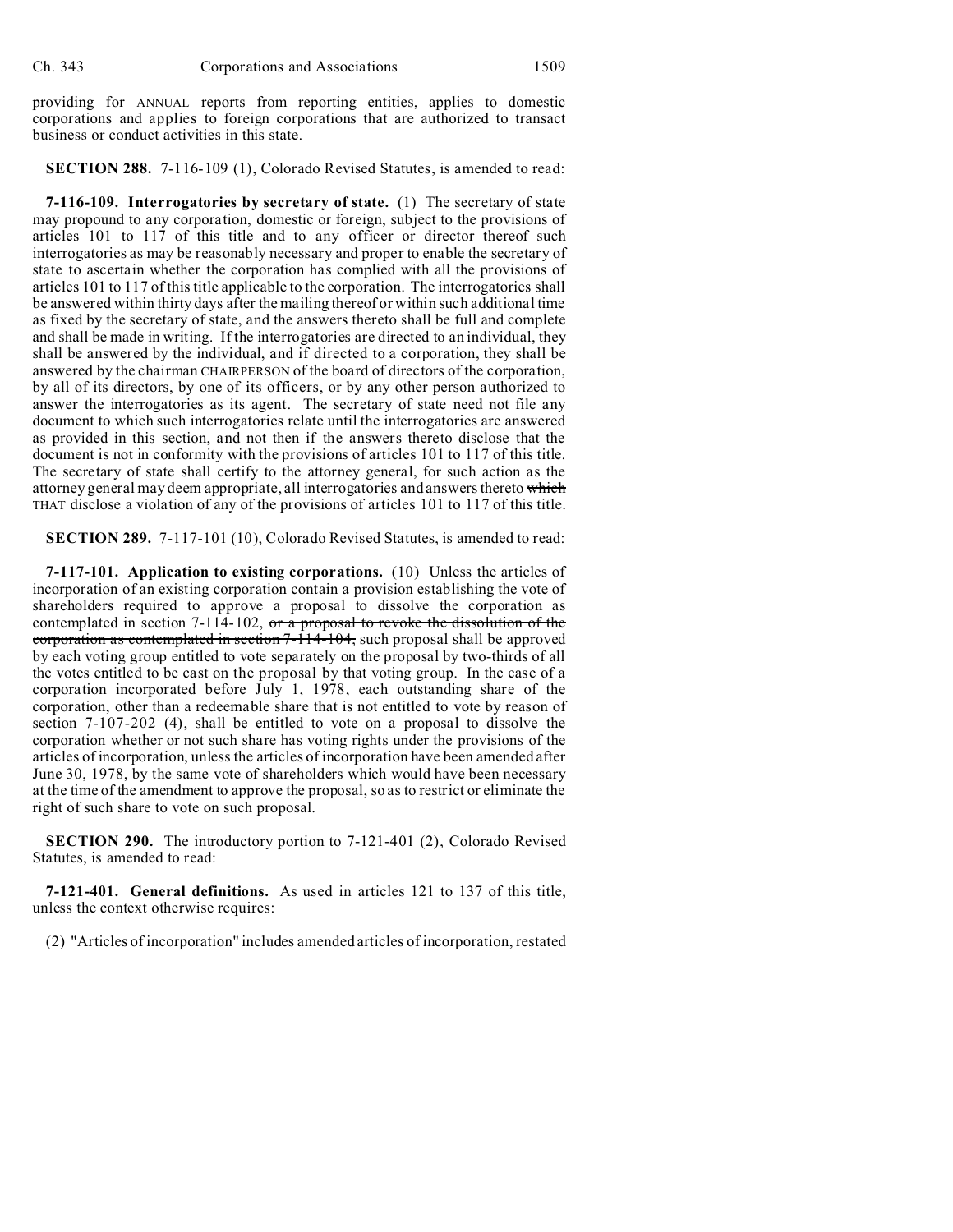1510 Corporations and Associations Ch. 343

articles of incorporation, articles of merger, and other instruments, however designated, on file with IN THE RECORDS OF the secretary of state that have the effect of amending or supplementing in some respect the original or amended articles of incorporation, and shall also include:

**SECTION 291.** 7-122-101, Colorado Revised Statutes, is amended to read:

**7-122-101. Incorporators.** One or more persons may act as the incorporator or incorporators of a nonprofit corporation by delivering articles of incorporation to the secretary of state for filing pursuant to part 3 of article 90 of this title. An incorporator who is a natural person AN INDIVIDUAL shall be eighteen years of age or older.

**SECTION 292.** 7-122-102 (1) (d) and (2) (a), Colorado Revised Statutes, are amended to read:

**7-122-102. Articles of incorporation.** (1) The articles of incorporation shall state:

(d) The TRUE name and MAILING address of each incorporator;

(2) The articles of incorporation may but need not state:

(a) The TRUE names and MAILING addresses of the individuals who are elected to serve as the initial directors;

**SECTION 293.** 7-122-103 (1), Colorado Revised Statutes, as it will become effective July 1, 2004, is amended to read:

**7-122-103. Incorporation.** (1) A nonprofit corporation is incorporated when the articles of incorporation are filed by the secretary of state or, if a delayed effective date is stated pursuant to section 7-90-304 in the articles of incorporation as filed by the secretary of state and IF a certificate of withdrawal STATEMENT OF CHANGE REVOKING THE ARTICLES OF INCORPORATION is not filed BEFORE SUCH EFFECTIVE DATE, on such delayed effective date. The corporate existence begins upon incorporation.

**SECTION 294.** 7-123-102 (1) (a), Colorado Revised Statutes, is amended to read:

**7-123-102. General powers.** (1) Unless otherwise provided in the articles of incorporation, every nonprofit corporation has perpetual duration and succession in its domestic entity name and has the same powers as an individual to do all things necessary or convenient to carry out its affairs, including the power:

(a) To sue and be sued, complain, and defend in its entity name;

**SECTION 295.** 7-128-102, Colorado Revised Statutes, is amended to read:

**7-128-102. Qualifications of directors.** A director shall be a natural person AN INDIVIDUAL who is eighteen years of age or older. The bylaws may prescribe other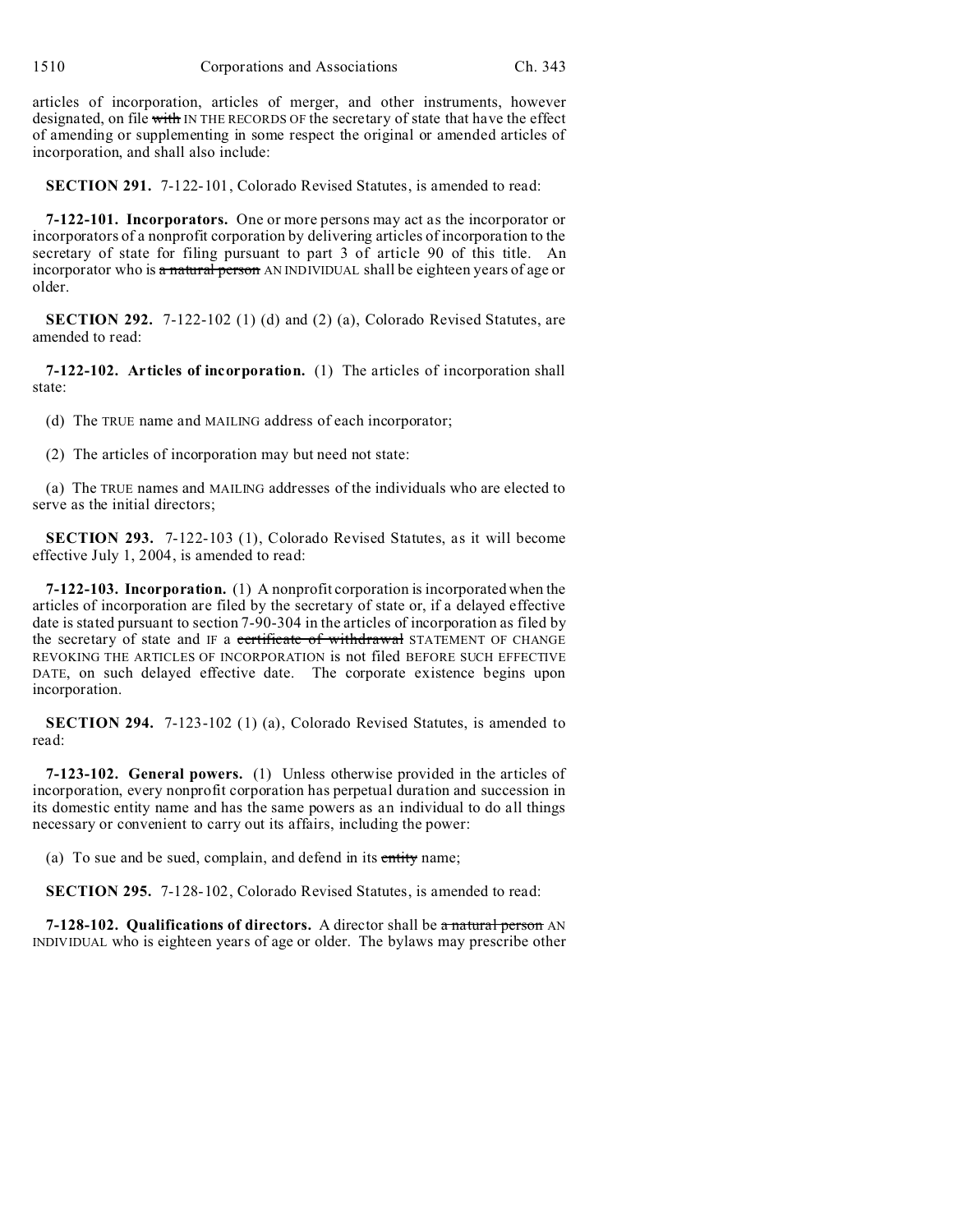qualifications for directors. A director need not be a resident of this state or a member of the nonprofit corporation unless the bylaws so prescribe.

**SECTION 296. Repeal.** 7-128-105 (6), Colorado Revised Statutes, is repealed as follows:

**7-128-105. Terms of directors generally.** (6) A director whose term has ended may deliver to the secretary of state, for filing pursuant to part 3 of article 90 of this title, a statement to that effect pursuant to section 7-90-502.

**SECTION 297. Repeal.** 7-128-107 (3), Colorado Revised Statutes, is repealed as follows:

**7-128-107. Resignation of directors.** (3) A director who resigns may deliver to the secretary of state, for filing pursuant to part 3 of article 90 of this title, a statement to that effect pursuant to section 7-90-502.

**SECTION 298. Repeal.** 7-128-108 (4), Colorado Revised Statutes, is repealed as follows:

**7-128-108. Removal of directors.** (4) A director who is removed pursuant to this section may deliver to the secretary of state, for filing pursuant to part 3 of article 90 of this title, a statement to that effect pursuant to section 7-90-502.

**SECTION 299. Repeal.** 7-128-109 (4), Colorado Revised Statutes, is repealed as follows:

**7-128-109. Removal of directors by judicial proceeding.** (4) A director who is removed pursuant to this section may deliver to the secretary of state, for filing pursuant to part 3 of article 90 of this title, a statement to that effect pursuant to section 7-90-502.

**SECTION 300.** 7-128-301 (1), Colorado Revised Statutes, is amended to read:

**7-128-301. Officers.** (1) Unless otherwise provided in the bylaws, a nonprofit corporation shall have a president, a secretary, a treasurer, and such other officers as may be designated by the board of directors. An officer shall be a natural person AN INDIVIDUAL who is eighteen years of age or older. An officer need not be a director or a member of the nonprofit corporation, unless the bylaws so prescribe.

**SECTION 301. Repeal.** 7-128-303 (5), Colorado Revised Statutes, is repealed as follows:

**7-128-303. Resignation and removal of officers.** (5) An officer who resigns or is removed or whose appointment has expired may deliver to the secretary of state, for filing pursuant to part 3 of article 90 of this title, a statement to that effect pursuant to section 7-90-502.

**SECTION 302.** 7-129-101 (1), Colorado Revised Statutes, as it will become effective July 1, 2004, is amended to read: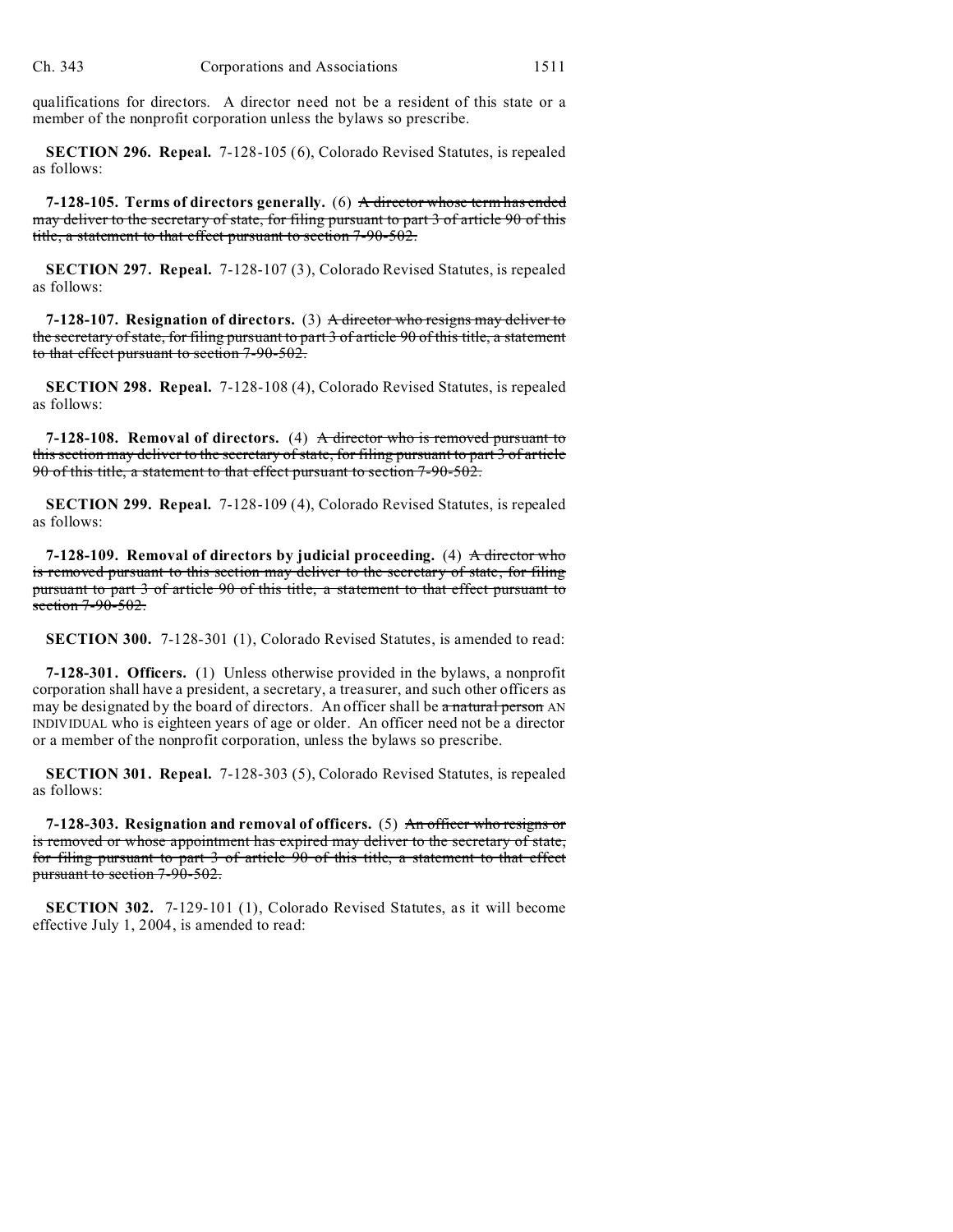## **7-129-101. Indemnification definitions.** As used in this article:

(1) "Director" means an individual who is or was a director of a nonprofit corporation or an individual who, while a director of a nonprofit corporation, is or was serving at the nonprofit corporation's request as a director, officer, partner, member, manager, trustee, employee, fiduciary, or agent of another domestic or foreign entity or of an employee benefit plan. A director is considered to be serving an employee benefit plan at the nonprofit corporation's request if the director's duties to the nonprofit corporation also impose duties on, or otherwise involve services by, the director to the plan or to participants in or beneficiaries of the plan. "Director" includes, unless the context requires otherwise, the estate or personal representative of a DECEASED director.

**SECTION 303.** 7-130-102 (1) (b), Colorado Revised Statutes, as it will become effective July 1, 2004, is amended, and the said  $7-130-102(1)$  is further amended BY THE ADDITION OF A NEW PARAGRAPH, to read:

**7-130-102. Amendment of articles of incorporation by board of directors or incorporators.** (1) Unless otherwise provided in the articles of incorporation, the board of directors may adopt, without member approval, one or more amendments to the articles of incorporation to:

(b) Delete the statement of the registered agent name and registered agent address of the initial registered agent, if a statement of change changing the registered agent name and registered agent address of the registered agent is on file with IN THE RECORDS OF the secretary of state;

(b.4) DELETE THE STATEMENT OF THE PRINCIPAL OFFICE ADDRESS OF THE INITIAL PRINCIPAL OFFICE, IF A STATEMENT OF CHANGE CHANGING THE PRINCIPAL OFFICE ADDRESS IS ON FILE IN THE RECORDS OF THE SECRETARY OF STATE;

**SECTION 304.** 7-131-103 (1), Colorado Revised Statutes, as it will become effective July 1, 2004, is amended to read:

**7-131-103. Statement of merger.** (1) After a plan of merger is approved pursuant to section 7-131-102, the surviving nonprofit corporation shall deliver to the secretary of state, for filing pursuant to part 3 of article 90 of this title, articles A STATEMENT of merger stating: PURSUANT TO SECTION 7-90-203 (5). IF THE PLAN OF MERGER PROVIDES FOR AMENDMENTS TO THE ARTICLES OF INCORPORATION OF THE SURVIVING NONPROFIT CORPORATION, ARTICLES OF AMENDMENT EFFECTING THE AMENDMENTS SHALL BE DELIVERED TO THE SECRETARY OF STATE FOR FILING PURSUANT TO PART 3 OF ARTICLE 90 OF THIS TITLE.

(a) The domestic entity name of each merging nonprofit corporation and the principal office address of its principal office;

(a.3) The domestic entity name of the surviving nonprofit corporation and the principal address of its principal office;

(a.5) A statement that the merging entities are merged into the surviving entity and the section of this article pursuant to which the merger is effected;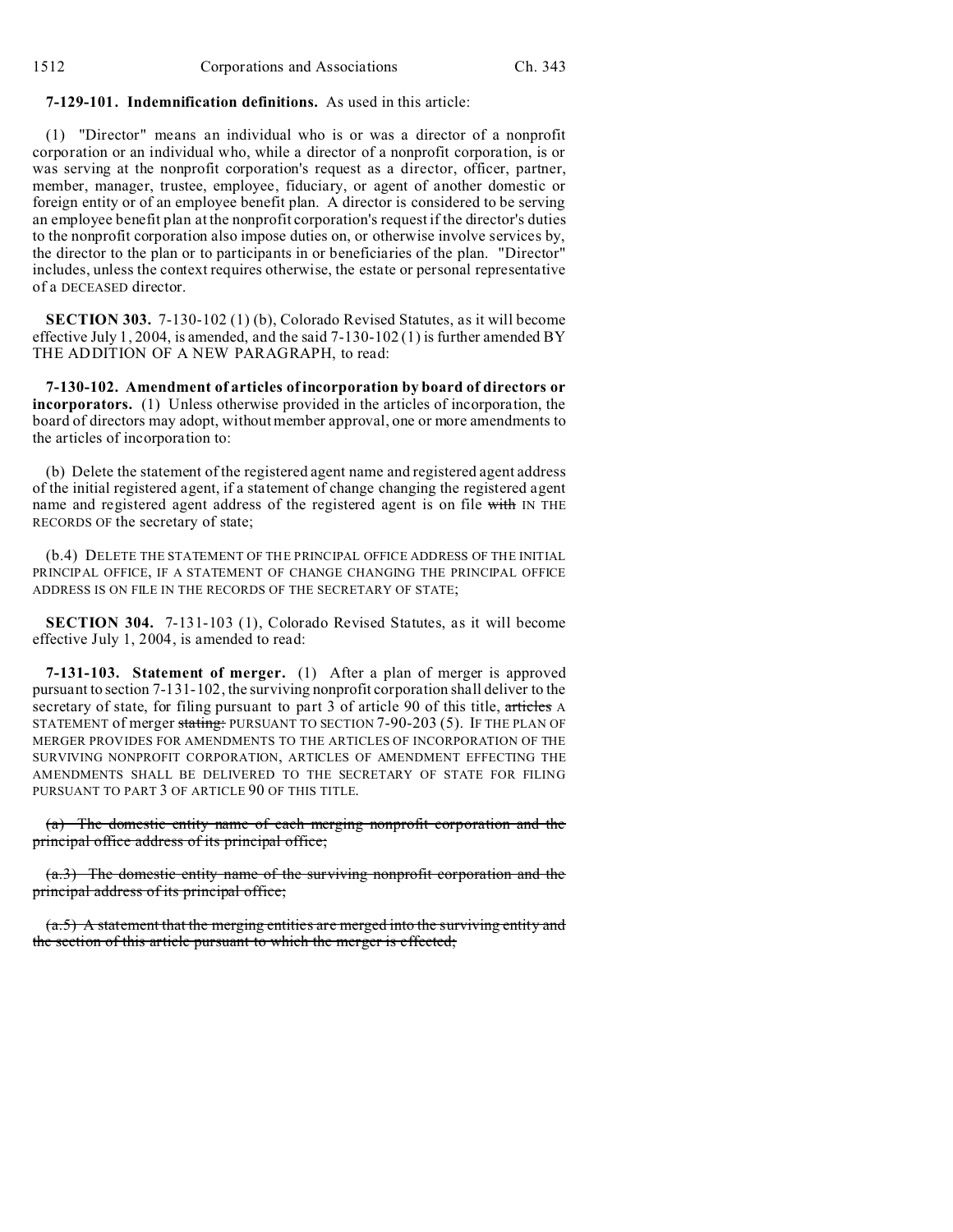(b) If member approval was not required, a statement to that effect and a statement that the plan was approved by a sufficient vote of the board of directors of the nonprofit corporation;

(c) If approval of the members of one or more nonprofit corporations party to the merger was required, a statement that the number of votes cast for the plan by each voting group entitled to vote separately on the merger was sufficient for approval by that voting group;

(d) If approval of the plan by some person or persons other than the members or the board of directors is required pursuant to section  $7-131-102(3)$ , a statement that such approval was obtained.

**SECTION 305.** 7-134-103 (1), Colorado Revised Statutes, as it will become effective July 1, 2004, is amended to read:

**7-134-103. Articles of dissolution.** (1) At any time after dissolution is authorized, the nonprofit corporation may dissolve by delivering to the secretary of state, for filing pursuant to part 3 of article 90 of this title, articles of dissolution stating:

(a) The domestic entity name of the nonprofit corporation;

(b) The principal office address of the nonprofit corporation's principal office; AND

(c) The date dissolution was authorized; THAT THE NONPROFIT CORPORATION IS DISSOLVED.

(d) If dissolution was authorized by the directors or the incorporators pursuant to section 7-134-101, a statement to that effect;

(e) If dissolution was approved by the members pursuant to section 7-134-102, a statement that the number of votes cast for the proposal to dissolve by each voting group entitled to vote separately on the proposal was sufficient for approval by that voting group; and

(f) Such additional information as the secretary of state determines is necessary or appropriate.

**SECTION 306. Repeal.** 7-134-104, Colorado Revised Statutes, including the introductory portion to 7-134-104 (3) and 7-134-104 (3) (a), (4), and (5) as they will become effective July 1, 2004, is repealed as follows:

**7-134-104. Revocation of dissolution.** (1) A nonprofit corporation may revoke its dissolution within one hundred twenty days after the effective date of the dissolution.

(2) Revocation of dissolution shall be authorized in the same manner as the dissolution was authorized unless, in case of authorization pursuant to section 7-134-102, that authorization permitted revocation by action of the board of directors alone, in which event the board of directors may revoke the dissolution without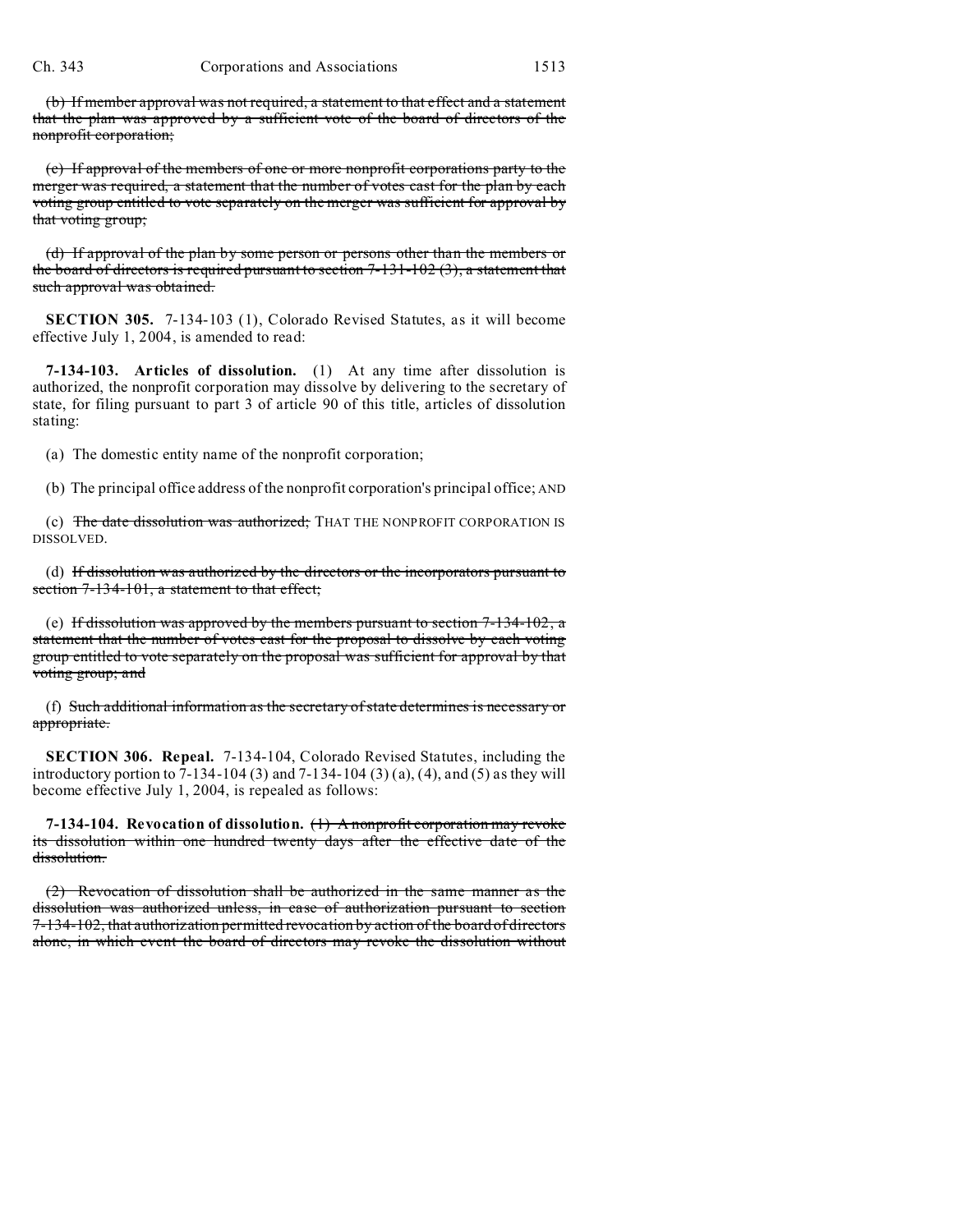member action.

(3) After the revocation of dissolution is authorized, the nonprofit corporation may revoke the dissolution by delivering to the secretary of state, for filing pursuant to part 3 of article 90 of this title, within one hundred twenty days after the effective date of dissolution, articles of revocation of dissolution, together with a copy of its articles of dissolution, that state:

(a) The domestic entity name of the nonprofit corporation;

(b) The effective date of the dissolution that was revoked;

(c) The date that the revocation of dissolution was authorized;

(d) If, pursuant to subsection (2) of this section, the directors or the incorporators revoked a dissolution authorized under section 7-134-101, a statement that the revocation of dissolution was authorized by the directors or the incorporators, as the case may be;

(e) If, pursuant to subsection (2) of this section, the directors revoked a dissolution approved by the members, a statement that the revocation was permitted by action of the directors pursuant to that approval; and

(f) If the revocation of dissolution was approved pursuant to subsection  $(2)$  of this section by the members, a statement that the number of votes cast for revocation of dissolution by each voting group entitled to vote separately on the proposal to dissolve was sufficient for approval by that voting group.

(4) Revocation of dissolution is effective as provided in section 7-90-304, and no delayed effective date may be stated pursuant to section 7-90-304.

(5) When the revocation of dissolution is effective, it relates back to and takes effect as of the effective date of the dissolution, and the nonprofit corporation may carry on its activities and use its domestic entity name as if dissolution had never occurred.

**SECTION 307.** 7-134-201 (1) (b), Colorado Revised Statutes, as it will become effective July 1, 2004, is amended to read:

**7-134-201. Grounds for administrative dissolution.** (1) The secretary of state may commence a proceeding under section 7-134-202 for administrative dissolution of a nonprofit corporation if:

(b) The nonprofit corporation does not comply with part 5 of article 90 of this title, providing for ANNUAL reports from reporting entities;

**SECTION 308.** 7-134-301 (4) (b), Colorado Revised Statutes, is amended to read:

**7-134-301. Grounds for judicial dissolution.** (4) (b) As used in sections 7-134-302 to 7-134-304, a "judicial "proceeding to dissolve the A nonprofit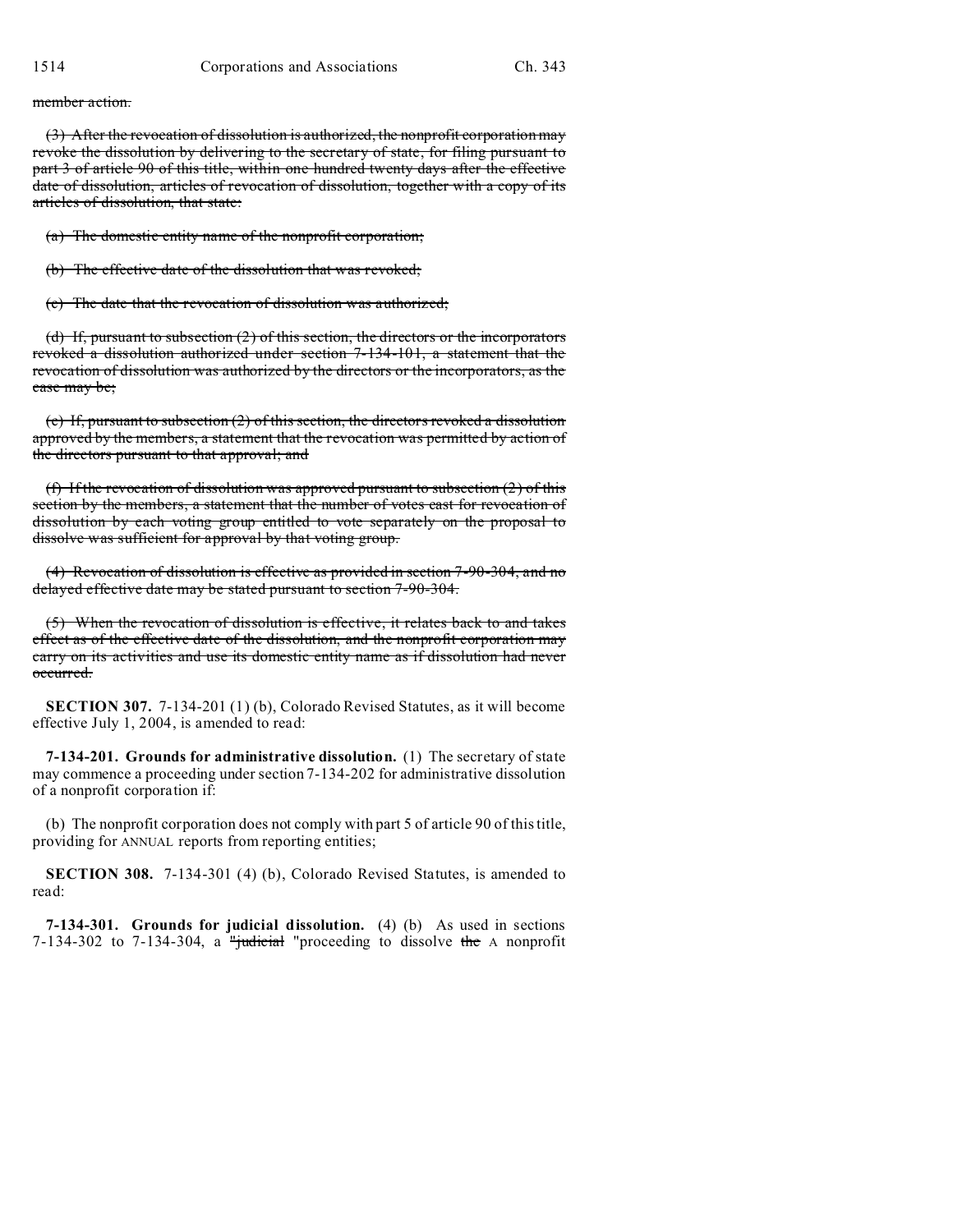corporation" includes a proceeding brought under this subsection (4), and a "decree of dissolution" includes an order of court entered in a proceeding under this subsection (4) that directs that the affairs of a nonprofit corporation shall be wound up and liquidated under judicial supervision.

**SECTION 309.** 7-134-303 (1), Colorado Revised Statutes, is amended to read:

**7-134-303. Receivership or custodianship.** (1) A court in a judicial proceeding brought to dissolve a nonprofit corporation may appoint one or more receivers to wind up and liquidate, or one or more custodians to manage, the affairs of the nonprofit corporation. The court shall hold a hearing, after giving notice to all parties to the proceeding and any interested persons designated by the court, before appointing a receiver or custodian. The court appointing a receiver or custodian has exclusive jurisdiction over the nonprofit corporation and all of its property, wherever located.

**SECTION 310.** 7-134-304 (2), Colorado Revised Statutes, as it will become effective July 1, 2004, is amended to read:

**7-134-304. Decree of dissolution.** (2) After entering the decree of dissolution, the court shall direct the winding up and liquidation of the nonprofit corporation's affairs in accordance with section 7-134-105 and the giving of notice to the nonprofit corporation's registered agent, or to the secretary of state if it has no registered agent, and to claimants in accordance with sections 7-134-106 and 7-134-107.

**SECTION 311.** 7-136-107, Colorado Revised Statutes, as it will become effective July 1, 2004, is amended to read:

**7-136-107. Annual report to secretary of state.** Part 5 of article 90 of this title, providing for ANNUAL reports from reporting entities, applies to domestic nonprofit corporations and applies to foreign nonprofit corporations that are authorized to transact business or conduct activities in this state.

**SECTION 312.** 7-136-109 (1), Colorado Revised Statutes, is amended to read:

**7-136-109. Interrogatories by secretary of state.** (1) The secretary of state may propound to any nonprofit corporation, domestic or foreign, subject to the provisions of articles 121 to 137 of this title and to any officer or director thereof such interrogatories as may be reasonably necessary and proper to enable the secretary of state to ascertain whether the nonprofit corporation has complied with all the provisions of articles 121 to 137 of this title applicable to the nonprofit corporation. The interrogatories shall be answered within thirty days after the mailing thereof or within such additional time as fixed by the secretary of state, and the answers thereto shall be full and complete and shall be made in writing. If the interrogatories are directed to an individual, they shall be answered by the individual, and if directed to a nonprofit corporation, they shall be answered by the chairman CHAIRPERSON of the board of directors of the nonprofit corporation, by all of its directors, by one of its officers, or by any other person authorized to answer the interrogatories as the nonprofit corporation's agent. The secretary of state need not file any document to which such interrogatories relate until the interrogatories are answered as provided in this section, and not then if the answers thereto disclose that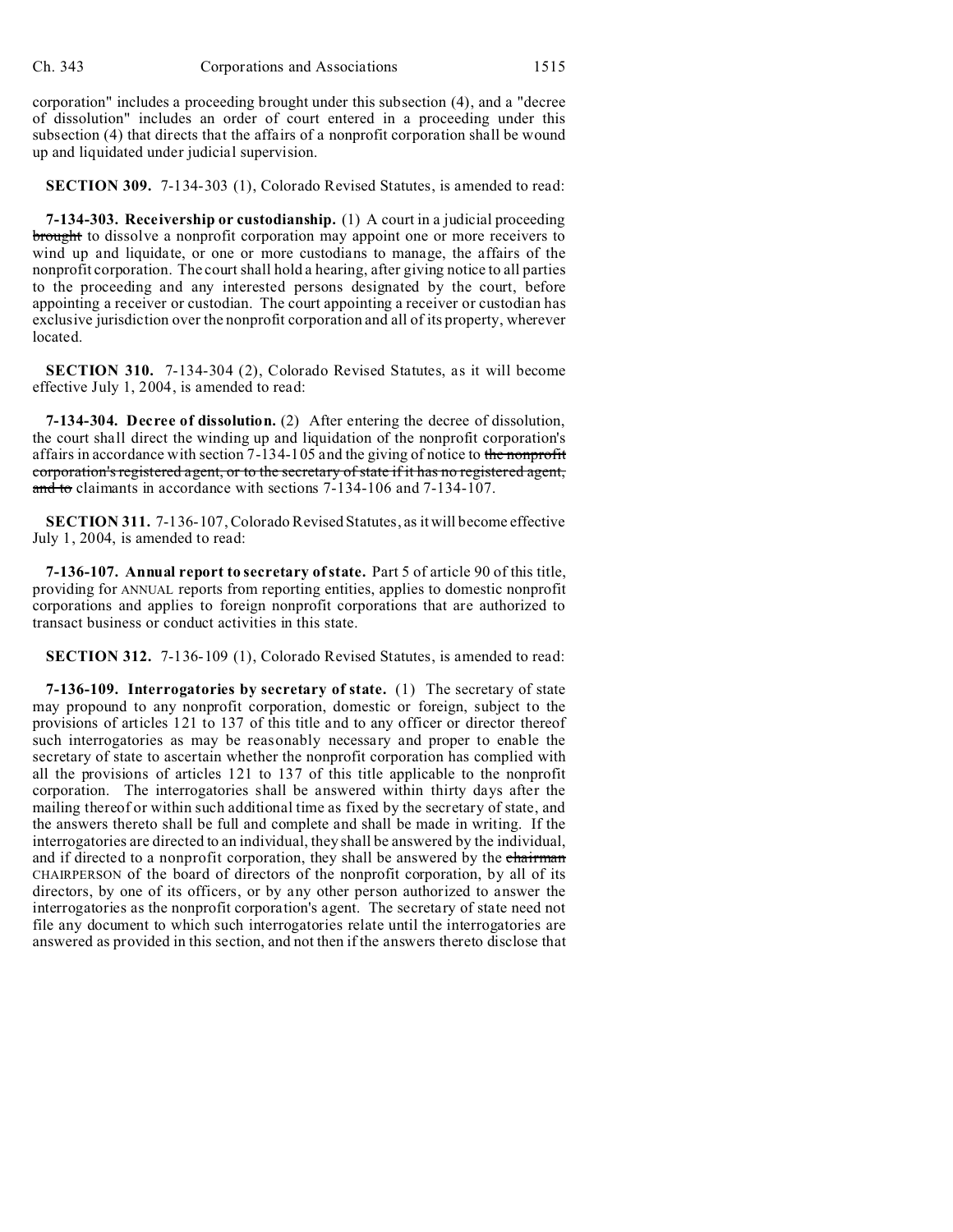the document is not in conformity with the provisions of articles 121 to 137 of this title. The secretary of state shall certify to the attorney general, for such action as the attorney general may deem appropriate, all interrogatories and answers thereto which THAT disclose a violation of any of the provisions of articles 121 to 137 of this title.

**SECTION 313.** 7-137-102 (1) and (2), Colorado Revised Statutes, as 7-137-102 (1) will become effective July 1, 2004, are amended to read:

**7-137-102. Pre-1968 corporate entities - failure to file reports and designate registered agents - dissolution.** (1) Corporate entities that were formed prior to January 1, 1968, and that did not elect to be governed by articles 20 to 29 of this title and could, if they so elected, elect to be governed by articles 121 to 137 of this title, but that have not done so, are nevertheless reporting entities that are subject to part 5 of article 90 of this title, providing for ANNUAL reports from reporting entities, and are domestic entities that are subject to part 7 of article 90 of this title, providing for registered agents and service of process.

(2) Every corporate entity that could or has elected to be governed by articles 20 to 29 or 121 to 137 of this title whose articles of incorporation, affidavit of incorporation, or other basic corporate charter, by whatever name denominated, is not on file in the office RECORDS of the secretary of state shall file a certified copy of such articles of incorporation, affidavit of incorporation, or other basic corporate charter in the office of the secretary of state. Such certified copy may be secured from any clerk or recorder with whom the instrument may be filed or recorded.

**SECTION 314.** 7-137-201 (4) and (5), Colorado Revised Statutes, as they will become effective July 1, 2004, are amended to read:

**7-137-201. Procedure to elect to accept articles 121 to 137 of this title.** (4) All corporate entities accepting articles 121 to 137 of this title whose articles of incorporation, affidavits of incorporation, or other basic charters, by whatever names denominated, are not on file in the office RECORDS of the secretary of state as required by section 7-137-102 (2) shall deliver to the secretary of state, for filing pursuant to part 3 of article 90 of this title, a certified copy of such articles of incorporation, affidavits of incorporation, or other basic charters at the time of delivery of the statement of election to accept articles 121 to 137 of this title.

(5) All corporate entities accepting articles 121 to 137 of this title shall be reporting entities subject to part 5 of article 90 of this title, providing for ANNUAL reports from reporting entities, and shall be subject to part 7 of article 90 of this title, providing for registered agents and service of process.

**SECTION 315. Repeal.** 7-137-202 (1) (f) and (1) (g), Colorado Revised Statutes, as 7-137-202 (1) (f) will become effective July 1, 2004, are repealed as follows:

**7-137-202. Statement of election to accept articles 121 to 137 of this title.** (1) A statement of election to accept articles 121 to 137 of this title shall state:

(f) The registered agent name and registered agent address of the corporate entity's registered agent;